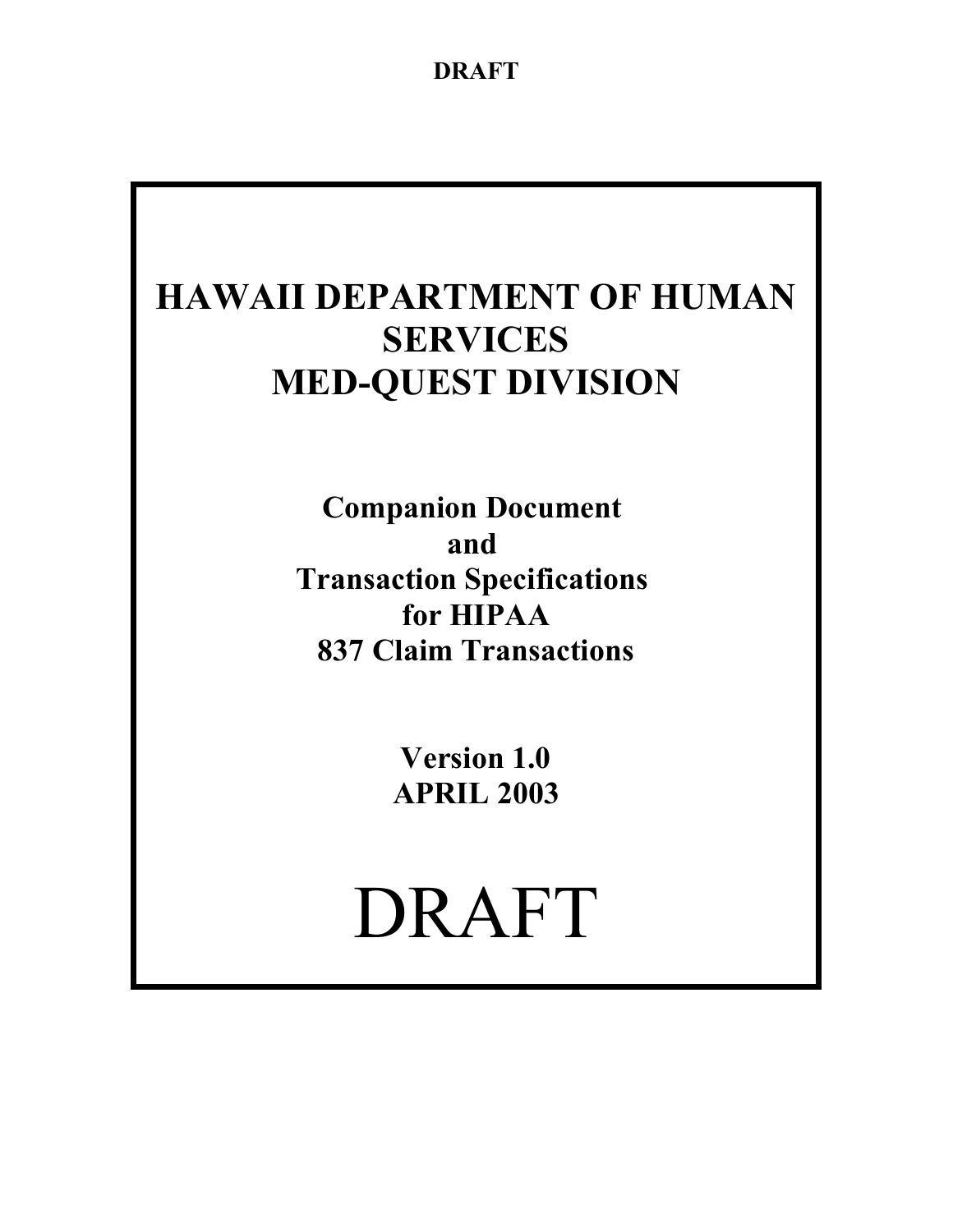# **Revision History**

| Date      | Version | <b>Description</b>            | Author         |
|-----------|---------|-------------------------------|----------------|
| 4/14/2003 |         | Draft for posting to the Med- | Med-QUEST      |
|           |         | <b>QUEST Web Site</b>         | Systems Office |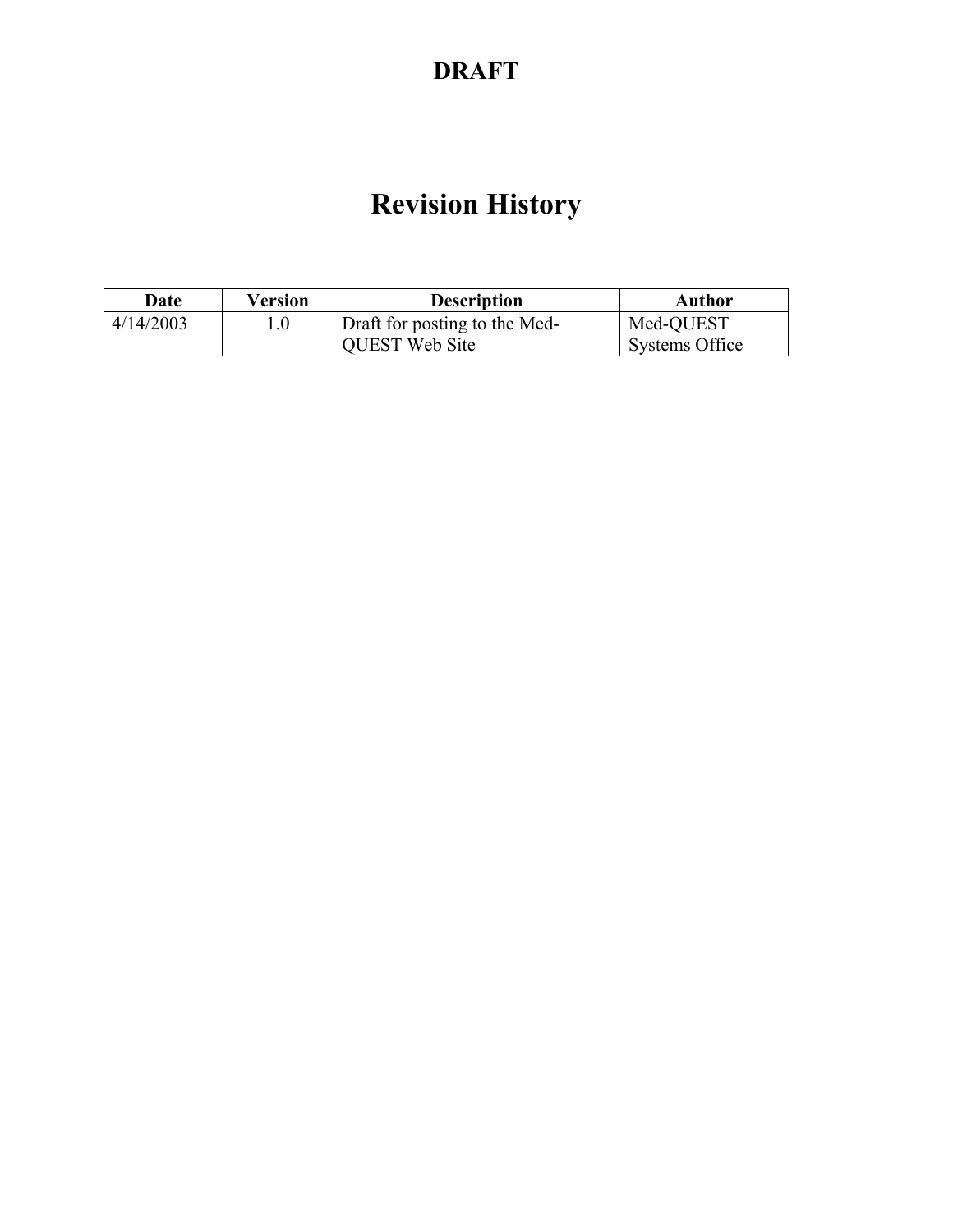# **Table of Contents**

| 2.  |                                                             |  |
|-----|-------------------------------------------------------------|--|
| 2.1 |                                                             |  |
|     |                                                             |  |
|     |                                                             |  |
| 31  |                                                             |  |
| 32  |                                                             |  |
| 33  |                                                             |  |
|     |                                                             |  |
| 4.  |                                                             |  |
| 41  |                                                             |  |
| 42  |                                                             |  |
| 43  |                                                             |  |
| 44  |                                                             |  |
| 4.5 |                                                             |  |
| 5.  |                                                             |  |
| 51  |                                                             |  |
| 52. |                                                             |  |
| 53  |                                                             |  |
|     |                                                             |  |
|     | <b>APPENDIX A - DATA COMMUNICATIONS INTERFACE FORMS  74</b> |  |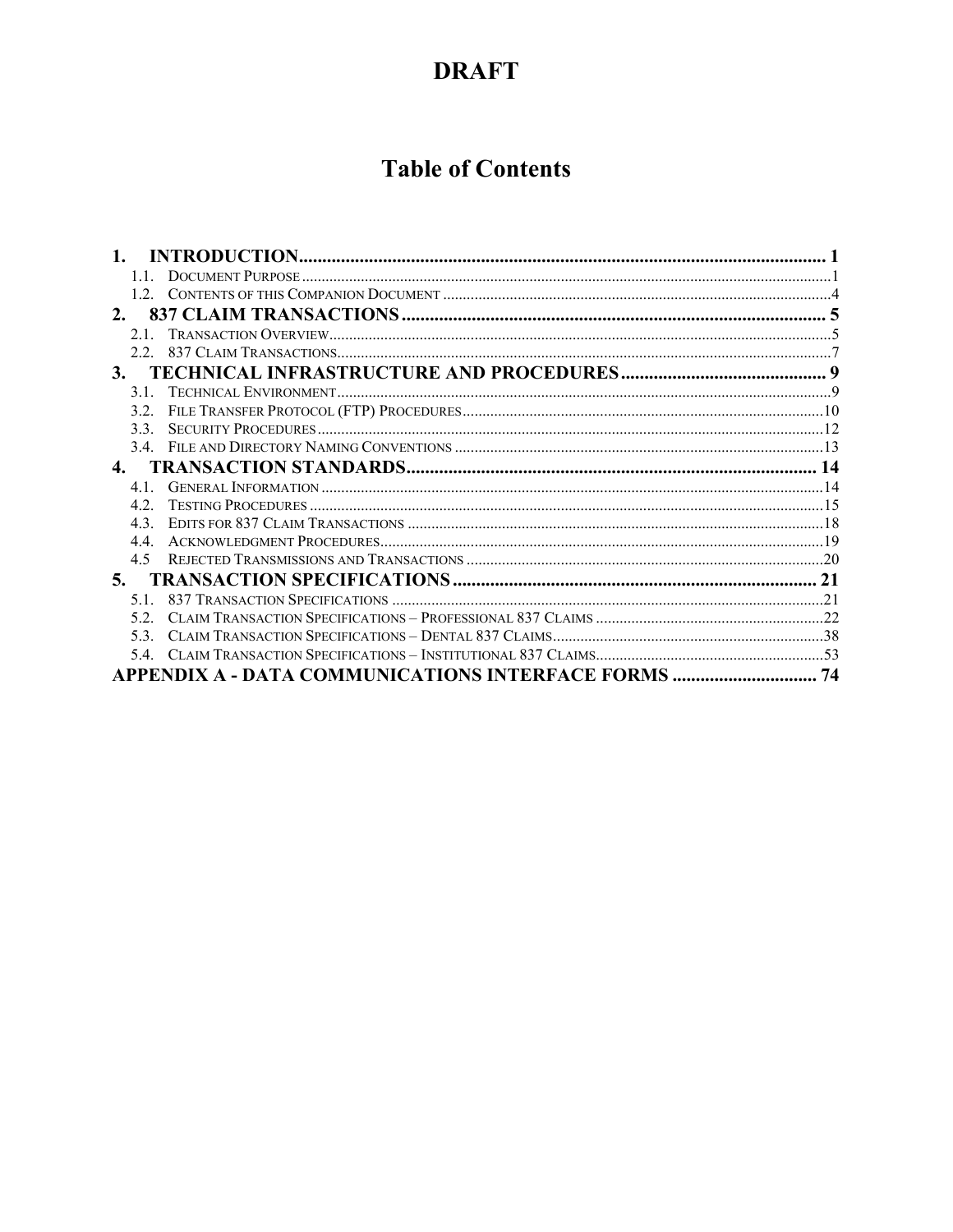# <span id="page-3-0"></span>**1. Introduction**

# <span id="page-3-1"></span>**1.1. Document Purpose**

| Companion<br><b>Documents</b> | HIPAA Transaction Companion Documents are available to electronic<br>trading partners (health plans, program contractors, providers, third party<br>processors, and billing services) to clarify information on HIPAA-compliant<br>electronic interfaces with Med-QUEST. The following Companion<br>Documents are being produced:<br>834 Enrollment and 820 Capitation Transactions<br>270 Eligibility Verification and 271 Eligibility Response Transactions<br>$\bullet$                                                                                                                                                                           |
|-------------------------------|------------------------------------------------------------------------------------------------------------------------------------------------------------------------------------------------------------------------------------------------------------------------------------------------------------------------------------------------------------------------------------------------------------------------------------------------------------------------------------------------------------------------------------------------------------------------------------------------------------------------------------------------------|
|                               | 837 Claim Transactions<br>٠<br>835 Electronic FFS Claims Remittance Advice Transaction<br>٠<br>276/277 Claim Status Request and Response Transactions<br>278 Prior Authorization Transaction<br><b>NCPDP</b> Encounter Transactions<br>$\bullet$                                                                                                                                                                                                                                                                                                                                                                                                     |
|                               | The ASC X12 837 Claim Transactions for professional, dental, and<br>institutional claims are covered in this document.                                                                                                                                                                                                                                                                                                                                                                                                                                                                                                                               |
| <b>HIPAA</b><br>Overview      | The Administrative Simplification provisions of the Health Insurance<br>Portability and Accountability Act of 1996 (HIPAA, Title II) require the<br>federal Department of Health and Human Services to establish national<br>standards for electronic health care transactions and national identifiers for<br>providers, health plans, and employers. The Act also addresses the security<br>and privacy of health data. The long-term purpose of these standards is to<br>improve the efficiency and effectiveness of the nation's health care system<br>by encouraging widespread use of standard electronic data interchanges in<br>health care. |
|                               | The intent of the law is that all electronic transactions for which standards<br>are specified must be conducted according to the standards. These standards<br>were reviewed through a process that included significant public and private<br>sector input prior to publication in the Federal Register as Final Rules with<br>legally binding implementation time frames.                                                                                                                                                                                                                                                                         |
|                               | Covered entities are required to accept transmissions in the standard format<br>and must not delay a transaction or adversely affect an entity that wants to<br>conduct standard transactions electronically. For HIPAA, both Med-QUEST<br>and its fee-for-service providers are covered entities.                                                                                                                                                                                                                                                                                                                                                   |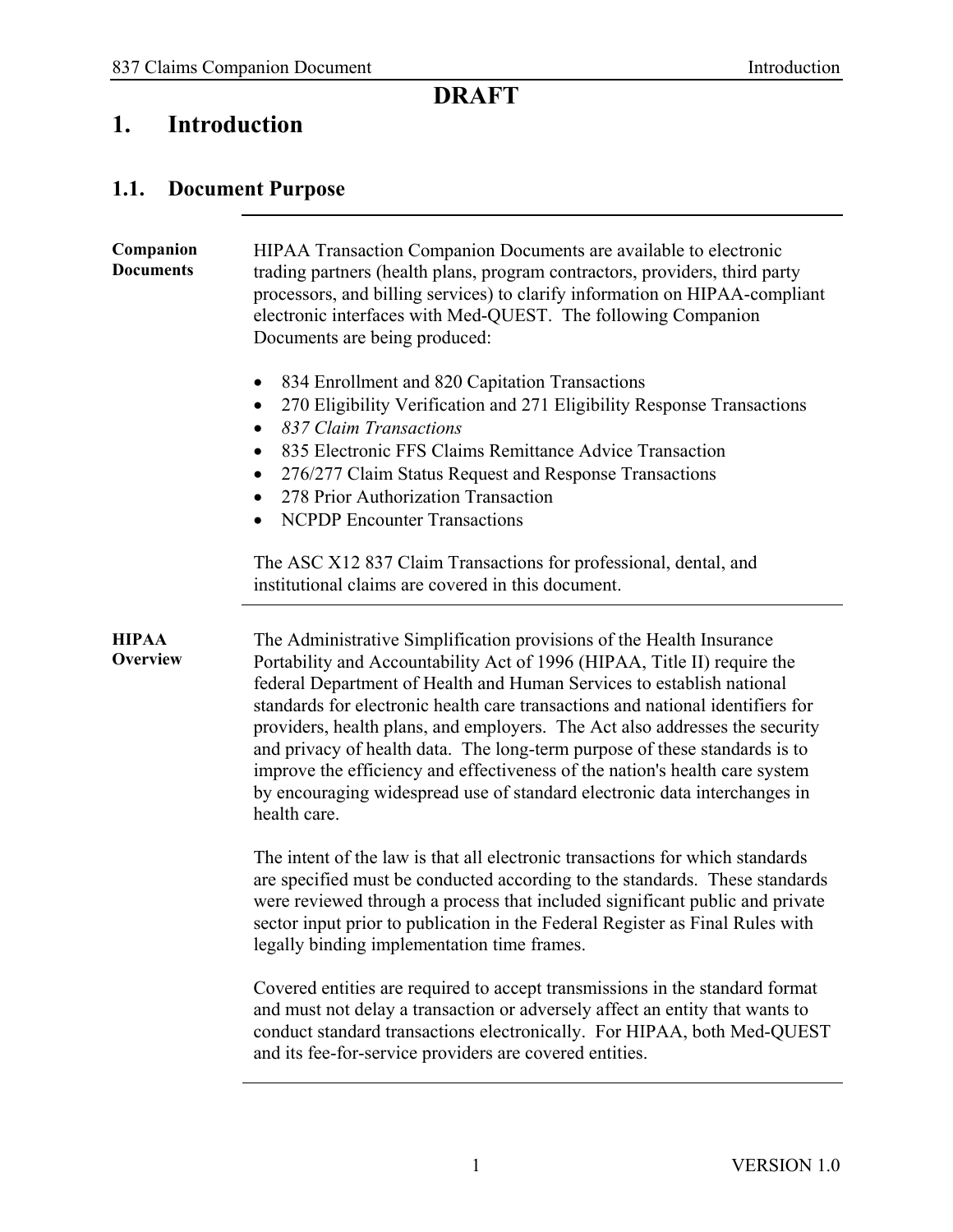|                                                                           | <b>DRAFT</b>                                                                                                                                                                                                                                                                                                                                                                                                                                                                                                                              |
|---------------------------------------------------------------------------|-------------------------------------------------------------------------------------------------------------------------------------------------------------------------------------------------------------------------------------------------------------------------------------------------------------------------------------------------------------------------------------------------------------------------------------------------------------------------------------------------------------------------------------------|
| <b>Document</b><br>Objective                                              | This Claims Companion Document provides information related to<br>electronic submission of 837 Claim Transactions to Med-QUEST by<br>contracted providers and billing agents. Three distinct claim transaction<br>formats are documented:                                                                                                                                                                                                                                                                                                 |
|                                                                           | 837 Professional<br>٠<br>837 Dental<br>$\bullet$<br>837 Institutional                                                                                                                                                                                                                                                                                                                                                                                                                                                                     |
|                                                                           | For each of these formats, this Companion Guide tells claim submitters how<br>to prepare and maintain a HIPAA compliant claim submission interface,<br>including detailed information on populating claim data elements for<br>submission to Med-QUEST. The Companion Guide supplements the<br>HIPAA Implementation Guide for each transaction type with information<br>specific to Med-QUEST and its trading partners.                                                                                                                   |
| <b>Intended Users</b>                                                     | Companion Documents are intended for the technical staffs of all types of<br>providers and billing agents that are responsible for electronic transaction<br>exchanges. They also offer a statement of HIPAA Transaction and Code Set<br>Requirements from a Med-QUEST perspective.                                                                                                                                                                                                                                                       |
|                                                                           | Only providers that submit claims to Med-QUEST electronically are subject<br>to HIPAA Transaction and Code Set requirements.                                                                                                                                                                                                                                                                                                                                                                                                              |
| <b>Relationship to</b><br><b>HIPAA</b><br>Implementation<br><b>Guides</b> | Companion Documents are intended to supplement the HIPAA<br>Implementation Guides for each of the HIPAA transactions. Rules for data<br>format, content, and field values can be found in the Implementation Guides.<br>This document describes the technical interface environment with Med-<br>QUEST, including connectivity requirements, protocols, and electronic<br>interchange procedures. It provides specific information on the fields and<br>values required for transactions that are sent to or received from Med-<br>QUEST. |
|                                                                           | Companion Documents are intended to supplement but not to replace the<br>standard Implementation Guides for each HPIAA Transaction Set.<br>Information in Companion Documents is not intended to:                                                                                                                                                                                                                                                                                                                                         |
|                                                                           | Modify the definition, data condition, or use of any data element or<br>٠<br>segment in the standard Implementation Guides.<br>Add any additional data elements or segments to the defined data set.<br>п<br>Utilize any code or data values that are not valid in the standard<br>п<br>Implementation Guides.<br>Change the meaning or intent of any implementation specifications in<br>п<br>the standard Implementation Guides.                                                                                                        |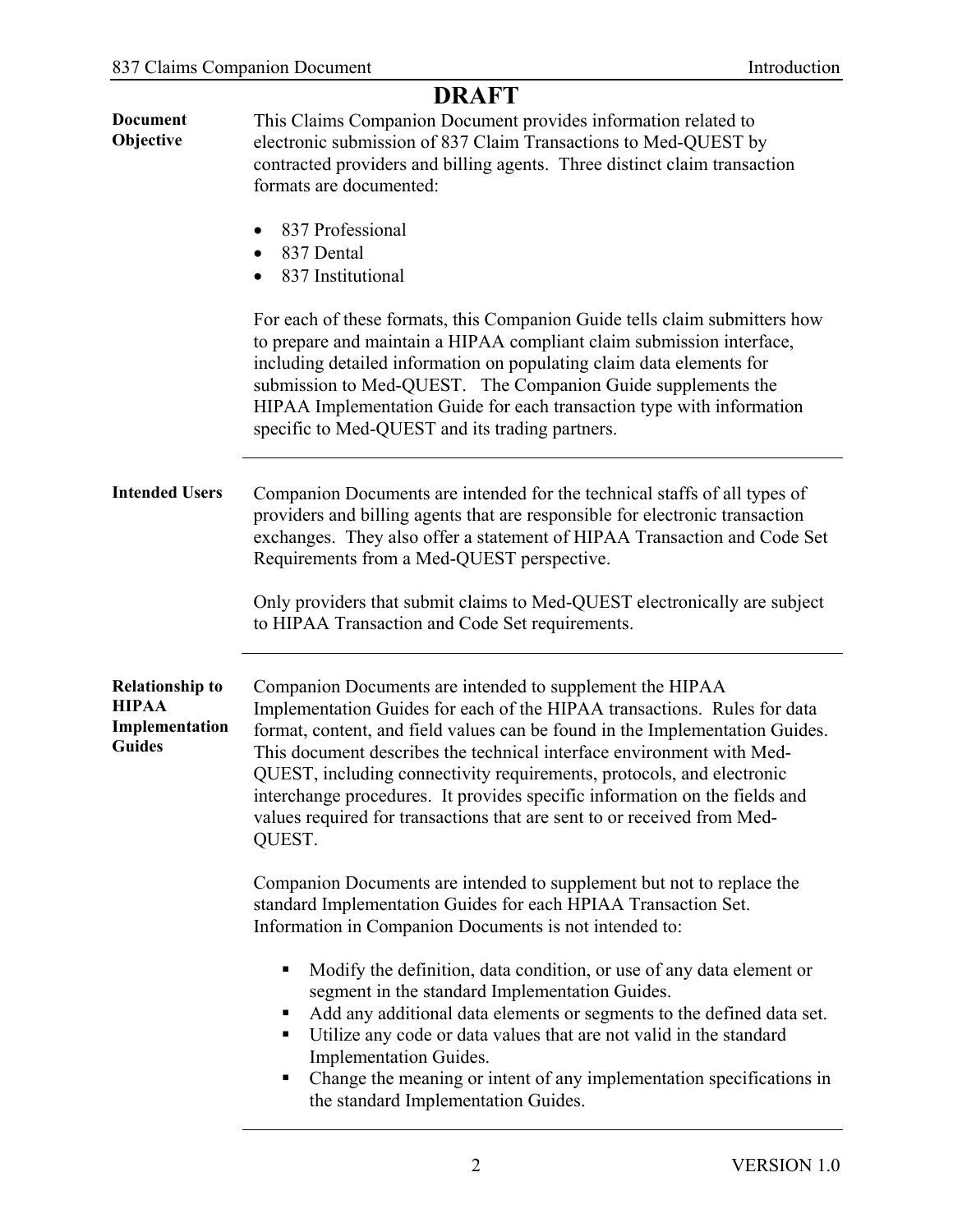**Disclaimer** This Companion Document is a technical document describing the specific technical and procedural requirements for interfaces between Med-QUEST and its trading partners. It does not supersede either the health plan contracts or the specific procedure manuals for various operational processes. If there are conflicts between this document and health plan contracts or operational procedure manuals, the contract or procedure manual will prevail.

> Substantial effort has been taken to minimize information conflicts. However, Med-QUEST, the Med-QUEST Systems Office, or its employees will not be liable or responsible for any errors or expenses resulting from the use of information in this document. If you believe there is an error in the document, please notify the Med-QUEST Systems Office immediately.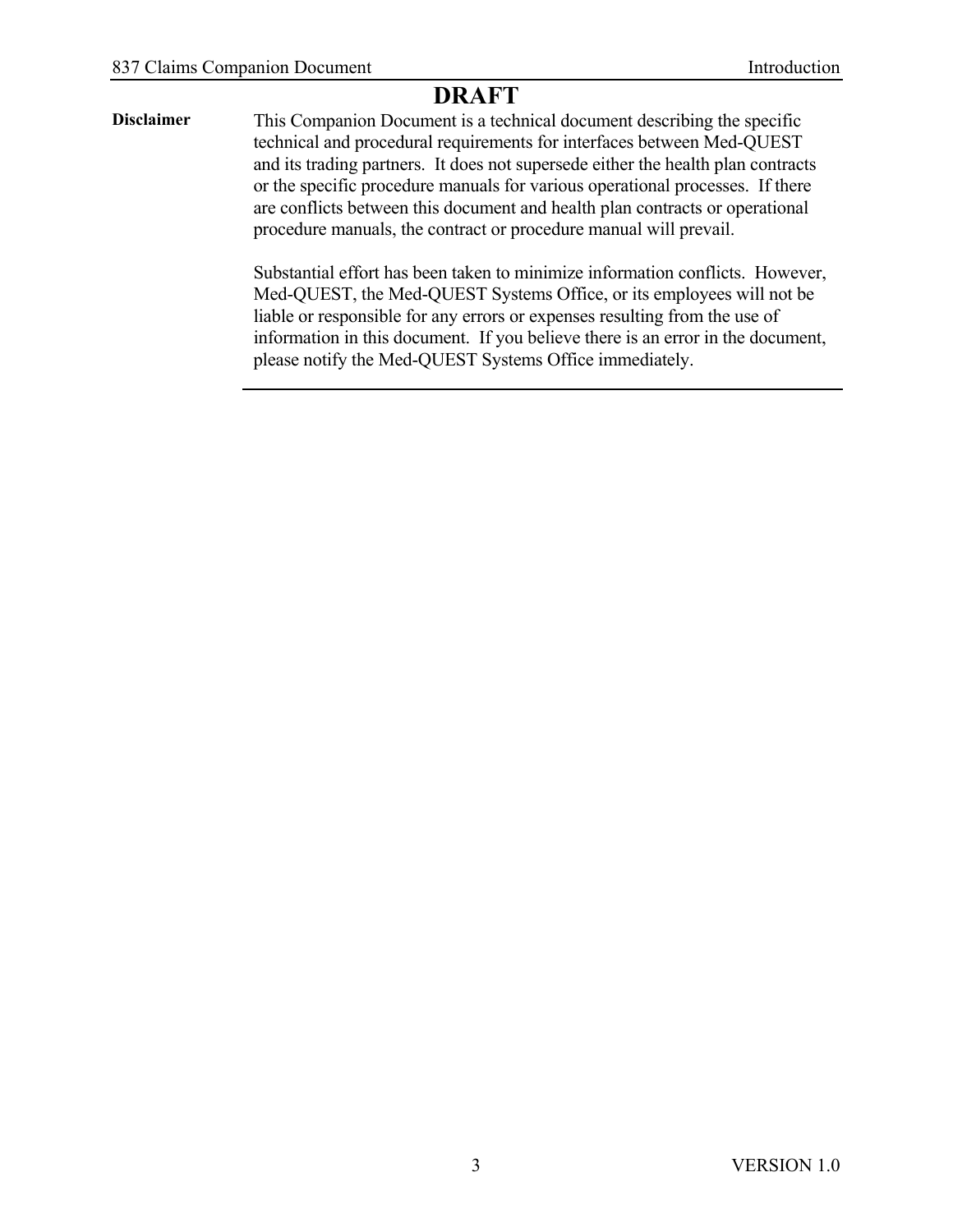# <span id="page-6-0"></span>**1.2. Contents of this Companion Document**

| Introduction                                | Section 1 provides general information on Companion Documents and<br>HIPAA and outlines the information to be included in the remainder of the<br>document.                                                                                                                                                                                                                                                                                                                                                                                                                                                                                                     |
|---------------------------------------------|-----------------------------------------------------------------------------------------------------------------------------------------------------------------------------------------------------------------------------------------------------------------------------------------------------------------------------------------------------------------------------------------------------------------------------------------------------------------------------------------------------------------------------------------------------------------------------------------------------------------------------------------------------------------|
| <b>Transaction</b><br><b>Overview</b>       | Section 2 provides an overview of the transaction or transactions included in<br>this Companion Document including information on:<br>The purpose of the transaction(s)<br>The standard Implementation Guide for the transaction(s)<br>Replaced and impacted Med-QUEST files and processes<br>п<br>Transmission schedules                                                                                                                                                                                                                                                                                                                                       |
| <b>Technical</b><br>Infrastructure          | Section 3 provides technical information on transmitting electronic data to<br>and receiving electronic data from Med-QUEST including information on:<br>Setting up a communications link<br>File Transfer Protocol (FTP) procedures<br>п<br>Security requirements and procedures, including encryption<br>п<br>File naming conventions<br>п                                                                                                                                                                                                                                                                                                                    |
| <b>Transaction</b><br><b>Standards</b>      | Section 4 provides information relating to the transaction(s) in this<br>Companion Document including:<br>General HIPAA transaction standards<br>Testing criteria and procedures<br>п<br>Front end edits applicable to incoming transactions<br>п<br>Procedures for generating and responding to required<br>п<br>acknowledgment transactions<br>Procedures for handling rejected transmissions and transactions                                                                                                                                                                                                                                                |
| <b>Transaction</b><br><b>Specifications</b> | Section 5 provides specific information relating to the transaction(s) in this<br>Companion Document including:<br>A statement of the purpose of transaction specifications between Med-<br>QUEST and other covered entities<br>Med-QUEST-specific data requirements for the transaction(s) at the<br>π.<br>data element level<br>The Data Requirements portion of each Transaction Specification defines in<br>detail how HIPAA Transactions are formatted and populated for exchanges<br>with Med-QUEST. This section covers transaction data elements about<br>which Med-QUEST provides information not to be found in the standard<br>Implementation Guide. |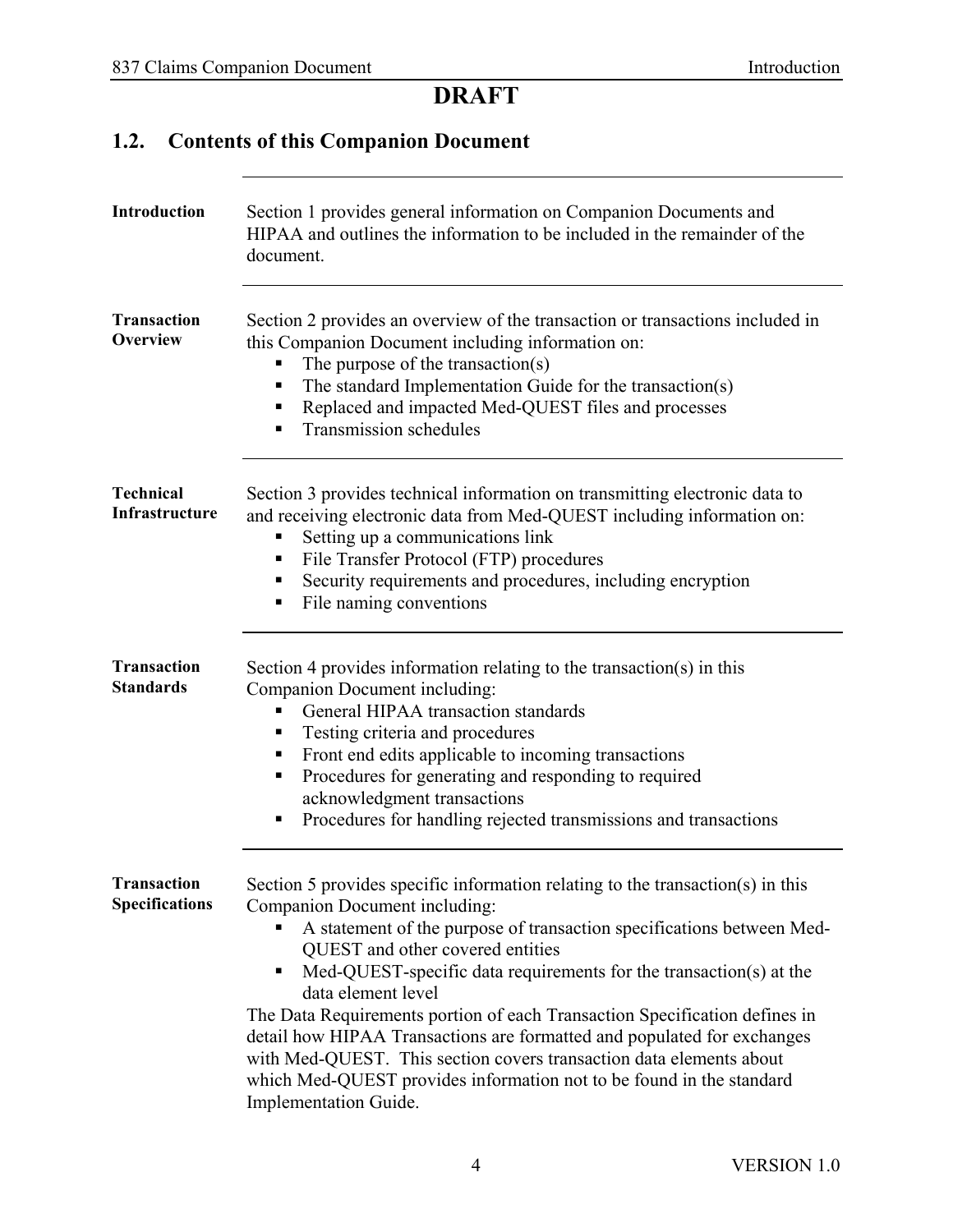#### <span id="page-7-0"></span>**2. 837 Claim Transactions**

#### <span id="page-7-1"></span>**2.1. Transaction Overview**

| Claim<br>Submission   | The HIPAA compliant 837 Claim Transactions are designed for use by health<br>care providers to electronically submit fee-for-service claims and non-payable<br>encounters to health care payers. Med-QUEST has adopted the HIPAA-<br>mandated 837 Claim Transactions for use by fee-for-service providers that<br>are paid directly by the Agency. Providers and other entities that submit<br>claims to Med-QUEST electronically are required to use the 837's formats<br>and code sets.                                                                                                                                                                                                                                                                                                                                                                                                                                                                    |
|-----------------------|--------------------------------------------------------------------------------------------------------------------------------------------------------------------------------------------------------------------------------------------------------------------------------------------------------------------------------------------------------------------------------------------------------------------------------------------------------------------------------------------------------------------------------------------------------------------------------------------------------------------------------------------------------------------------------------------------------------------------------------------------------------------------------------------------------------------------------------------------------------------------------------------------------------------------------------------------------------|
|                       | The 837 Transaction has three separate formats for professional, dental, and<br>institutional claims. Each of the formats has hundreds of data elements that<br>describe medical services. Med-QUEST pharmacy claims are processed by a<br>contracted pharmacy benefit manager (PBM) and are not submitted directly<br>to Med-QUEST.                                                                                                                                                                                                                                                                                                                                                                                                                                                                                                                                                                                                                         |
|                       | Electronic claim submission by providers or their billing agents and claim<br>receipt and adjudication by Med-QUEST are not changed by HIPAA<br>mandates. What have changed significantly are the formats of the submitted<br>claims and the code sets used to describe claim data. In the HIPAA<br>compliant environment, Med-QUEST accepts claims in 837 formats and<br>relies on a newly installed translator to bring them into the Hawaii Prepaid<br>Medical Management Information System (HPMMIS) for adjudication and<br>reporting.                                                                                                                                                                                                                                                                                                                                                                                                                  |
| Claim<br>Adjudication | Within the Med-QUEST System, claim adjudication and reporting will<br>continue with limited modifications (state-only HCPCS Procedure Codes, for<br>example, will no longer be recognized). 837 formats can accommodate many<br>more data elements than the Electronic Claim Submission File formerly used<br>by Med-QUEST. The Agency has enhanced its data retention and reporting<br>capabilities and will use supplementary claim data (including coordination of<br>benefits data) for reporting and analysis. Basic claim data elements,<br>including identifiers, dates, Diagnosis Codes, and Procedure Codes, remain<br>unchanged.<br>Following claim adjudication, two addition HIPAA transaction sets tell<br>submitting providers adjudication results and current claim statuses. They are<br>the 835 Claim Remittance Advice Transaction and the 276/277 Claim Status<br>Request and Response Transactions. The 835 Transaction supplements the |

pre-HIPAA Med-QUEST electronic Remittance Advice and tells providers adjudication results and payment amounts by claim and service line. The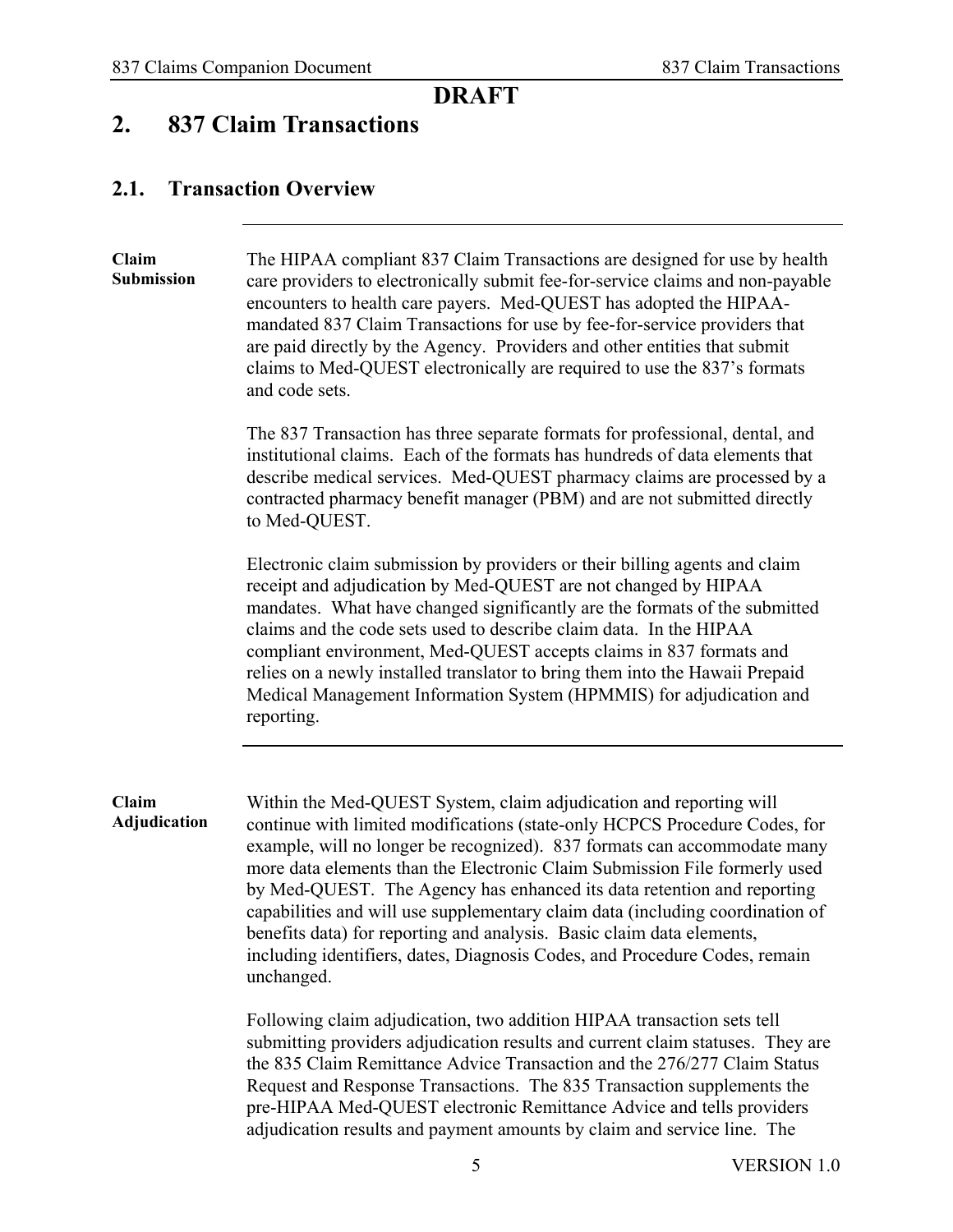276/277 Transaction Set permits providers to inquire as to the current status of particular claims whether or not they have completed adjudication.

| <b>Processes</b><br><b>Replaced or</b><br><b>Impacted</b> | Replaced Processes<br>None<br>$\blacksquare$                           |
|-----------------------------------------------------------|------------------------------------------------------------------------|
|                                                           | <b>Impacted Processes</b>                                              |
|                                                           | • Claims from contracted fee-for-service providers now have HIPAA      |
|                                                           | compliant transaction formats and code sets.                           |
|                                                           | • Submitters of electronic claims receive remittance advices from Med- |
|                                                           | QUEST with the HIPAA compliant 835 Transaction.                        |

The impacted process will continue to function but will be changed so that they meet all HIPAA data and/or format compliance requirements.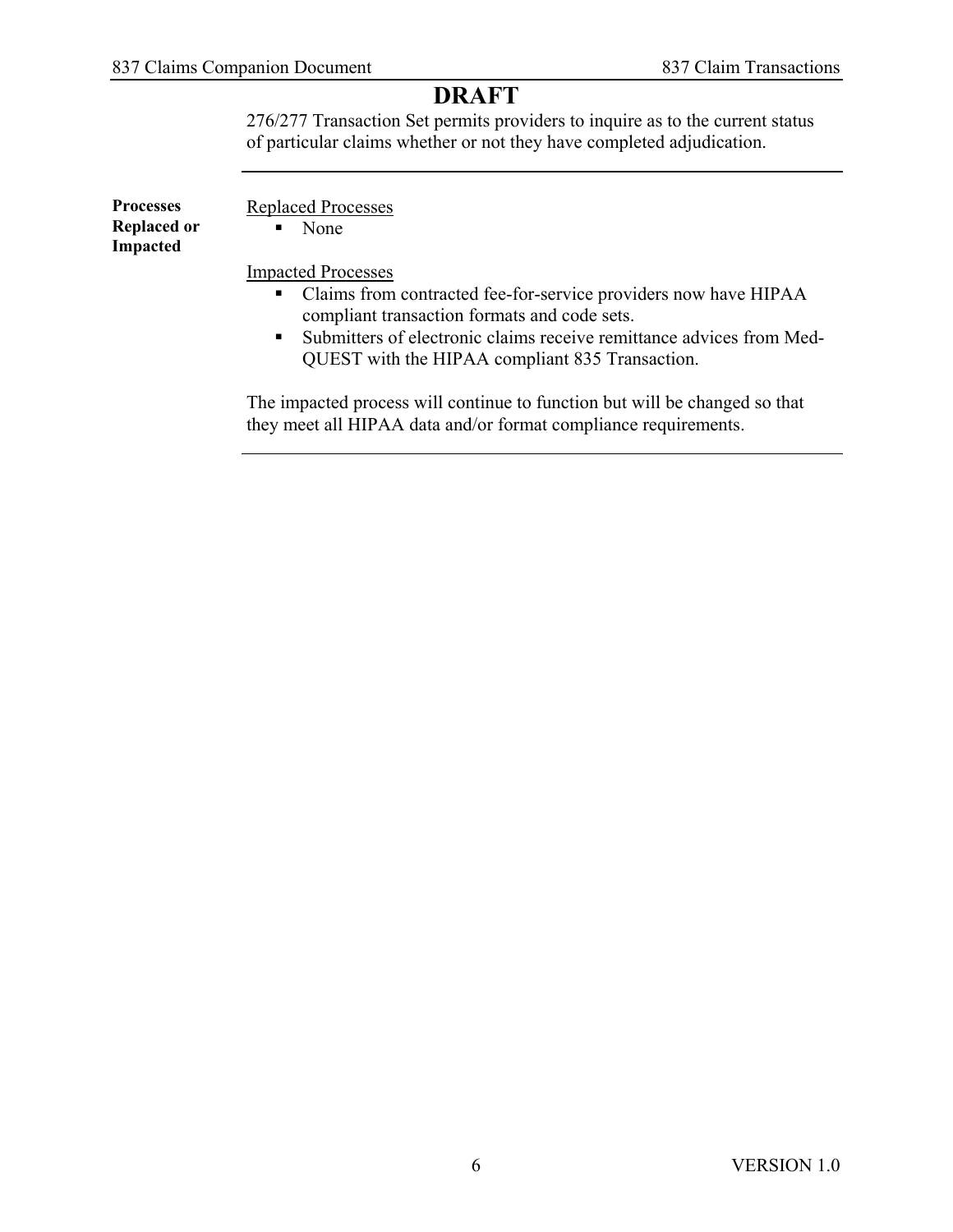#### <span id="page-9-0"></span>**2.2. 837 Claim Transactions**

| <b>Purpose</b>                                     | The purpose of the three 837 Claim Transactions is to enable medical<br>providers of all types (with the exception of pharmacy) to submit claims for<br>payment for services. To some extent, 837 Transactions reflect HCFA-1500,<br>UB-92, and American Dental Association (ADA) claim formats, with the<br>addition of many supplementary and specialized data structures.                                                                                                                                                                        |
|----------------------------------------------------|-----------------------------------------------------------------------------------------------------------------------------------------------------------------------------------------------------------------------------------------------------------------------------------------------------------------------------------------------------------------------------------------------------------------------------------------------------------------------------------------------------------------------------------------------------|
|                                                    | Med-QUEST uses HIPAA compliant 837 Transactions for both fee for<br>service claims and encounters. This Companion Document deals only with<br>claims submitted directly to Med-QUEST.                                                                                                                                                                                                                                                                                                                                                               |
|                                                    | Contracted fee-for-service providers or their billing agents transmit 837<br>Claim Transactions in batch mode through the Med-QUEST File Transfer<br>Protocol (FTP) Server. Med-QUEST follows the procedures described in<br>Sections 4.4, Acknowledgement Procedures, and 4.5, Rejected<br>Transmissions and Transactions, to acknowledge, accept, or reject electronic<br>837 Claim Transactions.                                                                                                                                                 |
| <b>Standard</b><br>Implementation<br><b>Guides</b> | The Standard Implementation Guides for Claim Transactions are:<br>837 Health Care Claim: Professional<br>$\bullet$<br>837 Health Care Claim: Dental<br>$\bullet$<br>837 Health Care Claim: Institutional<br>$\bullet$<br>For 837 Transactions, MED-QUEST incorporates all approved Addenda.<br>Transmission Type Codes for production transactions that follow standards<br>as modified by Addenda are:<br>ASC X12N 837 Professional (004010X098A1)<br>$\bullet$<br>ASC X12N 837 Dental (004010X097A1)<br>ASC X12N 837 Institutional (004010X096A1) |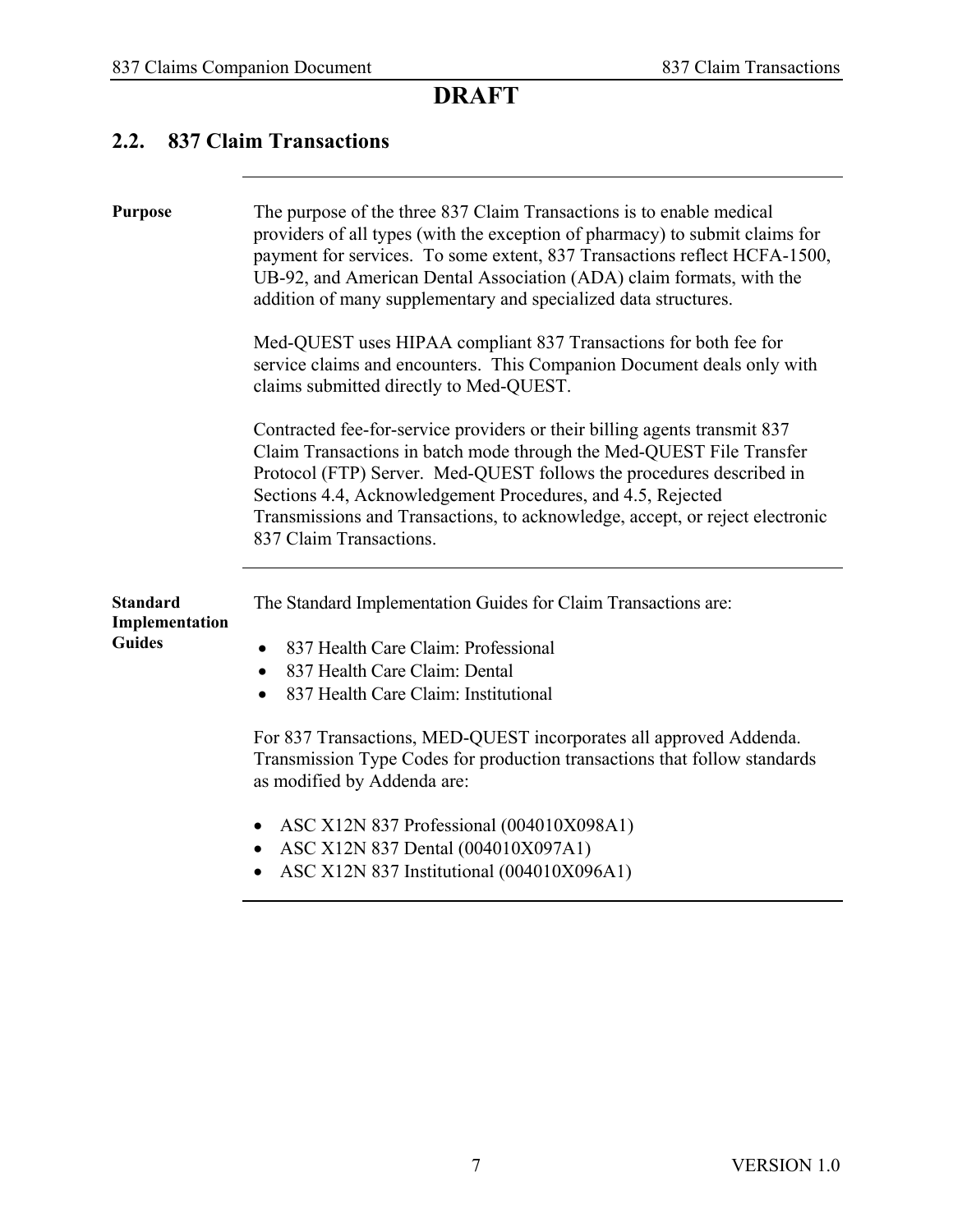**Submission Schedule** Claim submitters can transmit transactions or "batches" of claims to MED-QUEST at any time during the day or night. MED-QUEST processes claims every evening, one batch at a time.

> MED-QUEST sends 835 Remittance Advice Transactions to electronic claim submitters on a weekly basis. The are issued at the same times as claim payments. Providers can use 276 Claim Status Request Transactions to inquire about the current status of a claim at any time and receive 277 Claim Status Response Transactions in return.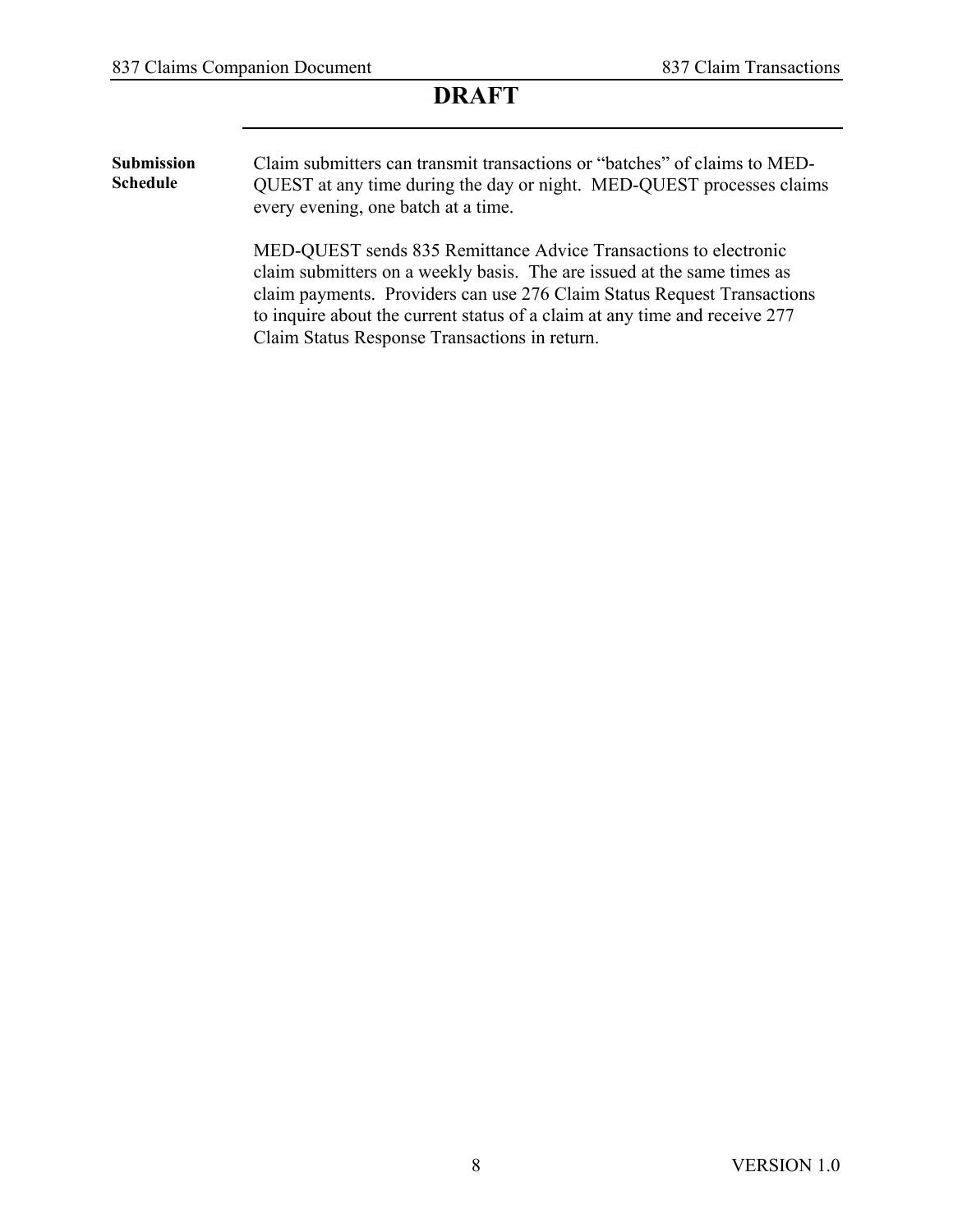# <span id="page-11-0"></span>**DRAFT 3. Technical Infrastructure and Procedures**

#### <span id="page-11-1"></span>**3.1. Technical Environment**

| <b>MED-QUEST</b><br><b>Data Center</b><br><b>Communications</b><br><b>Requirements</b> | Med-QUEST is currently evaluating and refining its electronic data<br>communication procedures. Trading partners will receive information<br>when procedures are final.                                                                                                                                                                                                                                               |
|----------------------------------------------------------------------------------------|-----------------------------------------------------------------------------------------------------------------------------------------------------------------------------------------------------------------------------------------------------------------------------------------------------------------------------------------------------------------------------------------------------------------------|
| <b>Technical</b><br><b>Assistance and</b><br>Help                                      | The Med-QUEST Systems Office provides technical assistance related to<br>non-testing related questions about electronic claims submission or data<br>communications interfaces. Contact information is:<br>Telephone Number: 808-nnn-nnnn<br>٠<br>Hours: 8:00 AM to 5:00 PM (MST), Monday through Friday<br>п                                                                                                         |
|                                                                                        | Information required for initial call:<br>٠<br>Topic of Call ("VPN setup", "FTP procedures", etc.)<br>$\circ$<br>Name of caller<br>$\Omega$<br>Organization of caller<br>$\circ$<br>Telephone number of caller<br>$\circ$<br>Nature of problem (dial-up, receipt status, etc.)<br>$\circ$<br>Information required for follow up $call(s)$ :<br>п<br>Ticket Number assigned by the Med-QUEST Systems Office<br>$\circ$ |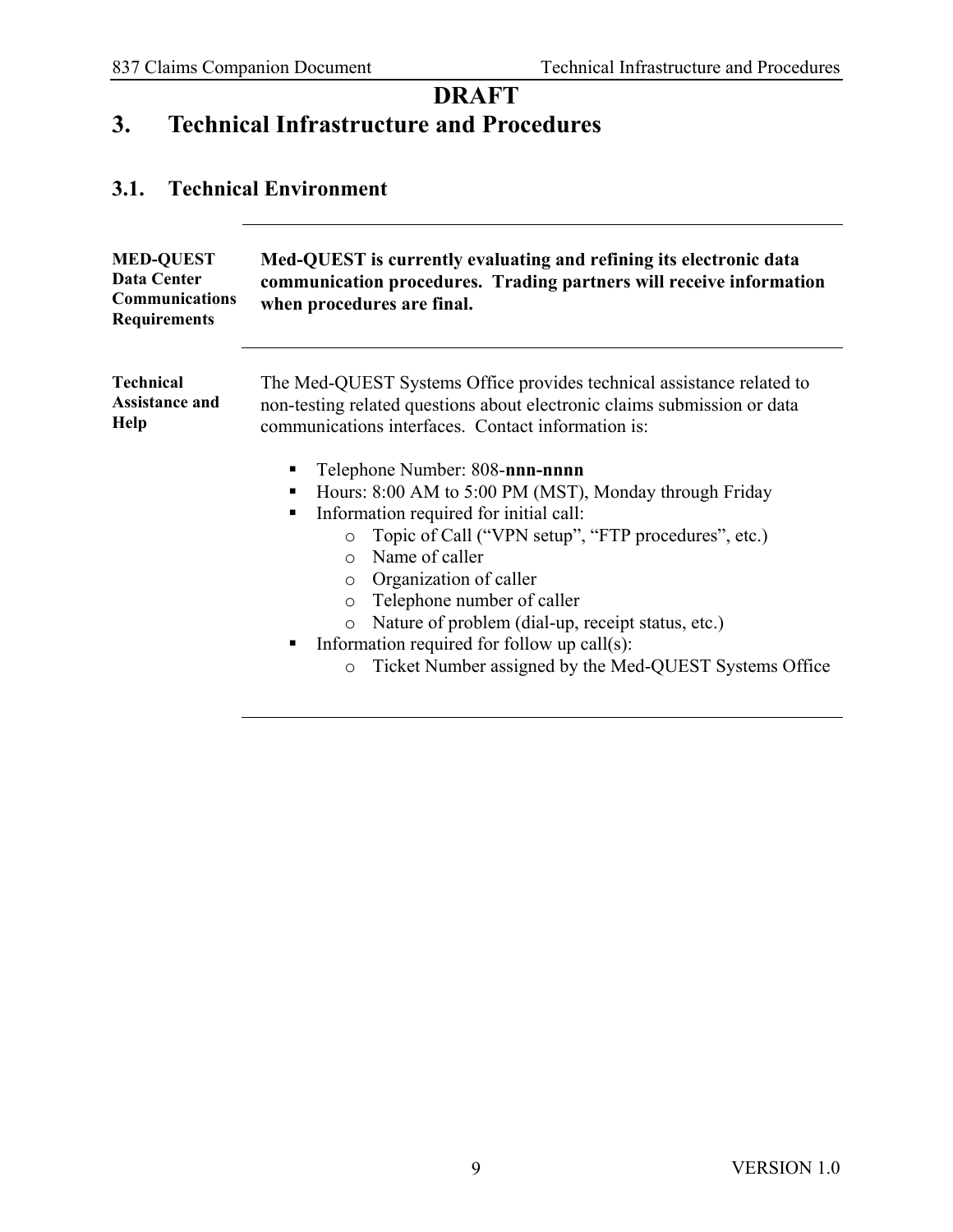# <span id="page-12-0"></span>**3.2. File Transfer Protocol (FTP) Procedures**

| Data<br>Communications<br><b>Interface Request</b><br>Procedure               | An entity has to complete the following forms to receive authorization for<br>access to the Med-QUEST FTP server:<br>Med-QUEST Electronic Data Exchange Request Form<br>Med-QUEST User Affirmation Statement<br>Data-specific Authorization Forms<br>п<br>These forms are described in the remainder of this section and are available<br>in Appendix A. All installation, testing, and implementation schedules will<br>be under the control of the Med-QUEST Systems Office.                                                                                                                                                                                                                                                                                                                                                                        |
|-------------------------------------------------------------------------------|-------------------------------------------------------------------------------------------------------------------------------------------------------------------------------------------------------------------------------------------------------------------------------------------------------------------------------------------------------------------------------------------------------------------------------------------------------------------------------------------------------------------------------------------------------------------------------------------------------------------------------------------------------------------------------------------------------------------------------------------------------------------------------------------------------------------------------------------------------|
| Med-QUEST<br><b>Electronic Data</b><br><b>Exchange</b><br><b>Request Form</b> | This form is completed by the submitting entity and provides a summary of<br>the information exchanged between the entity and MED-QUEST. This<br>form contains information about:<br>The name and ID Numbers of the contracted entity that submits<br>claims<br>Who is authorized to add or change the data being provided or<br>received from Med-QUEST<br>Who are the users authorized to access the data<br>What entity will be actually submitting the data, if that entity is<br>different from the contracted entity<br>What type of data will be accessible to the contracted entity (e.g.,<br>Roster files, Encounter or Claim files, Provider Reference Files, or<br>electronic Remittance Advice data)<br>How the data exchange will occur (e.g., by tape, FTP via VPN,<br>Internet or e-mail)<br>The entity's current user ID and password |
| <b>MED-QUEST</b><br><b>User Affirmation</b><br><b>Statement</b>               | The Med-QUEST User Affirmation Statement outlines the responsibilities<br>associated with access to Med-QUEST data. It requires all employees in a<br>contracted entity who are authorized to access data using the electronic<br>connection to affirm that they understand and will comply with these<br>responsibilities. Confidentiality of individual health care data and<br>compliance with HIPAA Privacy and Security Mandates are major<br>considerations.                                                                                                                                                                                                                                                                                                                                                                                    |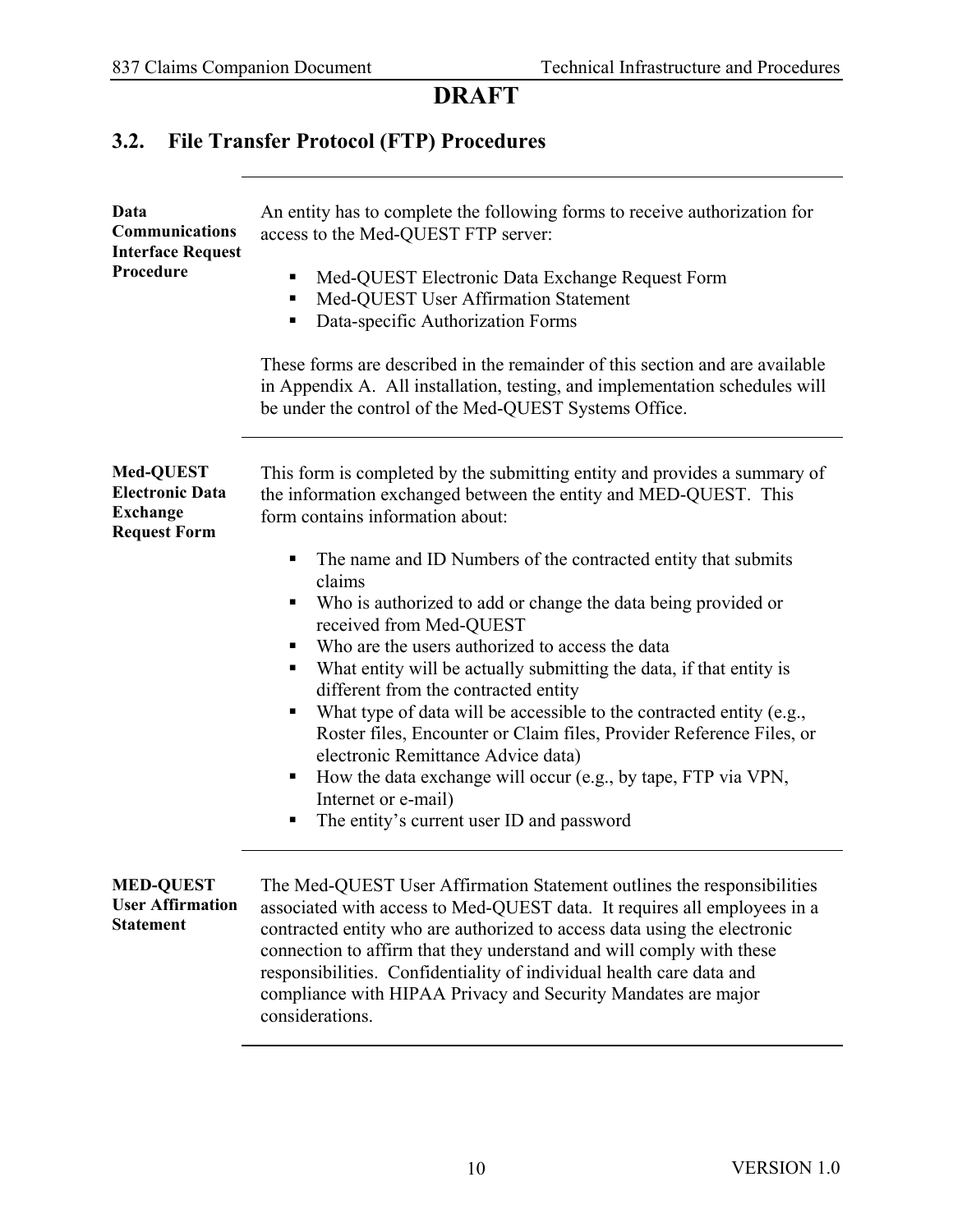| <b>DRAFT</b>                                                                 |                                                                                                                                                                         |
|------------------------------------------------------------------------------|-------------------------------------------------------------------------------------------------------------------------------------------------------------------------|
| Software-to-<br><b>Hardware</b><br><b>Communications</b><br>Interface        | Med-QUEST is currently evaluating and refining its electronic data<br>communication procedures. Trading partners will receive information<br>when procedures are final. |
| Hardware-to-<br><b>Hardware</b><br><b>Communications</b><br><b>Interface</b> | Med-QUEST is currently evaluating and refining its electronic data<br>communication procedures. Trading partners will receive information<br>when procedures are final. |
| <b>File Transfer</b><br><b>Procedures</b>                                    | Med-QUEST is currently evaluating and refining its electronic data<br>communication procedures. Trading partners will receive information<br>when procedures are final. |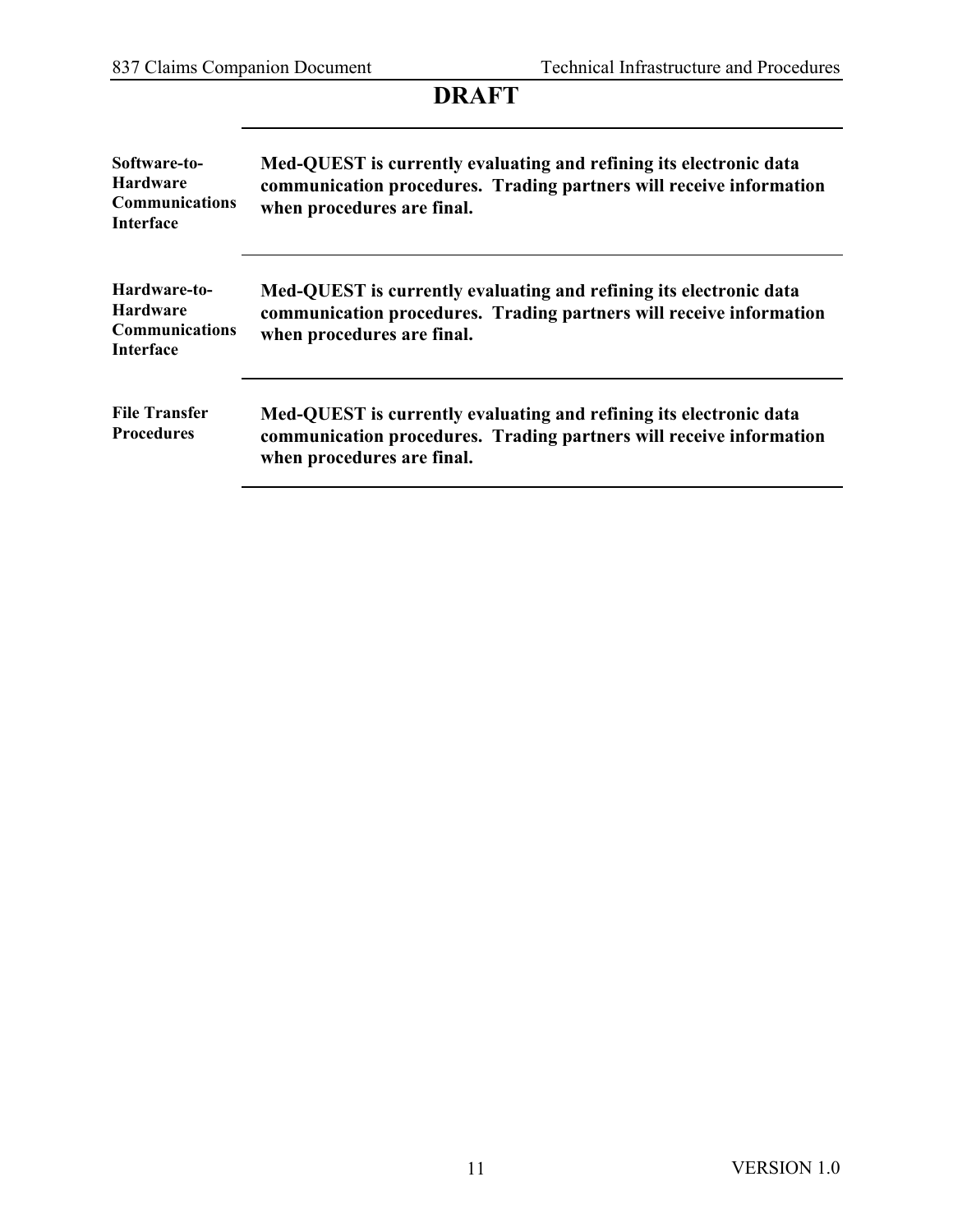# <span id="page-14-0"></span>**3.3. Security Procedures**

| <b>Security</b><br><b>Requirements</b>      | Entities that utilize this service will be required to meet various physical<br>and system security requirements as defined by Med-QUEST. Security<br>requirements include:                                                                                                                                                                                                                                                                                  |  |
|---------------------------------------------|--------------------------------------------------------------------------------------------------------------------------------------------------------------------------------------------------------------------------------------------------------------------------------------------------------------------------------------------------------------------------------------------------------------------------------------------------------------|--|
|                                             | All users must sign a User Affirmation Statement regarding security<br>Ξ<br>and data confidentiality.<br>Entities will be held responsible for the actions of their staffs.<br>п<br>Program contractors and health plans and their subcontractors and<br>п<br>staff are expected to and will be required to comply with all Federal,<br>State of Hawaii, and Med-QUEST policies and procedures<br>regarding data confidentiality, security, and user access. |  |
| <b>Adding/Changing</b><br><b>Access</b>     | Entities that wish to add users who are authorized to access data through the<br>VPN tunnel must:                                                                                                                                                                                                                                                                                                                                                            |  |
|                                             | Have the new user complete and sign a Med-QUEST User<br><b>Affirmation Statement.</b><br>Mail and/or fax a copy of the signed User Affirmation Statement to<br>п<br>the Med-QUEST Systems Office.<br>Receive notification from Med-QUEST when the new user's<br>account has been established, including, if necessary, the new user's<br>User ID and password.                                                                                               |  |
| <b>File Encryption</b><br><b>Procedures</b> | Med-QUEST is currently evaluating and refining its electronic data<br>communication procedures. Trading partners will receive information<br>when procedures are final.                                                                                                                                                                                                                                                                                      |  |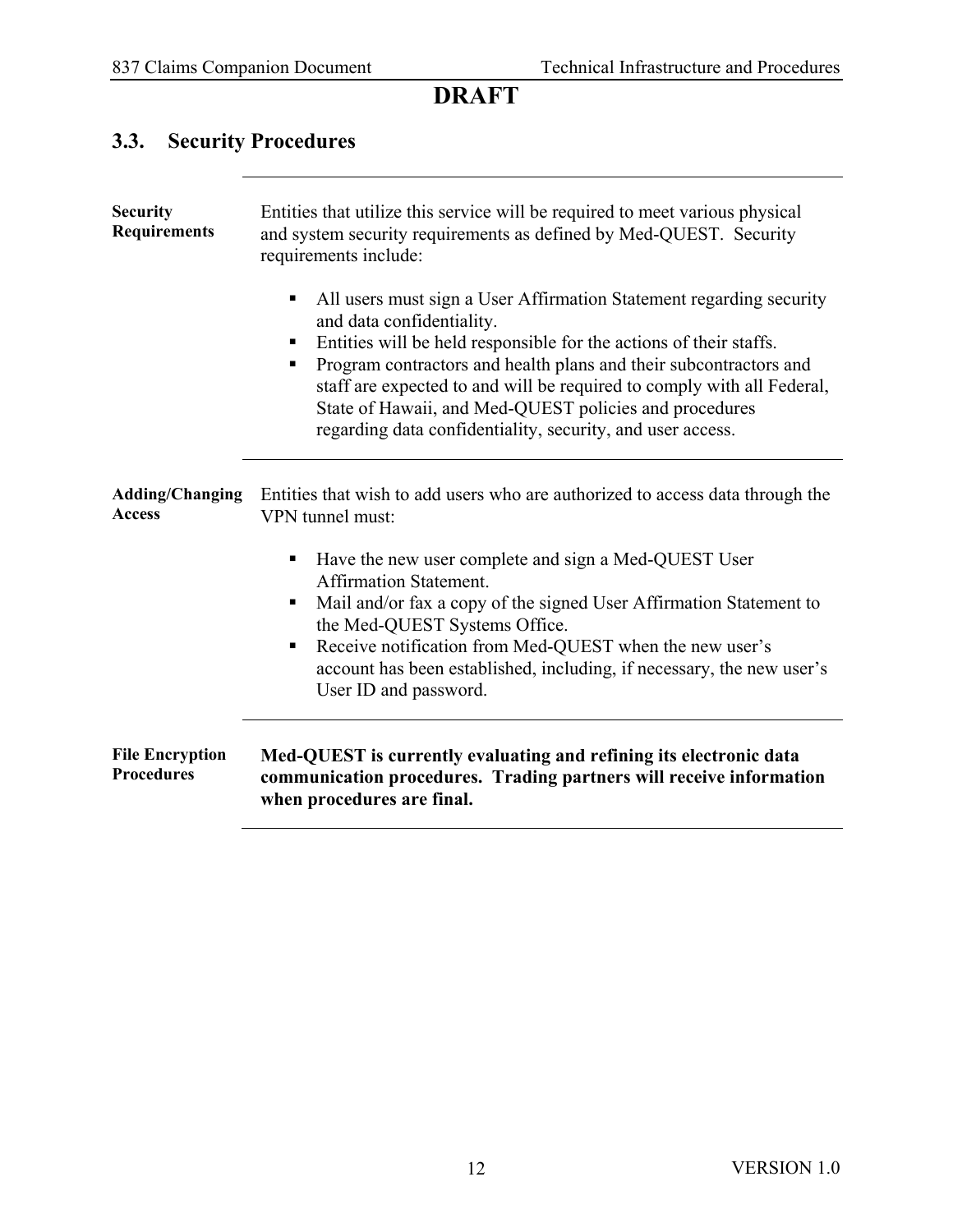#### <span id="page-15-0"></span>**3.4. File and Directory Naming Conventions**

**FTP Directories** The directory structure on the FTP Server is designed to provide logical access to all files, ease troubleshooting searches, and simplify security for account set ups and maintenance. The current naming conventions are as follows:

FTP\Cust\_ID\System\SubsystemIN(OUT)\TEST(PROD)\

Directory Names:

- Cust ID A three character alphabetic value assigned by MED-QUEST that represents a commonly recognized acronym for the claim submitter. For example, a submitter called Maricopa Provider Group could be abbreviated "MAR".
- System. The HPMMIS Subsystem that the data pertains to such as Health Plan, Recipient, Encounter, Reference, or Provider.
- Subsystem. The type of information in the file such as Roster, TPL, etc.
- IN/OUT. IN identifies a directory where the entity sends the file to Med-QUEST. OUT identifies a directory where MED-QUEST sends the file to the entity.
- TEST/PROD. TEST is for files to be used in the test region. PROD is for production files.
- **Production Files 837 Claim Transactions (Professional, Dental, and Institutional)** FTP\Cust\_ID\CLAIMS\CLAIMSIN\PROD\

**Test Files 837 Claim Transactions (Professional, Dental, and Institutional)** FTP\Cust\_ID\CLAIMS\CLAIMSIN\TEST\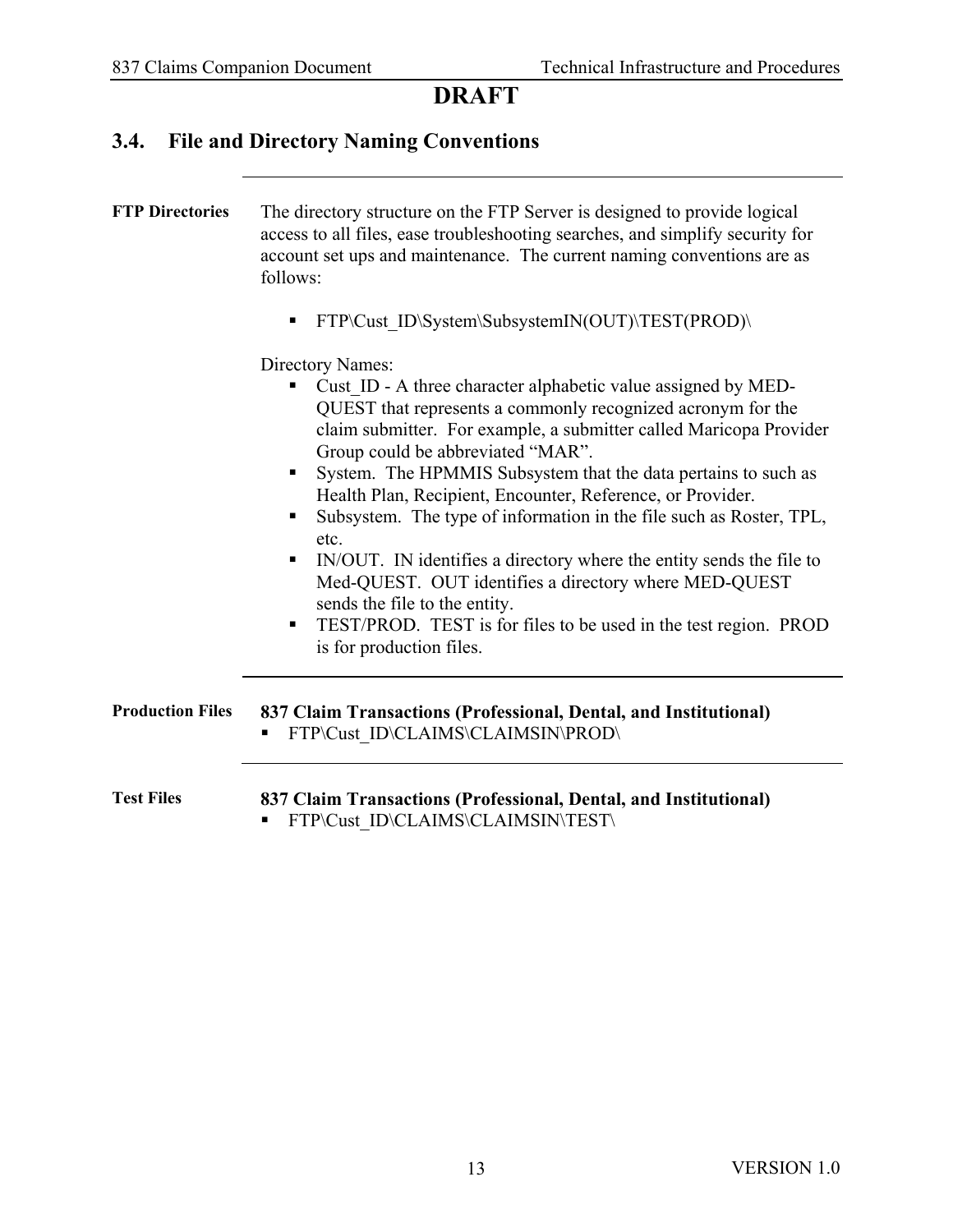# <span id="page-16-0"></span>**4. Transaction Standards**

#### <span id="page-16-1"></span>**4.1. General Information**

| <b>HIPAA</b><br><b>Requirements</b>         | HIPAA standards are specified in Implementation Guides for each<br>transaction set and in authorized Addenda. The second draft Addenda<br>Documents for the three types of 837 Transactions have been published in<br>final form in February 2003. In this Companion Document, Med-QUEST<br>uses 837 Transactions as modified by final Addenda.                                                                                                                                                                                                                                                                                                                                                                                                                      |  |  |  |  |
|---------------------------------------------|----------------------------------------------------------------------------------------------------------------------------------------------------------------------------------------------------------------------------------------------------------------------------------------------------------------------------------------------------------------------------------------------------------------------------------------------------------------------------------------------------------------------------------------------------------------------------------------------------------------------------------------------------------------------------------------------------------------------------------------------------------------------|--|--|--|--|
|                                             | An overview of requirements specific to each transaction can be found in<br>each Implementation Guide. Implementation Guides contain information<br>related to:                                                                                                                                                                                                                                                                                                                                                                                                                                                                                                                                                                                                      |  |  |  |  |
|                                             | The format and content of interchanges and functional groups of<br>Е<br>transactions<br>The format and content of the Header, Detail, and Trailer Segments<br>п<br>specific to the transaction<br>Code sets and values authorized for use in the transaction<br>п<br>Companion Documents can be seen as a bridge between Implementation<br>Guides and claim requirements specific to Med-QUEST. For claims, this<br>Companion Document, in combination with the Implementation Guide, tells<br>how to prepare data in HIPAA standard formats for submission to Med-<br>QUEST.                                                                                                                                                                                        |  |  |  |  |
| Size of<br>Transmissions/<br><b>Batches</b> | Transmission sizes are limited based on two factors:<br>The number of segments/records allowed by HIPAA standards.<br>Е<br>Med-QUEST file transfer limitations<br>Е<br>HIPAA recommendations for the maximum file size of each transaction set<br>are specified in the appropriate Implementation Guide or its authorized<br>Addenda. For the 837 Transaction, the Implementation Guide's<br>recommendation is for a maximum of 5,000 CLM Claim Information<br>Segments, generally equivalent to 5,000 claims. Med-QUEST file transfer<br>standards are set by the Information Services Division based on the type of<br>data contained in the transaction set.<br>For the 837 Claim Transactions, Med-QUEST is currently finalizing its<br>file transfer standards. |  |  |  |  |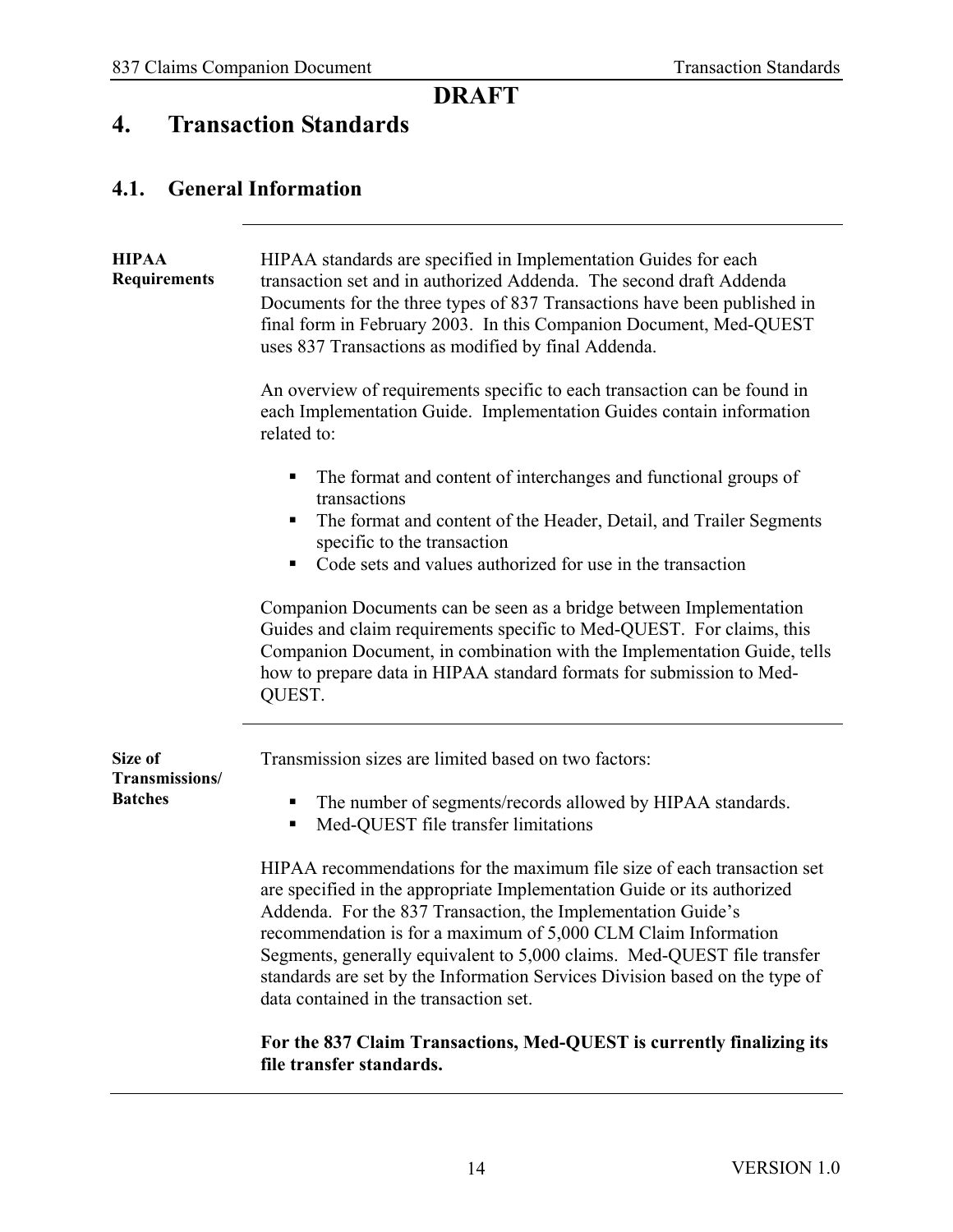#### <span id="page-17-0"></span>**4.2. Testing Procedures**

**Testing Procedures** Each Med-QUEST trading partner is responsible for ensuring that its transactions are compliant with HIPAA mandates based on the two types of testing described below, internal testing and testing with trading partners.

Internal Transaction Validation

Med-QUEST encourages entities to use a third party tool to certify that the entity can produce and accept HIPAA compliant transactions. Success is determined by the ability to pass the seven types of compliance tests listed below prior to starting testing with trading partners. The seven basic testing categories are:

- 1. Integrity Testing This kind of testing validates the basic syntactical integrity of the health plan's EDI file.
- 2. Implementation Guide-Requirements Testing This kind of testing involves requirements imposed by the transaction's HIPAA Implementation Guide, including validation of data element values specified in the Guide.
- 3. Balancing Testing

Balancing verification requires that summary-level data be numerically consistent with corresponding detail level data, as defined in the transaction's Implementation Guide.

- 4. Inter-Segment Situation Testing Situation testing validates inter-segment situations specified in the Implementation Guide (e.g., for accident claims, an Accident Date must present).
- 5. External Code Set Testing This kind of testing validates code set values for HIPAA mandated codes defined and maintained outside of Implementation Guides. HCPCS Procedure Codes and NDC Drug Codes are examples.
- 6. Product Type or Line of Service Testing This kind of testing validates specific requirements defined in the Implementation Guide for specialized services such as durable medical equipment (DME).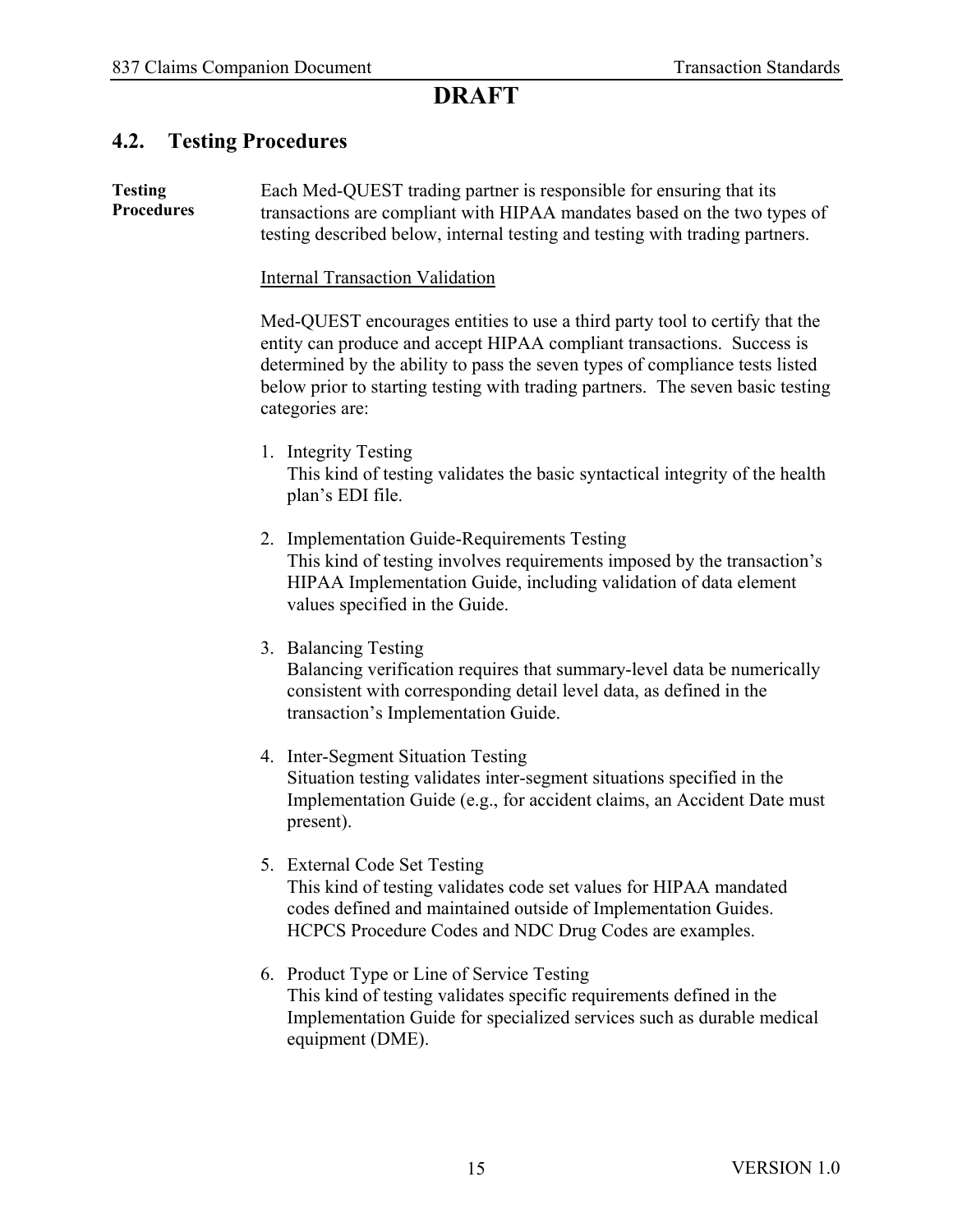|                  | 7. Trading Partner-Specific Testing<br>Testing of trading partner requirements involves Implementation Guide<br>requirements for transactions to or from Medicare, Medicaid and Indian<br>Health Services. For Med-QUEST trading partners, trading partner<br>requirement testing includes testing of the approaches that Med-QUEST<br>has taken to accommodate necessary data within HIPAA compliant<br>transactions and code sets.                                                                                                                                                    |  |  |  |  |
|------------------|-----------------------------------------------------------------------------------------------------------------------------------------------------------------------------------------------------------------------------------------------------------------------------------------------------------------------------------------------------------------------------------------------------------------------------------------------------------------------------------------------------------------------------------------------------------------------------------------|--|--|--|--|
|                  | These categories also relate to the kinds of "tests" or edits to which the<br>Med-QUEST translator subjects incoming 837 Claim Transactions. Refer<br>to Section 4.3, Edits for 837 Claims, for more information.                                                                                                                                                                                                                                                                                                                                                                       |  |  |  |  |
|                  | Validation of the Electronic Data Exchange Process with Trading Partners                                                                                                                                                                                                                                                                                                                                                                                                                                                                                                                |  |  |  |  |
|                  | After a health plan has been certified as HIPAA compliant for a transaction<br>set, Med-QUEST and each health plan perform further testing. Testing<br>with trading partners ensures that transactions can be passed through the<br>Med-QUEST translator (and, in some cases, the health plan translator) and<br>successfully read by the receiving trading partner without distortion of the<br>data on the transactions. Med-QUEST provides specific procedures for<br>testing with trading partners to health plans prior to the start of testing for<br>each HIPAA Transaction Set. |  |  |  |  |
| <b>Test Data</b> | Med-QUEST believes that, when possible, using real-life production data<br>will enhance the overall value of the compliance testing process. However,<br>if a covered entity elects to use production data in testing, it must ensure<br>that it remains in compliance with all federal and state privacy regulations.<br>Data (e.g., names and identification numbers) that would make it possible to<br>identify particular individuals should be removed or encrypted.                                                                                                               |  |  |  |  |
|                  | Med-QUEST expects that patient identifiable information will be encrypted<br>or eliminated from test data submitted to the certification testing system<br>unless the testing system is in compliance with all HIPAA regulations<br>concerning security, privacy, and business associate specifications.                                                                                                                                                                                                                                                                                |  |  |  |  |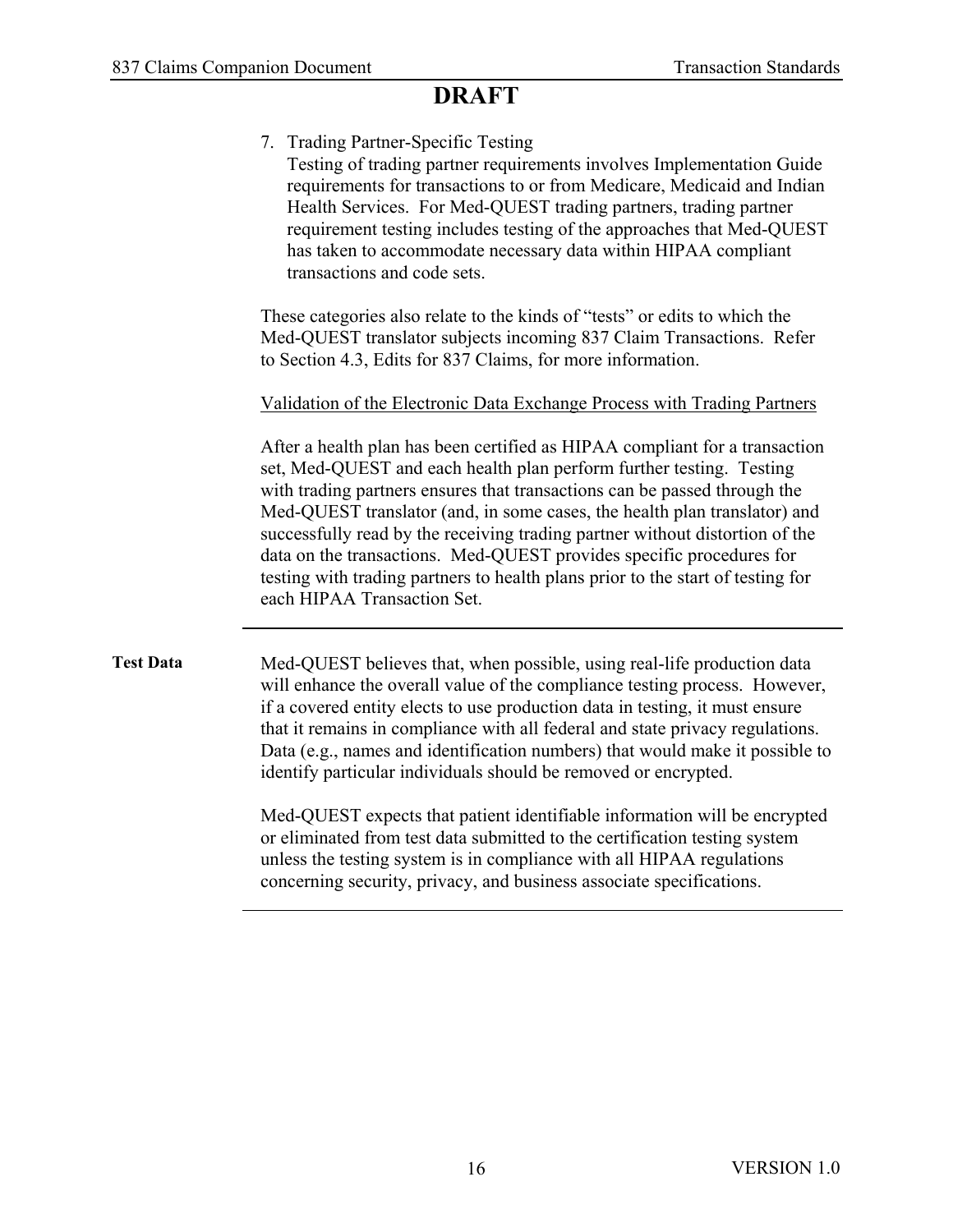| <b>Testing</b><br><b>Procedures</b> | The testing procedures for individual transaction sets will be finalized<br>at a later date. Testing procedures will be provided to covered entities<br>prior to the start of testing for each transaction set.                         |
|-------------------------------------|-----------------------------------------------------------------------------------------------------------------------------------------------------------------------------------------------------------------------------------------|
| Acceptance<br><b>Procedures</b>     | The procedures for accepting testing results for individual transactions<br>will be finalized at a later date. Acceptance procedures will be<br>provided to covered entities prior to the start of testing for each<br>transaction set. |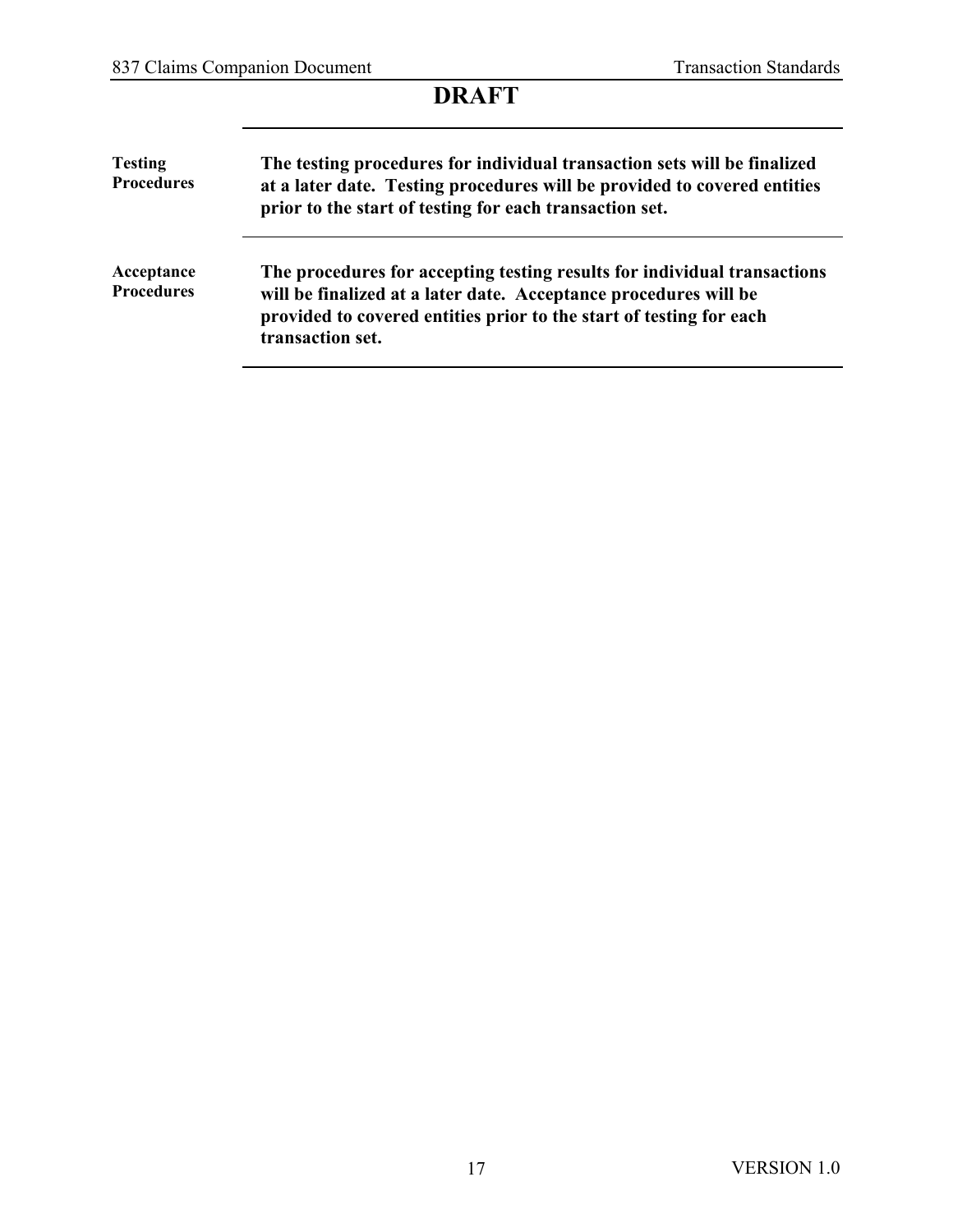#### <span id="page-20-0"></span>**4.3. Edits for 837 Claim Transactions**

**Overview of the Edit Process Med-QUEST is currently evaluating and refining the front-end edits to be performed by its translator. Trading partners will receive information when procedures are final.**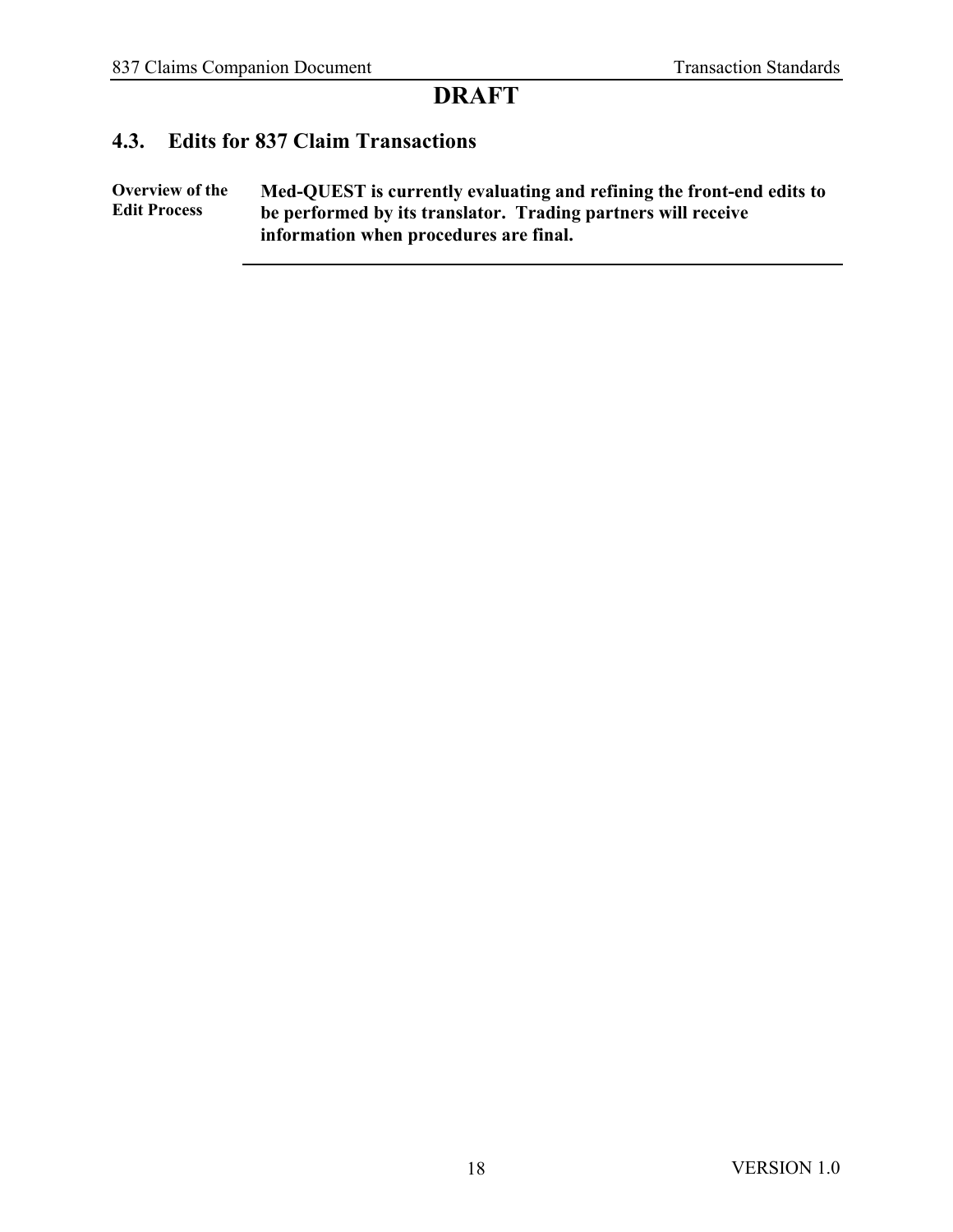# <span id="page-21-0"></span>**4.4. Acknowledgment Procedures**

| Overview of      | Med-QUEST is currently evaluating and refining the                   |
|------------------|----------------------------------------------------------------------|
| Acknowledgment   | acknowledgement procedures to be performed by its translator.        |
| <b>Processes</b> | Trading partners will receive information when procedures are final. |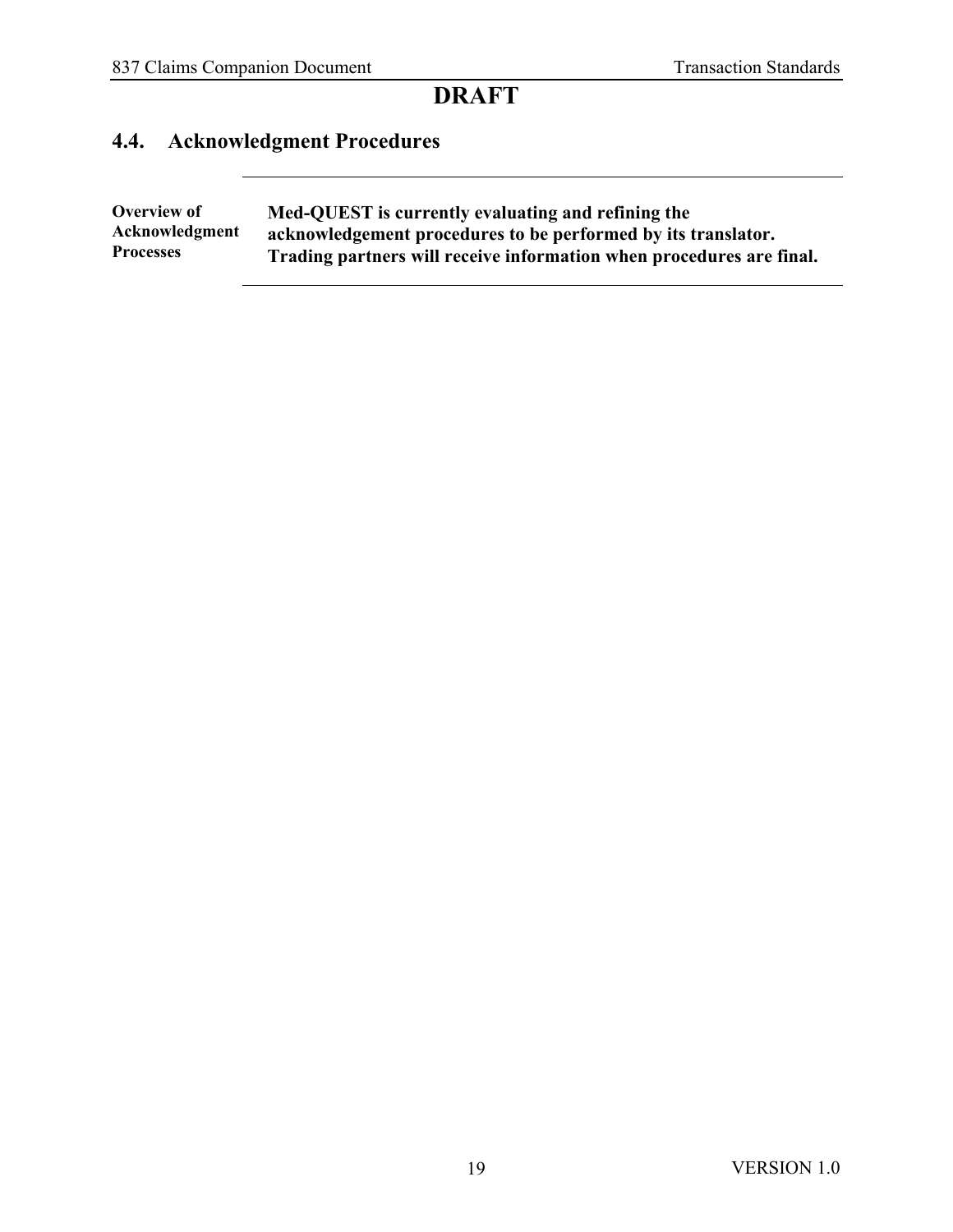# <span id="page-22-0"></span>**4.5 Rejected Transmissions and Transactions**

**Overview of Rejection Process Med-QUEST is currently evaluating and refining the acceptance and rejection processes to be performed by its translator. Trading partners will receive information when procedures are final.**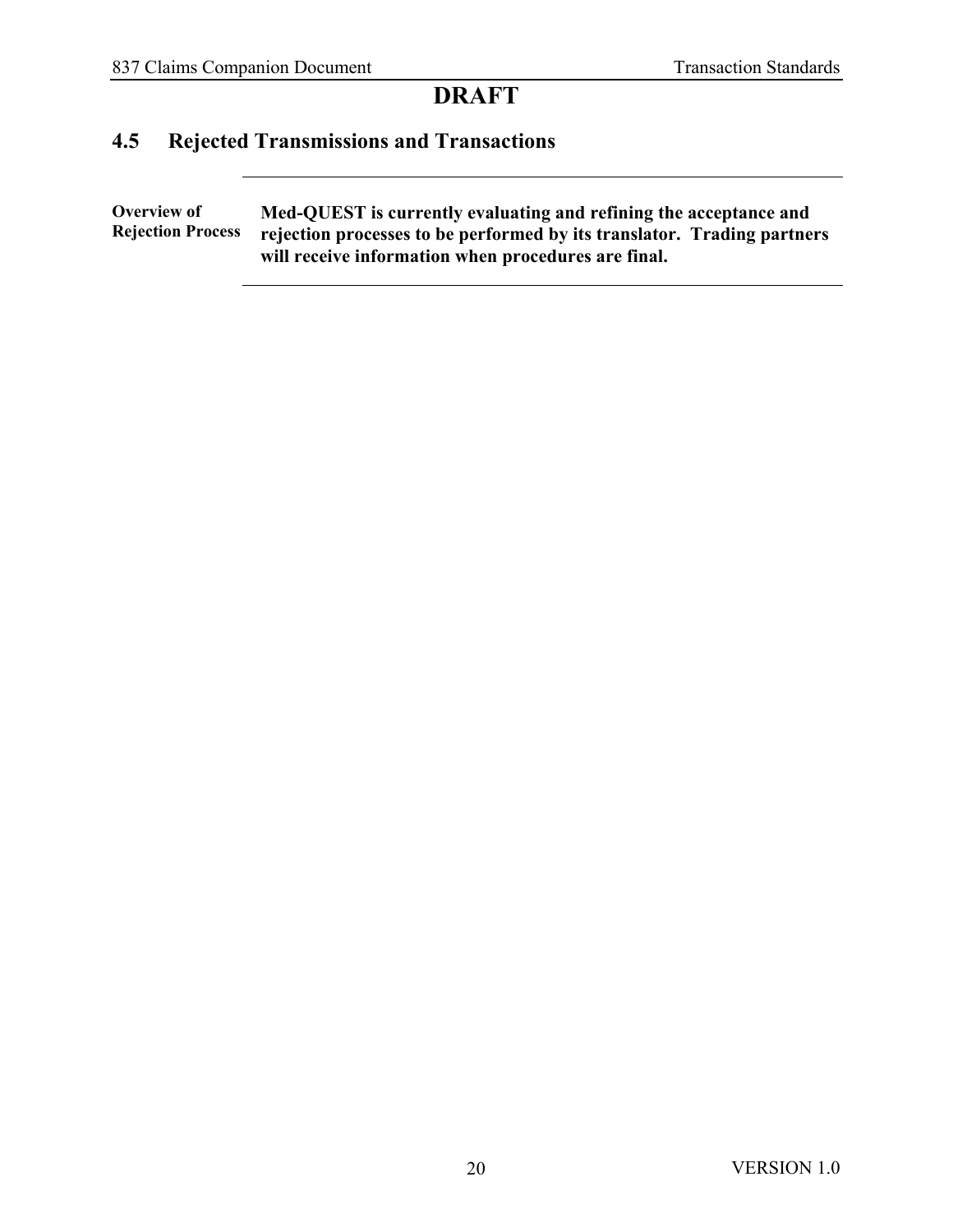#### <span id="page-23-0"></span>**5. Transaction Specifications**

#### <span id="page-23-1"></span>**5.1. 837 Transaction Specifications**

**Purpose** Transaction specifications are designed, in combination with the HIPAA Implementation Guides, to identify data to be transmitted between Med-QUEST trading partners and to specify its type and format. Data structures that are fully covered by the HIPAA Implementation Guide are not mentioned in this section. Only transaction data with submission requirements specific to Med-QUEST claims is included.

> To a greater extent than encounters, Med-QUEST claims fit the model offered by the 837 Claim Transaction. Providers submit fee-for-service claims to Med-QUEST and the Agency responds by editing and adjudicating the claims, paying the provider the amounts determined by HPMMIS, and reporting adjudication results on remittance advices. Under HIPPA, both the claim submission and the remittance advice response components of the process are heavily impacted by new electronic transactions. The internal rules and algorithms that Med-QUEST uses to adjudicate claims are not directly affected.

> Within the Transaction Specifications Section, this document has separate subsections for Professional, Dental, and Institutional 837s. The three 837 formats are quite distinct.

| <b>Relationship to</b><br><b>HIPAA</b><br>Implementation<br><b>Guides</b> | Transaction specifications are intended to supplement the data in the<br>Implementation Guides for each transaction set with specific information<br>pertaining to the trading partners using the transaction set. |
|---------------------------------------------------------------------------|--------------------------------------------------------------------------------------------------------------------------------------------------------------------------------------------------------------------|
|                                                                           |                                                                                                                                                                                                                    |

The information in the Transaction Specifications is not intended to:

- Modify the definition, data condition, or use of any data element or segment in the standard Implementation Guides.
- Add any additional data elements or segments to the defined data set.
- Utilize any code or data values that are not valid in the standard Implementation Guides.
- Change the meaning or intent of any implementation specifications in the standard Implementation Guides.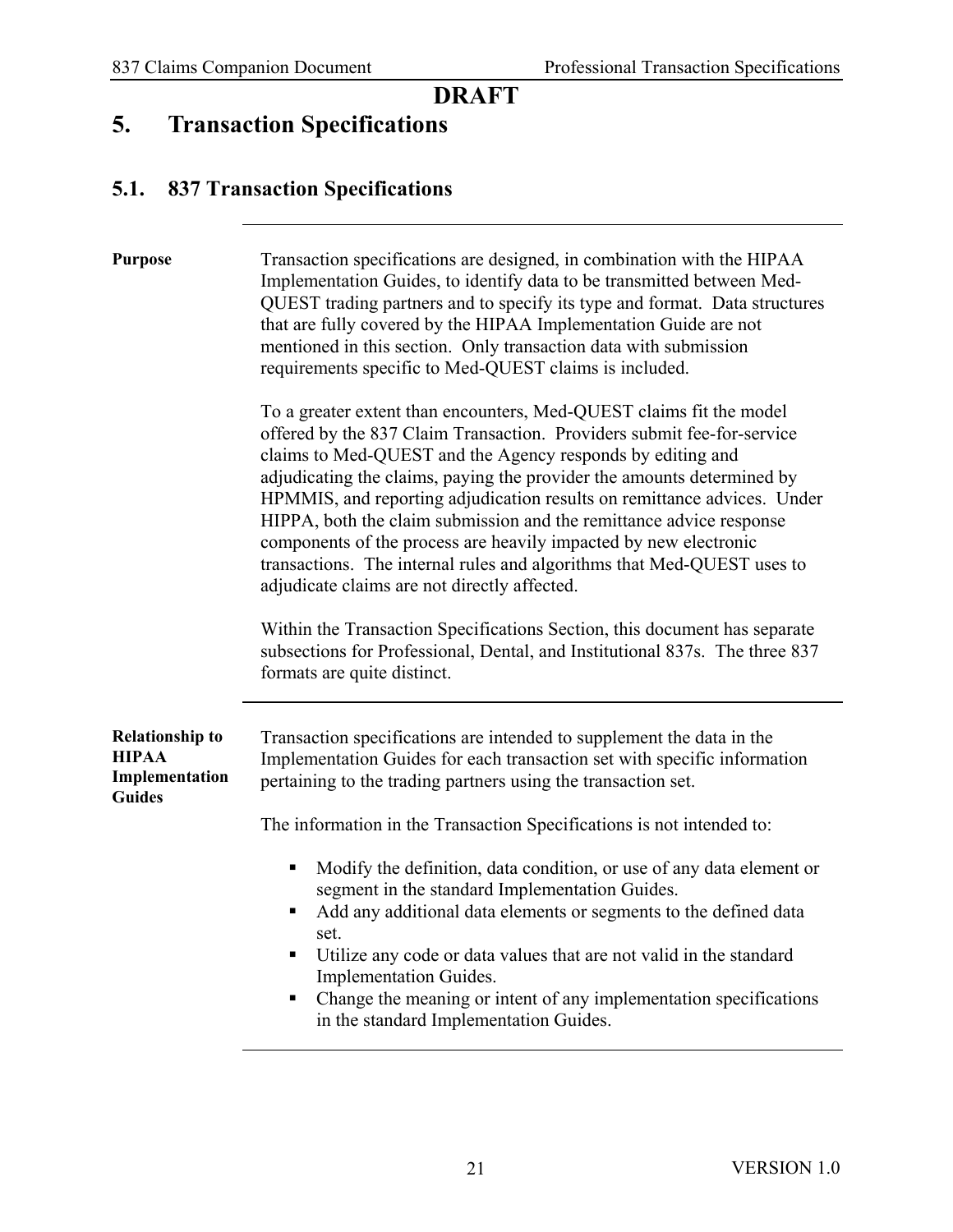# <span id="page-24-0"></span>**5.2. Claim Transaction Specifications – Professional 837 Claims**

| Overview                                                      | Professional 837 Claim Transactions from Med-QUEST fee-for-service<br>providers contain data to enable Med-QUEST to adjudicate professional<br>claims, plus a number of additional fields, including fields with<br>coordination of benefits data, that are desirable for reporting and are used<br>by Med-QUEST. The purposes of these Transaction Specifications are to<br>identify critical data elements and data element values that Med-QUEST<br>needs in Claim Transactions and to let providers know how to populate and<br>transmit electronic claim data for Med-QUEST.<br>The specifications in this section apply only to 837 Professional Claim<br>Transactions that providers send to Med-QUEST, not to encounters<br>submitted by health plans. Only data elements that are used by Med-<br>QUEST in ways that require explanations that go beyond information in<br>standard Implementation Guides are included.                                                                                                                                                                                                                |
|---------------------------------------------------------------|-------------------------------------------------------------------------------------------------------------------------------------------------------------------------------------------------------------------------------------------------------------------------------------------------------------------------------------------------------------------------------------------------------------------------------------------------------------------------------------------------------------------------------------------------------------------------------------------------------------------------------------------------------------------------------------------------------------------------------------------------------------------------------------------------------------------------------------------------------------------------------------------------------------------------------------------------------------------------------------------------------------------------------------------------------------------------------------------------------------------------------------------------|
| <b>General</b><br><b>Transaction</b><br><b>Specifications</b> | Professional 837 Claim Transaction Specifications that are not specific to<br>an individual data element are discussed below.<br>With the exception of data elements in the Transaction Header Segment,<br>٠<br>all Professional 837 Claim Loops, Segments, and Elements are of<br>variable length. Segments within loops and elements within segments<br>occur only when data is present. There are no blank or null fields. In<br>some situations, zero field values are acceptable.<br>On claims submitted to Med-QUEST, 837 loops, segments, and data<br>elements that involve coordination of benefits with other payers are used<br>to show payments made by third party carriers, including Medicare and<br>commercial health insurance companies. Med-QUEST is both the<br>destination payer and the maker of direct payments to fee-for-service<br>providers and their agents.<br>The Claim Level Adjustment and Service Line Adjustment CAS<br>Segments appear within Other Payer Loops on 837 Transactions. They<br>are used to show "adjustments" caused by differences between Billed<br>and Paid Amounts made by previous payers. |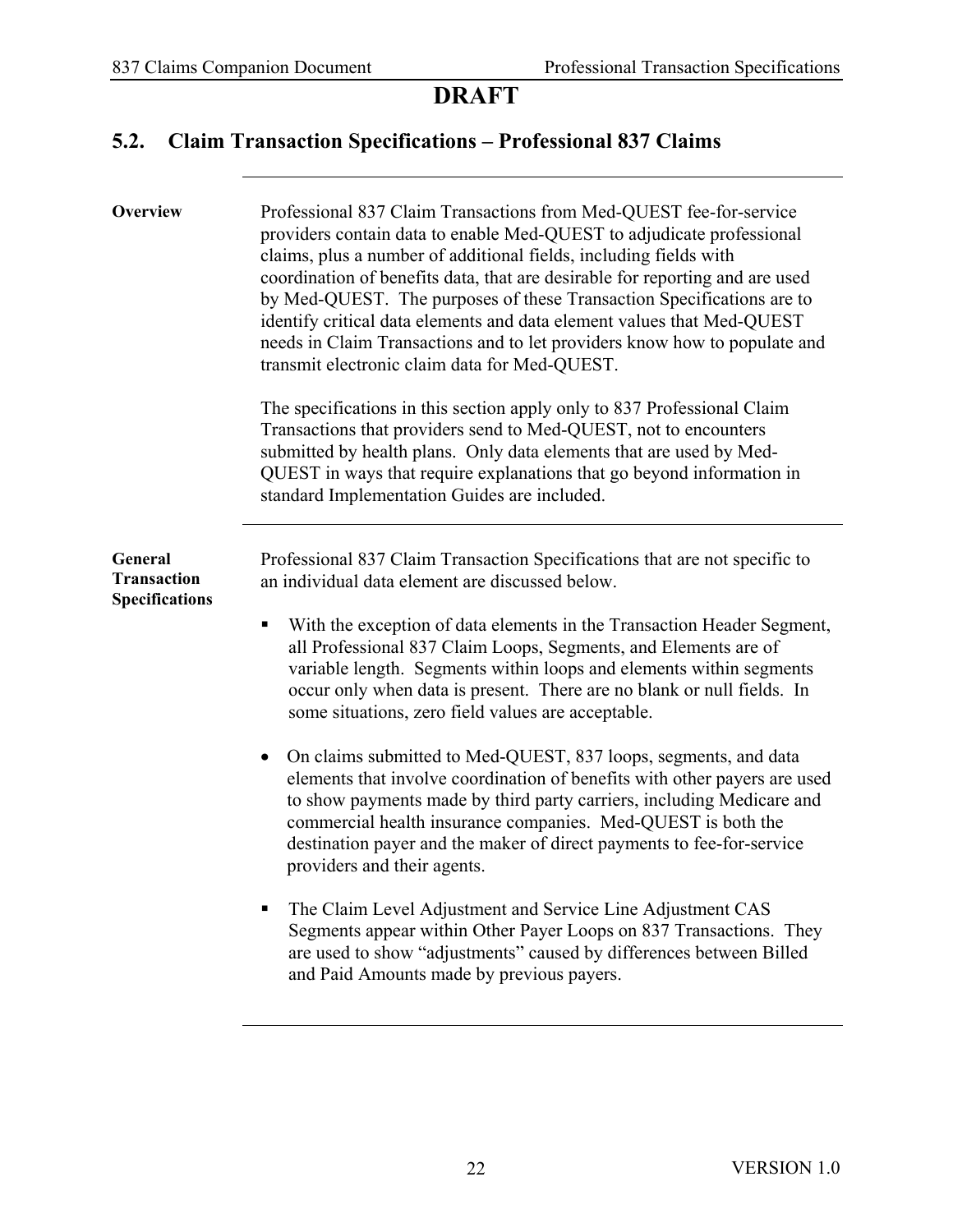| <b>Transaction</b><br><b>Specifications</b><br><b>Table</b> | The Professional 837 Claim Transaction Specifications for individual data<br>elements are shown in the table starting on the next page. Definitions of<br>table columns follow.                          |  |  |  |  |
|-------------------------------------------------------------|----------------------------------------------------------------------------------------------------------------------------------------------------------------------------------------------------------|--|--|--|--|
|                                                             | Loop ID<br>The Implementation Guide's identifier for a data loop within a transaction.                                                                                                                   |  |  |  |  |
|                                                             | Segment ID<br>The Implementation Guide's identifier for a data segment within a loop.                                                                                                                    |  |  |  |  |
|                                                             | Element ID<br>The Implementation Guide's identifier for a data element within a segment.                                                                                                                 |  |  |  |  |
|                                                             | <b>Element Name</b><br>A data element name as shown in the Implementation Guide. When the<br>Industry Name differs from the Data Element Dictionary name, the more<br>descriptive Industry Name is used. |  |  |  |  |
|                                                             | <b>Element Definition</b><br>How the data element is defined in the Implementation Guide.                                                                                                                |  |  |  |  |
|                                                             | <b>Valid Values</b><br>When data element values are listed in the Implementation Guide, the<br>values that are used by MED-QUEST.                                                                        |  |  |  |  |
|                                                             | Definition/Format<br>Definitions of valid values used by Med-QUEST and additional information<br>about Med-QUEST data element requirements.                                                              |  |  |  |  |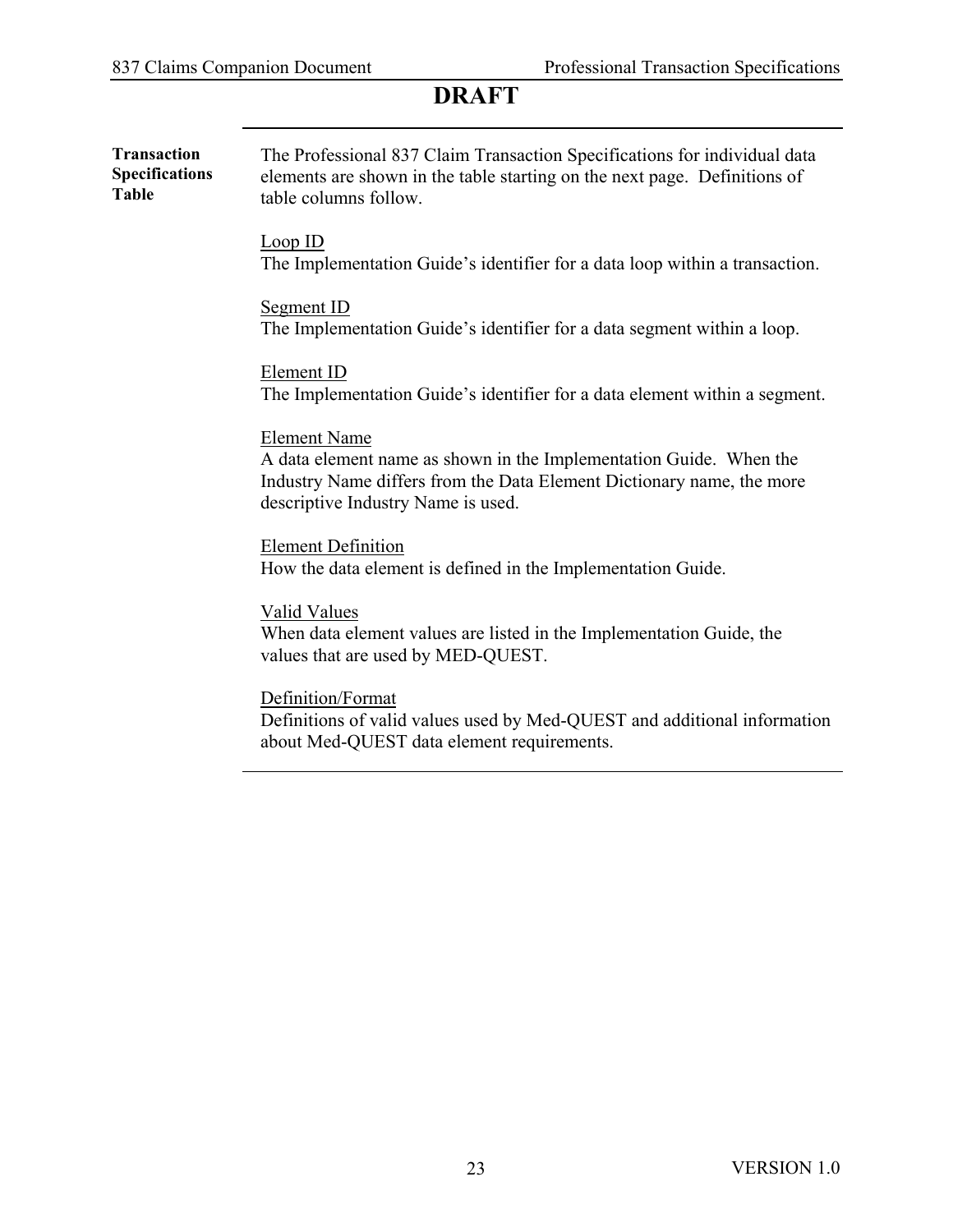|         |                  |                   |                                          | 837 PROFESSIONAL CLAIM TRANSACTION SPECIFICATIONS                                                                 |                               |                                                                                                                                                                                                                                                                             |
|---------|------------------|-------------------|------------------------------------------|-------------------------------------------------------------------------------------------------------------------|-------------------------------|-----------------------------------------------------------------------------------------------------------------------------------------------------------------------------------------------------------------------------------------------------------------------------|
| Loop ID | <b>Seg</b><br>ID |                   | <b>Element ID Element Name</b>           | <b>Element Definition</b>                                                                                         | <b>Valid</b><br><b>Values</b> | <b>Definition/Format</b>                                                                                                                                                                                                                                                    |
| N/A     | <b>REF</b>       | REF <sub>02</sub> | Transmission<br><b>Type Code</b>         | Code identifying the type of transaction or<br>transmission included in the transaction set                       |                               | Values specified for this element differ in the original<br>Implementation Guide and the Addenda. Med-QUEST has<br>adopted Addenda features and is using Addenda values.<br>Current valid values for submitting claims to Med-QUEST<br>are:<br>Pilot Testing: 004010X098DA1 |
|         |                  |                   |                                          |                                                                                                                   |                               | Production: 004010X098A1                                                                                                                                                                                                                                                    |
| 1000A   | NM <sub>1</sub>  | <b>NM108</b>      | Identification<br>Code Qualifier         | Code designating the system/method of<br>code structure used for Identification Code                              | 46                            | Electronic Transmitter Identification Number (ETIN)                                                                                                                                                                                                                         |
| 1000A   | NM <sub>1</sub>  | <b>NM109</b>      | Submitter<br><b>Identifier</b>           | Code or number identifying the entity<br>submitting the claim                                                     |                               | Med-QUEST identifies submitting providers and billing<br>agents with a six-digit number consisting of a single zero<br>followed by the five-digit Electronic Supplier Number<br>assigned by the Med-QUEST Systems Office.                                                   |
| 1000B   | NM <sub>1</sub>  | <b>NM103</b>      | <b>Receiver Name</b>                     | Name of organization receiving the                                                                                | MED-                          | The transaction receiver                                                                                                                                                                                                                                                    |
|         |                  |                   |                                          | transaction                                                                                                       | <b>QUEST</b>                  |                                                                                                                                                                                                                                                                             |
| 1000B   | NM <sub>1</sub>  | <b>NM108</b>      | Identification<br><b>Code Qualifier</b>  | Code designating the system/method of<br>code structure used for Identification Code                              | 46                            | Electronic Transmitter Identification Number (ETIN)                                                                                                                                                                                                                         |
| 1000B   | NM <sub>1</sub>  | <b>NM109</b>      | Identifier                               | Receiver Primary Primary identification number for the<br>receiver of the transaction                             |                               | The Federal Tax ID for Hawaii DHS.                                                                                                                                                                                                                                          |
| 2000A   | <b>PAT</b>       | PAT07             | Unit or Basis for<br>Measurement<br>Code | Code specify the units in which a value is<br>being expressed, or manner in which a<br>measurement has been taken | 01                            | <b>Actual Pounds</b><br>Med-QUEST requires the patient weight on ambulance<br>claims.                                                                                                                                                                                       |
| 2000A   | <b>PAT</b>       | PAT08             | <b>Patient Weight</b>                    | Numeric value of weight                                                                                           |                               | On ambulance claims, the weight of the patient in pounds.<br>Note that the 837 Professional Addenda has changed the<br>usage of the Patient Weight element significantly. Weight<br>is no longer birth weight in grams.                                                     |
| 2010AA  | NM <sub>1</sub>  | <b>NM108</b>      | Identification<br>Code Qualifier         | Code designating the system/method of<br>code structure used for Identification Code                              | 24 or<br>34                   | Employer's Identification Number or<br>Social Security Number<br>The qualifier for the Federal Tax ID used by the billing                                                                                                                                                   |
|         |                  |                   |                                          |                                                                                                                   |                               | provider.                                                                                                                                                                                                                                                                   |
| 2010AA  | NM <sub>1</sub>  | <b>NM109</b>      | <b>Billing Provider</b><br>Identifier    | The code that identifies the billing provider                                                                     |                               | The billing provider's EIN or SSN.                                                                                                                                                                                                                                          |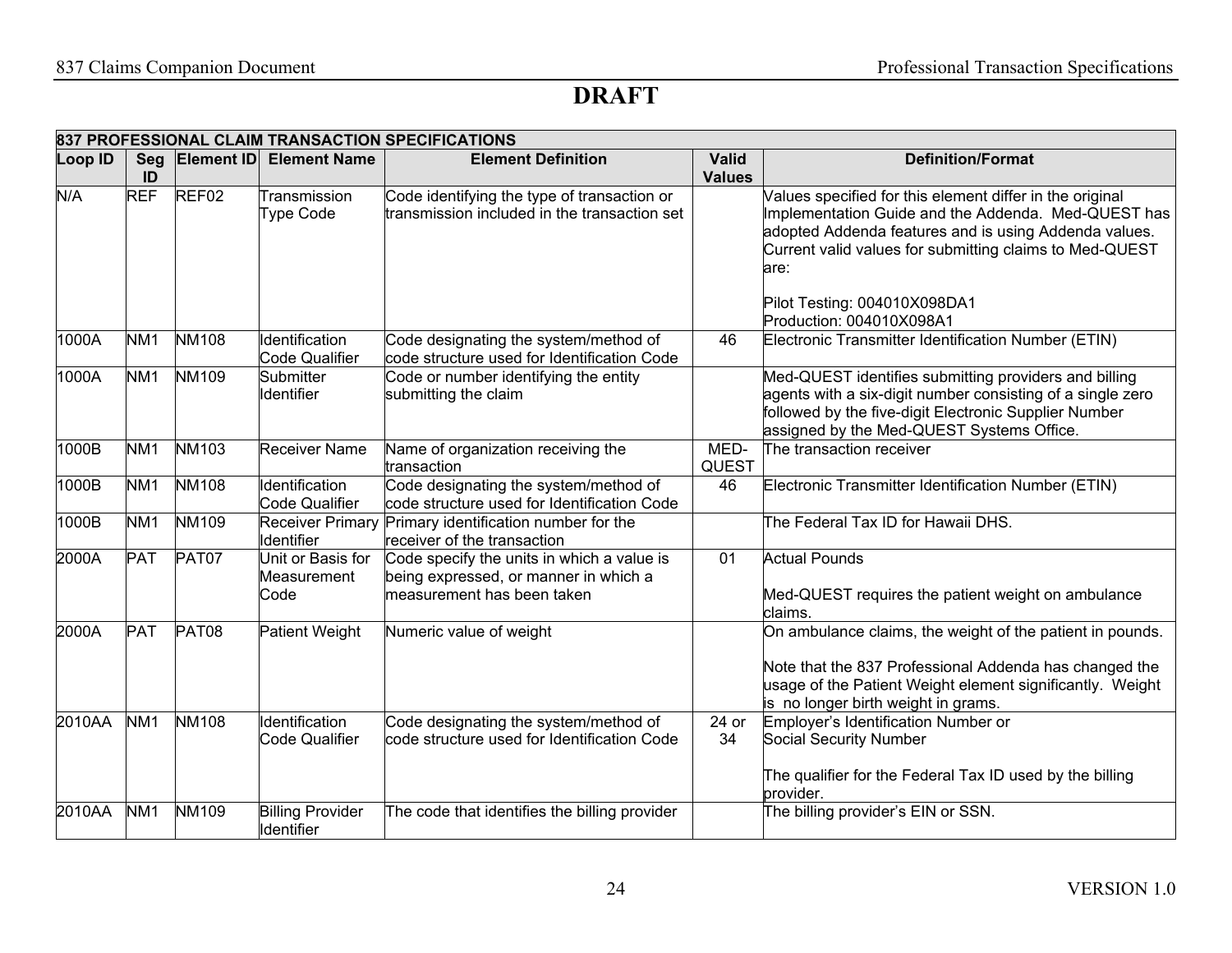|         | 837 PROFESSIONAL CLAIM TRANSACTION SPECIFICATIONS |              |                                                     |                                                                                                                                                                        |                               |                                                                                                                                                                                                                                                                                                                                                                                                                                                                                               |  |  |
|---------|---------------------------------------------------|--------------|-----------------------------------------------------|------------------------------------------------------------------------------------------------------------------------------------------------------------------------|-------------------------------|-----------------------------------------------------------------------------------------------------------------------------------------------------------------------------------------------------------------------------------------------------------------------------------------------------------------------------------------------------------------------------------------------------------------------------------------------------------------------------------------------|--|--|
| Loop ID | Seg<br>ID                                         | Element ID   | <b>Element Name</b>                                 | <b>Element Definition</b>                                                                                                                                              | <b>Valid</b><br><b>Values</b> | <b>Definition/Format</b>                                                                                                                                                                                                                                                                                                                                                                                                                                                                      |  |  |
| 2010AA  | <b>REF</b>                                        | REF01        | Reference<br>Identification<br>Qualifier            | Code qualifying the reference identification                                                                                                                           | 1D or<br>1 <sup>C</sup>       | Medicaid Provider Number or<br><b>Medicare Provider Number</b><br>Use the qualifier for the Medicare Provider Number only on<br>Medicare crossover claims.                                                                                                                                                                                                                                                                                                                                    |  |  |
| 2010AA  | <b>REF</b>                                        | REF02        | <b>Billing Provider</b><br>Additional<br>Identifier | Identifies another or additional<br>distinguishing code number associated with<br>the billing provider                                                                 |                               | The Med-QUEST ID and Location Code of the billing<br>provider or, for Medicare crossover claims only, the billing<br>provider's Medicare Provider Number.<br>When billing with a Med-QUEST group Billing Number,<br>insert two leading zeros in front of the group's six-digit Med-<br>QUEST Provider ID and submit without a Location Code.<br>In this situation, rendering providers will be different from<br>billing providers. Medicare Provider Numbers do not need<br>this adjustment. |  |  |
| 2000B   | <b>SBR</b>                                        | SBR01        | Payer<br>Responsibility<br>Sequence<br>Number Code  | Code identifying the insurance carrier's level<br>of responsibility for a payment of a claim                                                                           | $\mathsf{T}$                  | Tertiary – used to indicate that MED-QUEST is the payer of<br>last resort.                                                                                                                                                                                                                                                                                                                                                                                                                    |  |  |
| 2000B   | <b>SBR</b>                                        | SBR02        | Individual<br>Relationship<br>Code                  | Code indicating the relationship between<br>two individuals or entities                                                                                                | 18                            | Self                                                                                                                                                                                                                                                                                                                                                                                                                                                                                          |  |  |
| 2000B   | <b>SBR</b>                                        | SBR09        | <b>Claim Filing</b><br><b>Indicator Code</b>        | Code identifying type of claim or expected<br>adjudication process                                                                                                     | 11                            | Other Non-Federal Programs                                                                                                                                                                                                                                                                                                                                                                                                                                                                    |  |  |
| 2010BA  | NM <sub>1</sub>                                   | NM109        | Subscriber                                          | Primary identification number of the<br>Primary Identifier subscriber to the coverage                                                                                  |                               | Med-QUEST Recipient ID                                                                                                                                                                                                                                                                                                                                                                                                                                                                        |  |  |
| 2010BB  | NM <sub>1</sub>                                   | NM103        | Payer Name                                          | Name identifying the payer organization                                                                                                                                | MED-                          | The "destination payer" according to the Implementation<br>QUEST Guide. For claims, unlike encounters, the destination payer<br>is also the direct payer of fee-for-service claims.                                                                                                                                                                                                                                                                                                           |  |  |
| 2010BB  | NM <sub>1</sub>                                   | <b>NM109</b> | Payer Identifier                                    | Number identifying the payer organization                                                                                                                              |                               | The Federal Tax ID for Hawaii DHS.                                                                                                                                                                                                                                                                                                                                                                                                                                                            |  |  |
| 2300    | <b>CLM</b>                                        | CLM01        | <b>Patient Account</b><br><b>Number</b>             | Unique identification number assigned by<br>he provider to the claim patient to facilitate<br>posting of payment information and<br>identification of the billed claim |                               | This is the Patient Account Number used by the provider<br>that performed the service. For HIPAA, the maximum<br>length of the field is 20 characters.                                                                                                                                                                                                                                                                                                                                        |  |  |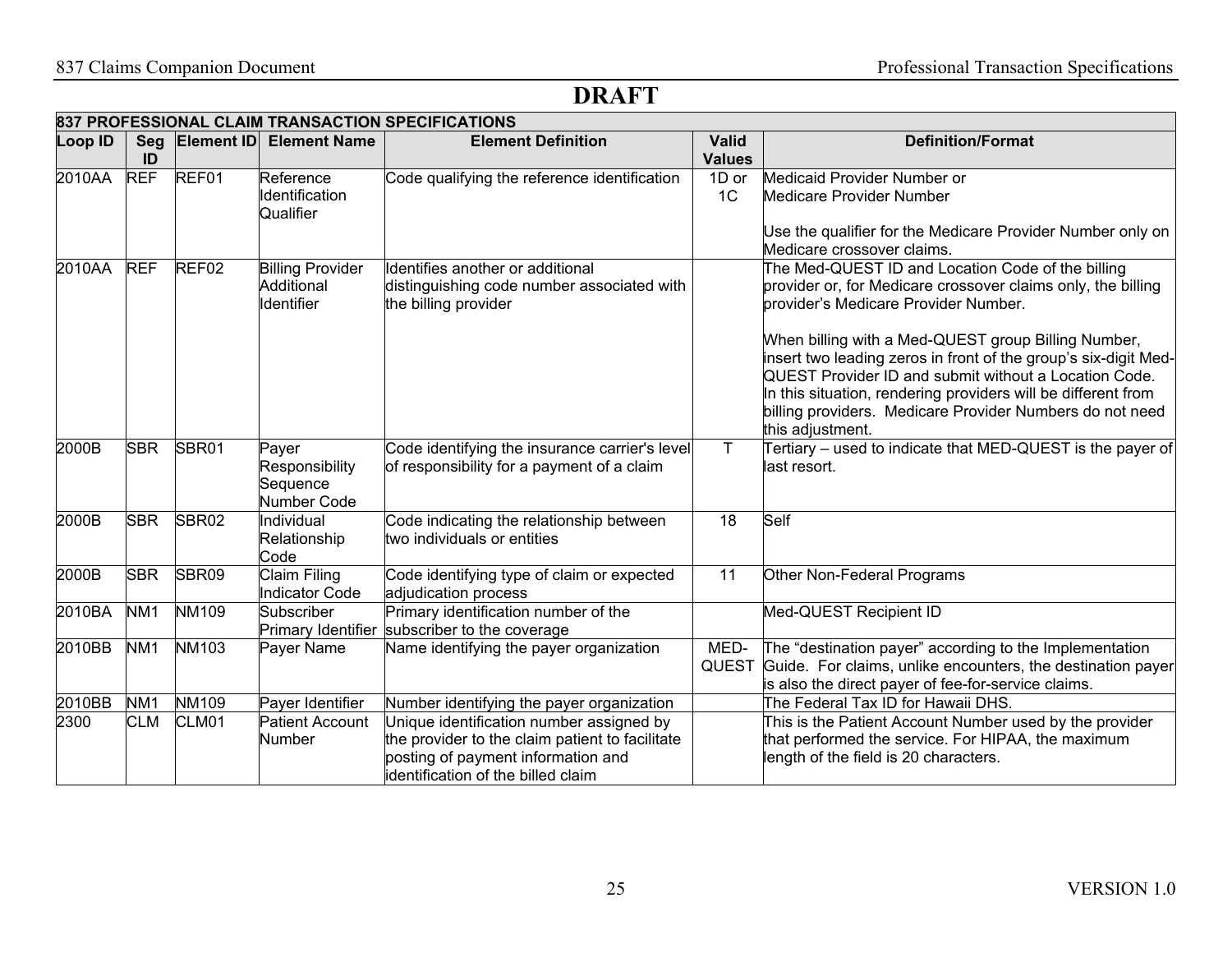|                | 837 PROFESSIONAL CLAIM TRANSACTION SPECIFICATIONS |                |                                                   |                                                                                                                                                                                                                                         |                               |                                                                                                                                                                                                                                                                                                                                                                                       |  |  |
|----------------|---------------------------------------------------|----------------|---------------------------------------------------|-----------------------------------------------------------------------------------------------------------------------------------------------------------------------------------------------------------------------------------------|-------------------------------|---------------------------------------------------------------------------------------------------------------------------------------------------------------------------------------------------------------------------------------------------------------------------------------------------------------------------------------------------------------------------------------|--|--|
| <b>Loop ID</b> | Seg<br>ID                                         |                | <b>Element ID Element Name</b>                    | <b>Element Definition</b>                                                                                                                                                                                                               | <b>Valid</b><br><b>Values</b> | <b>Definition/Format</b>                                                                                                                                                                                                                                                                                                                                                              |  |  |
| 2300           | <b>CLM</b>                                        | <b>CLM05-1</b> | <b>Facility Type</b><br>Code                      | Code identifying the type of facility where<br>services were performed; the first and<br>second positions of the Uniform Bill Type<br>code or the Place of Service code from the<br>Electronic Media Claims National Standard<br>Format |                               | Place of Service can be submitted at the claim level.<br>However, it is stored at the service line level on HPMMIS<br>Professional Claim Tables. Place of Service Codes<br>submitted at the claim level apply to all service lines unless<br>overridden by a different Place of Service at the line level.<br>Med-QUEST processes each service line's Place of<br>Service separately. |  |  |
|                |                                                   |                |                                                   |                                                                                                                                                                                                                                         |                               | A few of the CLM05-1 valid values on the 837 Transaction<br>differ from the Place of Service values used by Med-<br>QUEST in the pre-HIPAA environment. Under HIPAA,<br>Med-QUEST accepts only the valid HIPAA values listed in<br>the 837 Professional Implementation Guide.                                                                                                         |  |  |
| 2300           | <b>CLM</b>                                        | <b>CLM05-3</b> | Code                                              | Claim Frequency Code specifying the frequency of the claim<br>This is the third position of the Uniform<br>Billing Claim Form Bill Type                                                                                                 | 1<br>$\overline{7}$<br>8      | Original<br>Replacement (Replacement of prior claim)<br>Void (Void/Cancel of prior claim)<br>A value of "6" (Corrected) was originally included in the                                                                                                                                                                                                                                |  |  |
|                |                                                   |                |                                                   |                                                                                                                                                                                                                                         |                               | Implementation Guide but deactivated by Designated<br>Standards Maintenance Organizations (DSMOs). It is no<br>longer valid.                                                                                                                                                                                                                                                          |  |  |
|                |                                                   |                |                                                   |                                                                                                                                                                                                                                         |                               | Changes can not be made to existing adjudicated claims<br>(as identified by CRN) with the new CLM05-3 coding<br>scheme. Instead, a claim must be "replaced" (CLM05-3 =<br>'7"). Replacements void prior claims (identified by CRN)<br>before adding the replacement claim with a new CRN.                                                                                             |  |  |
| 2300           | <b>CLM</b>                                        | CLM06          | Provider or<br>Supplier<br>Signature<br>Indicator | An indicator that the provider of service<br>reported on this claim acknowledges the<br>performance of the service and authorizes<br>payment, and that a signature is on file in<br>the provider's office                               | Y                             | Signature on File<br>A signature is required for a provider to register with Med-<br>QUEST.                                                                                                                                                                                                                                                                                           |  |  |
| 2300           | <b>CLM</b>                                        | CLM07          | Medicare                                          | An indication, used by Medicare or other<br>Assignment Code government programs, that the provider<br>accepted assignment                                                                                                               | $\mathsf{A}$                  | Assigned<br>When applicable, Medicare assignment is required by Med-<br>QUEST as a condition of coverage.                                                                                                                                                                                                                                                                             |  |  |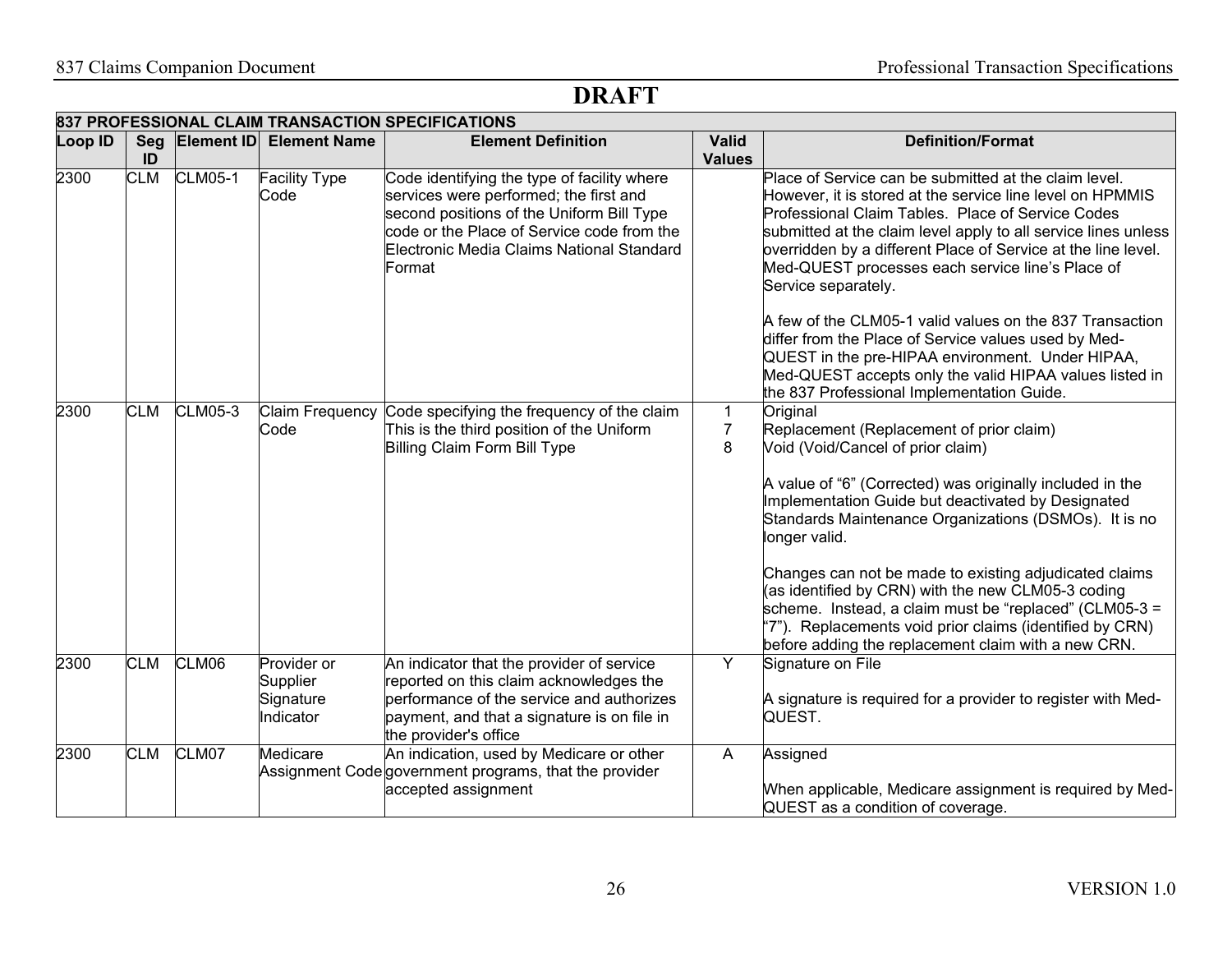|         | 837 PROFESSIONAL CLAIM TRANSACTION SPECIFICATIONS |                   |                                                             |                                                                                                                                                             |                               |                                                                                                                                                                                                                                                                                                                 |  |
|---------|---------------------------------------------------|-------------------|-------------------------------------------------------------|-------------------------------------------------------------------------------------------------------------------------------------------------------------|-------------------------------|-----------------------------------------------------------------------------------------------------------------------------------------------------------------------------------------------------------------------------------------------------------------------------------------------------------------|--|
| Loop ID | ID                                                | Seg Element ID    | <b>Element Name</b>                                         | <b>Element Definition</b>                                                                                                                                   | <b>Valid</b><br><b>Values</b> | <b>Definition/Format</b>                                                                                                                                                                                                                                                                                        |  |
| 2300    | <b>CLM</b>                                        | CLM08             | <b>Benefits</b><br>Assignment<br>Certification<br>Indicator | A code showing whether the provider has a<br>signed form authorizing the third party payer<br>to pay the provider                                           | Y                             | Benefits are Assigned<br>Required by Med-QUEST as a condition of coverage.                                                                                                                                                                                                                                      |  |
| 2300    | <b>CLM</b>                                        | CLM09             | Release of                                                  | Code indicating whether the provider has on<br>Information Code file a signed statement permitting the<br>release of medical data to other<br>organizations | Y                             | Provider has a signed statement permitting release of<br>medical billing data related to a claim.<br>Required by Med-QUEST as a condition of coverage.                                                                                                                                                          |  |
| 2300    | <b>CLM</b>                                        | CLM <sub>10</sub> | Source Code                                                 | Patient Signature Code indication how the patient/subscriber<br>authorization signatures were obtained and<br>how they are being retained by the provider   | B                             | Signed signature authorization form or forms for both<br>HCFA-1500 Claim Form block 12 and block 13 are on file<br>Required by Med-QUEST as a condition of coverage.                                                                                                                                            |  |
| 2300    | <b>CLM</b>                                        | CLM20             | Delay Reason<br>Code                                        | Code indicating the reason why a request<br>was delayed                                                                                                     |                               | When a claim is submitted later than allowed by Med-<br>QUEST rules, enter the Delay Reason Code from the<br>Implementation Guide that best describes the reason for<br>the delay. Include a further explanation in the Claim Note<br>Segment (Element NTE02) later in the 2300 Loop.                           |  |
| 2300    | <b>AMT</b>                                        | AMT01             | <b>Amount Qualifier</b><br>Code                             | Code to qualify an amount                                                                                                                                   | F <sub>5</sub>                | <b>Patient Amount Paid</b>                                                                                                                                                                                                                                                                                      |  |
| 2300    | <b>AMT</b>                                        | AMT02             | <b>Patient Amount</b><br>Paid                               | The amount paid by the patient                                                                                                                              |                               | Med-QUEST uses the Patient Amount Paid AMT Segment<br>for Share of Cost Amounts paid by the subscriber. They<br>are reported at the header level and are not included in the<br>Total Claim Charge Amount (CLM02 earlier in the 2300<br>Loop).                                                                  |  |
| 2300    | <b>REF</b>                                        | REF01             | Reference<br>Identification<br>Qualifier                    | Code qualifying the Reference Identification                                                                                                                | G <sub>1</sub>                | <b>Prior Authorization Number</b><br>Although this REF Segment can also be used for Referral<br>Numbers, Med-QUEST is only concerned with PA Numbers<br>for services that were authorized by Med-QUEST. Use this<br>segment when the prior authorization is at the claim rather<br>than the service line level. |  |
| 2300    | <b>REF</b>                                        | REF02             | Prior<br>Authorization<br>Number                            | The MED-QUEST assigned Prior<br>Authorization Number for all services on the<br>claim                                                                       |                               | The Prior Authorization Number                                                                                                                                                                                                                                                                                  |  |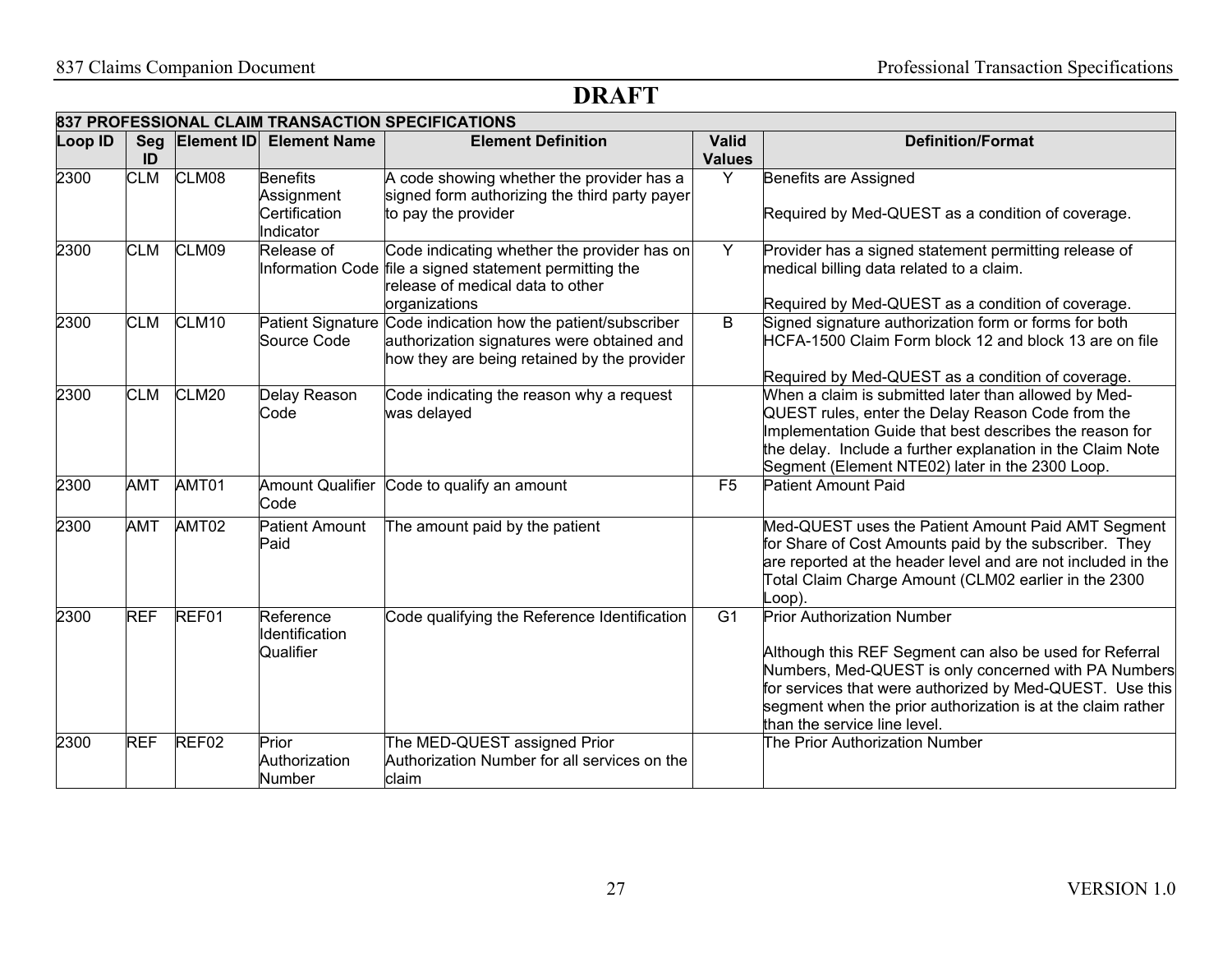|         |                 |                   |                                              | 837 PROFESSIONAL CLAIM TRANSACTION SPECIFICATIONS                                                 |                               |                                                                                                                                                                                                                                                                                                                           |
|---------|-----------------|-------------------|----------------------------------------------|---------------------------------------------------------------------------------------------------|-------------------------------|---------------------------------------------------------------------------------------------------------------------------------------------------------------------------------------------------------------------------------------------------------------------------------------------------------------------------|
| Loop ID | ID              |                   | Seg Element ID Element Name                  | <b>Element Definition</b>                                                                         | <b>Valid</b><br><b>Values</b> | <b>Definition/Format</b>                                                                                                                                                                                                                                                                                                  |
| 2300    | <b>REF</b>      | REF01             | Reference<br>Identification<br>Qualifier     | Code qualifying the Reference Identification                                                      | F <sub>8</sub>                | Original Reference Number                                                                                                                                                                                                                                                                                                 |
| 2300    | <b>REF</b>      | REF <sub>02</sub> | Claim Original<br>Reference<br><b>Number</b> | Number assigned by a processor to identify<br>la claim                                            |                               | For replacement and void claims (CLM05-3 = "7" or "8"),<br>the Med-QUEST Claim Reference Number (CRN) of the<br>prior claim being replaced or voided.                                                                                                                                                                     |
| 2300    | <b>REF</b>      | REF01             | Reference<br>Identification<br>Qualifier     | Code qualifying the Reference Identification                                                      | P <sub>4</sub>                | Project Code                                                                                                                                                                                                                                                                                                              |
| 2300    | <b>REF</b>      | REF <sub>02</sub> | Demonstration<br>Project Identifier          | A code identify a demonstration project                                                           | Y                             | Yes, the claim involves participation in the SSD<br><b>Demonstration Project</b>                                                                                                                                                                                                                                          |
| 2300    | <b>NTE</b>      | NTE <sub>01</sub> | Note Reference<br>Code                       | A category of claim note                                                                          | <b>ADD</b>                    | Additional Information<br>Use this NTE Segment to add an explanation of the delay<br>in claim submission when CLM20 Delay Reason Code is<br>present for claims submitted later than permitted by Med-<br>QUEST submission rules.                                                                                          |
| 2300    | <b>NTE</b>      | NTE <sub>02</sub> |                                              | Claim Note Text A free-form description to clarify the related<br>data elements and their content |                               | When a Delay Reason Code (CLM20) is present, the<br>submitter explanation for the delay. Maximum length is 80<br>characters.                                                                                                                                                                                              |
| 2310A   | NM <sub>1</sub> | <b>NM108</b>      | Identification<br><b>Code Qualifier</b>      | Code designating the system/method of<br>code structure used for Identification Code              | 24 or<br>34                   | Employer's Identification Number or<br>Social Security Number<br>Use the 2310A Loop when the referring provider is at the<br>claim rather than the service line level. Unless overridden<br>by a service line referring provider, this loop's referring<br>provider will be the referring provider for all service lines. |
| 2310A   | NM <sub>1</sub> | <b>NM109</b>      | Referring<br>Provider Identifier physician   | The identification number for the referring                                                       |                               | The referring provider's Federal Tax ID or Social Security<br>Number.                                                                                                                                                                                                                                                     |
| 2310A   | <b>REF</b>      | REF01             | Reference<br>Identification<br>Qualifier     | Code qualifying the reference identification                                                      | 1D or<br>IC                   | Medicaid Provider Number or<br><b>Medicare Provider Number</b><br>Use the qualifier for Medicare Provider Number only on<br>Medicare crossover claims.                                                                                                                                                                    |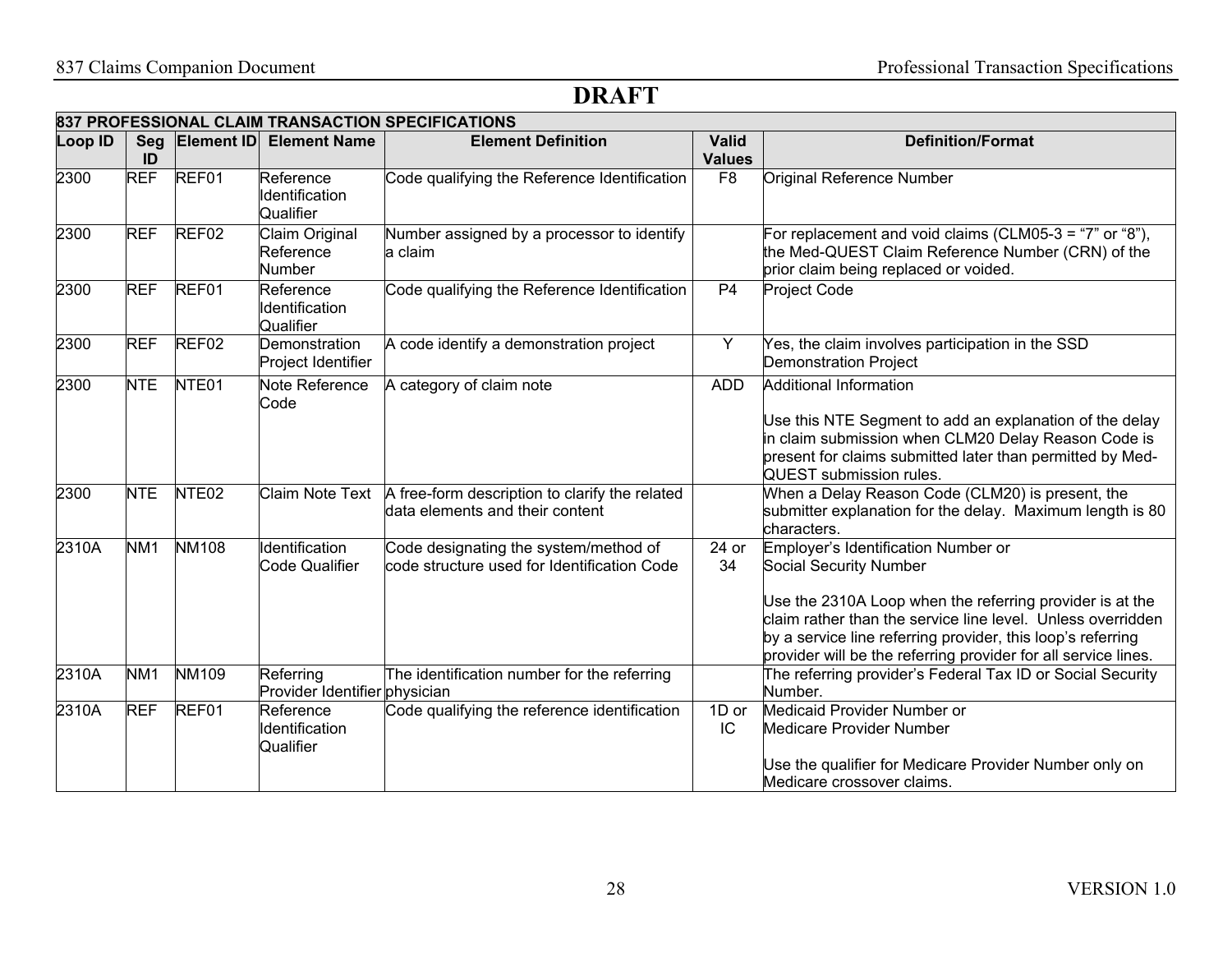|         | 837 PROFESSIONAL CLAIM TRANSACTION SPECIFICATIONS |                   |                                                         |                                                                                                                                                                |                               |                                                                                                                                                                                                                                                                                                                                                                                        |  |  |
|---------|---------------------------------------------------|-------------------|---------------------------------------------------------|----------------------------------------------------------------------------------------------------------------------------------------------------------------|-------------------------------|----------------------------------------------------------------------------------------------------------------------------------------------------------------------------------------------------------------------------------------------------------------------------------------------------------------------------------------------------------------------------------------|--|--|
| Loop ID | Seg<br>ID                                         |                   | <b>Element ID Element Name</b>                          | <b>Element Definition</b>                                                                                                                                      | <b>Valid</b><br><b>Values</b> | <b>Definition/Format</b>                                                                                                                                                                                                                                                                                                                                                               |  |  |
| 2310A   | <b>REF</b>                                        | REF <sub>02</sub> | Referring<br>Provider<br>Secondary<br><b>Identifier</b> | Additional identification number for the<br>provider referring the patient for service                                                                         |                               | The Med-QUEST ID and Location Code of the referring<br>provider or, for Medicare crossover claims only, the<br>Medicare Provider Number.<br>Submit this number with two leading zeros. The format is<br>00aaaaaall when aaaaaa is MED-QUEST Provider ID and II<br>the Location Code. Medicare Provider Numbers do not<br>need this adjustment.                                         |  |  |
| 2310B   | NM <sub>1</sub>                                   | <b>NM108</b>      | Identification<br><b>Code Qualifier</b>                 | Code designating the system/method of<br>code structure used for Identification Code                                                                           | 24 or<br>34                   | Employer's Identification Number or<br>Social Security Number<br>Use the 2310B Loop when the rendering provider is at the<br>claim rather than the service line level and is different from<br>the billing provider in Loop 2010AA. Unless overridden by<br>a service line rendering provider, this loop's rendering<br>provider will be the rendering provider for all service lines. |  |  |
| 2310B   | NM <sub>1</sub>                                   | <b>NM109</b>      | Rendering                                               | The identifier assigned by the Payer to the<br>Provider Identifier provider who performed the service                                                          |                               | The rendering provider's Federal Tax ID or Social Security<br>Number.                                                                                                                                                                                                                                                                                                                  |  |  |
| 2310B   | <b>REF</b>                                        | REF01             | Reference<br>Identification<br>Qualifier                | Code qualifying the reference identification                                                                                                                   | 1D or<br>IC                   | Medicaid Provider Number or<br><b>Medicare Provider Number</b><br>Use the qualifier for Medicare Provider Number only on<br>Medicare crossover claims.                                                                                                                                                                                                                                 |  |  |
| 2310B   | <b>REF</b>                                        | REF02             | Rendering<br>Provider<br>Secondary<br>Identifier        | Additional identifier for the provider<br>providing care to the patient                                                                                        |                               | The MED-QUEST ID and Location Code of the rendering<br>provider.or, for Medicare crossover claims only, the<br>Medicare Provider Number.<br>Submit this number with two leading zeros. The format is<br>00aaaaaall when aaaaaa is the MED-QUEST Provider ID<br>and II the Location Code. Medicare Provider Numbers do<br>not need this adjustment.                                     |  |  |
| 2310D   | NM <sub>1</sub>                                   | <b>NM108</b>      | Identification<br><b>Code Qualifier</b>                 | Code designating the system/method of<br>code structure used for Identification Code                                                                           | 24 or<br>34                   | Employer's Identification Number or<br>Social Security Number                                                                                                                                                                                                                                                                                                                          |  |  |
| 2310D   | NM <sub>1</sub>                                   | <b>NM109</b>      | aboratory or<br><b>Facility Primary</b><br>Identifier   | Identification number of laboratory or other<br>facility performing laboratory testing on the<br>claim where the health care service was<br>performed/rendered |                               | The laboratory's or facility's Federal Tax ID or Social<br>Security Number.                                                                                                                                                                                                                                                                                                            |  |  |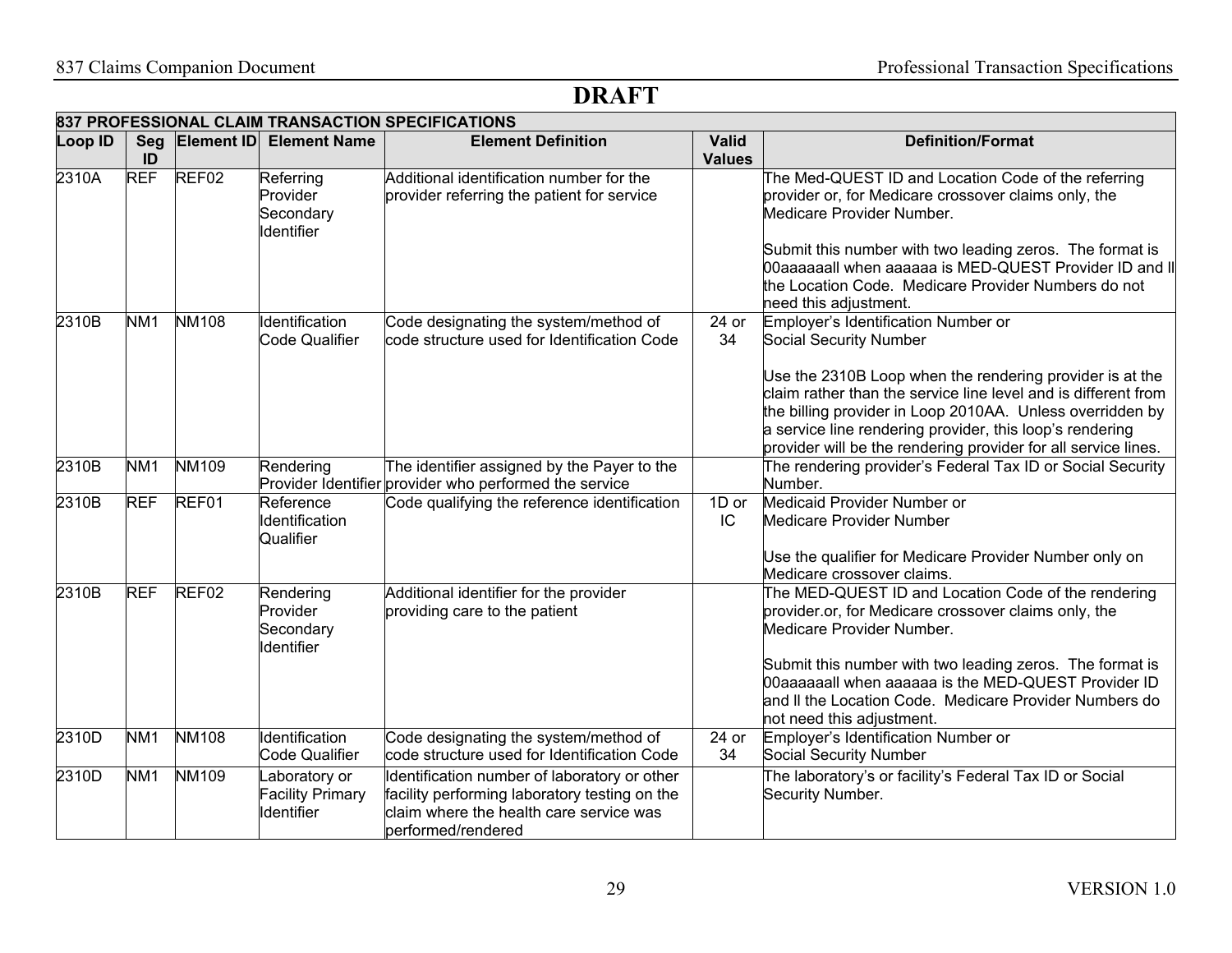|         | 837 PROFESSIONAL CLAIM TRANSACTION SPECIFICATIONS |                   |                                                     |                                                                                                                                                         |                               |                                                                                                                                                                                                                                                                                                                                                                                                                                                                                                    |  |  |
|---------|---------------------------------------------------|-------------------|-----------------------------------------------------|---------------------------------------------------------------------------------------------------------------------------------------------------------|-------------------------------|----------------------------------------------------------------------------------------------------------------------------------------------------------------------------------------------------------------------------------------------------------------------------------------------------------------------------------------------------------------------------------------------------------------------------------------------------------------------------------------------------|--|--|
| Loop ID | Seg<br>ID                                         | <b>Element ID</b> | <b>Element Name</b>                                 | <b>Element Definition</b>                                                                                                                               | <b>Valid</b><br><b>Values</b> | <b>Definition/Format</b>                                                                                                                                                                                                                                                                                                                                                                                                                                                                           |  |  |
| 2310D   | <b>REF</b>                                        | REF01             | Reference<br>Identification<br>Qualifier            | Code qualifying the reference identification                                                                                                            | 1D or<br>IC                   | Medicaid Provider Number or<br>Medicare Provider Number<br>Use the qualifier for Medicare Provider Number only on<br>Medicare crossover claims.                                                                                                                                                                                                                                                                                                                                                    |  |  |
| 2310D   | <b>REF</b>                                        | REF02             | aboratory or<br>Facility<br>Secondary<br>Identifier | Additional identifier for the laboratory or<br>facility performing tests billed on the claim<br>where the health care service was<br>performed/rendered |                               | The MED-QUEST ID and Location Code of the laboratory<br>or facility or, for Medicare crossover claims only, the<br>Medicare Provider Number.<br>If the 2310D Laboratory or Facility Loop is submitted, treat<br>the Lab or Facility ID like other MED-QUEST Provider IDs.<br>Submit the ID Number and Location with two leading zeros.<br>The format is 00aaaaaall when aaaaaa is the MED-QUEST<br>Provider ID and II the Location Code. Medicare Provider                                         |  |  |
| 2310E   | NM <sub>1</sub>                                   | <b>NM108</b>      | Identification<br><b>Code Qualifier</b>             | Code designating the system/method of<br>code structure used for Identification Code                                                                    | 24 or<br>34                   | Numbers do not need this adjustment.<br>Employer's Identification Number or<br>Social Security Number                                                                                                                                                                                                                                                                                                                                                                                              |  |  |
| 2310E   | NM <sub>1</sub>                                   | NM109             | Supervising                                         | The Identification Number for the<br>Provider Identifier Supervising Provider                                                                           |                               | The supervising provider's Federal Tax ID or Social<br>Security Number.                                                                                                                                                                                                                                                                                                                                                                                                                            |  |  |
| 2310E   | <b>REF</b>                                        | REF01             | Reference<br>Identification<br>Qualifier            | Code qualifying the reference identification                                                                                                            | 1D or<br>IC                   | Medicaid Provider Number or<br>Medicare Provider Number<br>Use the qualifier for Medicare Provider Number only on<br>Medicare crossover claims.                                                                                                                                                                                                                                                                                                                                                    |  |  |
| 2310E   | <b>REF</b>                                        | REF <sub>02</sub> | Supervising<br>Provider<br>Secondary<br>Identifier  | Additional identifier for the provider<br>supervising care rendered to the patient                                                                      |                               | The Med-QUEST ID and Location Code of the supervising<br>provider or, for Medicare crossover claims only, the<br>Medicare Provider Number.<br>If the 2310E Supervising Provider Loop is submitted, treat<br>the Supervising Provider ID like other Med-QUEST<br>Provider IDs. Submit the ID Number and Location with two<br>leading zeros. The format is 00aaaaaall when aaaaaa is<br>the Med-QUEST Provider ID and II the Location Code.<br>Medicare Provider Numbers do not need this adjustment |  |  |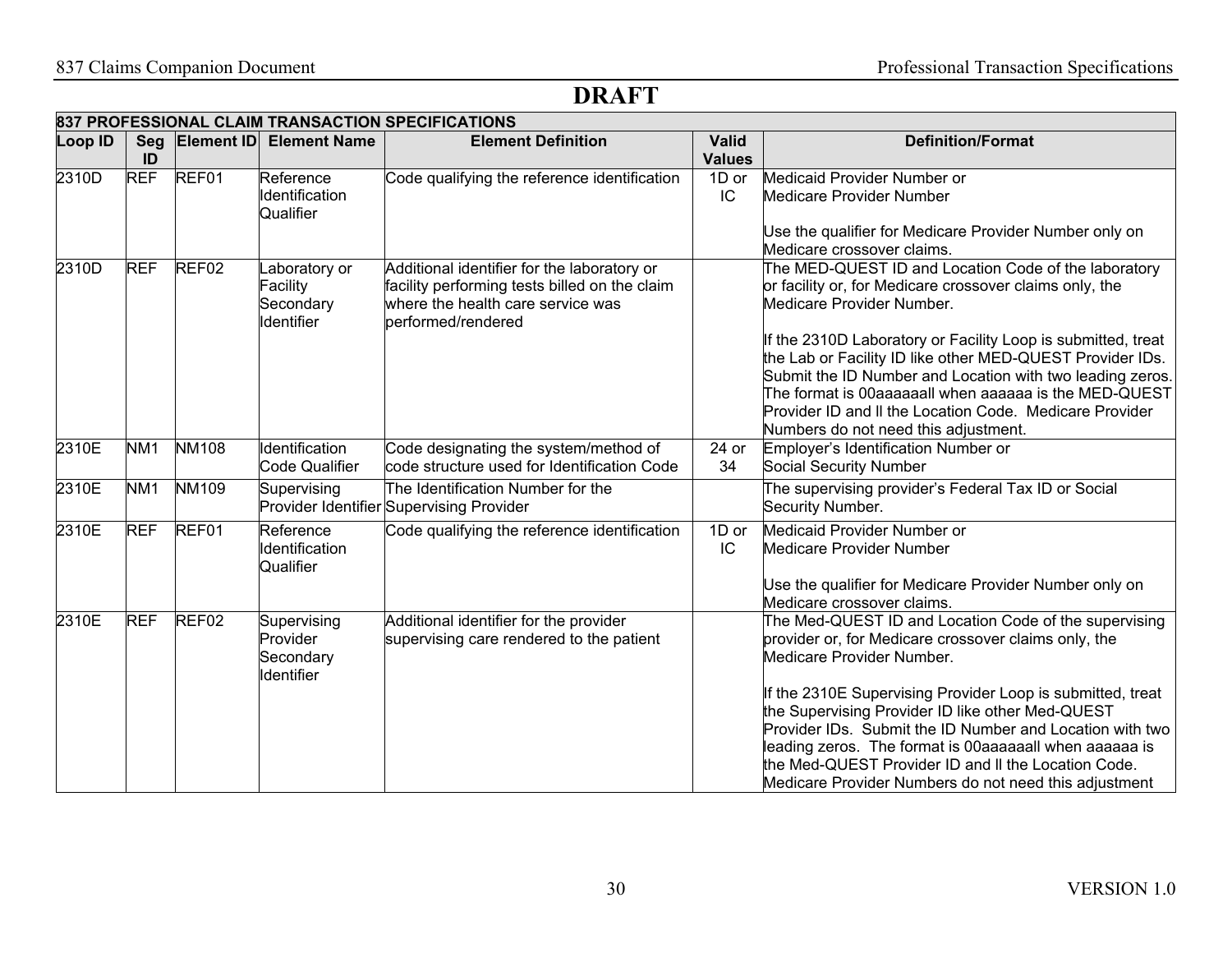| 837 PROFESSIONAL CLAIM TRANSACTION SPECIFICATIONS |            |                   |                                    |                                                                                   |               |                                                                |  |
|---------------------------------------------------|------------|-------------------|------------------------------------|-----------------------------------------------------------------------------------|---------------|----------------------------------------------------------------|--|
| Loop ID                                           | Seg        | Element ID        | <b>Element Name</b>                | <b>Element Definition</b>                                                         | Valid         | <b>Definition/Format</b>                                       |  |
|                                                   | ID         |                   |                                    |                                                                                   | <b>Values</b> |                                                                |  |
| 2320                                              | <b>SBR</b> | SBR01             | Payer                              | Code identifying the insurance carrier's level                                    | $P$ or        | Primary or                                                     |  |
|                                                   |            |                   | Responsibility                     | of responsibility for a payment of a claim                                        | S or          | Secondary or                                                   |  |
|                                                   |            |                   | Sequence                           |                                                                                   | T.            | Tertiary                                                       |  |
|                                                   |            |                   | Number Code                        |                                                                                   |               |                                                                |  |
|                                                   |            |                   |                                    |                                                                                   |               | The 2320 Other Subscriber Information Loop is for              |  |
|                                                   |            |                   |                                    |                                                                                   |               | information on payers other than Med-QUEST that have           |  |
|                                                   |            |                   |                                    |                                                                                   |               | adjudicated the claim. Element SBR01 can have any of the       |  |
|                                                   |            |                   |                                    |                                                                                   |               | above values.                                                  |  |
|                                                   |            |                   |                                    |                                                                                   |               | oop 2320 can occur up to ten times for up to ten payers        |  |
|                                                   |            |                   |                                    |                                                                                   |               | other than Med-QUEST. 2320 is an "umbrella loop" that          |  |
|                                                   |            |                   |                                    |                                                                                   |               | contains within it Loops 2330A through 2330E. All of these     |  |
|                                                   |            |                   |                                    |                                                                                   |               | loops can be repeated as needed for each payer. Other          |  |
|                                                   |            |                   |                                    |                                                                                   |               | payer loops occur at the service line level as well.           |  |
| 2320                                              | <b>SBR</b> | SBR03             |                                    | Insured Group or The identification number, control number,                       |               | A Group or Policy Number associated with the other             |  |
|                                                   |            |                   | Policy Number                      | or code assigned by the carrier or                                                |               | coverage.                                                      |  |
|                                                   |            |                   |                                    | administrator to identify the group under                                         |               |                                                                |  |
|                                                   |            |                   |                                    | which the individual is covered                                                   |               |                                                                |  |
| 2320                                              | <b>SBR</b> | SBR04             | Other Insured<br><b>Group Name</b> | Name of the group or plan through which<br>the insurance is provided to the other |               | A Group or Policy Name associated with SBR03.                  |  |
|                                                   |            |                   |                                    | insured                                                                           |               |                                                                |  |
|                                                   |            |                   |                                    |                                                                                   |               |                                                                |  |
| 2320                                              | CAS        | CAS01             |                                    | Claim Adjustment Code identifying the general category of                         |               | On 837 Transactions, "adjustments" are changes from            |  |
|                                                   |            |                   | <b>Group Code</b>                  | payment adjustment                                                                |               | other payer's Billed to Paid Amounts at the claim or service   |  |
|                                                   |            |                   |                                    |                                                                                   |               | line level. A CAS Segment is needed if the amount that the     |  |
|                                                   |            |                   |                                    |                                                                                   |               | health plan pays the provider is different from the amount     |  |
|                                                   |            |                   |                                    |                                                                                   |               | charged due to a claim-level adjustment.                       |  |
|                                                   |            |                   |                                    |                                                                                   |               | If the change from Charged to Paid Amount is at the            |  |
|                                                   |            |                   |                                    |                                                                                   |               | service line level, use the CAS Segment in Loop 2430           |  |
|                                                   |            |                   |                                    |                                                                                   |               | rather than this one. The service line adjustment does not     |  |
|                                                   |            |                   |                                    |                                                                                   |               | need to be accommodated at the claim level                     |  |
| 2320                                              | <b>CAS</b> | CAS <sub>02</sub> | Adjustment                         | Code that indicates the reason for the                                            | Many          | Hundreds of Adjustment Reason Code values are                  |  |
|                                                   |            |                   | Reason Code                        | adjustment                                                                        |               | Code Set maintained on the Washington Publishing Company's Web |  |
|                                                   |            |                   |                                    |                                                                                   | Values        | Site (www.wpc-edi.com). Submit the code value or values        |  |
|                                                   |            |                   |                                    |                                                                                   |               | that best describe the reason for the difference between the   |  |
|                                                   |            |                   |                                    |                                                                                   |               | Charged Amount and the Paid Amount.                            |  |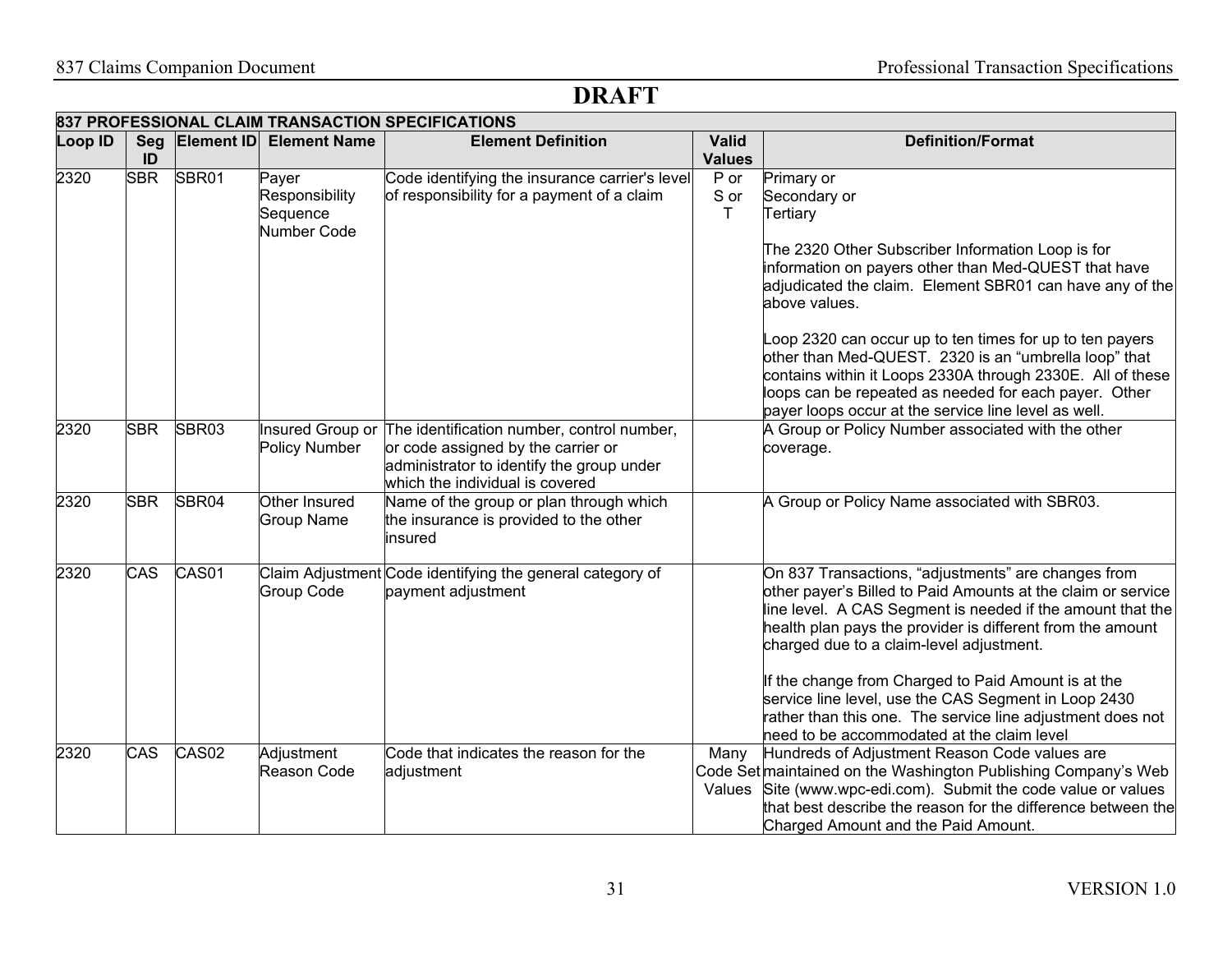# 837 Claims Companion Document Professional Transaction Specifications

|         |            |                   |                               | 837 PROFESSIONAL CLAIM TRANSACTION SPECIFICATIONS                                        |               |                                                                                                                                                                                                                                                                                                                                                                                                                                               |
|---------|------------|-------------------|-------------------------------|------------------------------------------------------------------------------------------|---------------|-----------------------------------------------------------------------------------------------------------------------------------------------------------------------------------------------------------------------------------------------------------------------------------------------------------------------------------------------------------------------------------------------------------------------------------------------|
| Loop ID |            |                   | Seg Element ID Element Name   | <b>Element Definition</b>                                                                | <b>Valid</b>  | <b>Definition/Format</b>                                                                                                                                                                                                                                                                                                                                                                                                                      |
|         | ID         |                   |                               |                                                                                          | <b>Values</b> |                                                                                                                                                                                                                                                                                                                                                                                                                                               |
|         |            |                   |                               |                                                                                          |               | These are the same Adjustment Reason Codes that appear<br>on the 835 Claim Remittance Advice Transaction. The 837<br>Transaction is designed to pick them up from the other<br>payer's 835. If other carriers transmit 835 Remittance<br>Advice Transactions to submitting providers, data from<br>these transactions can be the source of the Adjustment<br>Reason Code(s) on the 2320 Loop.                                                 |
|         |            |                   |                               |                                                                                          |               | The "adjustment trio", consisting of Adjustment Reason<br>Code, Adjustment Amount, and Adjustment Quantity,<br>occurs up to six times within each CAS Segment.                                                                                                                                                                                                                                                                                |
| 2320    | <b>CAS</b> | CAS <sub>03</sub> | Adjustment<br>Amount          | Adjustment amount for the associated<br>reason code                                      |               | The difference between the claim level Charged Amount<br>and Paid Amount associated with the Adjustment Reason<br>Code in CAS02. A negative number when the Paid Amount<br>is less than the Charged Amount.                                                                                                                                                                                                                                   |
| 2320    | <b>CAS</b> | CAS <sub>04</sub> | Adjustment<br>Quantity        | Numeric quantity associated with the related<br>reason code for coordination of benefits |               | The difference between the billed and paid units of service<br>for all service lines when the difference is the result of claim<br>level adjudication and is associated with the Adjustment<br>Reason Code in CAS02. A negative number when the<br>Paid Quantity is less than the Charged Quantity.                                                                                                                                           |
| 2320    | <b>MOA</b> | MOA02             | Claim HCPCS<br>Payable Amount | Sum of payable line item amounts for<br>HCPCS codes billed on this claim                 |               | The Medicare Outpatient Adjudication MOA Segment is<br>required if data for it is available from an electronic<br>remittance advice (835 Transaction).<br>This segment is used for outpatient adjudication<br>information, including standard HIPAA Remark Codes,<br>generated by Medicare or another carrier. In this context,<br>all professional services are considered outpatient.<br>Institutional 837s have both MOA and MIA (Medicare |
|         |            |                   |                               |                                                                                          |               | Inpatient Adjudication) Segments but the Professional 837<br>has only the MOA Segment.<br>All data elements within the MOA Segment are situational.<br>They reflect adjudication by Medicare or another payer and<br>should be included if available to the submitter.                                                                                                                                                                        |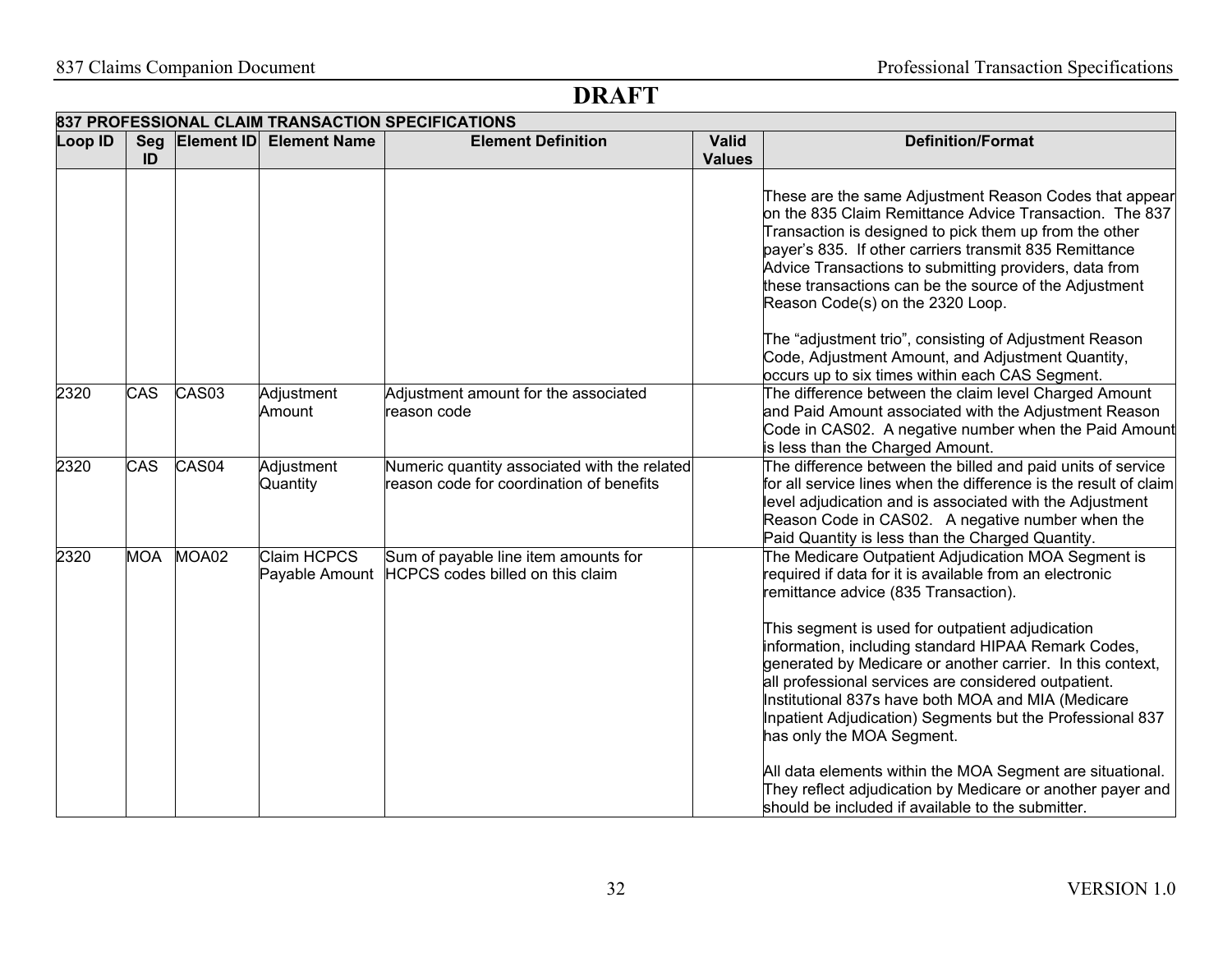|         | 837 PROFESSIONAL CLAIM TRANSACTION SPECIFICATIONS |                              |                                       |                                                                                                                                                                          |                               |                                                                                                                                                                                                                                                                                                                                                                                                                                                                    |  |  |
|---------|---------------------------------------------------|------------------------------|---------------------------------------|--------------------------------------------------------------------------------------------------------------------------------------------------------------------------|-------------------------------|--------------------------------------------------------------------------------------------------------------------------------------------------------------------------------------------------------------------------------------------------------------------------------------------------------------------------------------------------------------------------------------------------------------------------------------------------------------------|--|--|
| Loop ID | ID                                                | Seg Element ID               | <b>Element Name</b>                   | <b>Element Definition</b>                                                                                                                                                | <b>Valid</b><br><b>Values</b> | <b>Definition/Format</b>                                                                                                                                                                                                                                                                                                                                                                                                                                           |  |  |
| 2400    | SV <sub>1</sub>                                   | SV101-1                      | Product or<br>Service ID<br>Qualifier | Code identifying the type/source of the<br>descriptive number used in Product/Service<br>ID (234)                                                                        | HC                            | Health Care Financing Administration Common Procedural<br>Coding System (HCPCS) Codes<br>A variety of additional qualifier values are listed in the<br>Implementation Guide, including qualifiers for NDC Drug<br>and HIEC Home Infusion Codes. Alternative code sets are<br>available if Med-QUEST adopts them in the future. At<br>present, however, only HCPCS Procedure Codes are used<br>to identify professional services.                                   |  |  |
| 2400    | SV <sub>1</sub>                                   | SV101-3                      | Procedure<br>Modifier                 | This identifies special circumstances related<br>to the performance of the service                                                                                       |                               | The first Procedure Code Modifier<br>Med-QUEST uses this Procedure Code Modifier in<br>adjudication.                                                                                                                                                                                                                                                                                                                                                               |  |  |
| 2400    | SV <sub>1</sub>                                   | SV101-4                      | Procedure<br>Modifier                 | This identifies special circumstances related<br>to the performance of the service                                                                                       |                               | The second Procedure Code Modifier<br>Med-QUEST uses this Procedure Code Modifier in<br>adjudication.                                                                                                                                                                                                                                                                                                                                                              |  |  |
| 2400    | SV <sub>1</sub>                                   | $\overline{\text{SV}}$ 101-5 | Procedure<br><b>Modifier</b>          | This identifies special circumstances related<br>to the performance of the service                                                                                       |                               | The third Procedure Code Modifier<br>Med-QUEST does not use this Procedure Code Modifier in<br>adjudication.                                                                                                                                                                                                                                                                                                                                                       |  |  |
| 2400    | SV <sub>1</sub>                                   | SV101-6                      | Procedure<br>Modifier                 | This identifies special circumstances related<br>to the performance of the service                                                                                       |                               | The fourth Procedure Code Modifier<br>Med-QUEST does not use this Procedure Code Modifier in<br>adjudication.                                                                                                                                                                                                                                                                                                                                                      |  |  |
| 2400    | SV <sub>1</sub>                                   | <b>SV111</b>                 |                                       | EPSDT Indicator An indicator of whether or not Early and<br>Periodic Screening for Diagnosis and<br>Treatment of children services are involved<br>with this detail line | Y                             | Yes, the service is the result of an EPSDT referral<br>Required if a Medicaid service is the result of a screening<br>referral. This service referenced by this service line<br>element differs from the data on the referral itself in the<br>claim level EPSDT CRC Segment.<br>This new segment has been introduced by the 837<br>Professional Addenda. SV111 indicates a service that<br>results from an EPSDT referral, not the original EPSDT<br>levaluation. |  |  |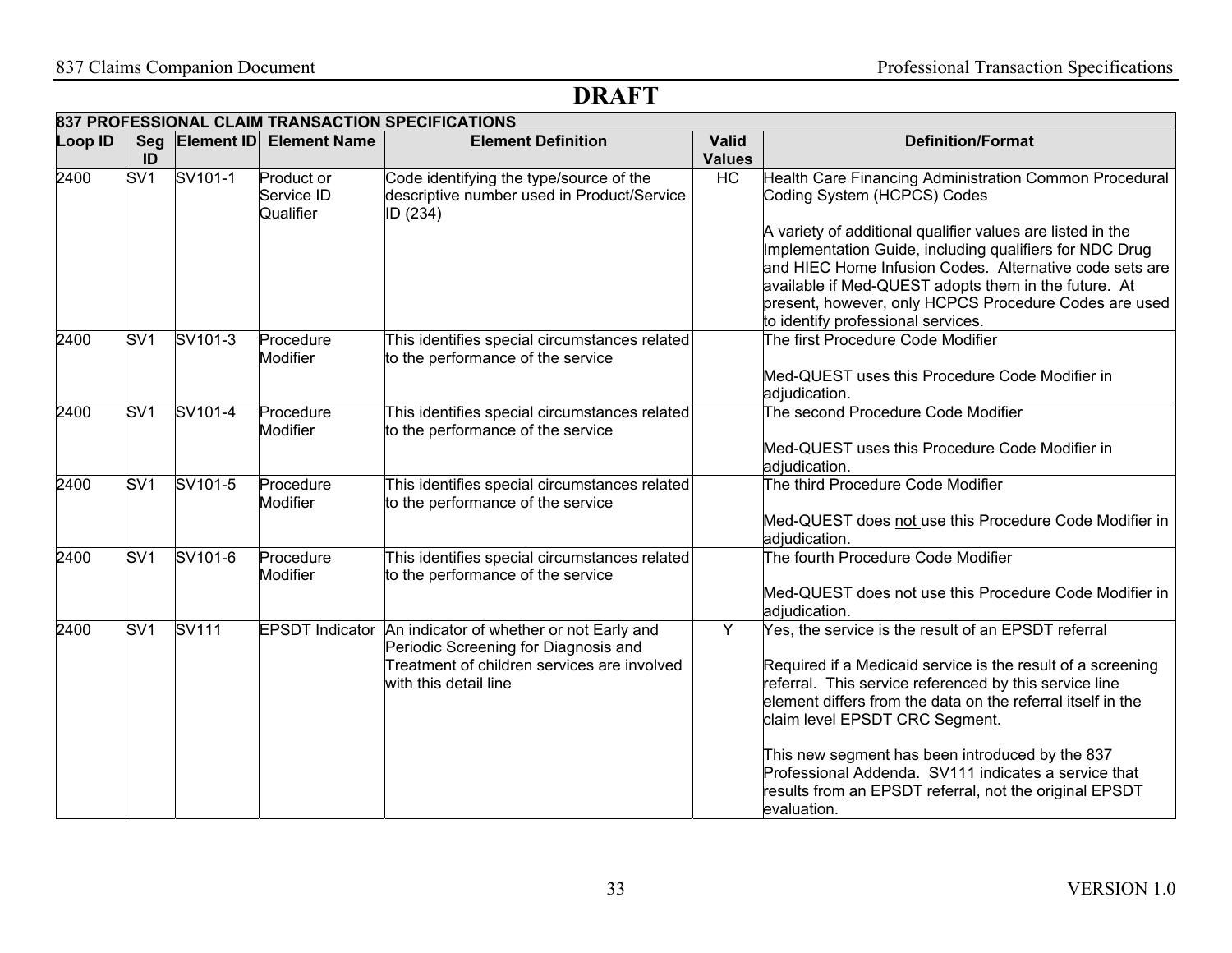|         | 837 PROFESSIONAL CLAIM TRANSACTION SPECIFICATIONS |                   |                                          |                                                                                                       |                               |                                                                                                                                                                                                                                                                                                                                                                                                                                                       |  |  |  |
|---------|---------------------------------------------------|-------------------|------------------------------------------|-------------------------------------------------------------------------------------------------------|-------------------------------|-------------------------------------------------------------------------------------------------------------------------------------------------------------------------------------------------------------------------------------------------------------------------------------------------------------------------------------------------------------------------------------------------------------------------------------------------------|--|--|--|
| Loop ID | Seg<br>ID                                         |                   | <b>Element ID Element Name</b>           | <b>Element Definition</b>                                                                             | <b>Valid</b><br><b>Values</b> | <b>Definition/Format</b>                                                                                                                                                                                                                                                                                                                                                                                                                              |  |  |  |
| 2400    | SV <sub>1</sub>                                   | SV115             | Co-Pay Status<br>Code                    | A code indicating the status of the co-<br>payment requirements for this service                      | $\Omega$                      | Exempt from co-payment<br>Enter this value for all Med-QUEST recipients. In the<br>future, some programs administered by MED-QUEST may<br>include co-payments and require a different value.                                                                                                                                                                                                                                                          |  |  |  |
| 2400    | <b>REF</b>                                        | REF01             | Reference<br>Identification<br>Qualifier | Code qualifying the Reference Identification                                                          | $\overline{G1}$               | <b>Prior Authorization Number</b><br>Although this REF Segment can also be used for Referral<br>Numbers, Med-QUEST is only concerned with PA Numbers<br>for services that were authorized by Med-QUEST. Use this<br>segment when the prior authorization is at the service line<br>rather than the claim level.                                                                                                                                       |  |  |  |
| 2400    | <b>REF</b>                                        | REF <sub>02</sub> | Prior<br>Authorization<br>Number         | The MED-QUEST assigned Prior<br>Authorization Number for all services on the<br>claim                 |                               | The Prior Authorization Number for the service line.                                                                                                                                                                                                                                                                                                                                                                                                  |  |  |  |
| 2410    | .IN                                               | INO2              | Product or<br>Service ID<br>Qualifier    | Code identifying the type or source of the<br>descriptive number used in Product ID Field.            | N <sub>4</sub>                | National Drug Code in 5-4-2 Format<br>Information on drugs supplied or prescribed in association<br>with HCPCS Procedure Codes is of interest to MED-<br>QUEST. The LIN Segment is newly introduced by the 837<br>Professional Addendum to associate prescription<br>information more closely with professional procedures.<br>This usage differs from use of an NDC Code as a<br>procedure in Loop 2400 (allowed by HIPAA but not by Med-<br>QUEST). |  |  |  |
| 2420A   | NM <sub>1</sub>                                   | <b>NM108</b>      | Identification<br><b>Code Qualifier</b>  | Code designating the system/method of<br>code structure used for Identification Code                  | 24 or<br>34                   | Employer's Identification Number or<br>Social Security Number<br>Use the 2420A Loop when the rendering provider is at the<br>service line rather than the claim level and is different from<br>the claim-level rendering provider in Loop 2310B. The<br>service line rendering provider overrides the rendering<br>provider, if any, in Loop 2310B.                                                                                                   |  |  |  |
| 2420A   | NM <sub>1</sub>                                   | <b>NM109</b>      | Rendering                                | The identifier assigned by the Payer to the<br>Provider Identifier provider who performed the service |                               | The rendering provider's Federal Tax ID or Social Security<br>Number.                                                                                                                                                                                                                                                                                                                                                                                 |  |  |  |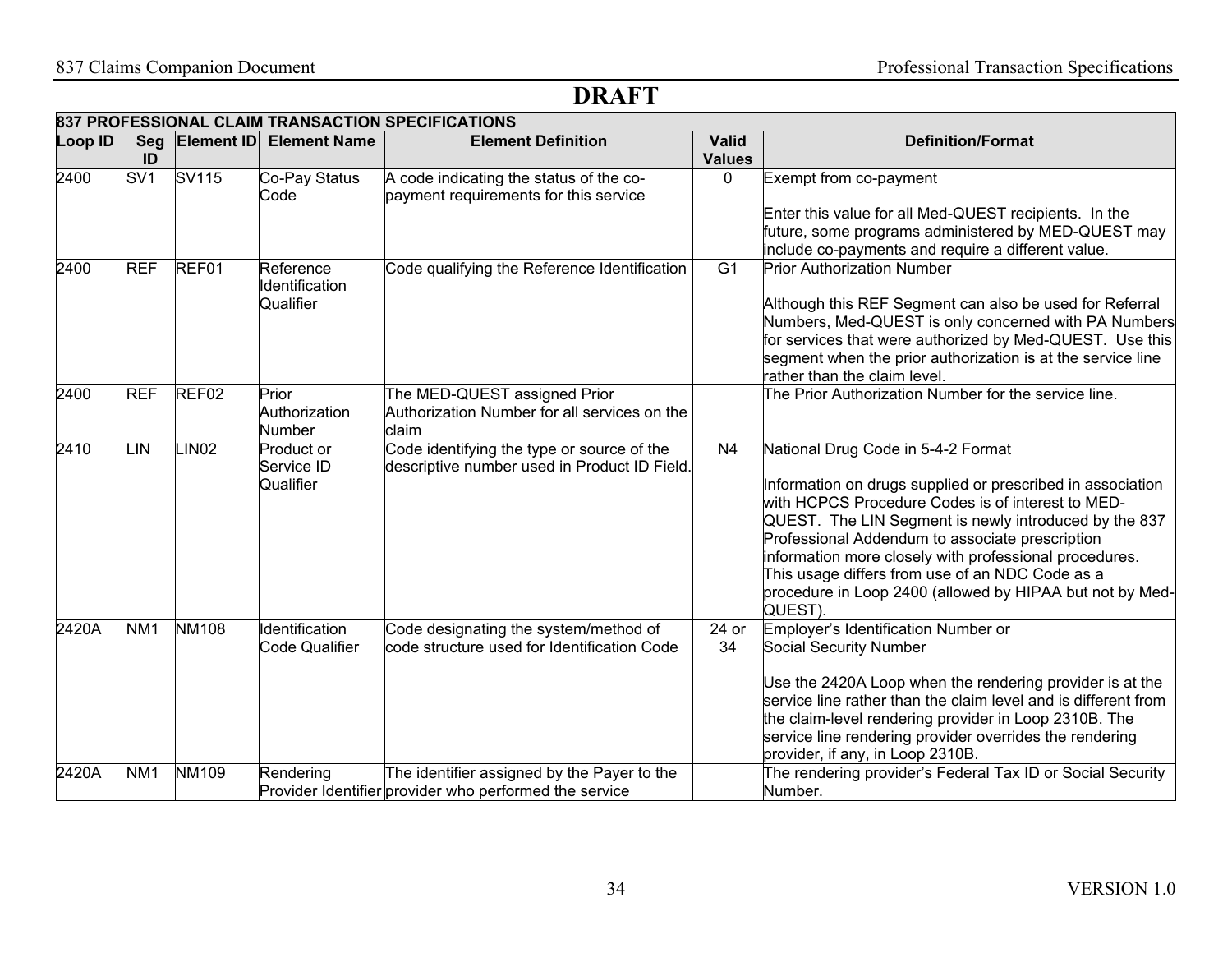### 837 Claims Companion Document Professional Transaction Specifications

|         | 837 PROFESSIONAL CLAIM TRANSACTION SPECIFICATIONS |                   |                                                            |                                                                                      |                               |                                                                                                                                                                                                                                                                                                                                                                                                                                                                                                                                                    |  |  |  |
|---------|---------------------------------------------------|-------------------|------------------------------------------------------------|--------------------------------------------------------------------------------------|-------------------------------|----------------------------------------------------------------------------------------------------------------------------------------------------------------------------------------------------------------------------------------------------------------------------------------------------------------------------------------------------------------------------------------------------------------------------------------------------------------------------------------------------------------------------------------------------|--|--|--|
| Loop ID | Seg<br>ID                                         | Element ID        | <b>Element Name</b>                                        | <b>Element Definition</b>                                                            | <b>Valid</b><br><b>Values</b> | <b>Definition/Format</b>                                                                                                                                                                                                                                                                                                                                                                                                                                                                                                                           |  |  |  |
| 2420A   | <b>REF</b>                                        | REF01             | Reference<br><b>Identification</b><br>Qualifier            | Code qualifying the reference identification                                         | 1D or<br>IC                   | Medicaid Provider Number or<br><b>Medicare Provider Number</b><br>Use the qualifier for Medicare Provider Number only on<br>Medicare crossover claims.                                                                                                                                                                                                                                                                                                                                                                                             |  |  |  |
| 2420A   | <b>REF</b>                                        | REF <sub>02</sub> | Rendering<br>Provider<br>Secondary<br>Identifier           | Additional identifier for the provider<br>providing care to the patient              |                               | The service line Med-QUEST ID and Location Code of the<br>rendering provider or, for Medicare crossover claims only,<br>the Medicare Provider Number.<br>Submit this number with two leading zeros. The format is<br>00aaaaaall when aaaaaa is the MED-QUEST Provider ID<br>and II the Location Code. This adjustment is not needed for<br>Medicare Provider Numbers.                                                                                                                                                                              |  |  |  |
| 2420D   | NM <sub>1</sub>                                   | <b>NM108</b>      | Identification<br>Code Qualifier                           | Code designating the system/method of<br>code structure used for Identification Code | 24 or<br>34                   | Employer's Identification Number or<br>Social Security Number                                                                                                                                                                                                                                                                                                                                                                                                                                                                                      |  |  |  |
| 2420D   | NM <sub>1</sub>                                   | <b>NM109</b>      | Supervising                                                | The Identification Number for the<br>Provider Identifier Supervising Provider        |                               | The supervising provider's Federal Tax ID or Social<br>Security Number.                                                                                                                                                                                                                                                                                                                                                                                                                                                                            |  |  |  |
| 2420D   | <b>REF</b>                                        | REF01             | Reference<br>Identification<br>Qualifier                   | Code qualifying the reference identification                                         | 1D or<br>IC                   | Medicaid Provider Number or<br><b>Medicare Provider Number</b><br>Use the qualifier for Medicare Provider Number only on<br>Medicare crossover claims.                                                                                                                                                                                                                                                                                                                                                                                             |  |  |  |
| 2420D   | <b>REF</b>                                        | REF <sub>02</sub> | Supervising<br>Provider<br>Secondary<br><b>I</b> dentifier | Additional identifier for the provider<br>supervising care rendered to the patient   |                               | The service line Med-QUEST ID and Location Code of the<br>supervising provider, or, for Medicare crossover claims<br>only, the Medicare Provider Number.<br>If the 2420D service line Supervising Provider Loop is<br>submitted, treat the Supervising Provider ID like other<br>MED-QUEST Provider IDs. Submit the ID Number and<br>ocation with two leading zeros. The format is 00aaaaaall<br>when aaaaaa is the MED-QUEST Provider ID and II the<br>ocation Code. Provider IDs on Medicare crossover claims<br>do not require this adjustment. |  |  |  |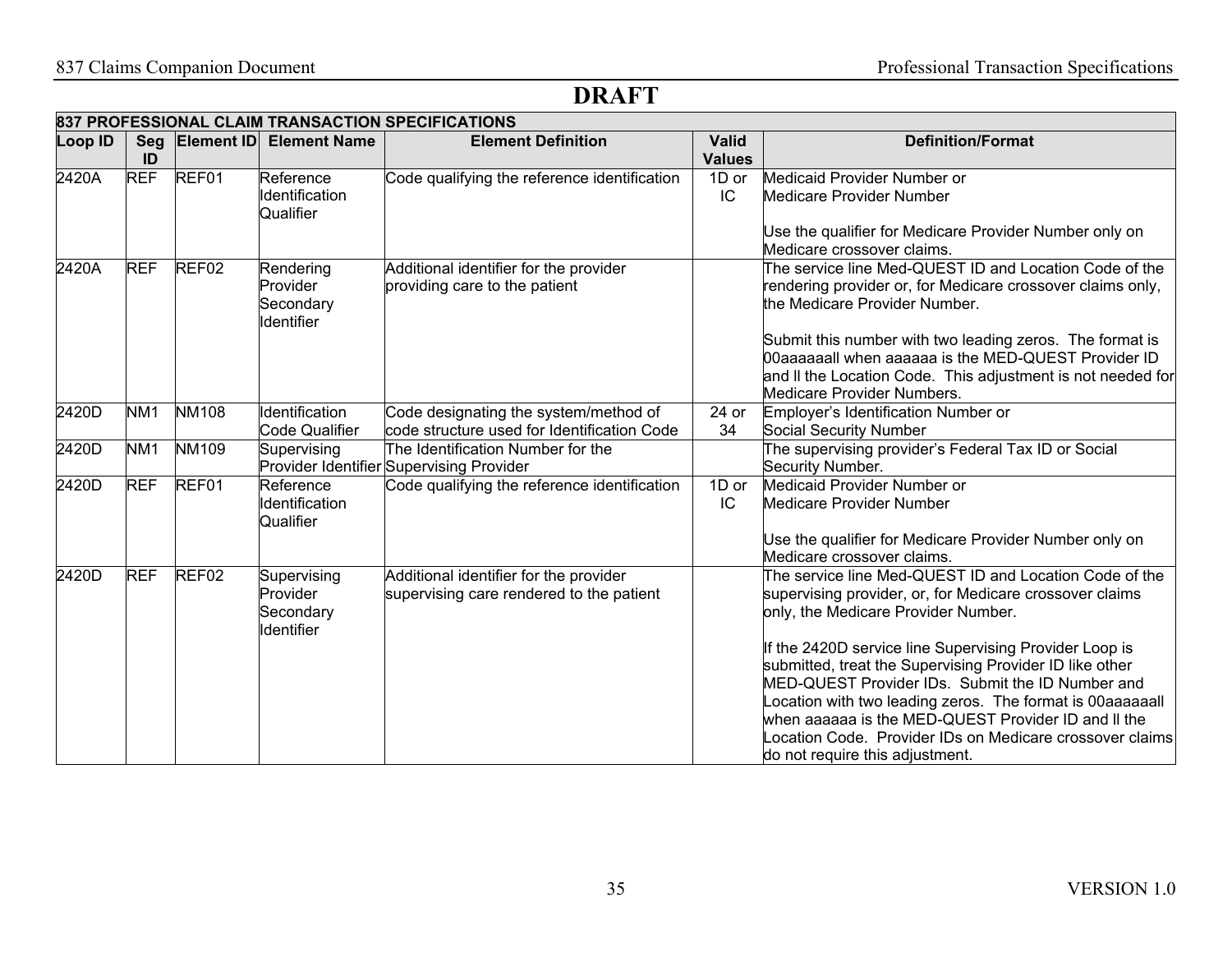### 837 Claims Companion Document Professional Transaction Specifications

| 837 PROFESSIONAL CLAIM TRANSACTION SPECIFICATIONS |            |                   |                                                  |                                                                                               |                               |                                                                                                                                                                                                                                                                                                                                                                                                                                                                                                                                 |  |
|---------------------------------------------------|------------|-------------------|--------------------------------------------------|-----------------------------------------------------------------------------------------------|-------------------------------|---------------------------------------------------------------------------------------------------------------------------------------------------------------------------------------------------------------------------------------------------------------------------------------------------------------------------------------------------------------------------------------------------------------------------------------------------------------------------------------------------------------------------------|--|
| Loop ID                                           | Seg<br>ID  | Element ID        | <b>Element Name</b>                              | <b>Element Definition</b>                                                                     | <b>Valid</b><br><b>Values</b> | <b>Definition/Format</b>                                                                                                                                                                                                                                                                                                                                                                                                                                                                                                        |  |
| 2420E                                             | <b>REF</b> | REF01             | Reference<br>Identification<br>Qualifier         | Code qualifying the reference identification                                                  | 1D or<br>IC                   | Medicaid Provider Number or<br>Medicare Provider Number<br>Use the qualifier for Medicare Provider Number only on<br>Medicare crossover claims.                                                                                                                                                                                                                                                                                                                                                                                 |  |
| 2420E                                             | <b>REF</b> | REF <sub>02</sub> | Secondary<br><b>Identifier</b>                   | Ordering Provider Additional identifier for the provider ordering<br>services for the patient |                               | The Med-QUEST ID and Location Code of the ordering<br>provider, or, for Medicare crossover claims only, the<br>Medicare Provider Number.<br>If the 2420D service line Ordering Provider Loop is<br>submitted, treat the Ordering Provider ID like other Med-<br>QUEST Provider IDs. Submit the ID Number and Location<br>with two leading zeros. The format is 00aaaaaall when<br>aaaaaa is the Med-QUEST Provider ID and II the Location<br>Code. Medicare Provider IDs on crossover claims do not<br>require this adjustment. |  |
| 2420F                                             | <b>REF</b> | REF01             | Reference<br>Identification<br>Qualifier         | Code qualifying the reference identification                                                  | 1D or<br>IC                   | Medicaid Provider Number or<br><b>Medicare Provider Number</b><br>Use the qualifier for Medicare Provider Number only on<br>Medicare crossover claims.                                                                                                                                                                                                                                                                                                                                                                          |  |
| 2420F                                             | <b>REF</b> | REF <sub>02</sub> | Referring<br>Provider<br>Secondary<br>Identifier | Additional identification number for the<br>provider referring the patient for service        |                               | The service line Med-QUEST Provider ID Number and<br>Location Code of the referring provider or, for Medicare<br>crossover claims only, the Medicare Provider Number.<br>Submit this number with two leading zeros. The format is<br>00aaaaaall when aaaaaa is the Med-QUEST Provider ID<br>and II the Location Code. Medicare Provider IDs on<br>crossover claims do not require this adjustment.                                                                                                                              |  |
| $\sqrt{2430}$                                     | <b>SVD</b> | SVD <sub>01</sub> | Other Payer<br>Primary Identifier                | An identification number for the other payer                                                  |                               | According to this Implementation Guide, the 2430 Loop is<br>'required if claim has been previously adjudicated by payer<br>identified in Loop 2330B and service line has adjustments<br>applied to it."<br>This number in this field needs to match NM109 in the Loop<br>2330B that identifies the other payer.                                                                                                                                                                                                                 |  |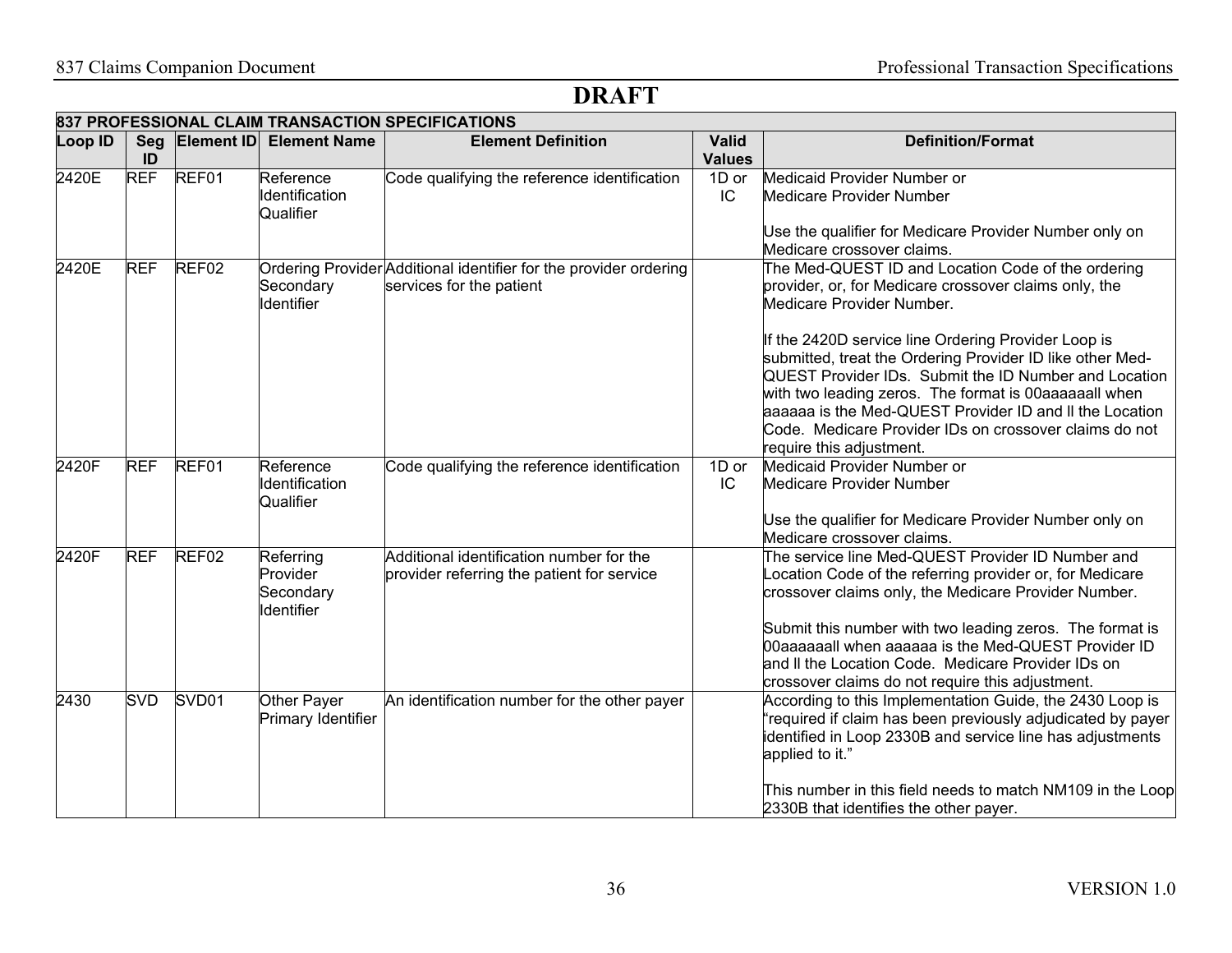|         | <b>837 PROFESSIONAL CLAIM TRANSACTION SPECIFICATIONS</b> |                   |                           |                                                                                          |                        |                                                                                                                                                                                                                                                                                                                                                                                                          |  |  |  |  |
|---------|----------------------------------------------------------|-------------------|---------------------------|------------------------------------------------------------------------------------------|------------------------|----------------------------------------------------------------------------------------------------------------------------------------------------------------------------------------------------------------------------------------------------------------------------------------------------------------------------------------------------------------------------------------------------------|--|--|--|--|
| Loop ID | ID                                                       | Seg Element ID    | <b>Element Name</b>       | <b>Element Definition</b>                                                                | <b>Valid</b><br>Values | <b>Definition/Format</b>                                                                                                                                                                                                                                                                                                                                                                                 |  |  |  |  |
| 2430    | <b>CAS</b>                                               | CAS <sub>02</sub> | Adjustment<br>Reason Code | Code that indicates the reason for the<br>adjustment                                     | Manv                   | Hundreds of Adjustment Reason Code values are<br>Code Set maintained on the Washington Publishing Company's Web<br>Values Site (www.wpc-edi.com). Enter the code value that best<br>describes the reason for the difference between the Service<br>Line Charged Amount and the Paid Amount.<br>These are the same Adjustment Reason Codes that appear<br>on the 835 Claim Remittance Advice Transaction. |  |  |  |  |
|         |                                                          |                   |                           |                                                                                          |                        | The "adjustment trio" of Adjustment Reason Code,<br>Adjustment Amount, and Adjustment Quantity occur up to<br>six times within the CAS Segment.                                                                                                                                                                                                                                                          |  |  |  |  |
| 2430    | <b>CAS</b>                                               | CAS <sub>03</sub> | Adjustment<br>Amount      | Adjustment amount for the associated<br>reason code                                      |                        | The difference between the service line level Charged<br>Amount and Paid Amount associated with the Adjustment<br>Reason Code in CAS02. A negative number when the Paid<br>Amount is less than the Charged Amount.                                                                                                                                                                                       |  |  |  |  |
| 2430    | <b>CAS</b>                                               | CAS <sub>04</sub> | Adjustment<br>Quantity    | Numeric quantity associated with the related<br>reason code for coordination of benefits |                        | The difference between the billed and paid units of service<br>at the service line level when the difference is the result of<br>line level adjudication and is associated with the<br>Adjustment Reason Code in CAS02. A negative number<br>when the Paid Quantity is less than the Charged Quantity.                                                                                                   |  |  |  |  |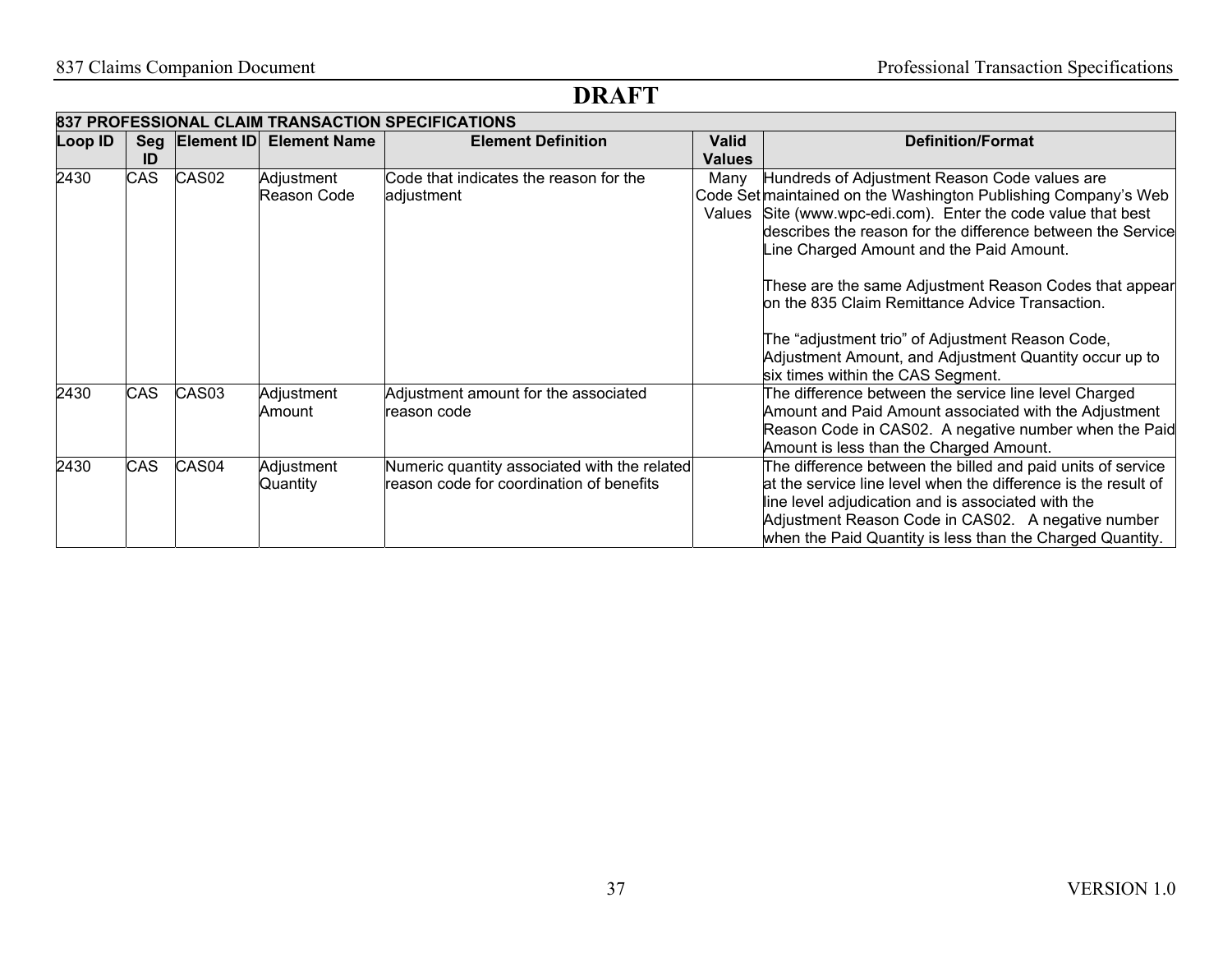#### **5.3. Claim Transaction Specifications – Dental 837 Claims**

**Overview Dental 837 Claim Transactions from Med-QUEST providers and billing** agents contain data to enable Med-QUEST to adjudicate dental claims, plus a number of additional fields, including fields with coordination of benefits data, that are desirable for reporting and are used by Med-QUEST. The purposes of these Transaction Specifications are to identify critical data elements and data element values that Med-QUEST needs in claim transactions and to let providers know how to populate and transmit claim data for Med-QUEST.

> In the pre-HIPAA environment, Med-QUEST received claims for dental services in the same format that it used for professional claims. For claims submitted electronically, this is no longer the case. To achieve HIPAA compliance, Med-QUEST expects its fee-for-service dental providers to submit electronic claims using the 837 Dental Standard. Detailed changes required by the new orientation (for example, submitting Tooth Surface as a discrete data element rather than as a pseudo Procedure Modifier) are covered in these specifications.

> The specifications in this section apply only to 837 Dental Claim Transactions that fee for service providers submit to Med-QUEST. Only data elements that are used by Med-QUEST in ways that require explanations that go beyond information in standard Implementation Guides are included.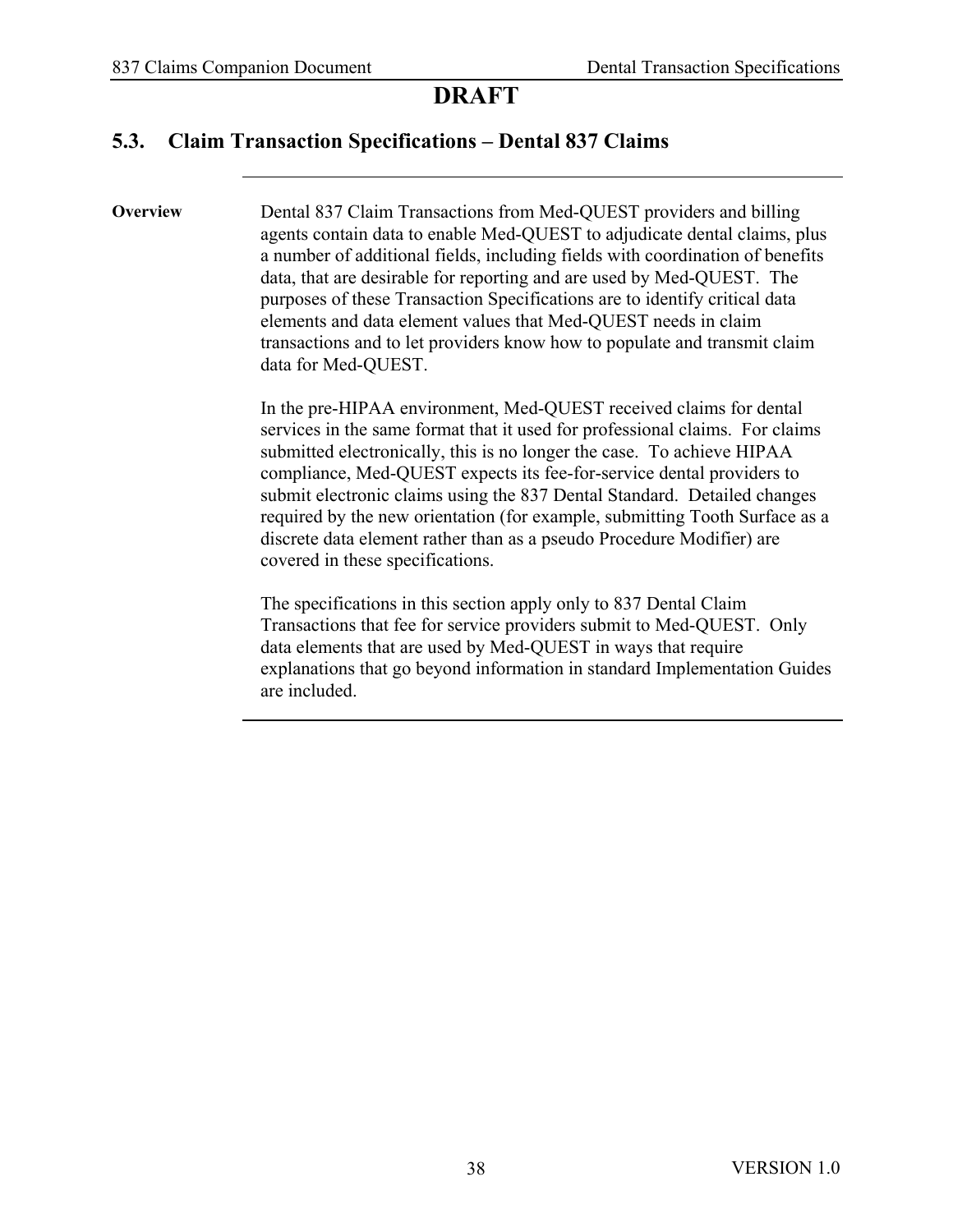| General<br><b>Transaction</b><br><b>Specifications</b> | Dental 837 Claim Transaction specifications that are not specific to a<br>particular data element are discussed below.                                                                                                                                                                                                                       |
|--------------------------------------------------------|----------------------------------------------------------------------------------------------------------------------------------------------------------------------------------------------------------------------------------------------------------------------------------------------------------------------------------------------|
|                                                        | With the exception of data elements in the Transaction Header Segment,<br>$\bullet$<br>all Dental 837 Claim Loops and Segments are of variable length.<br>Segments within loops and elements within segments occur only when<br>data is present. There are no blank or null fields. In some situations,<br>zero field values are acceptable. |
|                                                        | The 837 Dental Claim format does not have a data element that<br>ш<br>indicates whether a tooth is temporary or permanent. The recipient's<br>Age (calculated from the Date of Birth) is now used to make this<br>distinction.                                                                                                               |
|                                                        | Although the Dental 837 Transaction supports predetermination of<br>$\bullet$<br>dental benefits, MED-QUEST does not use it in this manner. MED-<br>QUEST will deny any 837 Dental claims submitted for<br>predetermination of dental benefits.                                                                                              |
|                                                        | Although a 2310D Assistant Surgeon Loop has been added by Addenda<br>п<br>to the 837 Dental Transaction, this loop should not be used on Med-<br>QUEST dental claims. Assistant surgeons should bill on professional<br>837s. Dental claims with Assistant Surgeon Loops will be denied.                                                     |
|                                                        | Although the 837 Dental Claim format permits up to 32 Tooth Numbers<br>п<br>(TOO Segments) per dental service line, only a single TOO Tooth<br>Information Segment per service is allowed by Med-QUEST. 837<br>Dental Transactions submitted with more than one TOO Segment per<br>service line will be denied.                              |
|                                                        | Dental services that require pre-authorization (not predetermination of<br>п<br>benefits) will continue to be handled with prior authorization requests.<br>The 837 Dental format, as revised by the 2002 Addenda, accommodates<br>PA Numbers in the same way as professional claims.                                                        |
|                                                        | The Claim Level Adjustment and Service Line Adjustment CAS<br>Segments appear within Other Payer Loops on 837 Transactions. They<br>are used to show "adjustments" caused by differences between Billed<br>and Paid Amounts made by previous payers.                                                                                         |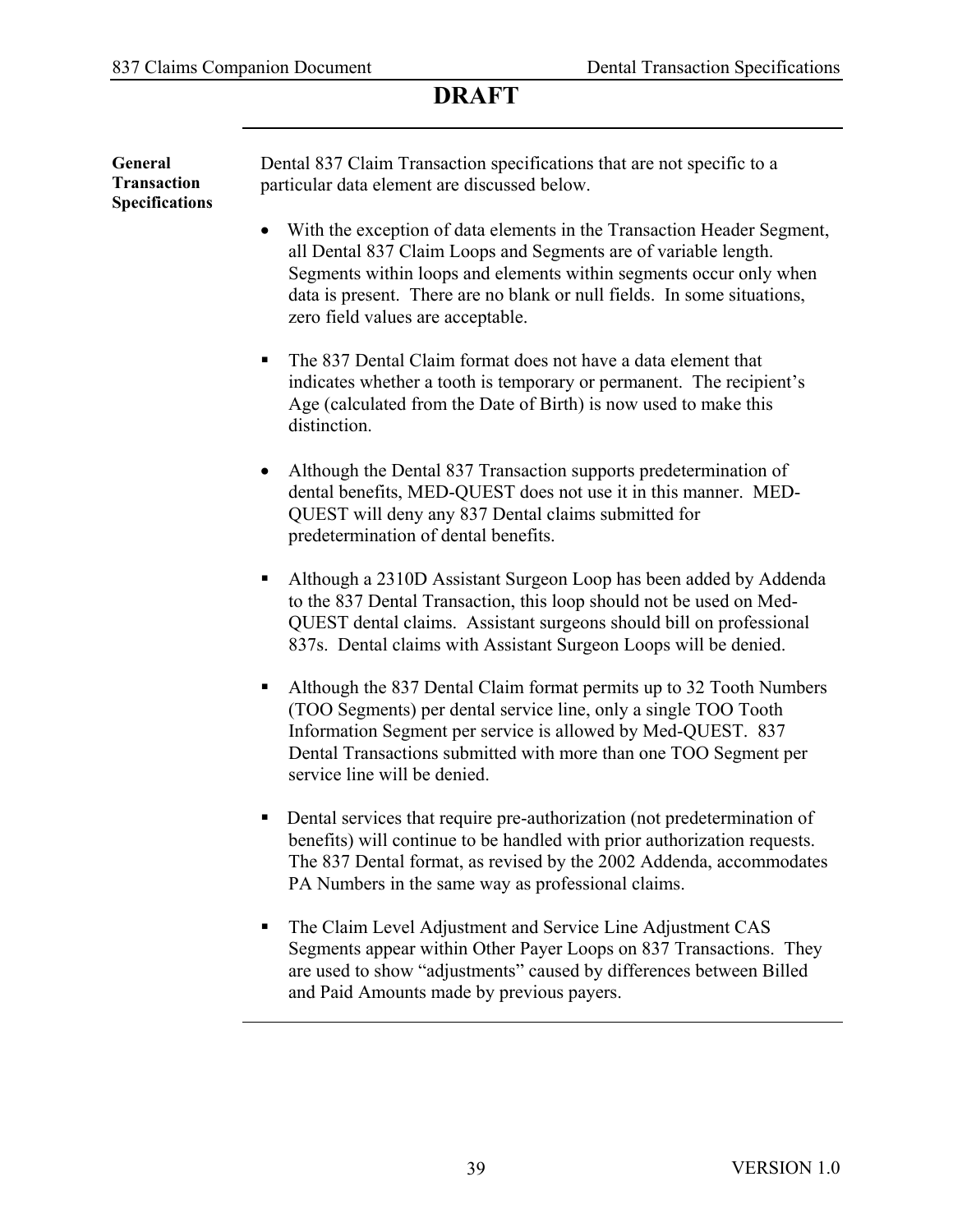| <b>Transaction</b><br><b>Specifications</b><br><b>Table</b> | The Dental 837 Claim Transaction Specifications for individual data<br>elements are shown in the table starting on the next page. Definitions of<br>table columns follow.                                |  |  |  |  |  |  |
|-------------------------------------------------------------|----------------------------------------------------------------------------------------------------------------------------------------------------------------------------------------------------------|--|--|--|--|--|--|
|                                                             | Loop ID<br>The Implementation Guide's identifier for a data loop within a transaction.                                                                                                                   |  |  |  |  |  |  |
|                                                             | <b>Segment ID</b><br>The Implementation Guide's identifier for a data segment within a loop.                                                                                                             |  |  |  |  |  |  |
|                                                             | Element ID<br>The Implementation Guide's identifier for a data element within a segment.                                                                                                                 |  |  |  |  |  |  |
|                                                             | <b>Element Name</b><br>A data element name as shown in the Implementation Guide. When the<br>industry name differs from the Data Element Dictionary name, the more<br>descriptive industry name is used. |  |  |  |  |  |  |
|                                                             | <b>Element Definition</b><br>How the data element is defined in the Implementation Guide.                                                                                                                |  |  |  |  |  |  |
|                                                             | <b>Valid Values</b><br>When data element values are listed in the Implementation Guide, the<br>values that are used by MED-QUEST.                                                                        |  |  |  |  |  |  |
|                                                             | Definition/Format<br>Definitions of valid values used by MED-QUEST and additional<br>information about MED-QUEST data element requirements.                                                              |  |  |  |  |  |  |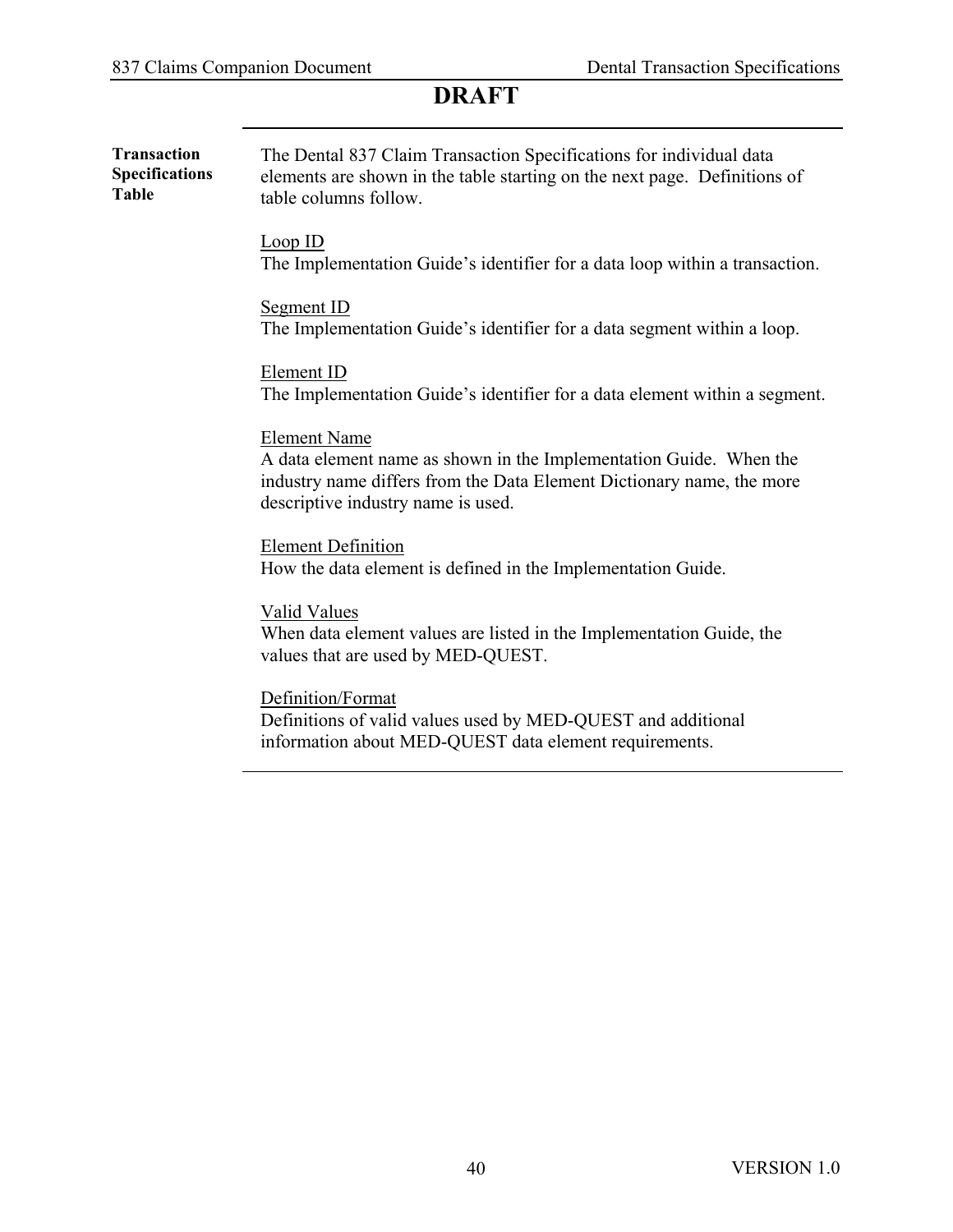|                    |                 |                           | 837 DENTAL CLAIM TRANSACTION SPECIFICATIONS  |                                                                                                                                        |                               |                                                                                                                                                                                                                                                           |
|--------------------|-----------------|---------------------------|----------------------------------------------|----------------------------------------------------------------------------------------------------------------------------------------|-------------------------------|-----------------------------------------------------------------------------------------------------------------------------------------------------------------------------------------------------------------------------------------------------------|
|                    |                 | Loop ID Seg ID Element ID | <b>Element Name</b>                          | <b>Element Definition</b>                                                                                                              | <b>Valid</b><br><b>Values</b> | <b>Definition/Format</b>                                                                                                                                                                                                                                  |
| N/A                | <b>REF</b>      | REF02                     | Transmission<br><b>Type Code</b>             | Code identifying the type of transaction or<br>transmission included in the transaction set                                            |                               | Values specified for this element differ in the original<br>Implementation Guide and the Addenda. Med-QUEST has<br>adopted Addenda features and is using Addenda values.<br>Valid values are:<br>Pilot Testing: 004010X097DA1<br>Production: 004010X097A1 |
| 1000A              | NM <sub>1</sub> | <b>NM108</b>              | Identification<br>Code Qualifier             | Code designating the system/method of<br>code structure used for Identification Code                                                   | 46                            | Electronic Transmitter Identification Number (ETIN)                                                                                                                                                                                                       |
| 1000A              | NM <sub>1</sub> | NM109                     | Submitter<br><b>Identifier</b>               | Code or number identifying the entity<br>submitting the claim                                                                          |                               | Med-QUEST identifies submitting providers and billing<br>agents with a six-digit number consisting of a single zero<br>followed by the five-digit Electronic Supplier Number<br>assigned by the Med-QUEST Systems Office.                                 |
| 1000B              | NM <sub>1</sub> | NM103                     | <b>Receiver Name</b>                         | Name of organization receiving the<br>transaction                                                                                      | MED-<br><b>QUEST</b>          | The transaction receiver                                                                                                                                                                                                                                  |
| 1000B              | NM <sub>1</sub> | <b>NM108</b>              | Identification<br>Code Qualifier             | Code designating the system/method of<br>code structure used for Identification Code<br>(67)                                           | 46                            | Electronic Transmitter Identification Number (ETIN)                                                                                                                                                                                                       |
| $1000\overline{B}$ | NM <sub>1</sub> | <b>NM109</b>              | <b>Receiver Primary</b><br><b>Identifier</b> | Primary identification number for the<br>receiver of the transaction                                                                   |                               | The DHS Federal Tax ID                                                                                                                                                                                                                                    |
| 2010AA             | NM <sub>1</sub> | <b>NM108</b>              | Identification<br><b>Code Qualifier</b>      | Code designating the system/method of<br>code structure used for Identification Code                                                   | 24 or<br>34                   | Employer's Identification Number or<br>Social Security Number                                                                                                                                                                                             |
|                    |                 |                           |                                              |                                                                                                                                        |                               | Enter the qualifier for the Federal Tax ID used by the billing<br>provider.                                                                                                                                                                               |
| 2010AA             | NM <sub>1</sub> | NM109                     | <b>Billing Provider</b><br><b>Identifier</b> | Identification number for the provider or<br>organization in whose name the bill is<br>submitted and to whom payment should be<br>made |                               | The Federal Tax ID used by the billing provider.                                                                                                                                                                                                          |
| 2010AA REF         |                 | REF01                     | Reference<br>Identification<br>Qualifier     | Code qualifying the reference identification                                                                                           | 1D or<br>1C                   | Medicaid Provider Number or<br>Medicare Provider ID<br>Use the Medicare Provider ID Qualifier only on Medicare<br>crossover claims.                                                                                                                       |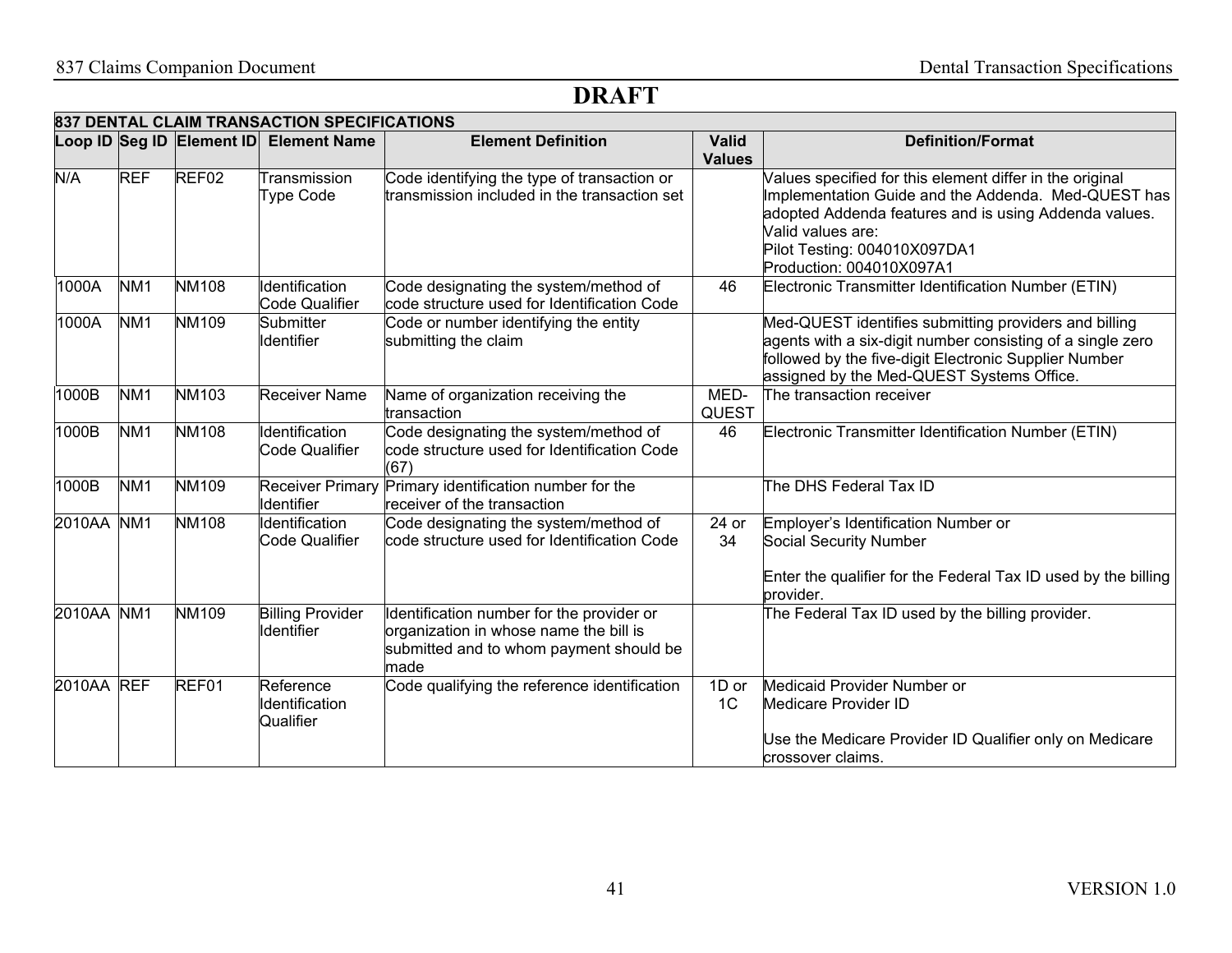|            |                 |                           | 837 DENTAL CLAIM TRANSACTION SPECIFICATIONS         |                                                                                                                                                                         |                               |                                                                                                                                                                                                                                                                                                                            |
|------------|-----------------|---------------------------|-----------------------------------------------------|-------------------------------------------------------------------------------------------------------------------------------------------------------------------------|-------------------------------|----------------------------------------------------------------------------------------------------------------------------------------------------------------------------------------------------------------------------------------------------------------------------------------------------------------------------|
|            |                 | Loop ID Seg ID Element ID | <b>Element Name</b>                                 | <b>Element Definition</b>                                                                                                                                               | <b>Valid</b><br><b>Values</b> | <b>Definition/Format</b>                                                                                                                                                                                                                                                                                                   |
| 2010AA REF |                 | REF <sub>02</sub>         | <b>Billing Provider</b><br>Additional<br>Identifier | Identifies another or additional<br>distinguishing code number associated with<br>the billing provider                                                                  |                               | The Med-QUEST ID and Location Code of the billing<br>provider or, on Medicare crossover claims only, the<br>Medicare Provider ID.                                                                                                                                                                                          |
|            |                 |                           |                                                     |                                                                                                                                                                         |                               | When billing with a group Billing Number, insert two leading<br>zeros in front of the group's six-digit Med-QUEST Provider<br>ID and submit without a Location Code. In this situation,<br>rendering providers will be different from billing providers.<br>No such adjustments are required for Medicare Provider<br>IDs. |
| 2000B      | <b>SBR</b>      | SBR01                     | Payer<br>Responsibility<br>Sequence<br>Number Code  | Code identifying the insurance carrier's level<br>of responsibility for a payment of a claim                                                                            | T.                            | Tertiary – used to indicate that MED-QUEST is the payer of<br>last resort.                                                                                                                                                                                                                                                 |
| 2000B      | <b>SBR</b>      | SBR02                     | Individual<br>Relationship<br>Code                  | Code indicating the relationship between<br>two individuals or entities                                                                                                 | 18                            | Self                                                                                                                                                                                                                                                                                                                       |
| 2000B      | <b>SBR</b>      | SBR09                     | <b>Claim Filing</b><br><b>Indicator Code</b>        | Code identifying type of claim or expected<br>adjudication process                                                                                                      | 11                            | Other Non-Federal Programs                                                                                                                                                                                                                                                                                                 |
| 2010BA     | NM <sub>1</sub> | <b>NM108</b>              | Identification<br>Code Qualifier                    | Code designating the system/method of<br>code structure used for Identification Code                                                                                    | MI                            | Member ID                                                                                                                                                                                                                                                                                                                  |
| 2010BA     | NM <sub>1</sub> | NM109                     | Subscriber                                          | Primary identification number of the<br>Primary Identifier subscriber to the coverage                                                                                   |                               | The MED-QUEST Recipient ID                                                                                                                                                                                                                                                                                                 |
| 2010BB NM1 |                 | <b>NM103</b>              | Payer Name                                          | Name identifying the payer organization                                                                                                                                 | MED-                          | The name of the "destination payer" according to the<br>QUEST Implementation Guide. For claims, unlike encounters,<br>MED-QUEST is both the destination payer and the entity<br>that makes direct payments to fee-for-service providers.                                                                                   |
| 2010BB NM1 |                 | <b>NM109</b>              | Payer Identifier                                    | Number identifying the payer organization                                                                                                                               |                               | The DHS Federal Tax ID                                                                                                                                                                                                                                                                                                     |
| 2300       | <b>CLM</b>      | CLM01                     | <b>Patient Account</b><br>Number                    | Unique identification number assigned by<br>the provider to the claim patient to facilitate<br>posting of payment information and<br>identification of the billed claim |                               | The Patient Account Number used by the rendering<br>provider                                                                                                                                                                                                                                                               |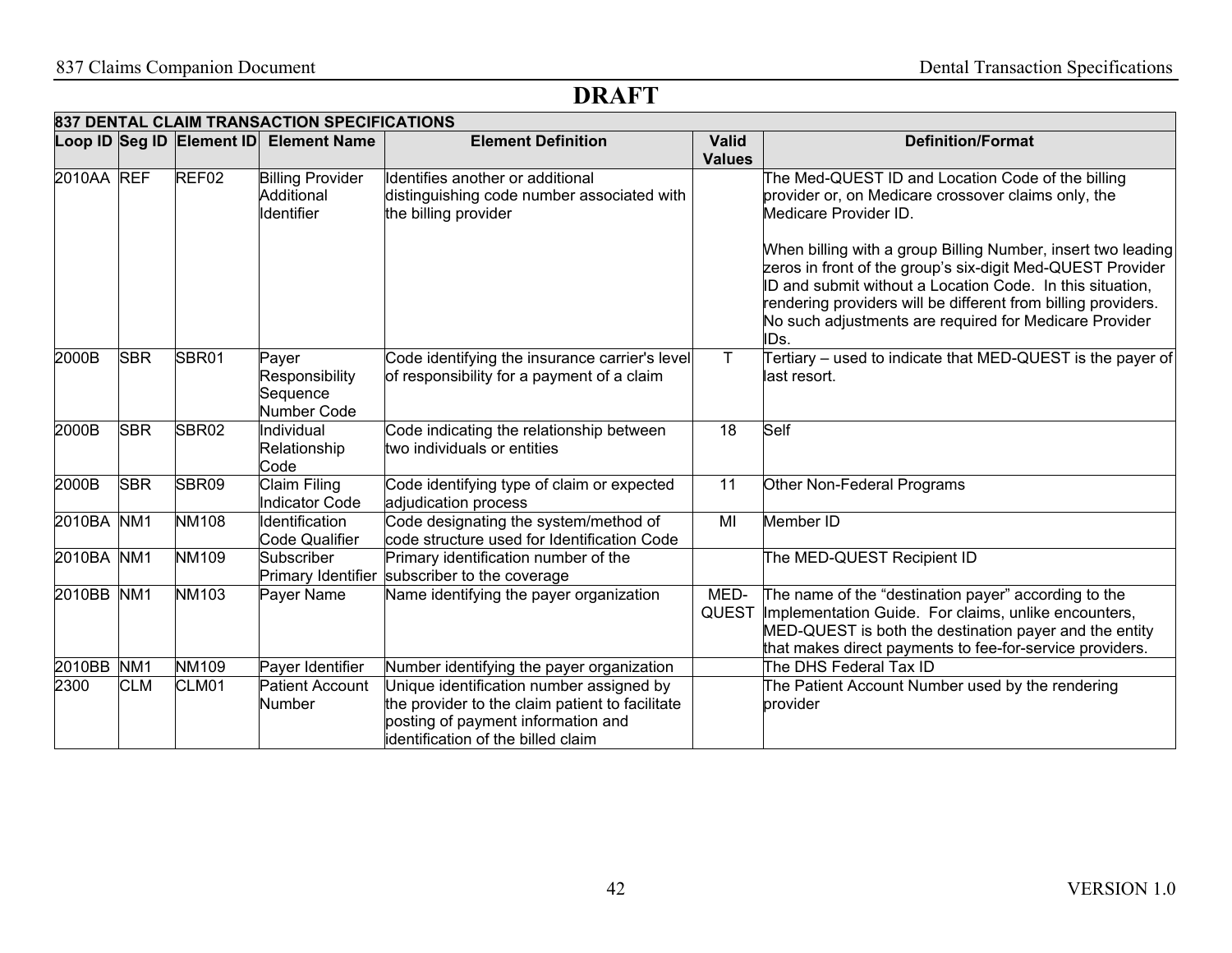|      |            |                | 837 DENTAL CLAIM TRANSACTION SPECIFICATIONS<br>Loop ID Seg ID Element ID Element Name | <b>Element Definition</b>                                                                                                                                                                                                               | <b>Valid</b>             | <b>Definition/Format</b>                                                                                                                                                                                                                                                                                                                                                                                                                                                                                                                                                                                                                                                                                                                                                                                                                                                                                                     |
|------|------------|----------------|---------------------------------------------------------------------------------------|-----------------------------------------------------------------------------------------------------------------------------------------------------------------------------------------------------------------------------------------|--------------------------|------------------------------------------------------------------------------------------------------------------------------------------------------------------------------------------------------------------------------------------------------------------------------------------------------------------------------------------------------------------------------------------------------------------------------------------------------------------------------------------------------------------------------------------------------------------------------------------------------------------------------------------------------------------------------------------------------------------------------------------------------------------------------------------------------------------------------------------------------------------------------------------------------------------------------|
|      |            |                |                                                                                       |                                                                                                                                                                                                                                         | <b>Values</b>            |                                                                                                                                                                                                                                                                                                                                                                                                                                                                                                                                                                                                                                                                                                                                                                                                                                                                                                                              |
| 2300 | <b>CLM</b> | <b>CLM05-1</b> | <b>Facility Type</b><br>Code                                                          | Code identifying the type of facility where<br>services were performed; the first and<br>second positions of the Uniform Bill Type<br>code or the Place of Service code from the<br>Electronic Media Claims National Standard<br>Format |                          | Code values are listed in the Implementation Guide and in<br>the Addendum for the 837 Dental Transaction. The<br>Addendum states that "only codes contained in the<br>document available from code source 237 are to be<br>supported in this transaction and take precedence over any<br>and all codes listed here." Code Source 237 is CMS. The<br>Implementation Guide provides an address, Web Site, and<br>contact person.<br>The six codes listed in the Implementation Guide are not as<br>extensive as the Facility Type Codes listed for Professional<br>and Institutional 837s. MED-QUEST understands the<br>statement quoted above to mean that all valid Facility Type<br>Code values can be used on Dental 837s.<br>Place of Service is submitted at the claim level but stored at<br>the service line level in HPMMIS. Place of Service at the<br>claim level applies to all service lines unless overridden by |
| 2300 | <b>CLM</b> | <b>CLM05-3</b> | Reason Code                                                                           | Claim Submission Code identifying reason for claim<br>submission                                                                                                                                                                        | 1<br>$\overline{7}$<br>8 | a different Place of Service Code at the line level.<br>Original (New admit thru discharge claim)<br>Replacement (Replacement of prior claim)<br>Void (Void/Cancel of prior claim)<br>A value of "6" (Corrected) was originally included in the<br>Implementation Guide but deactivated by Designated<br>Standards Maintenance Organizations (DSMOs).<br>Changes cannot be made to existing adjudicated claims (as<br>identified by CRN) with the new CLM05-3 coding scheme.<br>Instead, a claim must be "replaced" (CLM05-3 = "7").<br>Replacements are intended to void prior claims (identified<br>by CRN) before adding the replacement with a new CRN.                                                                                                                                                                                                                                                                  |
| 2300 | <b>CLM</b> | CLM06          | Provider or<br>Supplier<br>Signature<br>Indicator                                     | An indicator that the provider of service<br>reported on this claim acknowledges the<br>performance of the service and authorizes<br>payment, and that a signature is on file in<br>the provider's office                               | Y                        | Signature on File<br>A signature is required for a provider to register with MED-<br>QUEST.                                                                                                                                                                                                                                                                                                                                                                                                                                                                                                                                                                                                                                                                                                                                                                                                                                  |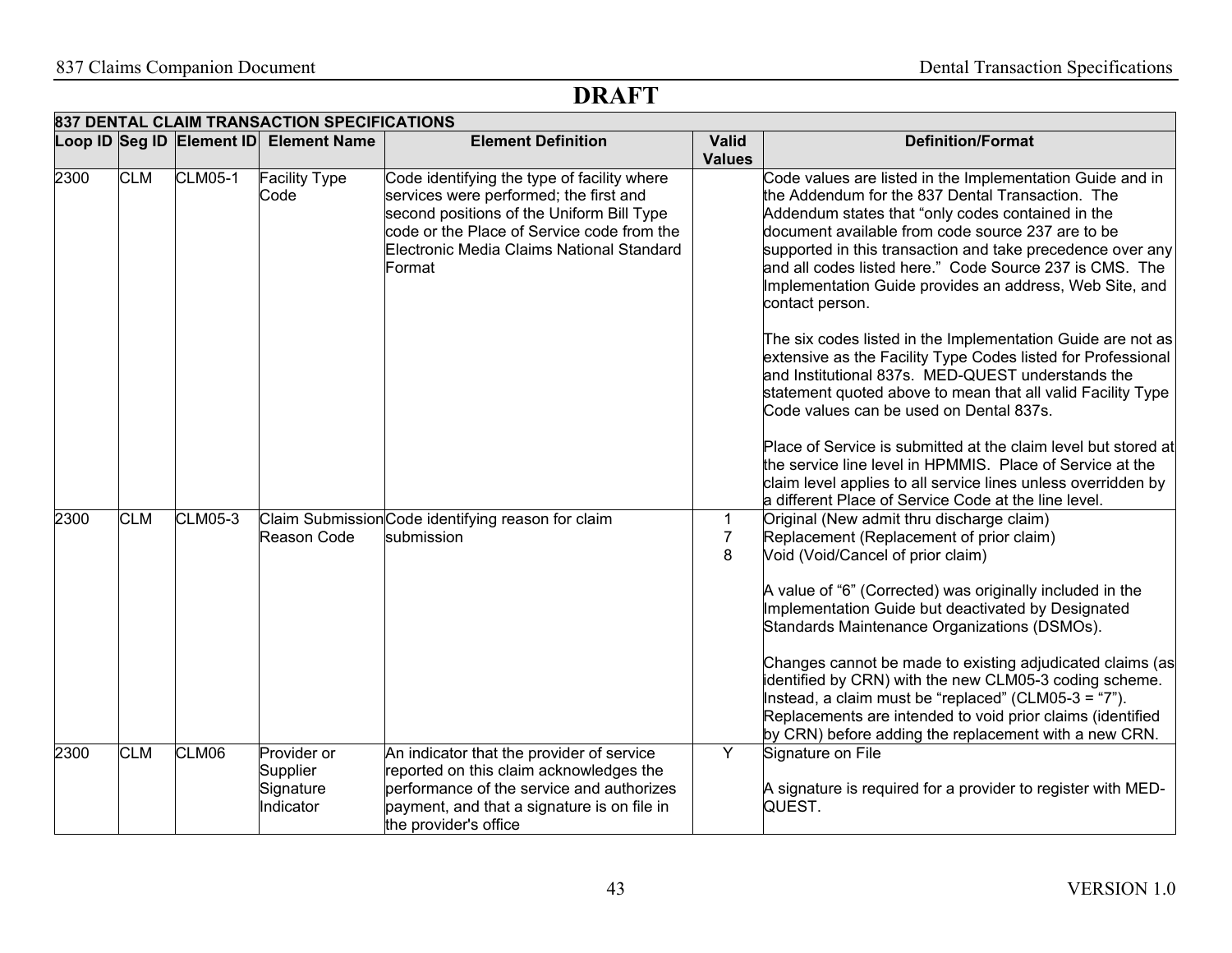|      | 837 DENTAL CLAIM TRANSACTION SPECIFICATIONS |                           |                                                             |                                                                                                                                            |                               |                                                                                                                                                                                                                                                                                                                  |  |  |  |
|------|---------------------------------------------|---------------------------|-------------------------------------------------------------|--------------------------------------------------------------------------------------------------------------------------------------------|-------------------------------|------------------------------------------------------------------------------------------------------------------------------------------------------------------------------------------------------------------------------------------------------------------------------------------------------------------|--|--|--|
|      |                                             | Loop ID Seg ID Element ID | <b>Element Name</b>                                         | <b>Element Definition</b>                                                                                                                  | <b>Valid</b><br><b>Values</b> | <b>Definition/Format</b>                                                                                                                                                                                                                                                                                         |  |  |  |
| 2300 | <b>CLM</b>                                  | CLM07                     | Medicare                                                    | An indication, used by Medicare or other<br>Assignment Code government programs, that the provider<br>accepted assignment                  | A                             | Assigned<br>When applicable, Medicare assignment is required by<br>MED-QUEST as a condition of coverage.                                                                                                                                                                                                         |  |  |  |
| 2300 | <b>CLM</b>                                  | CLM08                     | <b>Benefits</b><br>Assignment<br>Certification<br>Indicator | A code showing whether the provider has a<br>signed form authorizing the third party payer<br>to pay the provider                          | Y                             | Benefits are Assigned<br>Required by MED-QUEST as a condition of coverage.                                                                                                                                                                                                                                       |  |  |  |
| 2300 | <b>CLM</b>                                  | CLM09                     | Release of<br><b>Information Code</b>                       | Code indicating whether the provider has on<br>file a signed statement permitting the<br>release of medical data to other<br>organizations | Y                             | Provider has a signed statement permitting release of<br>medical billing data related to a claim.<br>Required by MED-QUEST as a condition of coverage.                                                                                                                                                           |  |  |  |
| 2300 | <b>CLM</b>                                  | CLM20                     | Delay Reason<br>Code                                        | Code indicating the reason why a request<br>was delayed                                                                                    |                               | When a claim is submitted later than allowed by Med-<br>QUEST rules, enter the Delay Reason Code from the<br>Implementation Guide that best describes the reason for<br>the delay. Include a further explanation in the Claim Note<br>Segment (Element NTE02) later in the 2300 Loop.                            |  |  |  |
| 2300 | <b>AMT</b>                                  | AMT01                     | <b>Amount Qualifier</b><br>Code                             | Code to qualify an amount                                                                                                                  | F <sub>5</sub>                | <b>Patient Amount Paid</b>                                                                                                                                                                                                                                                                                       |  |  |  |
| 2300 | <b>AMT</b>                                  | AMT02                     | Patient Amount<br>Paid                                      | The amount paid by the patient                                                                                                             |                               | Med-QUEST uses the Patient Amount Paid AMT Segment<br>for Share of Cost Amounts paid by the subscriber. They<br>are reported at the header level and are not included in the<br>Total Claim Charge Amount (CLM02 earlier in the 2300<br>_oop).                                                                   |  |  |  |
| 2300 | <b>REF</b>                                  | REF01                     | Reference<br><b>Identification</b><br>Qualifier             | Code qualifying the Reference Identification                                                                                               | $\overline{G1}$               | <b>Prior Authorization Number</b><br>Although this REF Segment can also be used for Referral<br>Numbers, MED-QUEST is only concerned with PA<br>Numbers for services that were authorized by MED-<br>QUEST. Use this segment when the prior authorization is<br>at the claim rather than the service line level. |  |  |  |
| 2300 | <b>REF</b>                                  | REF02                     | Prior<br>Authorization<br><b>Number</b>                     | The MED-QUEST assigned Prior<br>Authorization Number for all services on the<br>claim                                                      |                               | The Prior Authorization Number                                                                                                                                                                                                                                                                                   |  |  |  |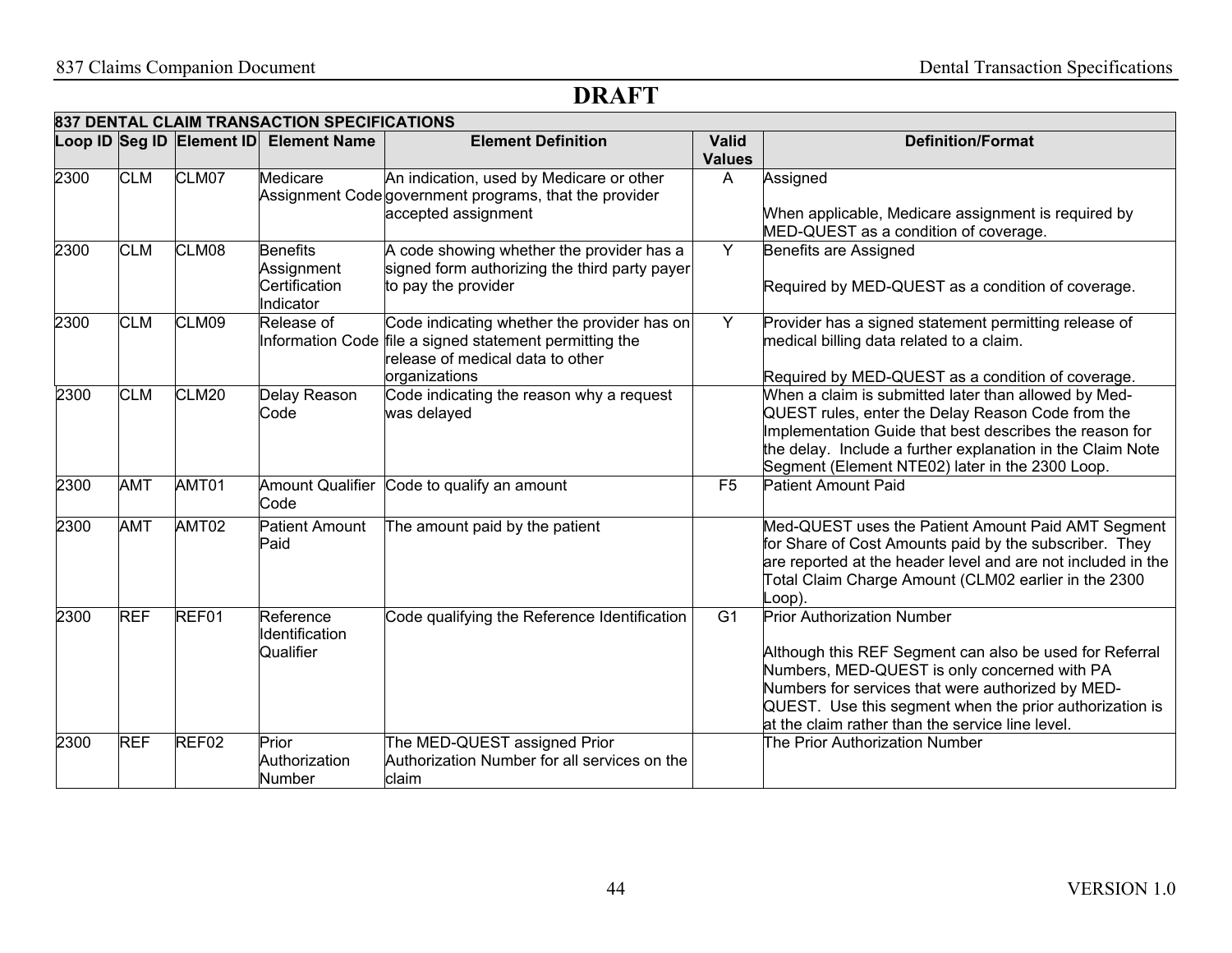|       |                 |                           | 837 DENTAL CLAIM TRANSACTION SPECIFICATIONS         |                                                                                      |                               |                                                                                                                                                                                                                                                                                                                           |
|-------|-----------------|---------------------------|-----------------------------------------------------|--------------------------------------------------------------------------------------|-------------------------------|---------------------------------------------------------------------------------------------------------------------------------------------------------------------------------------------------------------------------------------------------------------------------------------------------------------------------|
|       |                 | Loop ID Seg ID Element ID | <b>Element Name</b>                                 | <b>Element Definition</b>                                                            | <b>Valid</b><br><b>Values</b> | <b>Definition/Format</b>                                                                                                                                                                                                                                                                                                  |
| 2300  | <b>REF</b>      | REF01                     | Reference<br>Identification<br>Qualifier            | Code qualifying the reference identification                                         | F <sub>8</sub>                | Original Reference Number<br>Required for replacement and void claims (CLM05-3 = "7"<br>or "8").                                                                                                                                                                                                                          |
| 2300  | <b>REF</b>      | REF02                     | Claim Original<br>Reference<br>Number               | Number assigned by a processor to identify<br>a claim                                |                               | For replacement and void claims, the MED-QUEST Claim<br>Reference Number (CRN) of the prior claim being replaced<br>or voided.                                                                                                                                                                                            |
| 2300  | <b>NTE</b>      | NTE01                     | Note Reference<br>Code                              | A category of claim note                                                             | <b>ADD</b>                    | <b>Additional Information</b><br>Use this NTE Segment to add an explanation of the delay<br>in claim submission when CLM20 Delay Reason Code is<br>present for claims submitted later than permitted by Med-<br>QUEST submission rules.                                                                                   |
| 2300  | <b>NTE</b>      | NTE <sub>02</sub>         | Claim Note Text                                     | A free-form description to clarify the related<br>data elements and their content    |                               | When a Delay Reason Code (CLM20) is present, the<br>submitter explanation for the delay. Maximum length is 80<br>characters.                                                                                                                                                                                              |
| 2310A | NM <sub>1</sub> | <b>NM108</b>              | <b>Identification</b><br><b>Code Qualifier</b>      | Code designating the system/method of<br>code structure used for Identification Code | 24 or<br>34                   | Employer's Identification Number or<br>Social Security Number<br>Use the 2310A Loop when the referring provider is at the<br>claim rather than the service line level. Unless overridden<br>by a service line referring provider, this loop's referring<br>provider will be the referring provider for all service lines. |
| 2310A | NM <sub>1</sub> | <b>NM109</b>              | Referring<br>Provider Identifier referring provider | The identifier assigned by the Payer to the                                          |                               | The referring provider's Federal Tax ID or Social Security<br>Number.                                                                                                                                                                                                                                                     |
| 2310A | <b>REF</b>      | REF01                     | Reference<br>Identification<br>Qualifier            | Code qualifying the reference identification                                         | 1D or<br>1C                   | Medicaid Provider Number or<br>Medicare Provider ID<br>Use the Medicare Provider ID Qualifier only on Medicare<br>crossover claims.                                                                                                                                                                                       |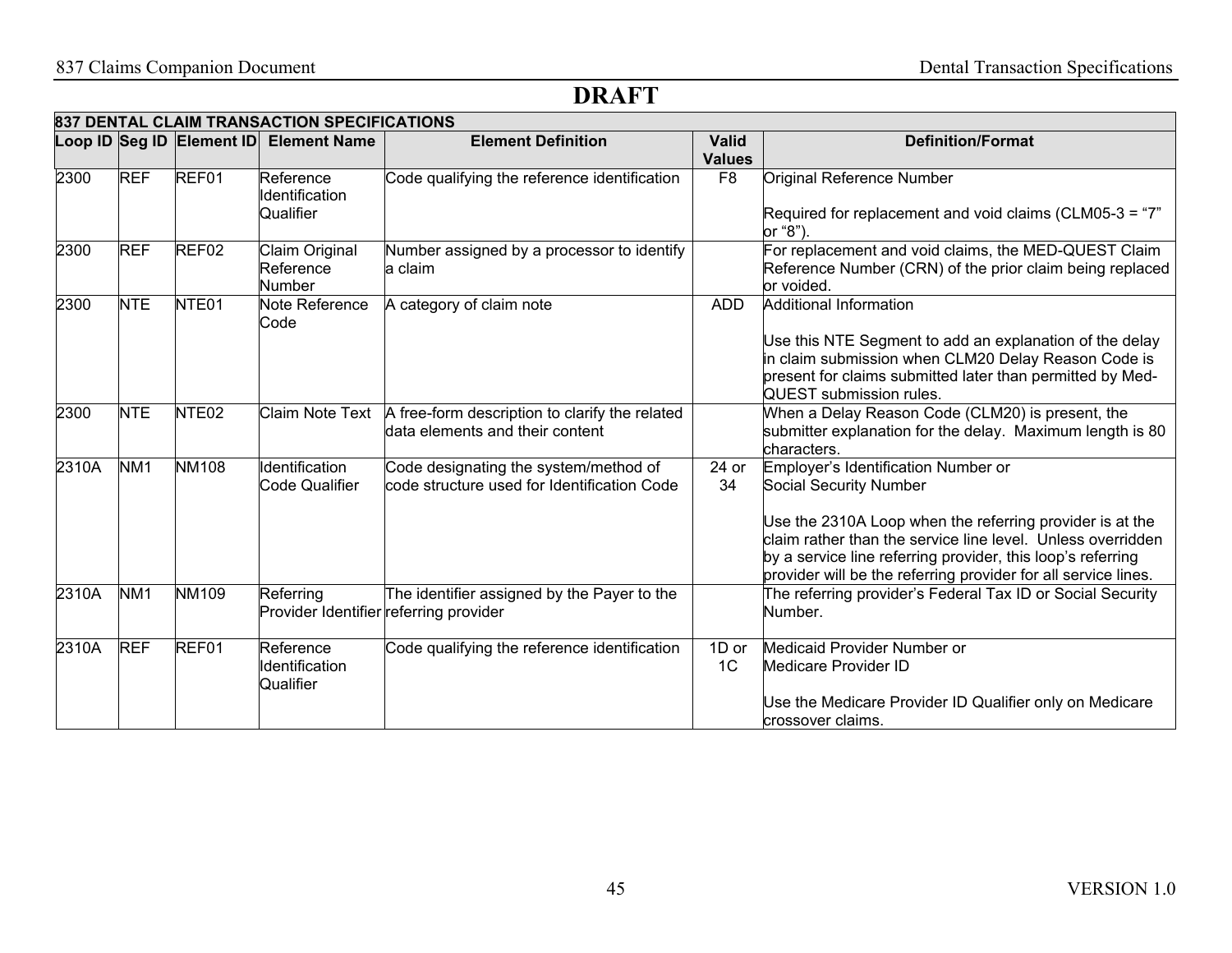|       | 837 DENTAL CLAIM TRANSACTION SPECIFICATIONS |                   |                                                          |                                                                                                                                                                |                               |                                                                                                                                                                                                                                                          |  |  |  |
|-------|---------------------------------------------|-------------------|----------------------------------------------------------|----------------------------------------------------------------------------------------------------------------------------------------------------------------|-------------------------------|----------------------------------------------------------------------------------------------------------------------------------------------------------------------------------------------------------------------------------------------------------|--|--|--|
|       |                                             |                   | Loop ID Seg ID Element ID Element Name                   | <b>Element Definition</b>                                                                                                                                      | <b>Valid</b><br><b>Values</b> | <b>Definition/Format</b>                                                                                                                                                                                                                                 |  |  |  |
| 2310A | <b>REF</b>                                  | REF <sub>02</sub> | Referring<br>Provider<br>Secondary<br><b>I</b> dentifier | Additional identification number for the<br>provider referring the patient for service                                                                         |                               | The Med-QUEST ID and Location Code of the referring<br>provider or, on Medicare crossover claims only, the<br>referring provider's Medicare Provider ID.<br>Insert two leading zeros in front of the six-digit Med-QUEST                                 |  |  |  |
|       |                                             |                   |                                                          |                                                                                                                                                                |                               | Provider ID and add a Location Code to create a ten-digit<br>field. No such adjustments are required for Medicare<br>Provider IDs.                                                                                                                       |  |  |  |
| 2310B | NM <sub>1</sub>                             | <b>NM108</b>      | Identification<br><b>Code Qualifier</b>                  | Code designating the system/method of<br>code structure used for Identification Code                                                                           | 24 or<br>34                   | Employer's Identification Number or<br>Social Security Number                                                                                                                                                                                            |  |  |  |
|       |                                             |                   |                                                          |                                                                                                                                                                |                               | Use the 2310B Loop when the rendering provider is at the<br>claim rather than the service line level. Unless overridden<br>by a service line rendering provider, this loop's rendering<br>provider will be the rendering provider for all service lines. |  |  |  |
| 2310B | NM <sub>1</sub>                             | <b>NM109</b>      | Rendering                                                | The identifier assigned by the Payer to the<br>Provider Identifier provider who performed the service                                                          |                               | The rendering provider's Federal Tax ID or Social Security<br>Number.                                                                                                                                                                                    |  |  |  |
| 2310B | <b>REF</b>                                  | REF01             | Reference<br>Identification<br>Qualifier                 | Code qualifying the reference identification                                                                                                                   | 1D or<br>1C                   | Medicaid Provider Number or<br><b>Medicare Provider ID</b>                                                                                                                                                                                               |  |  |  |
|       |                                             |                   |                                                          |                                                                                                                                                                |                               | Use the Medicare Provider ID Qualifier only on Medicare<br>crossover claims.                                                                                                                                                                             |  |  |  |
| 2310B | <b>REF</b>                                  | REF <sub>02</sub> | Rendering<br>Provider<br>Secondary<br>Identifier         | Additional identifier for the provider<br>providing care to the patient                                                                                        |                               | The Med-QUEST ID and Location Code of the rendering<br>provider or, on Medicare crossover claims only, the<br>rendering provider's Medicare Provider ID.                                                                                                 |  |  |  |
|       |                                             |                   |                                                          |                                                                                                                                                                |                               | Insert two leading zeros in front of the six-digit Med-QUEST<br>Provider ID and add a Location Code to create a ten-digit<br>field. No such adjustments are required for Medicare<br>Provider IDs.                                                       |  |  |  |
| 2310C | N <sub>M1</sub>                             | <b>NM108</b>      | Identification<br><b>Code Qualifier</b>                  | Code designating the system/method of<br>code structure used for Identification Code                                                                           | 24 or<br>34                   | Employer's Identification Number or<br><b>Social Security Number</b>                                                                                                                                                                                     |  |  |  |
| 2310C | NM <sub>1</sub>                             | <b>NM109</b>      | aboratory or<br><b>Facility Primary</b><br>Identifier    | Identification number of laboratory or other<br>facility performing laboratory testing on the<br>claim where the health care service was<br>performed/rendered |                               | The laboratory or facility's Federal Tax ID or Social Security<br>Number.                                                                                                                                                                                |  |  |  |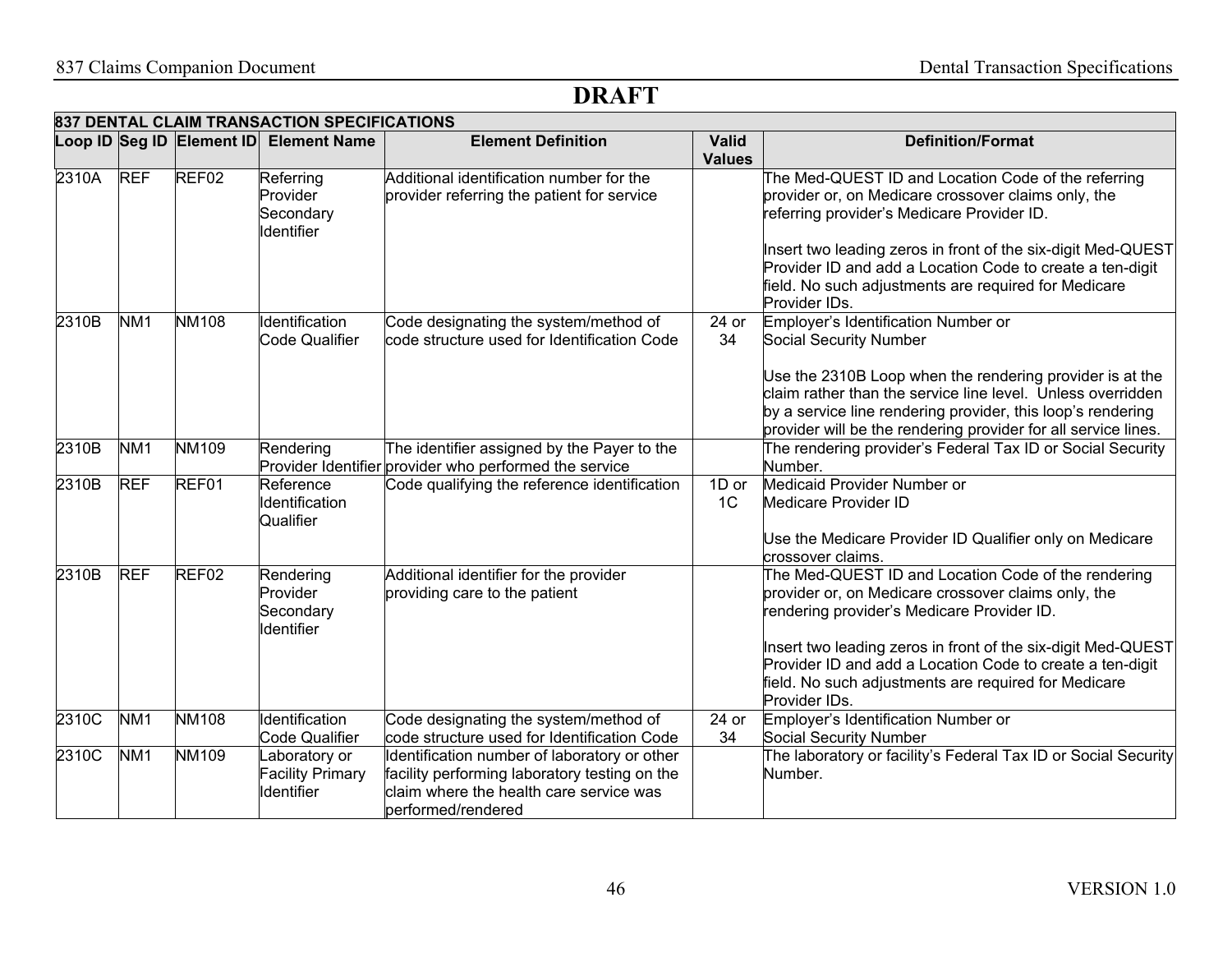|       |            | Loop ID Seg ID Element ID | <b>Element Name</b>                                         | <b>Element Definition</b>                                                                                                                                        | <b>Valid</b><br><b>Values</b> | <b>Definition/Format</b>                                                                                                                                                                                                                                                                                                                                                                                                                                                                                                             |
|-------|------------|---------------------------|-------------------------------------------------------------|------------------------------------------------------------------------------------------------------------------------------------------------------------------|-------------------------------|--------------------------------------------------------------------------------------------------------------------------------------------------------------------------------------------------------------------------------------------------------------------------------------------------------------------------------------------------------------------------------------------------------------------------------------------------------------------------------------------------------------------------------------|
| 2310C | <b>REF</b> | REF01                     | Reference<br>Identification<br>Qualifier                    | Code qualifying the reference identification                                                                                                                     | 1D or<br>1 <sup>C</sup>       | Medicaid Provider Number or<br>Medicare Provider ID<br>Use the Medicare Provider ID Qualifier only on Medicare<br>crossover claims.                                                                                                                                                                                                                                                                                                                                                                                                  |
| 2310C | <b>REF</b> | REF <sub>02</sub>         | aboratory or<br>Facility<br>Secondary<br><b>I</b> dentifier | Additional identifier for the laboratory or<br>facility performing tests billed on the claim<br>where the health care service was<br>berformed/rendered          |                               | The Med-QUEST ID and Location Code of the laboratory or<br>facility or, on Medicare crossover claims only, the lab or<br>facilty's Medicare Provider ID.<br>Insert two leading zeros in front of the six-digit Med-QUEST<br>Provider ID and add a Location Code to create a ten-digit<br>field. No such adjustments are required for Medicare                                                                                                                                                                                        |
|       |            |                           |                                                             |                                                                                                                                                                  |                               | Provider IDs.                                                                                                                                                                                                                                                                                                                                                                                                                                                                                                                        |
| 2320  | <b>SBR</b> | SBR01                     | Payer<br>Responsibility<br>Sequence<br>Number Code          | Code identifying the insurance carrier's level<br>of responsibility for a payment of a claim                                                                     | P or<br>S or<br>т             | Primary or<br>Secondary or<br>Tertiary<br>The 2320 Other Subscriber Information Loop is for<br>information on payers other than Med-QUEST that have<br>adjudicated the claim. Element SBR01 can have any of the<br>above values.<br>Loop 2320 can occur up to ten times for up to ten payers<br>other than Med-QUEST. 2320 is an "umbrella loop" that<br>contains within it Loops 2330A through 2330E. All of these<br>loops can be repeated as needed for each payer. Other<br>payer loops occur at the service line level as well. |
| 2320  | <b>SBR</b> | SBR03                     | Insured Group or<br>Policy Number                           | The identification number, control number,<br>or code assigned by the carrier or<br>administrator to identify the group under<br>which the individual is covered |                               | A Group or Policy Number associated with the other<br>coverage.                                                                                                                                                                                                                                                                                                                                                                                                                                                                      |
| 2320  | <b>SBR</b> | SBR04                     | Policy Name                                                 | The name of the policy providing coverage                                                                                                                        |                               | A Group or Policy Name associated with SBR03.                                                                                                                                                                                                                                                                                                                                                                                                                                                                                        |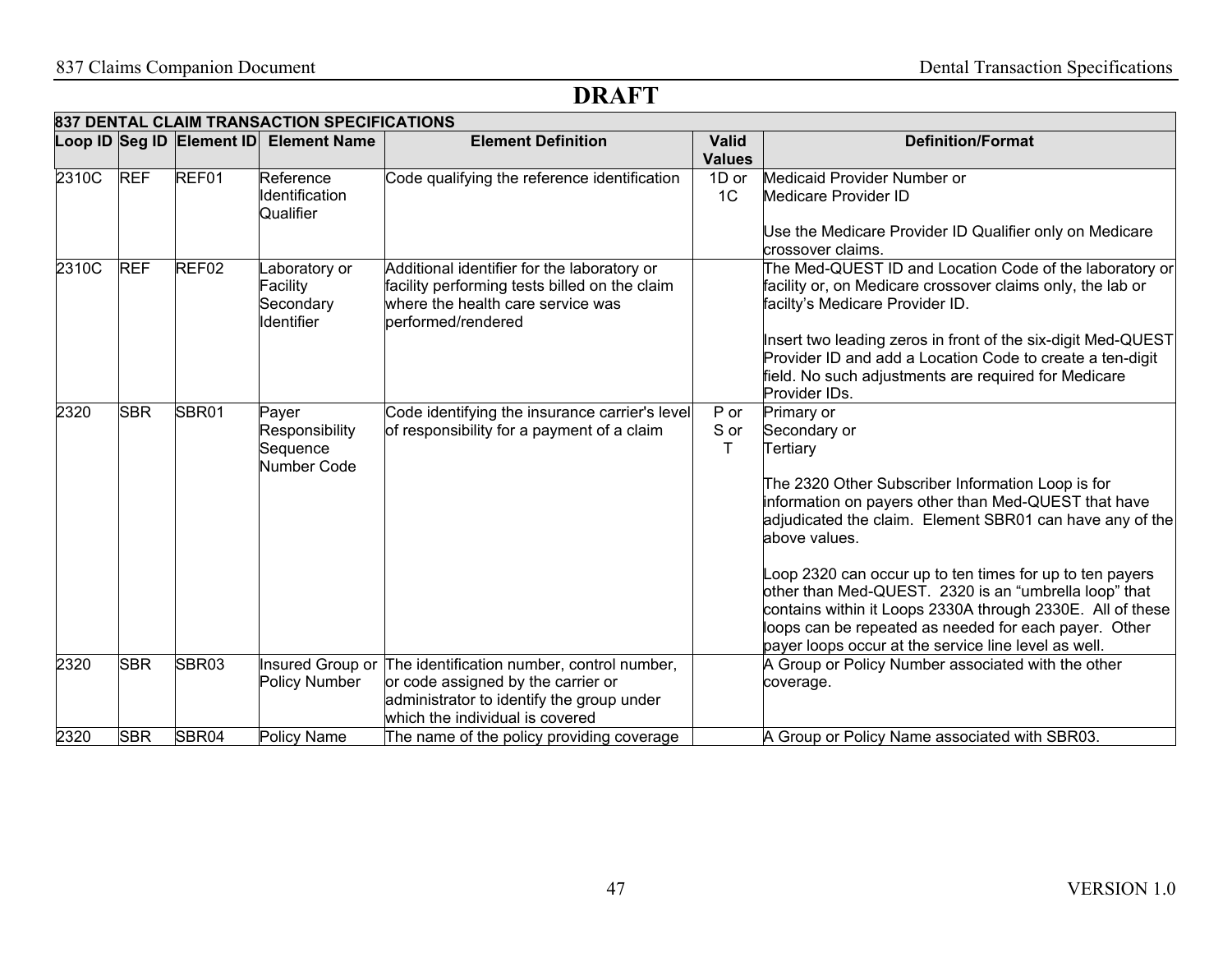|      | 837 DENTAL CLAIM TRANSACTION SPECIFICATIONS |                   |                                        |                                                                                          |                               |                                                                                                                                                                                                                                                                                                                                                                                                                                                                                                                                                                                                                                                                           |  |  |  |  |
|------|---------------------------------------------|-------------------|----------------------------------------|------------------------------------------------------------------------------------------|-------------------------------|---------------------------------------------------------------------------------------------------------------------------------------------------------------------------------------------------------------------------------------------------------------------------------------------------------------------------------------------------------------------------------------------------------------------------------------------------------------------------------------------------------------------------------------------------------------------------------------------------------------------------------------------------------------------------|--|--|--|--|
|      |                                             |                   | Loop ID Seg ID Element ID Element Name | <b>Element Definition</b>                                                                | <b>Valid</b><br><b>Values</b> | <b>Definition/Format</b>                                                                                                                                                                                                                                                                                                                                                                                                                                                                                                                                                                                                                                                  |  |  |  |  |
| 2320 | CAS                                         | CAS <sub>01</sub> | <b>Group Code</b>                      | Claim Adjustment Code identifying the general category of<br>payment adjustment          |                               | Enter the code value in the Implementation Guide that best<br>describes the reason for any difference between the<br>Charged Amount and the Paid Amount.<br>On 2320 Loops, a CAS Segment is needed if the amount<br>that the other payer has paid the provider is different from                                                                                                                                                                                                                                                                                                                                                                                          |  |  |  |  |
|      |                                             |                   |                                        |                                                                                          |                               | the amount charged. If the change from Charged to Paid<br>Amount is at the service line level, use the CAS Segment in<br>oop 2430 rather than this one.                                                                                                                                                                                                                                                                                                                                                                                                                                                                                                                   |  |  |  |  |
| 2320 | CAS                                         | CAS02             | Adjustment<br>Reason Code              | Code that indicates the reason for the<br>adjustment                                     | Many                          | Hundreds of Adjustment Reason Code values are<br>Code Set maintained on the Washington Publishing Company's Web<br>Values Site (www.wpc-edi.com). Submit the code value or values<br>that best describes the reason for the difference between<br>the Charged Amount and the Paid Amount.<br>These are the same Adjustment Reason Codes that appear<br>on the 835 Claim Remittance Advice Transaction. The 837<br>Transaction is designed to pick them up from the other<br>payer's 835. If a payer transmits 835 Remittance Advice<br>Transactions to providers, data from these transactions can<br>be the source of the Adjustment Reason Code(s) on the<br>2320 Loop. |  |  |  |  |
|      |                                             |                   |                                        |                                                                                          |                               | The "adjustment trio", consisting of Adjustment Reason<br>Code, Adjustment Amount, and Adjustment Quantity,<br>occurs up to six times within each CAS Segment.                                                                                                                                                                                                                                                                                                                                                                                                                                                                                                            |  |  |  |  |
| 2320 | CAS                                         | CAS03             | Adjustment<br>Amount                   | Adjustment amount for the associated<br>reason code                                      |                               | The difference between the claim level Charged Amount<br>and Paid Amount associated with the Adjustment Reason<br>Code in CAS02. A negative number when the Paid Amount<br>is less than the Charged Amount.                                                                                                                                                                                                                                                                                                                                                                                                                                                               |  |  |  |  |
| 2320 | <b>CAS</b>                                  | CAS04             | Adjustment<br>Quantity                 | Numeric quantity associated with the related<br>reason code for coordination of benefits |                               | The difference between the billed and paid units of service<br>for all service lines when the difference is the result of claim<br>level adjudication and is associated with the Adjustment<br>Reason Code in CAS02. A negative number when the<br>Paid Quantity is less than the Charged Quantity.                                                                                                                                                                                                                                                                                                                                                                       |  |  |  |  |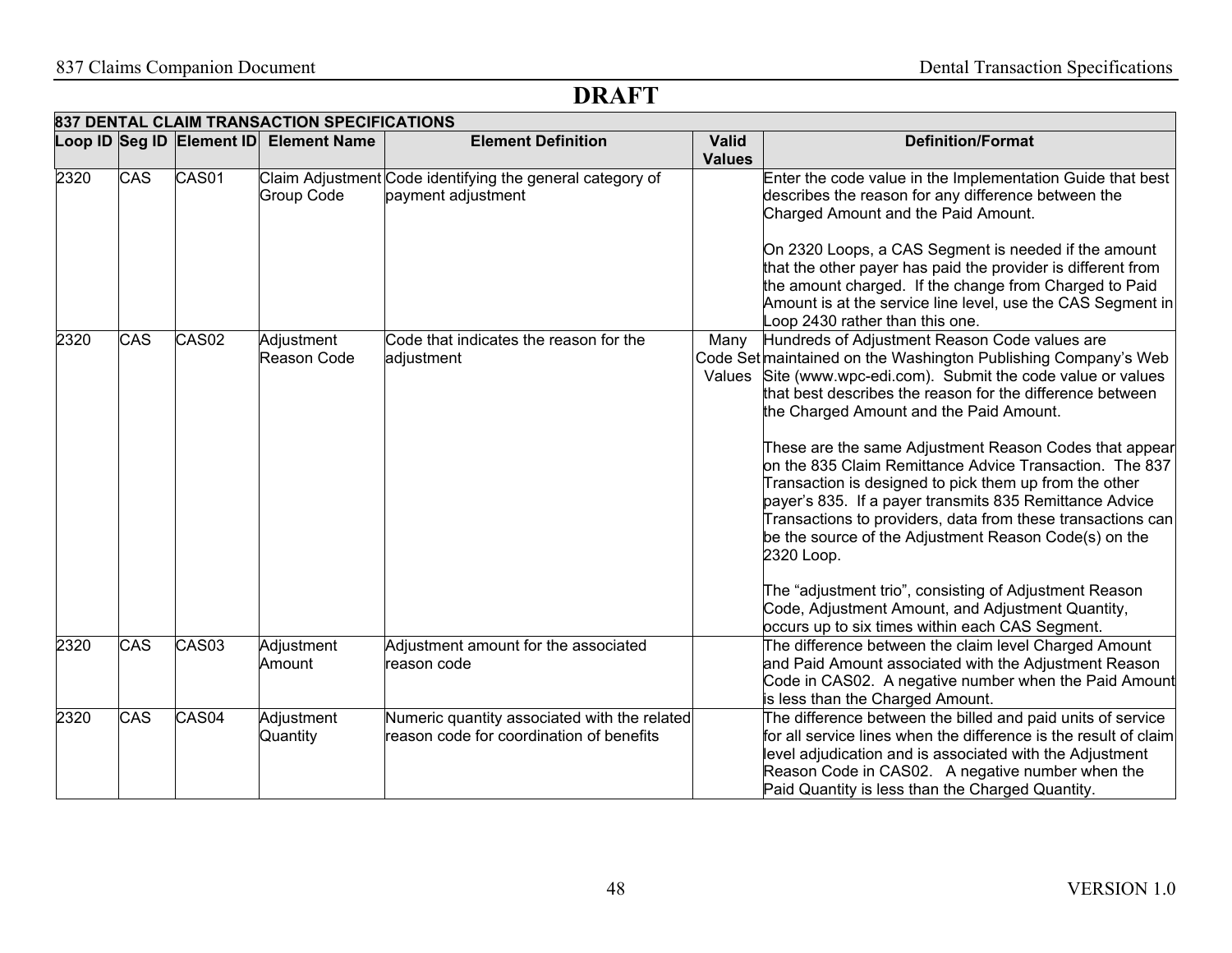|       |                 | 837 DENTAL CLAIM TRANSACTION SPECIFICATIONS<br>Loop ID Seg ID Element ID | <b>Element Name</b>   | <b>Element Definition</b>                                    | <b>Valid</b>  | <b>Definition/Format</b>                                       |
|-------|-----------------|--------------------------------------------------------------------------|-----------------------|--------------------------------------------------------------|---------------|----------------------------------------------------------------|
|       |                 |                                                                          |                       |                                                              | <b>Values</b> |                                                                |
| 2320  | ΟI              | <b>OI03</b>                                                              | <b>Benefits</b>       | A code showing whether the provider has a                    | Y or          | Yes or                                                         |
|       |                 |                                                                          | Assignment            | signed form authorizing the third party payer                | N             | No                                                             |
|       |                 |                                                                          | Certification         | to pay the provider                                          |               |                                                                |
|       |                 |                                                                          | Indicator             |                                                              |               |                                                                |
|       |                 |                                                                          |                       |                                                              |               | Benefit assignment is required for MED-QUEST coverage.         |
|       |                 |                                                                          |                       |                                                              |               | Value is always "Y" in the initial 2320 Loop. Can be "Y" or    |
|       |                 |                                                                          |                       |                                                              |               | "N" in subsequent 2320 iterations.                             |
| 2320  | Οl              | OI04                                                                     |                       | Patient Signature Code indication how the patient/subscriber | Y or          | Yes or                                                         |
|       |                 |                                                                          | Source Code           | authorization signatures were obtained and                   | N             | No                                                             |
|       |                 |                                                                          |                       | how they are being retained by the provider                  |               |                                                                |
|       |                 |                                                                          |                       |                                                              |               | A patient authorization signature is required for MED-         |
|       |                 |                                                                          |                       |                                                              |               | QUEST coverage. Value is always "Y" in the initial 2320        |
|       |                 |                                                                          |                       |                                                              |               | Loop. Can be "Y" or "N" in subsequent 2320 iterations.         |
| 2320  | Οl              | OI06                                                                     | Release of            | Code indicating whether the provider has on                  | Y or          | Yes or                                                         |
|       |                 |                                                                          |                       | Information Code file a signed statement permitting the      | N             | No                                                             |
|       |                 |                                                                          |                       | release of medical data to other                             |               |                                                                |
|       |                 |                                                                          |                       | organizations                                                |               | A release of information authorization is required for MED-    |
|       |                 |                                                                          |                       |                                                              |               | QUEST coverage. Value is always "Y" in the initial 2320        |
|       |                 |                                                                          |                       |                                                              |               | Loop. Can be "Y" or "N" in subsequent 2320 iterations.         |
| 2330A | NM <sub>1</sub> | <b>NM108</b>                                                             | Identification        | Code designating the system/method of                        | MI            | Member Identification Number                                   |
|       |                 |                                                                          | <b>Code Qualifier</b> | code structure used for Identification Code                  |               |                                                                |
| 2330A | NM <sub>1</sub> | NM109                                                                    | Other Insured         | An identification number, assigned by the                    |               | The Subscriber ID assigned by the other payer.                 |
|       |                 |                                                                          | Identifier            | third party payer, to identify the additional                |               |                                                                |
|       |                 |                                                                          |                       | insured individual                                           |               |                                                                |
| 2330B | NM <sub>1</sub> | <b>NM108</b>                                                             | Identification        | Code designating the system/method of                        | PI            | Payer Identifier                                               |
|       |                 |                                                                          | <b>Code Qualifier</b> | code structure used for Identification Code                  |               |                                                                |
| 2330B | NM <sub>1</sub> | NM109                                                                    | Other Payer           | An identification number for the other payer                 |               | Any identification number assigned to the other payer.         |
|       |                 |                                                                          | Primary Identifier    |                                                              |               | MED-QUEST will not perform validity edits on this identifier.  |
| 2400  | LX.             | LX01                                                                     |                       | Assigned NumberNumber assigned for differentiation within a  |               | The number of the service line, beginning with 1 for the first |
|       |                 |                                                                          |                       | transaction set                                              |               | line.                                                          |
|       |                 |                                                                          |                       |                                                              |               |                                                                |
|       |                 |                                                                          |                       |                                                              |               | For 837 Dental Claims, the maximum number of lines is 50.      |
|       |                 |                                                                          |                       |                                                              |               | MED-QUEST no longer accept s dental claims with more           |
|       |                 |                                                                          |                       |                                                              |               | than 50 lines.                                                 |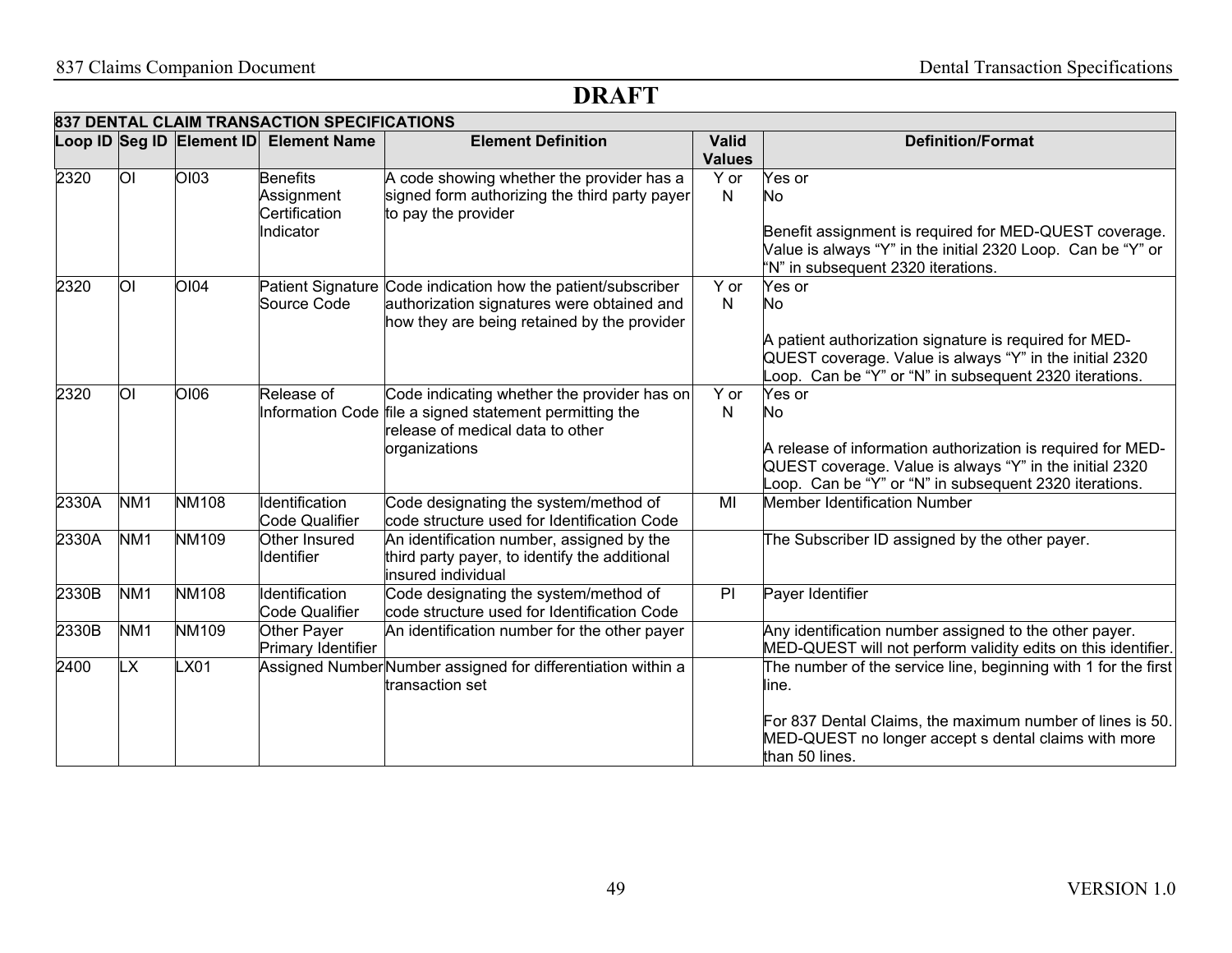|      | 837 DENTAL CLAIM TRANSACTION SPECIFICATIONS |                           |                                          |                                                                                       |                               |                                                                                                                                                                                                                                                                                                                  |  |  |  |
|------|---------------------------------------------|---------------------------|------------------------------------------|---------------------------------------------------------------------------------------|-------------------------------|------------------------------------------------------------------------------------------------------------------------------------------------------------------------------------------------------------------------------------------------------------------------------------------------------------------|--|--|--|
|      |                                             | Loop ID Seg ID Element ID | <b>Element Name</b>                      | <b>Element Definition</b>                                                             | <b>Valid</b><br><b>Values</b> | <b>Definition/Format</b>                                                                                                                                                                                                                                                                                         |  |  |  |
| 2400 | S <sub>V</sub> 3                            | SV301-1                   | Produce or<br>Service ID<br>Qualifier    | Code identifying the type/source of the<br>descriptive number used in Produce/Service | AD                            | American Dental Association Code CDT (Current Dental<br>Terminology)<br>ADA Procedure Codes have been made part of Level II<br><b>HCPCS Codes.</b>                                                                                                                                                               |  |  |  |
| 2400 | SV3                                         | SV301-2                   | Procedure Code                           | The ADA Dental Procedure Code                                                         |                               | ADA Procedure Codes have been made part of Level II<br><b>HCPCS Codes.</b>                                                                                                                                                                                                                                       |  |  |  |
| 2400 | SV <sub>3</sub>                             | $SV301-3-$<br>SV301-6     | Procedure Code<br>Modifier               | <b>ADA Procedure Code Modifier</b>                                                    |                               | According to the 837 Dental Addenda, Dental Procedure<br>Code Modifiers must be valid ADA Procedure Code<br>Modifiers. Submitters of dental claims can no longer use<br>modifiers with other values.                                                                                                             |  |  |  |
| 2400 | SV <sub>3</sub>                             | $SV304-1 -$<br>SV304-5    | <b>Oral Cavity</b>                       | Code identifying the oral cavity in which<br>Designation Codeservice is rendered      |                               | Quadrants are now submitted as Oral Cavity Designation<br>Codes listed in the 837 Dental Implementation Guide.                                                                                                                                                                                                   |  |  |  |
| 2400 | SV <sub>3</sub>                             | SV306                     |                                          | Procedure Count Number of Procedures                                                  |                               | This element is for the service units reported by the<br>provider to the health plan. The units reported by the<br>health plan to Med-QUEST are captured in loop 2430.                                                                                                                                           |  |  |  |
| 2400 | OOT                                         | <b>TOO01</b>              | Code List<br>Qualifier Code              | Code identifying a specific industry code list                                        | $\overline{\mathsf{JP}}$      | National Standard Tooth Numbering System<br>Although up to 32 TOO Segments per dental service line<br>are permitted by the Dental 837 Implementation Guide,<br>Med-QUEST uses and allows only a single TOO Segment.                                                                                              |  |  |  |
| 2400 | TOO                                         | <b>TOO02</b>              | <b>Tooth Number</b>                      | The ADA Tooth Number Code                                                             |                               | The ADA code for Tooth Number affected by the surface                                                                                                                                                                                                                                                            |  |  |  |
| 2400 | TOO                                         | TOO03-1<br>TOO03-5        | Tooth Surface                            | Code identifying the area of the tooth that<br>was treated                            |                               | The 837 Dental Transaction can accommodate up to five<br>occurrences of Tooth Surface Codes in association with a<br>Tooth Number.                                                                                                                                                                               |  |  |  |
| 2400 | <b>REF</b>                                  | REF01                     | Reference<br>Identification<br>Qualifier | Code qualifying the Reference Identification                                          | $\overline{G1}$               | <b>Prior Authorization Number</b><br>Although this REF Segment can also be used for Referral<br>Numbers, MED-QUEST is only concerned with PA<br>Numbers for services that were authorized by MED-<br>QUEST. Use this segment when the prior authorization is<br>at the service line rather than the claim level. |  |  |  |
| 2400 | <b>REF</b>                                  | REF02                     | Prior<br>Authorization<br>Number         | The MED-QUEST assigned Prior<br>Authorization Number for all services on the<br>claim |                               | The Prior Authorization Number                                                                                                                                                                                                                                                                                   |  |  |  |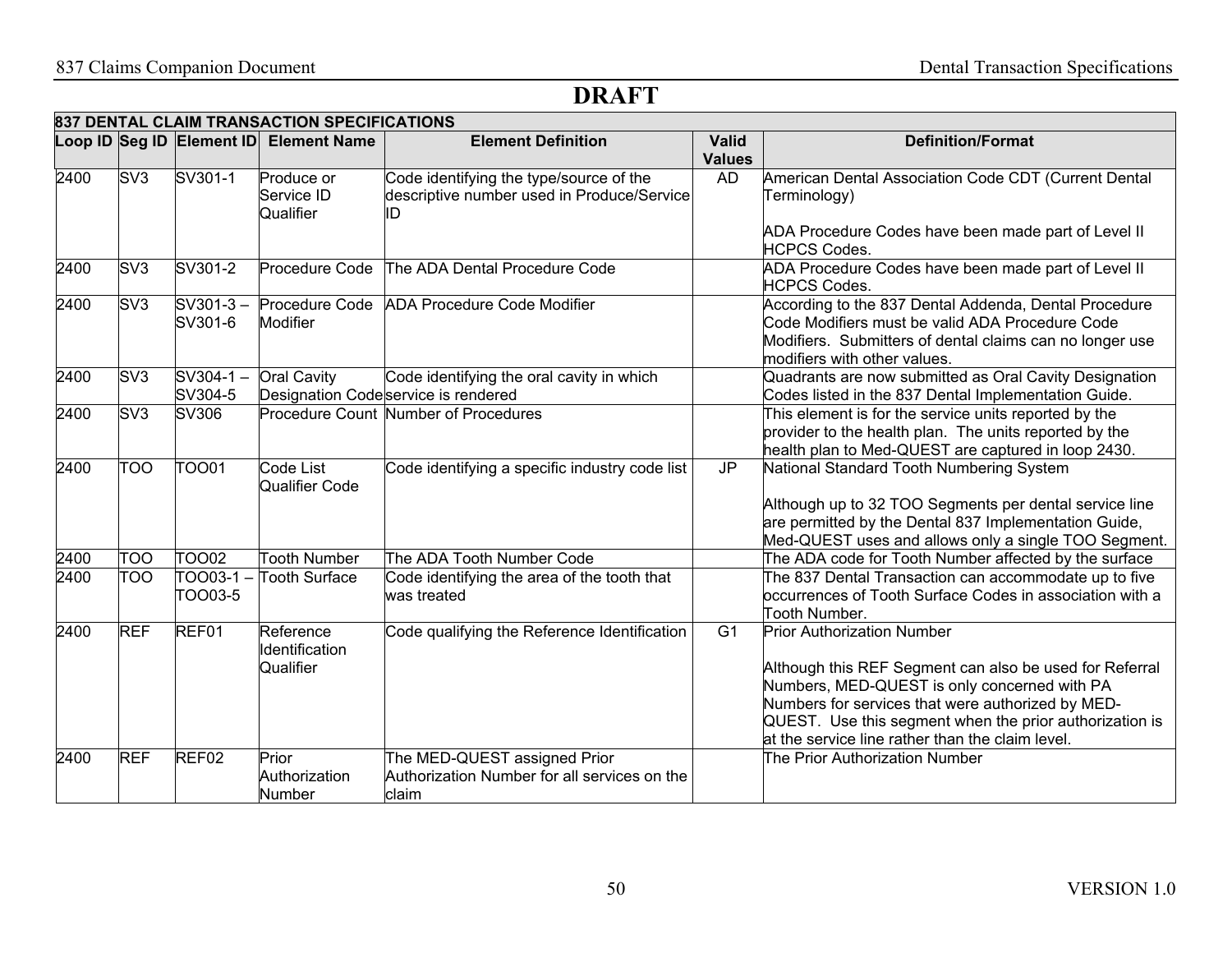|       | 837 DENTAL CLAIM TRANSACTION SPECIFICATIONS |              |                                                  |                                                                                                       |                               |                                                                                                                                                                                                                                                                                                                                                                                   |  |  |  |  |
|-------|---------------------------------------------|--------------|--------------------------------------------------|-------------------------------------------------------------------------------------------------------|-------------------------------|-----------------------------------------------------------------------------------------------------------------------------------------------------------------------------------------------------------------------------------------------------------------------------------------------------------------------------------------------------------------------------------|--|--|--|--|
|       |                                             |              | Loop ID Seg ID Element ID Element Name           | <b>Element Definition</b>                                                                             | <b>Valid</b><br><b>Values</b> | <b>Definition/Format</b>                                                                                                                                                                                                                                                                                                                                                          |  |  |  |  |
| 2420A | NM <sub>1</sub>                             | <b>NM108</b> | Identification<br><b>Code Qualifier</b>          | Code designating the system/method of<br>code structure used for Identification Code                  | 24 or<br>34                   | Employer's Identification Number or<br>Social Security Number                                                                                                                                                                                                                                                                                                                     |  |  |  |  |
|       |                                             |              |                                                  |                                                                                                       |                               | Use the 2420A Loop when the rendering provider is at the<br>service line rather than the claim level and is different from<br>the claim-level rendering provider in Loop 2310B. The<br>service line rendering provider overrides the rendering<br>provider, if any, in Loop 2310B.                                                                                                |  |  |  |  |
| 2420A | NM <sub>1</sub>                             | <b>NM109</b> | Rendering                                        | The identifier assigned by the Payer to the<br>Provider Identifier provider who performed the service |                               | The rendering provider's Federal Tax ID or Social Security<br>Number.                                                                                                                                                                                                                                                                                                             |  |  |  |  |
| 2420A | <b>REF</b>                                  | REF01        | Reference<br><b>Identification</b><br>Qualifier  | Code qualifying the reference identification                                                          | 1D or<br>1 <sup>C</sup>       | Medicaid Provider Number or<br>Medicare Provider ID<br>Use the Medicare Provider ID Qualifier only on Medicare<br>crossover claims.                                                                                                                                                                                                                                               |  |  |  |  |
| 2420A | <b>REF</b>                                  | REF02        | Rendering<br>Provider<br>Secondary<br>Identifier | Additional identifier for the provider<br>providing care to the patient                               |                               | The Med-QUEST ID and Location Code of the service line<br>level rendering provider or, on Medicare crossover claims<br>only, the rendering provider's Medicare Provider ID.<br>Insert two leading zeros in front of the six-digit Med-QUEST<br>Provider ID and add a Location Code to create a ten-digit<br>field. No such adjustments are required for Medicare<br>Provider IDs. |  |  |  |  |
| 2420B | NM <sub>1</sub>                             | <b>NM103</b> | or Organization<br>Name                          | Other Payer Last The name of the other payer organization                                             |                               | The name of the payer organization that handled the<br>referral or prior authorization. The 2420B Loop is needed<br>to associate the Service Line Referral Number with the<br>appropriate other payer 2330B Loop within the claim level<br>2320 Loop.                                                                                                                             |  |  |  |  |
| 2420B | NM <sub>1</sub>                             | <b>NM109</b> | Other Payer                                      | The non-destination (COB) payer's service<br>Referral Number line level referral number               |                               | The other payer's identification number. It must be the<br>same as a payer's ID Number in a claim level 2330B Loop.                                                                                                                                                                                                                                                               |  |  |  |  |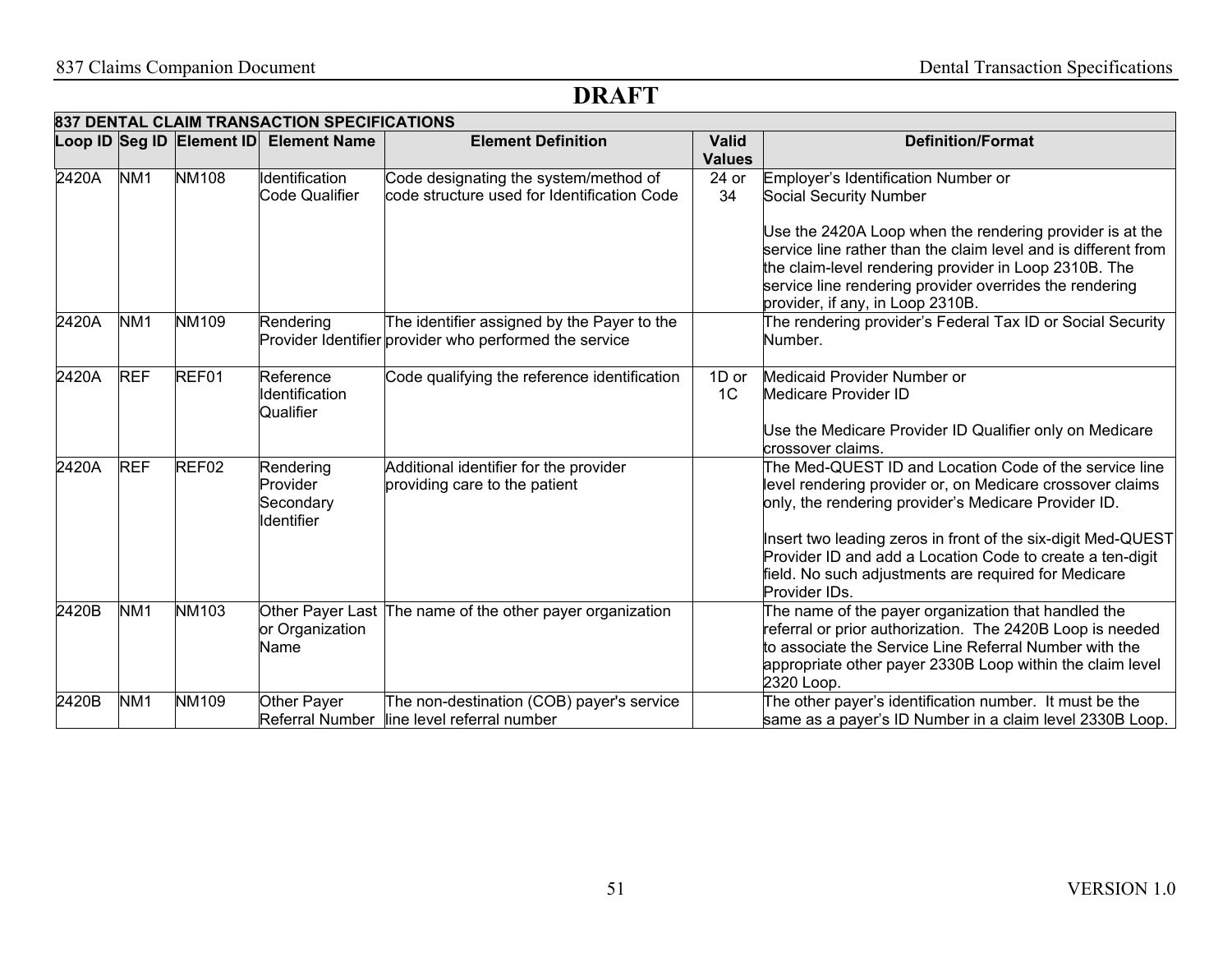|      | 837 DENTAL CLAIM TRANSACTION SPECIFICATIONS |                   |                                        |                                                                                        |                               |                                                                                                                                                                                                                                                                                                                                                                                                          |  |  |  |  |
|------|---------------------------------------------|-------------------|----------------------------------------|----------------------------------------------------------------------------------------|-------------------------------|----------------------------------------------------------------------------------------------------------------------------------------------------------------------------------------------------------------------------------------------------------------------------------------------------------------------------------------------------------------------------------------------------------|--|--|--|--|
|      |                                             |                   | Loop ID Seg ID Element ID Element Name | <b>Element Definition</b>                                                              | <b>Valid</b><br><b>Values</b> | <b>Definition/Format</b>                                                                                                                                                                                                                                                                                                                                                                                 |  |  |  |  |
| 2430 | <b>SVD</b>                                  | SVD <sub>01</sub> | Other Payer<br>Primary Identifier      | An identification number for the other payer                                           |                               | According to this Implementation Guide, the 2430 Loop is<br>required if claim has been previously adjudicated by payer<br>identified in Loop 2330B and service line has adjustments<br>applied to it."                                                                                                                                                                                                   |  |  |  |  |
|      |                                             |                   |                                        |                                                                                        |                               | This number in this field needs to match NM109 in the Loop<br>2330B that identifies the other payer.                                                                                                                                                                                                                                                                                                     |  |  |  |  |
| 2430 | CAS                                         | CAS01             | <b>Group Code</b>                      | Claim Adjustment Code identifying the general category of<br>payment adjustment        |                               | Required if the other payer identified in loop 2330B made<br>line level adjustments that caused the amount paid to differ<br>from the amount originally charged. In this situation, enter<br>the code value that best describes the reason for the<br>different between the Charged Amount and the Paid<br>Amount for this service line.<br>The "Adjustment Trio" of Adjustment Reason, Amount, and      |  |  |  |  |
|      |                                             |                   |                                        |                                                                                        |                               | Quantity can occur up to six times per CAS Segment and<br>CAS Segments have up to 99 iterations at the service line<br>level. Five hundred and ninety-four Claim Adjustment<br>Codes for the health plan and other carriers can be<br>accommodated.                                                                                                                                                      |  |  |  |  |
| 2430 | CAS                                         | CAS <sub>02</sub> | Adjustment<br>Reason Code              | Code that indicates the reason for the<br>adjustment                                   | Many                          | Hundreds of Adjustment Reason Code values are<br>Code Set maintained on the Washington Publishing Company's Web<br>Values Site (www.wpc-edi.com). Enter the code value that best<br>describes the reason for the difference between the Service<br>Line Charged Amount and the Paid Amount.<br>These are the same Adjustment Reason Codes that appear<br>on the 835 Claim Remittance Advice Transaction. |  |  |  |  |
| 2430 | CAS                                         | CAS <sub>03</sub> | Adjustment<br>Amount                   | Adjustment amount for the associated<br>reason code                                    |                               | The difference between the service line level Charged<br>Amount and Paid Amount associated with the Adjustment<br>Reason Code in CAS02. A negative number when the Paid<br>Amount is less than the Charged Amount.                                                                                                                                                                                       |  |  |  |  |
| 2430 | CAS                                         | CAS04             | Adjustment<br>Quantity                 | Numeric quantity associated with the related<br>reason code for adjustment of benefits |                               | The difference between the billed and paid units of service<br>at the service line level when the difference is the result of<br>line level adjudication and is associated with the<br>Adjustment Reason Code in CAS02. A negative number<br>when the Paid Quantity is less than the Charged Quantity.                                                                                                   |  |  |  |  |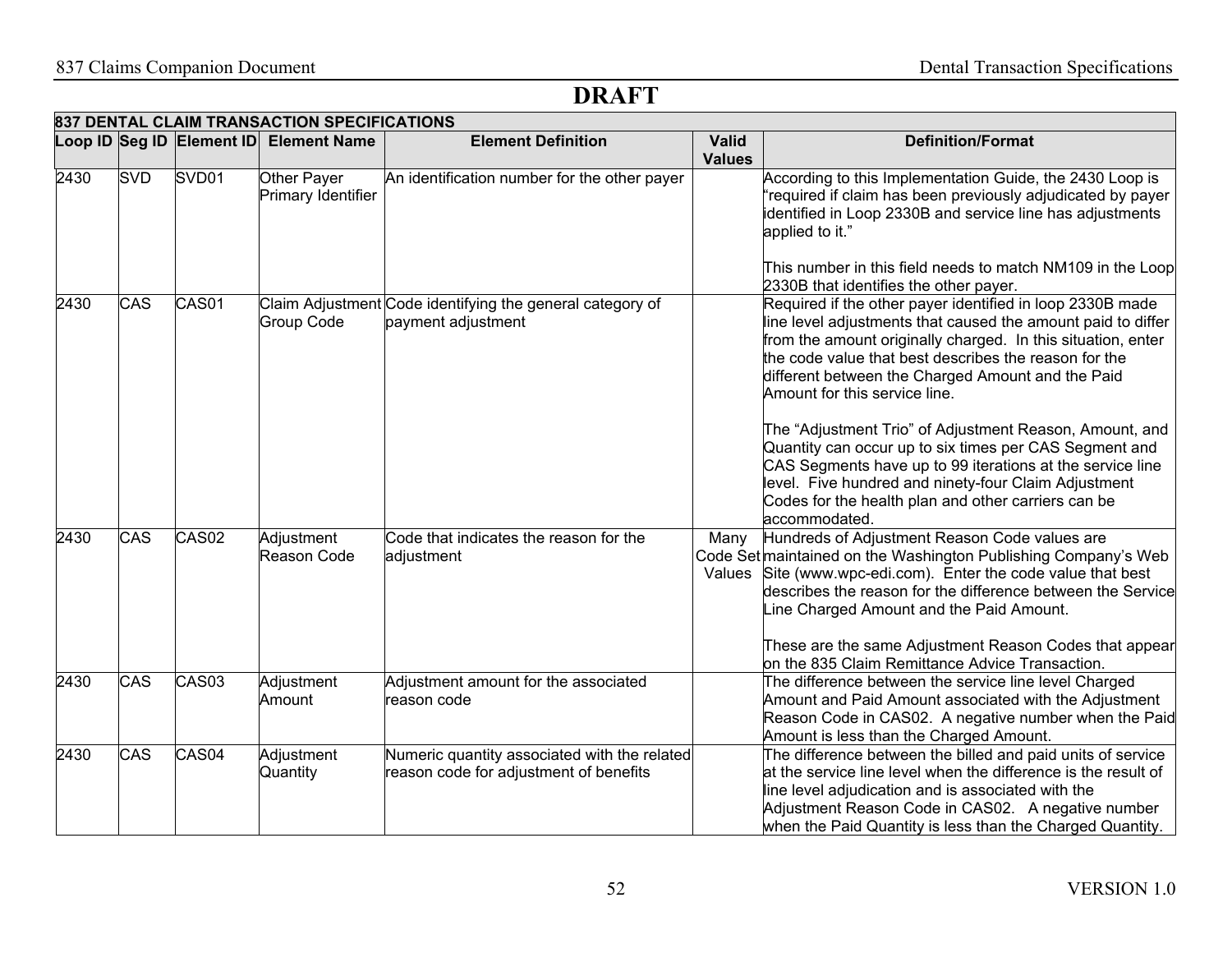#### **5.4. Claim Transaction Specifications – Institutional 837 Claims**

| <b>Overview</b>                                        | Institutional 837 Claim Transactions from Med-QUEST providers contain<br>data to enable Med-QUEST to adjudicate institutional claims, plus a<br>number of additional fields, including fields with coordination of benefits<br>data, that are desirable for reporting and are used by Med-QUEST. The<br>purposes of these Transaction Specifications are to identify critical data<br>elements and data element values that Med-QUEST needs in Claim<br>Transactions and to let providers know how to populate and transmit claim<br>data for Med-QUEST.<br>The specifications in this section apply only to 837 Institutional Claim<br>Transactions that providers and billing agents send to Med-QUEST, not to<br>encounters submitted by health plans. Only data elements that are used by<br>Med-QUEST in ways that require explanations that go beyond information<br>in standard Implementation Guides are included.                                                                                                         |
|--------------------------------------------------------|------------------------------------------------------------------------------------------------------------------------------------------------------------------------------------------------------------------------------------------------------------------------------------------------------------------------------------------------------------------------------------------------------------------------------------------------------------------------------------------------------------------------------------------------------------------------------------------------------------------------------------------------------------------------------------------------------------------------------------------------------------------------------------------------------------------------------------------------------------------------------------------------------------------------------------------------------------------------------------------------------------------------------------|
| <b>General</b><br>Transaction<br><b>Specifications</b> | Institutional 837 Claim Transaction Specifications that are not specific to an<br>individual data element are discussed below.<br>With the exception of data elements in the Transaction Header<br>$\bullet$<br>Segment, all Institutional 837 Claim Loops and Segments are of<br>variable length. Segments within loops and elements within<br>segments occur only when data is present. There are no blank or<br>null fields. In some situations, zero field values are acceptable.<br>On claims submitted to Med-QUEST, 837 loops, segments, and data<br>$\bullet$<br>elements that involve coordination of benefits with other payers are<br>used to show payments made by third party carriers, including<br>Medicare and commercial health insurance companies.<br>The Claim Level Adjustment and Service Line Adjustment CAS<br>п<br>Segments appear within Other Payer Loops on 837 Transactions.<br>They are used to show "adjustments" caused by differences between<br>Billed and Paid Amounts made by previous payers. |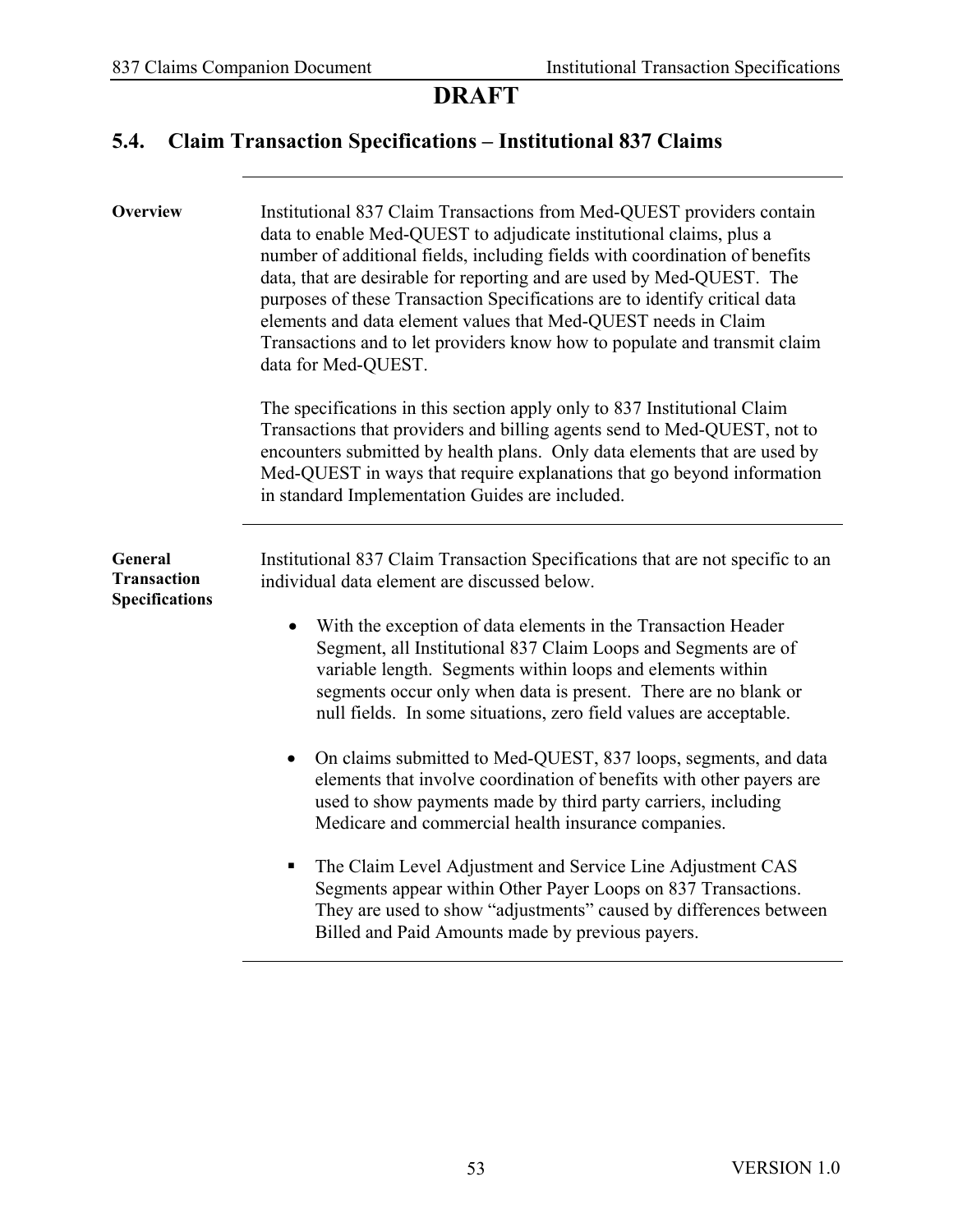| <b>Transaction</b><br><b>Specifications</b><br><b>Table</b> | The Institutional 837 Claim Transaction Specifications for individual data<br>elements are shown in the table starting on the next page. Definitions of<br>table columns follow.                           |
|-------------------------------------------------------------|------------------------------------------------------------------------------------------------------------------------------------------------------------------------------------------------------------|
|                                                             | Loop ID<br>The Implementation Guide's identifier for a data loop within a transaction.                                                                                                                     |
|                                                             | Segment ID<br>The Implementation Guide's identifier for a data segment within a loop.                                                                                                                      |
|                                                             | Element ID<br>The Implementation Guide's identifier for a data element within a segment.                                                                                                                   |
|                                                             | <b>Element Name</b><br>A data element's name as shown in the Implementation Guide. When the<br>Industry Name differs from the Data Element Dictionary name, the more<br>descriptive Industry Name is used. |
|                                                             | <b>Element Definition</b><br>How the data element is defined in the Implementation Guide.                                                                                                                  |
|                                                             | <b>Valid Values</b><br>When data element values are listed in the Implementation Guide, the<br>values that are used by Med-QUEST.                                                                          |
|                                                             | Definition/Format<br>Definitions of valid values used by Med-QUEST and additional information<br>about Med-QUEST data element requirements.                                                                |
|                                                             |                                                                                                                                                                                                            |
|                                                             |                                                                                                                                                                                                            |
|                                                             |                                                                                                                                                                                                            |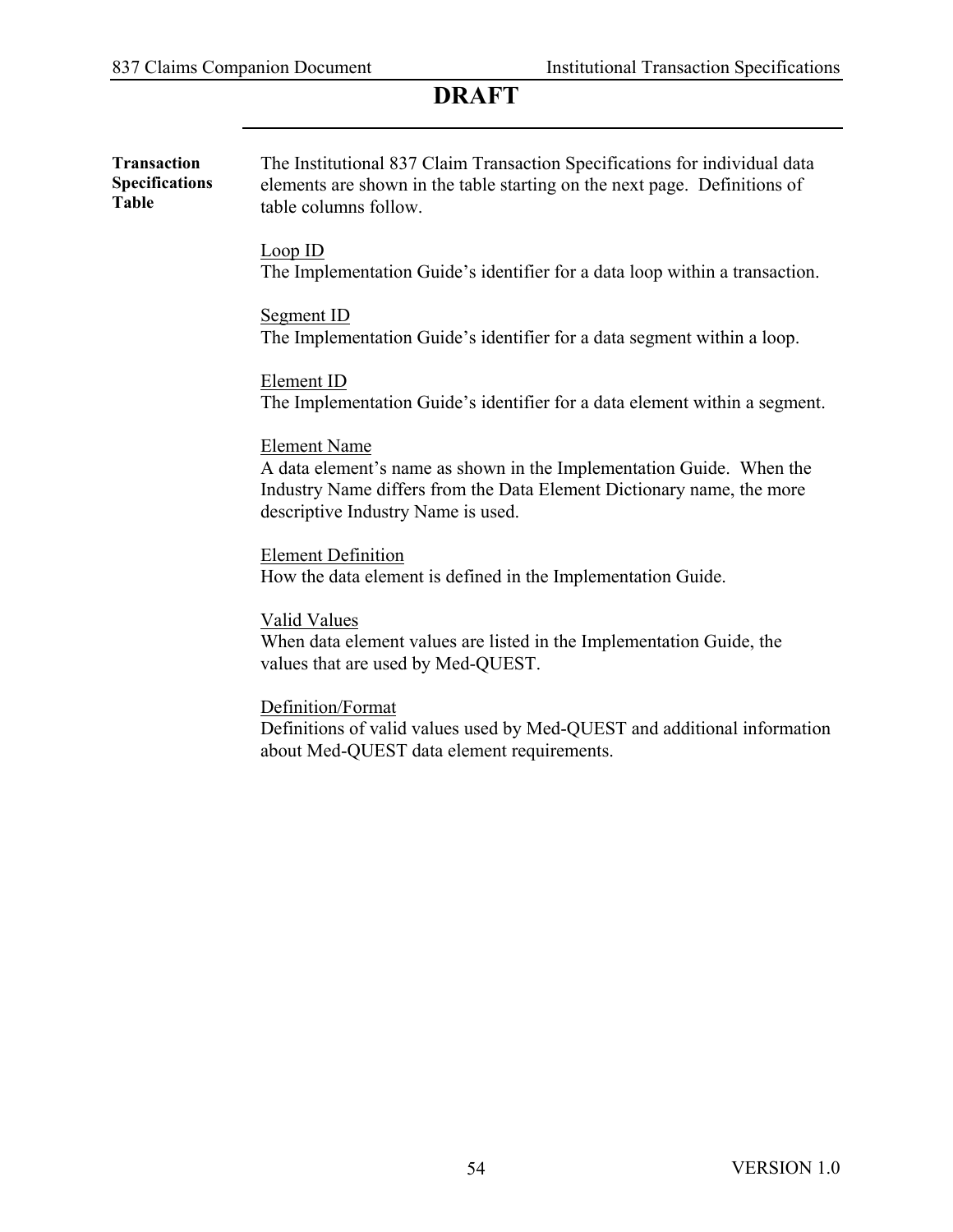| Loop ID |                 |                   | Element ID Element Name                             | <b>Element Definition</b>                                                                                                              | <b>Valid</b>            | <b>Definition/Format</b>                                                                                                                                                                                                                                  |
|---------|-----------------|-------------------|-----------------------------------------------------|----------------------------------------------------------------------------------------------------------------------------------------|-------------------------|-----------------------------------------------------------------------------------------------------------------------------------------------------------------------------------------------------------------------------------------------------------|
|         | Segm<br>ent ID  |                   |                                                     |                                                                                                                                        | <b>Values</b>           |                                                                                                                                                                                                                                                           |
| N/A     | <b>REF</b>      | REF <sub>02</sub> | Transmission<br><b>Type Code</b>                    | Code identifying the type of transaction or<br>transmission included in the transaction set                                            |                         | Values specified for this element differ in the original<br>Implementation Guide and the Addenda. MED-QUEST has<br>adopted Addenda features and is using Addenda values.<br>Valid values are:<br>Pilot Testing: 004010X096DA1<br>Production: 004010X096A1 |
| 1000A   | NM <sub>1</sub> | <b>NM108</b>      | Identification<br><b>Code Qualifier</b>             | Code designating the system/method of<br>code structure used for Identification Code                                                   | 46                      | Electronic Transmitter Identification Number (ETIN)                                                                                                                                                                                                       |
| 1000A   | NM <sub>1</sub> | <b>NM109</b>      | <b>Submitter</b><br><b>Identifier</b>               | Code or number identifying the entity<br>submitting the claim                                                                          |                         | Med-QUEST identifies submitting providers and billing<br>agents with a six-digit number consisting of a single zero<br>followed by the five-digit Electronic Supplier Number<br>assigned by the Med-QUEST Systems Office.                                 |
| 1000B   | NM <sub>1</sub> | <b>NM103</b>      | <b>Receiver Name</b>                                | Name of organization receiving the<br>transaction                                                                                      | MED-<br><b>QUEST</b>    | The transaction receiver                                                                                                                                                                                                                                  |
| 1000B   | NM <sub>1</sub> | <b>NM108</b>      | Information<br>Receiver<br>Identification<br>Number | The identification number of the individual or<br>organization who expects to receive<br>information in response to a query            | 46                      | Electronic Transmitter Identification Number (ETIN)                                                                                                                                                                                                       |
| 1000B   | NM <sub>1</sub> | NM109             | Identifier                                          | Receiver Primary Primary identification number for the<br>receiver of the transaction                                                  |                         | The Federal Tax ID used by DHS.                                                                                                                                                                                                                           |
| 2010AA  | NM <sub>1</sub> | <b>NM108</b>      | Identification<br><b>Code Qualifier</b>             | Code designating the system/method of<br>code structure used for Identification Code                                                   | 24 or<br>34             | Employer's Identification Number or<br>Social Security Number<br>Enter the qualifier for the Federal Tax ID or Social Security<br>Number used by the billing provider.                                                                                    |
| 2010AA  | NM <sub>1</sub> | <b>NM109</b>      | <b>Billing Provider</b><br>Identifier               | Identification number for the provider or<br>organization in whose name the bill is<br>submitted and to whom payment should be<br>made |                         | The Federal Tax ID or Social Security Number used by the<br>billing provider.                                                                                                                                                                             |
| 2010AA  | <b>REF</b>      | REF01             | Reference<br>Identification<br>Qualifier            | Code qualifying the reference identification                                                                                           | 1D or<br>1 <sup>C</sup> | Medicaid Provider Number or<br>Medicare Provider ID<br>Use the Medicare Provider ID Qualifier only on Medicare<br>crossover claims.                                                                                                                       |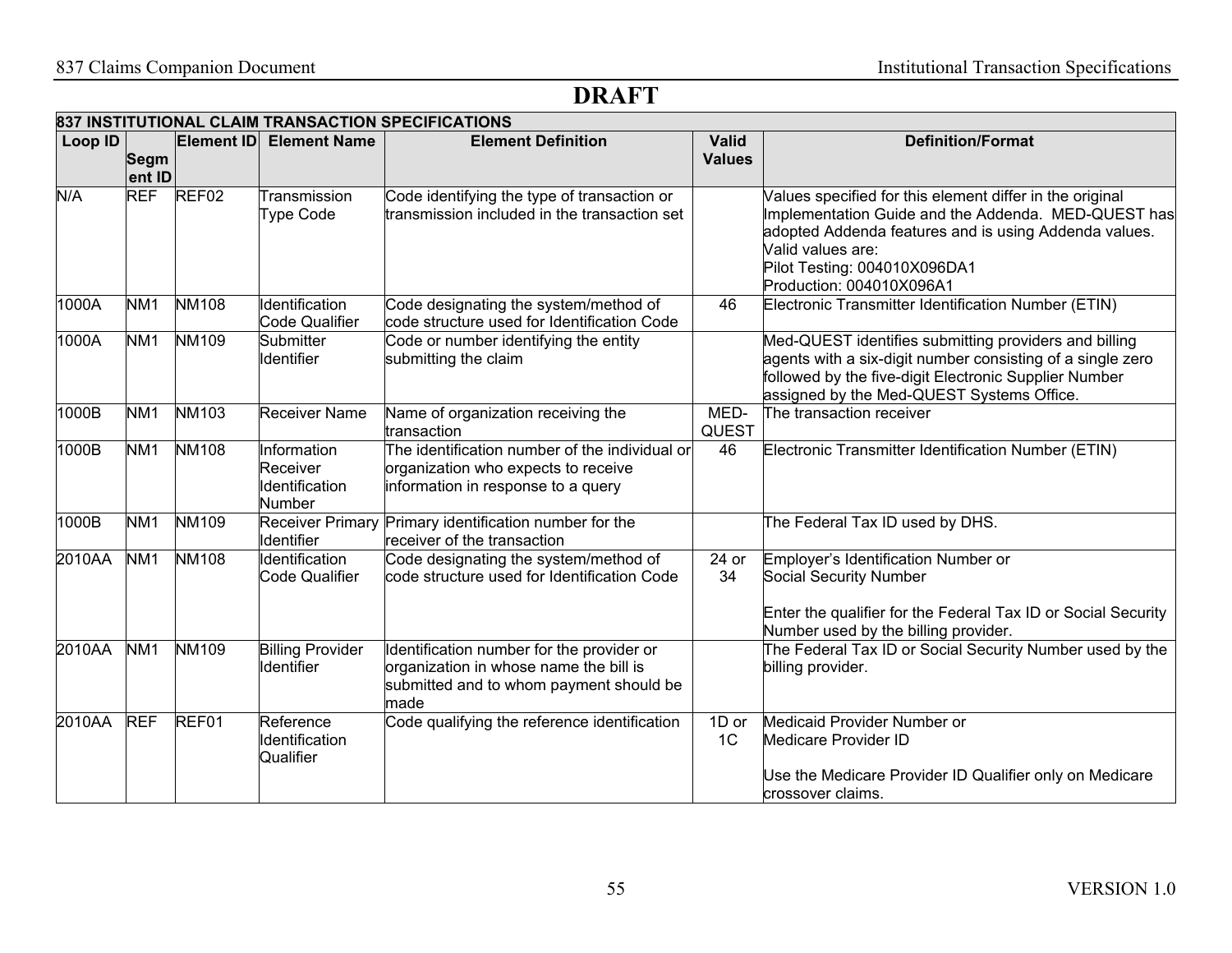|         | 837 INSTITUTIONAL CLAIM TRANSACTION SPECIFICATIONS |                   |                                                     |                                                                                                                                                                         |                               |                                                                                                                                                                                                                                                                                                                                                                                                                                                                                                                                                                          |  |  |  |  |
|---------|----------------------------------------------------|-------------------|-----------------------------------------------------|-------------------------------------------------------------------------------------------------------------------------------------------------------------------------|-------------------------------|--------------------------------------------------------------------------------------------------------------------------------------------------------------------------------------------------------------------------------------------------------------------------------------------------------------------------------------------------------------------------------------------------------------------------------------------------------------------------------------------------------------------------------------------------------------------------|--|--|--|--|
| Loop ID | <b>Segm</b><br>ent ID                              | Element ID        | <b>Element Name</b>                                 | <b>Element Definition</b>                                                                                                                                               | <b>Valid</b><br><b>Values</b> | <b>Definition/Format</b>                                                                                                                                                                                                                                                                                                                                                                                                                                                                                                                                                 |  |  |  |  |
| 2010AA  | <b>REF</b>                                         | REF <sub>02</sub> | <b>Billing Provider</b><br>Additional<br>Identifier | Identifies another or additional<br>distinguishing code number associated with<br>the billing provider                                                                  |                               | The Med-QUEST ID and Location Code of the billing<br>provider or, on Medicare crossover claims only, the billing<br>provider's Medicare Provider ID.<br>If the billing provider is the same as the rendering provider,<br>insert two leading zeros in front of the six-digit Med-QUEST<br>Provider ID and add a Location Code to create a ten-digit<br>field. If the billing provider is a provider group with an ID<br>different from the ID of the rendering provider, do not use<br>the Location Code. No such adjustments are required for<br>Medicare Provider IDs. |  |  |  |  |
| 2000B   | <b>SBR</b>                                         | SBR01             | Payer<br>Responsibility<br>Sequence<br>Number Code  | Code identifying the insurance carrier's level<br>of responsibility for a payment of a claim                                                                            | T.                            | Tertiary – used to indicate that Med-QUEST is the payer of<br>last resort.                                                                                                                                                                                                                                                                                                                                                                                                                                                                                               |  |  |  |  |
| 2000B   | <b>SBR</b>                                         | SBR02             | Individual<br>Relationship<br>Code                  | Code indicating the relationship between<br>two individuals or entities                                                                                                 | 18                            | Self                                                                                                                                                                                                                                                                                                                                                                                                                                                                                                                                                                     |  |  |  |  |
| 2000B   | <b>SBR</b>                                         | SBR09             | <b>Claim Filing</b><br><b>Indicator Code</b>        | Code identifying type of claim or expected<br>adjudication process                                                                                                      | 11                            | Other Non-Federal Programs                                                                                                                                                                                                                                                                                                                                                                                                                                                                                                                                               |  |  |  |  |
| 2010BA  | <b>REF</b>                                         | REF01             | Reference<br>Identification<br>Qualifier            | Code qualifying the reference identification                                                                                                                            | MI                            | Member Identification Number                                                                                                                                                                                                                                                                                                                                                                                                                                                                                                                                             |  |  |  |  |
| 2010BA  | <b>REF</b>                                         | REF <sub>02</sub> | Subscriber<br>Supplemental<br>Identifier            | Identifies another or additional<br>distinguishing code number associated with<br>the subscriber                                                                        |                               | The member's Med-QUEST ID                                                                                                                                                                                                                                                                                                                                                                                                                                                                                                                                                |  |  |  |  |
| 2010BC  | NM <sub>1</sub>                                    | <b>NM103</b>      | Payer Name                                          | Name identifying the payer organization                                                                                                                                 | MED-<br>QUEST Guide.          | The "destination payer" according to the Implementation                                                                                                                                                                                                                                                                                                                                                                                                                                                                                                                  |  |  |  |  |
| 2010BC  | NM <sub>1</sub>                                    | <b>NM109</b>      | Payer Identifier                                    | Number identifying the payer organization                                                                                                                               |                               | The Federal Tax ID Number of DHS                                                                                                                                                                                                                                                                                                                                                                                                                                                                                                                                         |  |  |  |  |
| 2300    | <b>CLM</b>                                         | CLM01             | <b>Patient Account</b><br>Number                    | Unique identification number assigned by<br>the provider to the claim patient to facilitate<br>posting of payment information and<br>identification of the billed claim |                               | This is the Patient Account Number used by the provider<br>that performed the service. For HIPAA, the maximum<br>length of the field is 20 characters.                                                                                                                                                                                                                                                                                                                                                                                                                   |  |  |  |  |
| 2300    | <b>CLM</b>                                         | <b>CLM05-1</b>    | <b>Facility Type</b><br>Code                        | Code identifying the type of facility where<br>services were performed; the first and<br>second positions of the Uniform Bill Type                                      |                               | The first two characters of the Uniform Billing (UB) Type of<br>Bill field on institutional claims.                                                                                                                                                                                                                                                                                                                                                                                                                                                                      |  |  |  |  |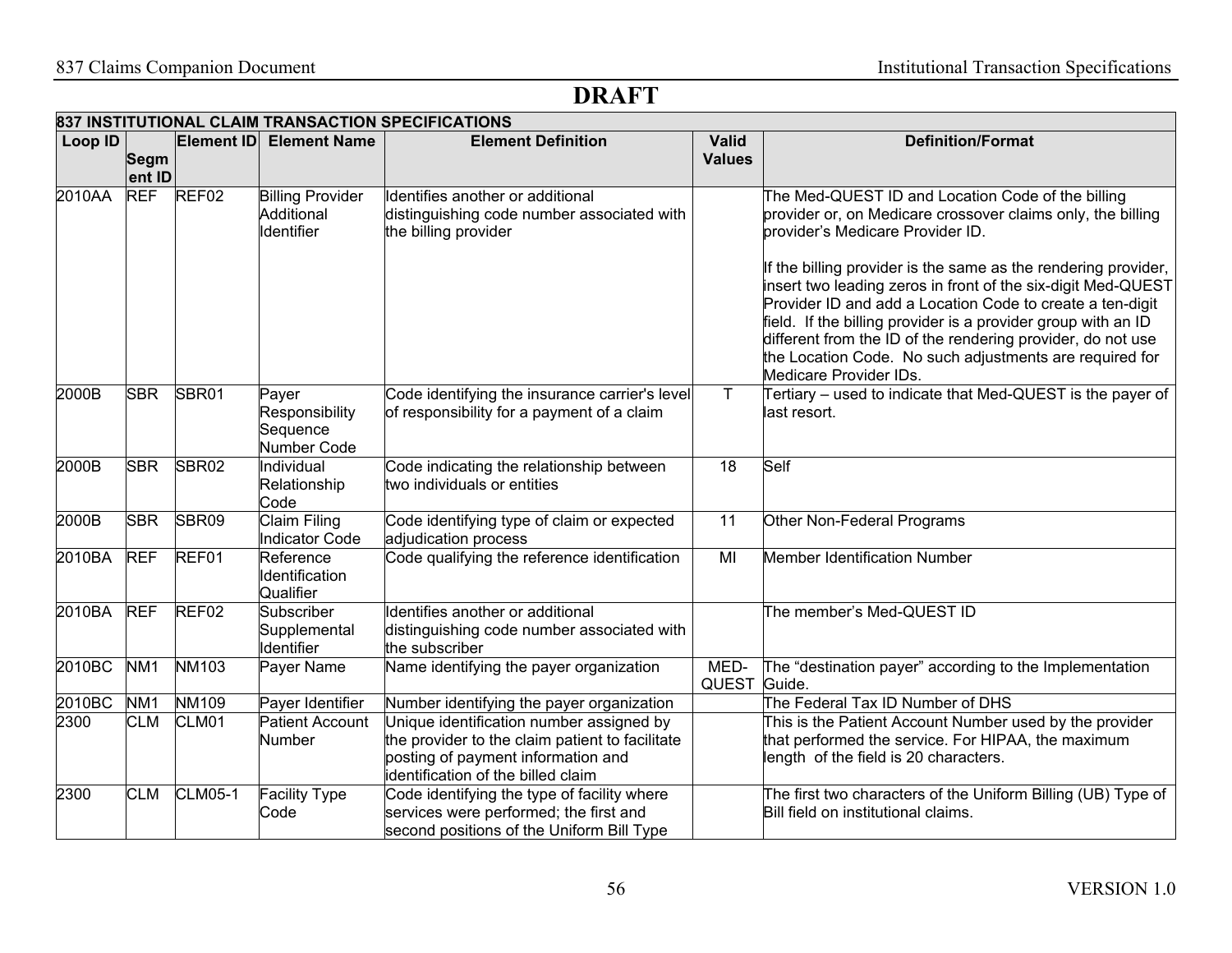|             |                       |                   |                                                   | 837 INSTITUTIONAL CLAIM TRANSACTION SPECIFICATIONS                                                                                                                                                        |                               |                                                                                                                                                                                                                                                                                                                                                                                                                                                                                                                                                                                                                                                                                                                                                                  |
|-------------|-----------------------|-------------------|---------------------------------------------------|-----------------------------------------------------------------------------------------------------------------------------------------------------------------------------------------------------------|-------------------------------|------------------------------------------------------------------------------------------------------------------------------------------------------------------------------------------------------------------------------------------------------------------------------------------------------------------------------------------------------------------------------------------------------------------------------------------------------------------------------------------------------------------------------------------------------------------------------------------------------------------------------------------------------------------------------------------------------------------------------------------------------------------|
| Loop ID     | <b>Segm</b><br>ent ID | <b>Element ID</b> | <b>Element Name</b>                               | <b>Element Definition</b>                                                                                                                                                                                 | <b>Valid</b><br><b>Values</b> | <b>Definition/Format</b>                                                                                                                                                                                                                                                                                                                                                                                                                                                                                                                                                                                                                                                                                                                                         |
|             |                       |                   |                                                   | code or the Place of Service code from the<br>Electronic Media Claims National Standard<br>Format:                                                                                                        |                               |                                                                                                                                                                                                                                                                                                                                                                                                                                                                                                                                                                                                                                                                                                                                                                  |
| 2300        | <b>CLM</b>            | <b>CLM05-2</b>    | <b>Facility Code</b><br>Qualifier                 | Code identifying the type of facility<br>referenced                                                                                                                                                       | A                             | Uniform Billing Claim Form Bill Type                                                                                                                                                                                                                                                                                                                                                                                                                                                                                                                                                                                                                                                                                                                             |
| 2300        | <b>CLM</b>            | <b>CLM05-3</b>    | Claim Frequency<br>Code                           | Code specifying the frequency of the claim.<br>This is the third position of the Uniform<br>Billing Claim Form Bill Type.                                                                                 |                               | The Claim Frequency Code is the third character of the UB<br>Type of Bill field on institutional claims.<br>A value of "6" (Corrected) was originally included in some<br>837 Implementation Guides but deactivated by Designated<br>Standards Maintenance Organizations (DSMOs). It is no<br>longer valid.<br>Changes can not be made to existing adjudicated claims<br>(as identified by CRN) with the new CLM05-3 coding<br>scheme. Instead, a claim must be "replaced" (CLM05-3 =<br>"7"). Replacements are intended to void prior claims<br>(identified by CRN) before adding the replacement with a<br>new CRN.<br>Under HIPAA, Med-QUEST continues to accept and<br>adjudicate interim inpatient claims with appropriate Claim<br><b>Frequency Codes.</b> |
| CLM05-3 CLM |                       | CLM06             | Provider or<br>Supplier<br>Signature<br>Indicator | An indicator that the provider of service<br>reported on this claim acknowledges the<br>performance of the service and authorizes<br>payment, and that a signature is on file in<br>the provider's office | Y                             | Signature on File<br>A signature is required for a provider to register with MED-<br>QUEST.                                                                                                                                                                                                                                                                                                                                                                                                                                                                                                                                                                                                                                                                      |
| 2300        | <b>CLM</b>            | CLM07             | Medicare                                          | An indication, used by Medicare or other<br>Assignment Code government programs, that the provider<br>accepted assignment                                                                                 | A                             | Assigned<br>When applicable, Medicare assignment is required by<br>MED-QUEST as a condition of coverage.                                                                                                                                                                                                                                                                                                                                                                                                                                                                                                                                                                                                                                                         |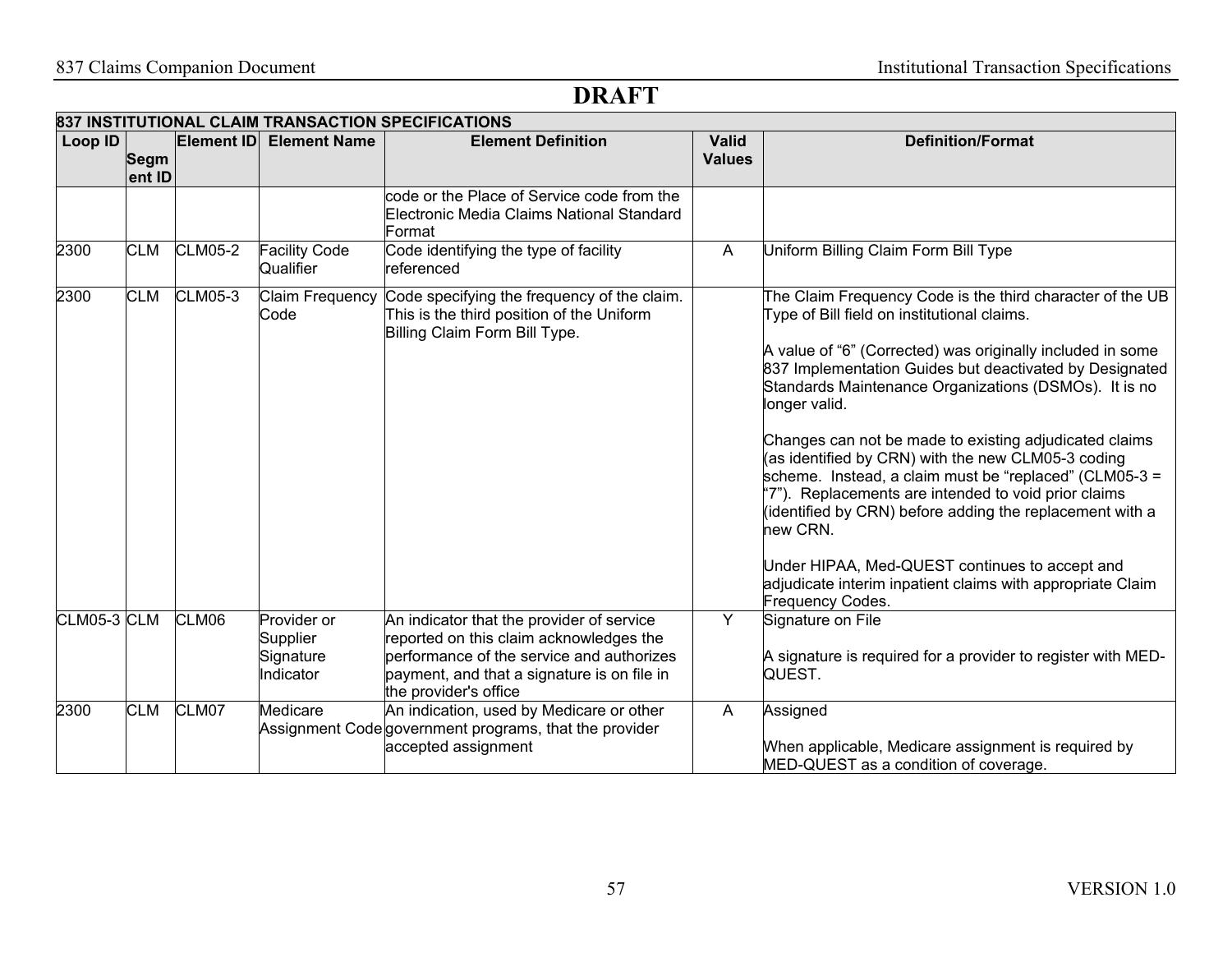|         | 837 INSTITUTIONAL CLAIM TRANSACTION SPECIFICATIONS |                   |                                                             |                                                                                                                                                             |                               |                                                                                                                                                                                                                                                                                                                                                                                                                                |  |  |  |
|---------|----------------------------------------------------|-------------------|-------------------------------------------------------------|-------------------------------------------------------------------------------------------------------------------------------------------------------------|-------------------------------|--------------------------------------------------------------------------------------------------------------------------------------------------------------------------------------------------------------------------------------------------------------------------------------------------------------------------------------------------------------------------------------------------------------------------------|--|--|--|
| Loop ID | <b>Segm</b><br>ent ID                              | <b>Element ID</b> | <b>Element Name</b>                                         | <b>Element Definition</b>                                                                                                                                   | <b>Valid</b><br><b>Values</b> | <b>Definition/Format</b>                                                                                                                                                                                                                                                                                                                                                                                                       |  |  |  |
| 2300    | <b>CLM</b>                                         | CLM08             | <b>Benefits</b><br>Assignment<br>Certification<br>Indicator | A code showing whether the provider has a<br>signed form authorizing the third party payer<br>to pay the provider                                           | Y                             | Benefits are Assigned<br>Required by MED-QUEST as a condition of coverage.                                                                                                                                                                                                                                                                                                                                                     |  |  |  |
| 2300    | <b>CLM</b>                                         | CLM09             | Release of                                                  | Code indicating whether the provider has on<br>Information Code file a signed statement permitting the<br>release of medical data to other<br>organizations | Y                             | Provider has a signed statement permitting release of<br>medical billing data related to a claim.<br>Required by Med-QUEST as a condition of coverage.                                                                                                                                                                                                                                                                         |  |  |  |
| 2300    | <b>CLM</b>                                         | CLM18             | Explanation of                                              | Indicator of whether a paper explanation of<br>Benefits Indicator benefits (EOB) is requested                                                               |                               | MED-QUEST does not provide paper EOBs and will not<br>respond to any value in this required institutional element.<br>Recommend "N" (Paper EOB Not Requested) in CLM18.                                                                                                                                                                                                                                                        |  |  |  |
| 2300    | <b>CLM</b>                                         | CLM <sub>20</sub> | Delay Reason<br>Code                                        | Code indicating the reason why a request<br>was delayed                                                                                                     |                               | When a claim is submitted later than allowed by Med-<br>QUEST rules, enter the Delay Reason Code from the<br>Implementation Guide that best describes the reason for<br>the delay. Include a further explanation in the Claim Note<br>Segment (Element NTE02) later in the 2300 Loop.                                                                                                                                          |  |  |  |
| 2300    | <b>DTP</b>                                         | DTP01             | Date Time<br>Qualifier                                      | Code specifying the type or date or time, or<br>both date and time                                                                                          | 096                           | <b>Discharge</b><br>Only the Discharge Hour is present on this DTP Segment.<br>The Discharge Date on a discharge claim is the Through<br>Date in the Statement Date DTP Segment. Med-QUEST<br>does not use the Discharge Hour in claim adjudication.                                                                                                                                                                           |  |  |  |
| 2300    | <b>DTP</b>                                         | DTP02             | <b>Format Qualifier</b>                                     | Date Time Period Code indicating the date format, time format,<br>or date and time format                                                                   | <b>TM</b>                     | Time expressed in format HHMM                                                                                                                                                                                                                                                                                                                                                                                                  |  |  |  |
| 2300    | <b>DTP</b>                                         | DTP03             | Discharge Hour                                              | The time at which the patient was<br>discharged from a facility                                                                                             |                               | Although the discharge time must include minutes on the<br>837 Transaction, minutes are truncated for Med-QUEST<br>claim adjudication. Enter "00" if discharge minutes are<br>unknown.<br>The Discharge Date, if present, appears as the Statement<br>Through Date in the next DTP Segment. This date can be<br>considered a Discharge Date when the Claim Frequency<br>Code (CLM05-3) has a value that indicates a discharge. |  |  |  |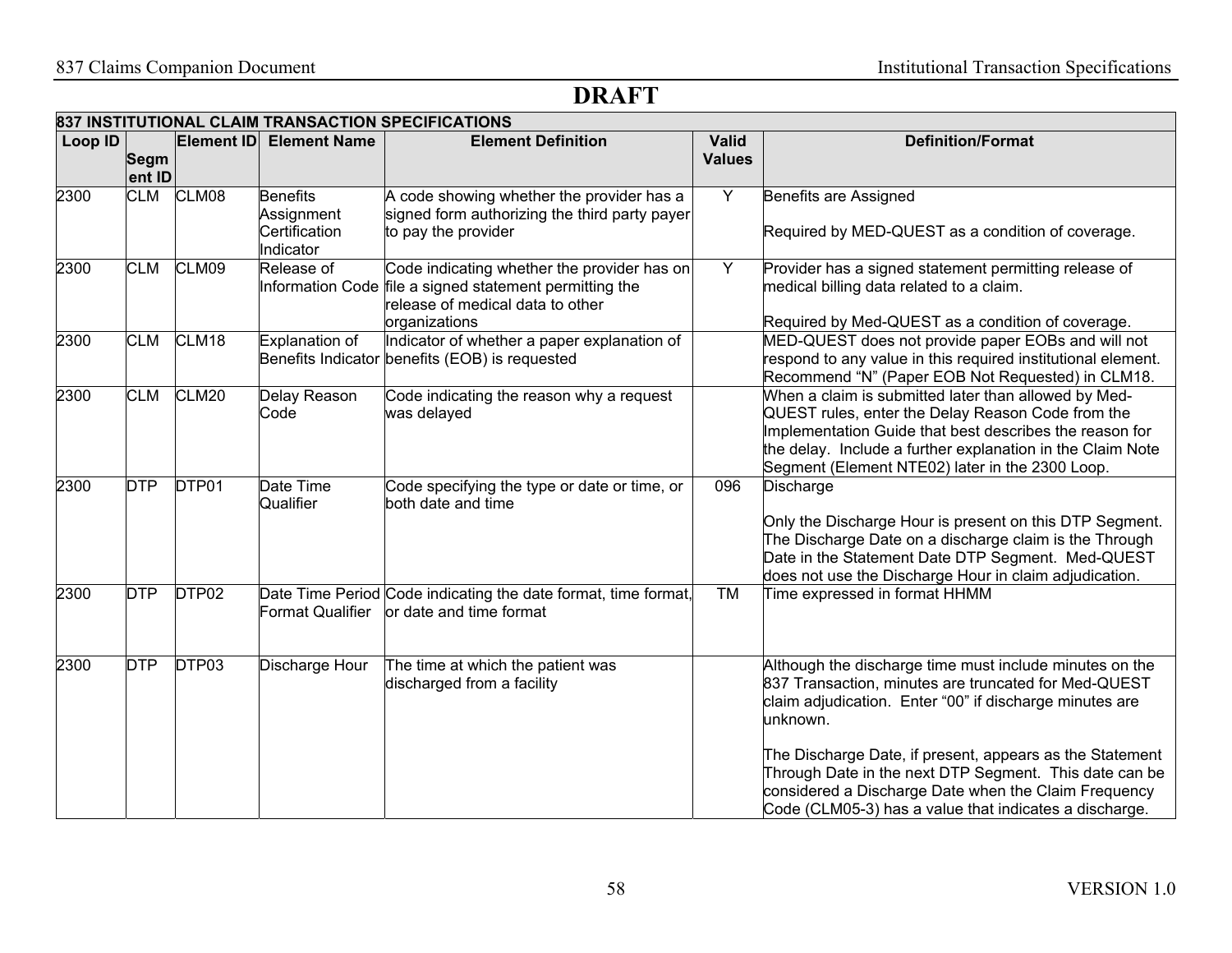| Loop ID |             | <b>Element ID</b> | <b>Element Name</b>                            | <b>Element Definition</b>                                                                        | <b>Valid</b>   | <b>Definition/Format</b>                                                                                                                                                                                                                       |
|---------|-------------|-------------------|------------------------------------------------|--------------------------------------------------------------------------------------------------|----------------|------------------------------------------------------------------------------------------------------------------------------------------------------------------------------------------------------------------------------------------------|
|         | <b>Segm</b> |                   |                                                |                                                                                                  | <b>Values</b>  |                                                                                                                                                                                                                                                |
|         | ent ID      |                   |                                                |                                                                                                  |                |                                                                                                                                                                                                                                                |
| 2300    | <b>DTP</b>  | DTP01             | <b>Statement Date</b><br>or Range<br>Qualifier | Indicator of a Statement Date or Range DTP<br>Segment                                            | 434            | Statement<br>The Statement Date DTP Segment is required. It can be<br>either a single date or a date range. Normally, it is a single<br>date on outpatient claims and a date range on inpatient                                                |
|         |             |                   |                                                |                                                                                                  |                | claims. In combination with a Claim Frequency Code<br>(CLM05-3) that indicates a discharge, the Through Date of<br>the Statement Date Range serves as the Discharge Date.                                                                      |
| 2300    | <b>DTP</b>  | DTP01             | Date/Hour<br>Qualifier                         | Code specifying type of date or time or both<br>date and time                                    | 435            | Admission                                                                                                                                                                                                                                      |
| 2300    | <b>DTP</b>  | DTP <sub>02</sub> | <b>Format Qualifier</b>                        | Date/Time Period Code indicating the date format, the time<br>format or the date and time format | DT             | Date and time expressed in format CCYYMMDDHHMM.                                                                                                                                                                                                |
| 2300    | <b>DTP</b>  | DTP03             | <b>Admission Date</b><br>and Time              | Admission Date and Hour                                                                          |                | Although the admission time must include minutes on the<br>837 Transaction, minutes are truncated for Med-QUEST<br>claim adjudication. Enter "00" if admission minutes are<br>unknown.                                                         |
| 2300    | <b>AMT</b>  | AMT01             | Code                                           | Amount Qualifier Code to qualify an amount                                                       | F <sub>5</sub> | Patient Amount Paid                                                                                                                                                                                                                            |
| 2300    | AMT         | AMT02             | <b>Patient Paid</b><br>Amount                  | The amount paid by the patient                                                                   |                | Med-QUEST uses the Patient Paid Amount AMT Segment<br>for Share of Cost Amounts paid by the subscriber. They<br>are reported at the header level and are not included in the<br>Total Claim Charge Amount (CLM02 earlier in the 2300<br>.oop). |
| 2300    | <b>REF</b>  | REF01             | Reference<br>Identification<br>Qualifier       | Code qualifying the reference identification                                                     | F8             | Original Reference Number<br>This REF Segment is required on replacement and void<br>claims. The Original Reference Number is the Med-<br>QUEST CRN assigned to the claim being replaced or<br>voided (when CLM05-3 = "7" or "8")              |
| 2300    | <b>REF</b>  | REF02             | Claim Original<br>Reference<br>Number          | Number assigned by a processor to identify<br>a claim                                            |                | The Med-QUEST assigned Claim Reference Number<br>(CRN) for the claim being replaced or voided.                                                                                                                                                 |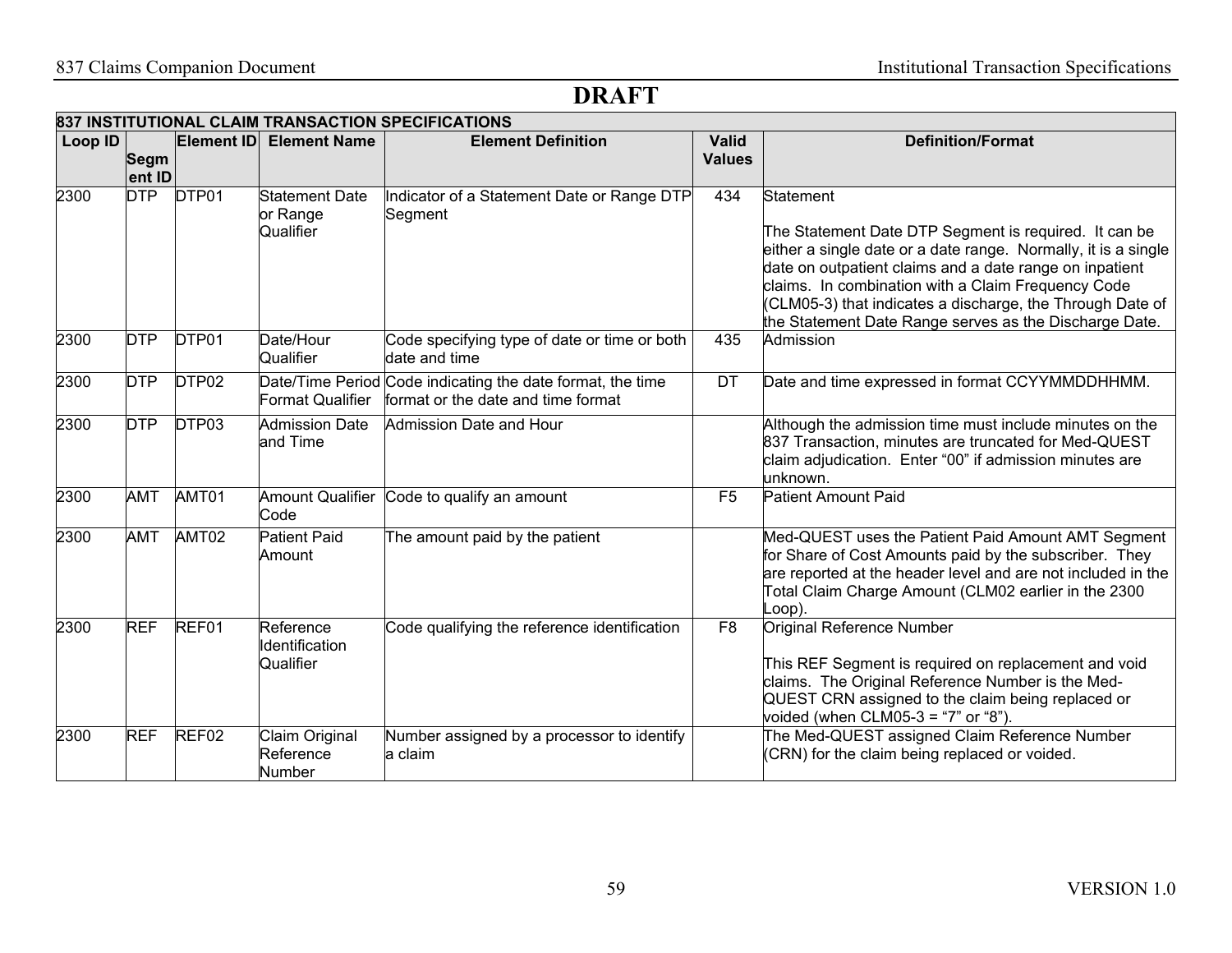|         | 837 INSTITUTIONAL CLAIM TRANSACTION SPECIFICATIONS |                   |                                          |                                                                                                     |                               |                                                                                                                                                                                                                                                                                                                                                                                                                                                                                                                                   |  |  |  |
|---------|----------------------------------------------------|-------------------|------------------------------------------|-----------------------------------------------------------------------------------------------------|-------------------------------|-----------------------------------------------------------------------------------------------------------------------------------------------------------------------------------------------------------------------------------------------------------------------------------------------------------------------------------------------------------------------------------------------------------------------------------------------------------------------------------------------------------------------------------|--|--|--|
| Loop ID | <b>Segm</b><br>ent ID                              | <b>Element ID</b> | <b>Element Name</b>                      | <b>Element Definition</b>                                                                           | <b>Valid</b><br><b>Values</b> | <b>Definition/Format</b>                                                                                                                                                                                                                                                                                                                                                                                                                                                                                                          |  |  |  |
| 2300    | <b>REF</b>                                         | REF01             | Reference<br>Identification<br>Qualifier | Code qualifying the Reference Identification                                                        | $\overline{G1}$               | <b>Prior Authorization Number</b><br>Although this REF Segment can also be used for Referral<br>Numbers, Med-QUEST is only concerned with PA Numbers<br>for services that were authorized by Med-QUEST.                                                                                                                                                                                                                                                                                                                           |  |  |  |
| 2300    | <b>REF</b>                                         | REF02             | Prior<br>Authorization<br>Number         | The MED-QUEST assigned Prior<br>Authorization Number for all services on the<br>claim               |                               | The Prior Authorization Number                                                                                                                                                                                                                                                                                                                                                                                                                                                                                                    |  |  |  |
| 2300    | <b>REF</b>                                         | REF01             | Reference<br>Identification<br>Qualifier | Code qualifying the Reference Identification                                                        | P <sub>4</sub>                | Project Code                                                                                                                                                                                                                                                                                                                                                                                                                                                                                                                      |  |  |  |
| 2300    | <b>REF</b>                                         | REF <sub>02</sub> | Demonstration<br>Project Identifier      | A code identify a demonstration project                                                             | Y                             | Yes, the claim involves participation in the SSD<br><b>Demonstration Project</b>                                                                                                                                                                                                                                                                                                                                                                                                                                                  |  |  |  |
| 2300    | <b>NTE</b>                                         | NTE01             | Note Reference<br>Code                   | A category of claim note                                                                            | <b>ADD</b>                    | Additional Information<br>Use this NTE Segment to add an explanation of the delay<br>in claim submission when CLM20 Delay Reason Code is<br>present for claims submitted later than permitted by Med-<br><b>QUEST</b> submission rules.<br>On institutional 837s, use the Billing Note rather than the<br>Claim Note Segment for the delay reason explanation. For<br>institutional 837s only, the Claim Note segment is defined in<br>a particular way by the Implementation Guide and cannot<br>be used for delay explanations. |  |  |  |
| 2300    | <b>NTE</b>                                         | NTE <sub>02</sub> |                                          | Billing Note Text A free-form description to clarify the related<br>data elements and their content |                               | When a Delay Reason Code (CLM20) is present, the<br>submitter's explanation for the delay. Maximum length is<br>80 characters.                                                                                                                                                                                                                                                                                                                                                                                                    |  |  |  |
| 2300    | $\overline{\mathsf{H}}$                            | $HI01-1$          | Code List<br>Qualifier Code              | Code qualifying the Reference Identification<br><b>Other Diagnosis Codes</b>                        | BF                            | Diagnosis<br>The 837 Transaction can accommodate up to 24<br>occurrences of Other Diagnoses on institutional claims.<br>However, only the initial eight (in the first of the two<br>possible HI Segments) are used by Med-QUEST in claim<br>adjudication.                                                                                                                                                                                                                                                                         |  |  |  |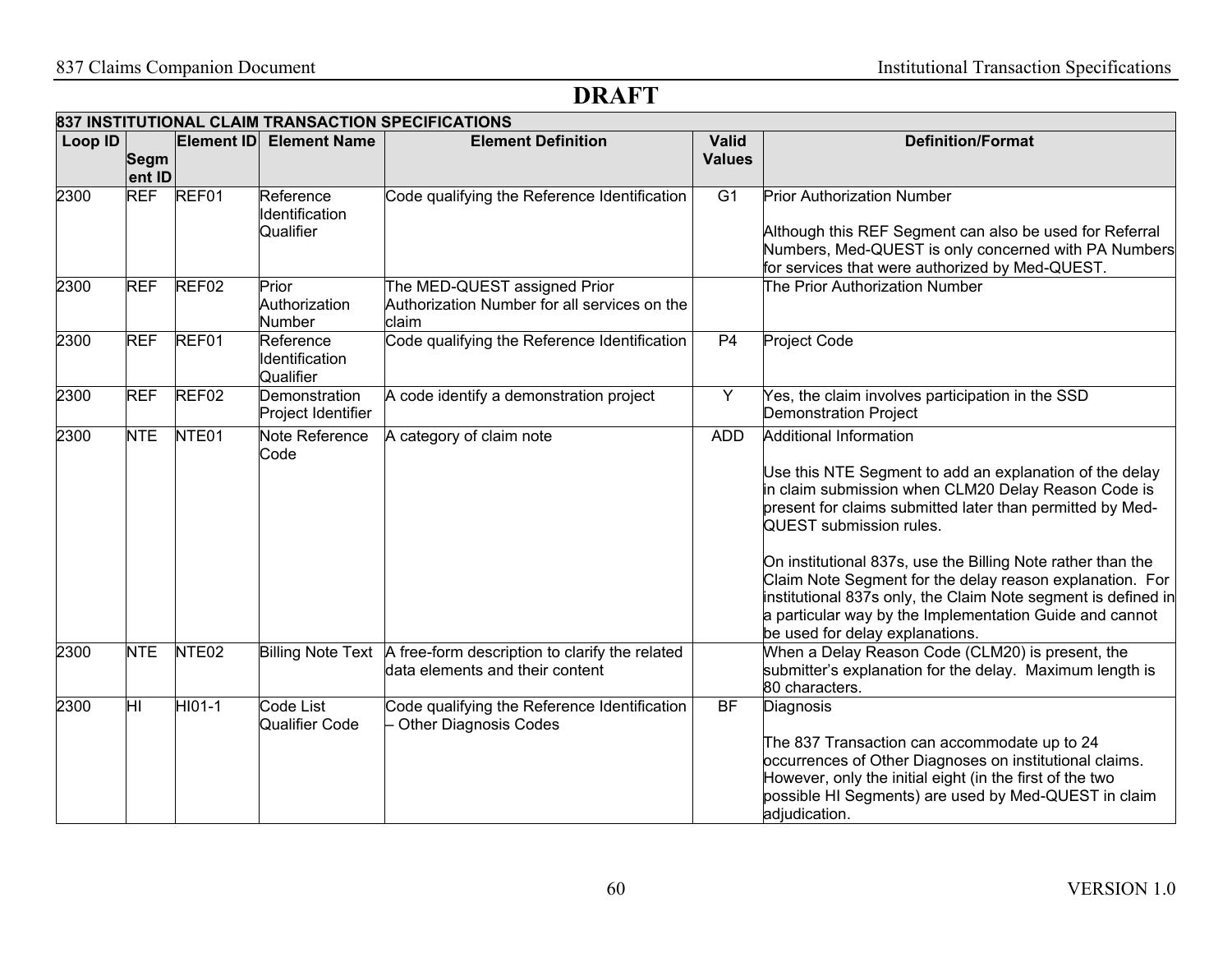|         |                         |        |                                           | 837 INSTITUTIONAL CLAIM TRANSACTION SPECIFICATIONS                          |                               |                                                                                                                                                                                                                                                                                                                                                                                                                                                                                                                                                                                                                                                                                                                                                                                                 |
|---------|-------------------------|--------|-------------------------------------------|-----------------------------------------------------------------------------|-------------------------------|-------------------------------------------------------------------------------------------------------------------------------------------------------------------------------------------------------------------------------------------------------------------------------------------------------------------------------------------------------------------------------------------------------------------------------------------------------------------------------------------------------------------------------------------------------------------------------------------------------------------------------------------------------------------------------------------------------------------------------------------------------------------------------------------------|
| Loop ID | <b>Segm</b><br>ent ID   |        | Element ID Element Name                   | <b>Element Definition</b>                                                   | <b>Valid</b><br><b>Values</b> | <b>Definition/Format</b>                                                                                                                                                                                                                                                                                                                                                                                                                                                                                                                                                                                                                                                                                                                                                                        |
| 2300    | $\overline{\mathsf{H}}$ | HI01-1 | <b>Code List</b><br>Qualifier Code        | Code identifying Principal Procedures -<br><b>Principal Procedure Codes</b> | BP<br>or<br><b>BR</b>         | Health Care Financing Administration Common Procedural<br>Coding System Principal Procedure or<br>International Classification of Diseases Clinical Modification<br>(ICD-9-CM) Principal Procedure<br>Both HCPCS and ICD-9 Procedure Codes are valid on 837<br>Institutional Transactions. Med-QUEST expects ICDC-9<br>Procedure Codes to be submitted in the claim-level 2300<br>Loop for impatient services. HCPCS outpatient procedures<br>are submitted at the service line level in the 2400 Loop of<br>the Institutional 837.                                                                                                                                                                                                                                                             |
| 2300    | HГ                      | HI01-1 | <b>Code List</b><br><b>Qualifier Code</b> | Code qualifying the Reference Identification<br>- Other Procedure Codes     | <b>BO</b><br>or<br><b>BQ</b>  | Health Carte Financing Administration Common Procedural<br>Coding System (HCPCS) or<br>International Classification of Diseases Clinical Modification<br>(ICD-9-CM) Procedure<br>One or both of these types of Procedure Codes are valid on<br>Institutional 837s. Med-QUEST expects ICD-9-CM<br>Procedure Codes to be used for inpatient procedures and<br>for HCPCS Codes to be used at the service line level for<br>outpatient procedures. Only ICS-9-CM Procedures in this<br>segment will be used by Med-QUEST for claim<br>adjudication.<br>The 837 Transaction can accommodate up to 24<br>occurrences of Other Procedures on institutional claims.<br>However, only the initial five (in the first of the two possible<br>HI Segments) are used by Med-QUEST in claim<br>adjudication. |
| 2300    | hг                      | HI01-1 | Code List<br>Qualifier Code               | Code qualifying the Reference Identification<br>Occurrence Span Codes       | BI                            | Occurrence Span<br>The 837 Transaction can accommodate up to 24<br>occurrences of Occurrence Span Codes on institutional<br>claims. However, only the initial two (in the first of the two<br>possible HI Segments) are used by Med-QUEST in claim<br>adjudication.                                                                                                                                                                                                                                                                                                                                                                                                                                                                                                                             |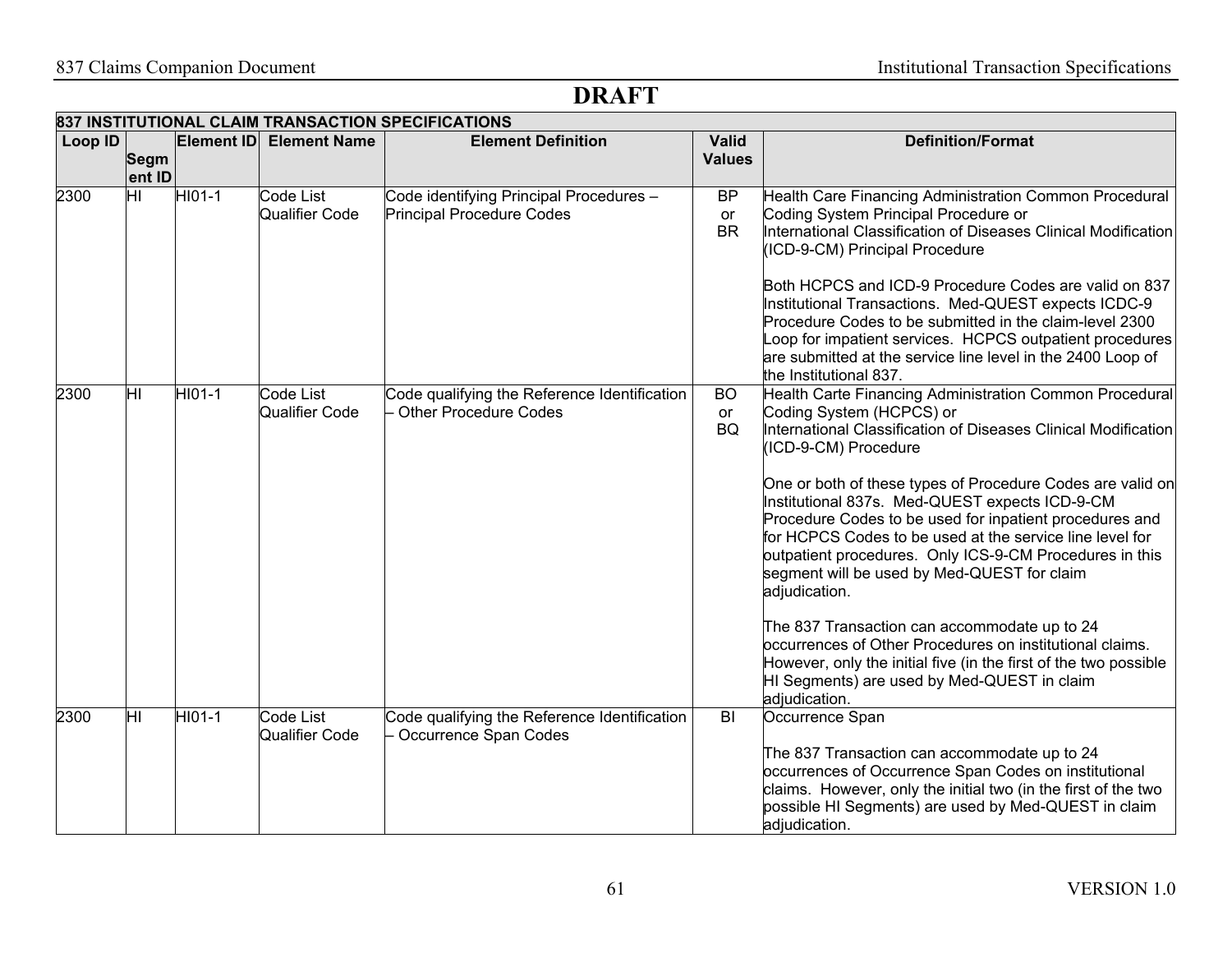|         |                                   |                     |                                    | 837 INSTITUTIONAL CLAIM TRANSACTION SPECIFICATIONS          |                               |                                                                                                                  |
|---------|-----------------------------------|---------------------|------------------------------------|-------------------------------------------------------------|-------------------------------|------------------------------------------------------------------------------------------------------------------|
| Loop ID | <b>Segm</b>                       | <b>Element ID</b>   | <b>Element Name</b>                | <b>Element Definition</b>                                   | <b>Valid</b><br><b>Values</b> | <b>Definition/Format</b>                                                                                         |
|         | ent ID                            |                     |                                    |                                                             |                               |                                                                                                                  |
| 2300    | $\overline{\mathsf{H}\mathsf{I}}$ | $HIO1-1$            | Code List                          | Code qualifying the Reference Identification                | $\overline{BH}$               | Occurrence                                                                                                       |
|         |                                   |                     | Qualifier Code                     | Occurrence Codes                                            |                               |                                                                                                                  |
|         |                                   |                     |                                    |                                                             |                               | The 837 Transaction can accommodate up to 24                                                                     |
|         |                                   |                     |                                    |                                                             |                               | occurrences of Occurrence Codes on institutional claims.                                                         |
|         |                                   |                     |                                    |                                                             |                               | However, only the initial eight (in the first of the two                                                         |
|         |                                   |                     |                                    |                                                             |                               | possible HI Segments) are used by Med-QUEST in claim                                                             |
|         |                                   |                     |                                    |                                                             |                               | adjudication.                                                                                                    |
| 2300    | HГ                                | HI01-1              | Code List<br><b>Qualifier Code</b> | Code qualifying the Reference Identification<br>Value Codes | <b>BE</b>                     | Value                                                                                                            |
|         |                                   |                     |                                    |                                                             |                               | The 837 Transaction can accommodate up to 24                                                                     |
|         |                                   |                     |                                    |                                                             |                               | occurrences of Value Codes on institutional claims.                                                              |
|         |                                   |                     |                                    |                                                             |                               | However, only the initial 12 (those in the first of two                                                          |
|         |                                   |                     |                                    |                                                             |                               | possible HI Segments) are used by Med-QUEST in claim                                                             |
|         |                                   |                     |                                    |                                                             |                               | adjudication.                                                                                                    |
| 2300    | Ξ                                 | $\overline{HIO}1-1$ | Code List                          | Code qualifying the Reference Identification                | <b>BG</b>                     | Condition                                                                                                        |
|         |                                   |                     | Qualifier Code                     | <b>Condition Codes</b>                                      |                               |                                                                                                                  |
|         |                                   |                     |                                    |                                                             |                               | The 837 Transaction can accommodate up to 24                                                                     |
|         |                                   |                     |                                    |                                                             |                               | occurrences of Occurrence Codes on institutional claims.                                                         |
|         |                                   |                     |                                    |                                                             |                               | However, only the initial eight (in the first of the two<br>possible HI Segments) are used by Med-QUEST in claim |
|         |                                   |                     |                                    |                                                             |                               | adjudication.                                                                                                    |
| 2300    | $\overline{\mathsf{H}}$           | HI01-1              | Code List                          | Code qualifying the Reference Identification                | $\overline{\text{TC}}$        | <b>Treatment Codes</b>                                                                                           |
|         |                                   |                     | <b>Qualifier Code</b>              | Treatment Codes                                             |                               |                                                                                                                  |
|         |                                   |                     |                                    |                                                             |                               | The 837 Transaction can accommodate up to 24                                                                     |
|         |                                   |                     |                                    |                                                             |                               | occurrences of home health Treatment Codes on                                                                    |
|         |                                   |                     |                                    |                                                             |                               | institutional claims. However, Treatment Codes are not                                                           |
|         |                                   |                     |                                    |                                                             |                               | used by Med-QUEST claim adjudication.                                                                            |
| 2300    | QTY                               | QTY01               |                                    | Quantity Qualifier Code specifying the type of quantity     | CA                            | Covered - Actual                                                                                                 |
|         |                                   |                     |                                    |                                                             | <b>CD</b><br>LA               | Co-insured - Actual<br>Life-time Reserve - Actual                                                                |
|         |                                   |                     |                                    |                                                             | <b>NA</b>                     | Number of Non-covered Days                                                                                       |
|         |                                   |                     |                                    |                                                             |                               |                                                                                                                  |
|         |                                   |                     |                                    |                                                             |                               | Med-QUEST requires a value of "NA" when non-covered                                                              |
|         |                                   |                     |                                    |                                                             |                               | days are reported. Data in segments with other QTY01                                                             |
|         |                                   |                     |                                    |                                                             |                               | values will not be used for adjudication.                                                                        |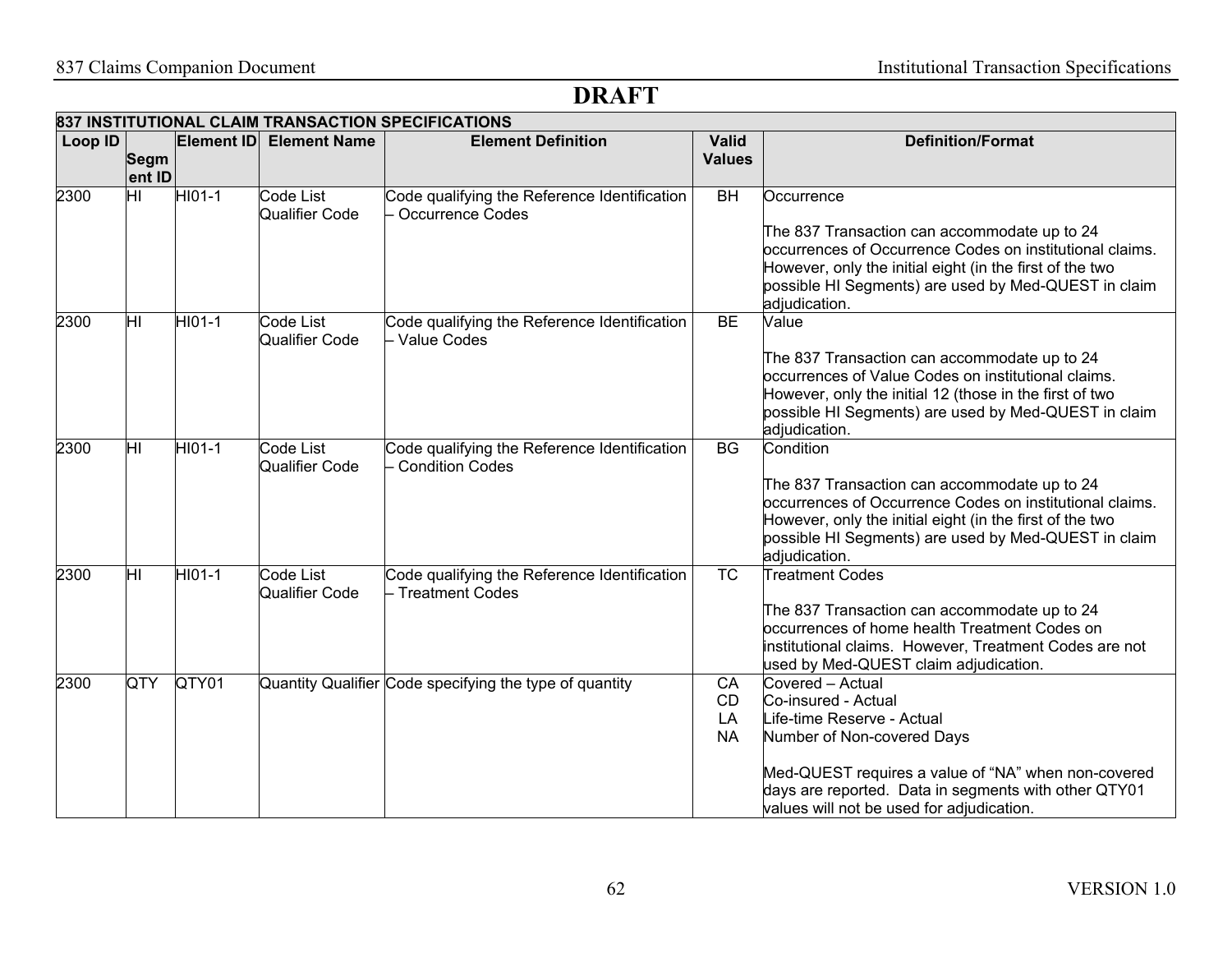|         | 837 INSTITUTIONAL CLAIM TRANSACTION SPECIFICATIONS |              |                                                   |                                                                                                                      |                               |                                                                                                                                                                                                                                                                                                                                                                  |  |  |  |  |
|---------|----------------------------------------------------|--------------|---------------------------------------------------|----------------------------------------------------------------------------------------------------------------------|-------------------------------|------------------------------------------------------------------------------------------------------------------------------------------------------------------------------------------------------------------------------------------------------------------------------------------------------------------------------------------------------------------|--|--|--|--|
| Loop ID | <b>Segm</b><br>ent ID                              | Element ID   | <b>Element Name</b>                               | <b>Element Definition</b>                                                                                            | <b>Valid</b><br><b>Values</b> | <b>Definition/Format</b>                                                                                                                                                                                                                                                                                                                                         |  |  |  |  |
| 2300    | QTY                                                | QTY02        | <b>Claim Days</b><br>Count                        | The number of categorized days associated<br>with the claim, such as lifetime reserve<br>days, covered days          |                               | The number of non-covered days                                                                                                                                                                                                                                                                                                                                   |  |  |  |  |
| 2300    | QTY                                                | QTY03-1      | Unit or Basis for<br>Measurement<br>Code          | Code specifying the units in which a value is<br>being expressed, or manner in which a<br>measurement has been taken | <b>DA</b>                     | Days                                                                                                                                                                                                                                                                                                                                                             |  |  |  |  |
| 2310A   | NM <sub>1</sub>                                    | <b>NM108</b> | Identification<br><b>Code Qualifier</b>           | Code designating the system/method of<br>code structure used for Identification Code                                 | 24 or<br>34                   | <b>Employer's Identification Number</b><br>Social Security Number                                                                                                                                                                                                                                                                                                |  |  |  |  |
| 2310A   | NM <sub>1</sub>                                    | <b>NM109</b> | Attending<br>Identifier                           | Primary identification number of the<br>Physician Primary physician responsible for care of the patient              |                               | The attending physician's Federal Tax ID or Social Security<br><b>Number</b>                                                                                                                                                                                                                                                                                     |  |  |  |  |
| 2310A   | <b>REF</b>                                         | REF01        | Reference<br>Identification<br>Qualifier          | Code qualifying the reference identification                                                                         | 1D or<br>1 <sup>C</sup>       | Medicaid Provider Number or<br>Medicare Provider ID<br>Use the Medicare Provider ID Qualifier only on Medicare<br>crossover claims.                                                                                                                                                                                                                              |  |  |  |  |
| 2310A   | <b>REF</b>                                         | REF02        | Attending<br>Physician<br>Secondary<br>Identifier | Secondary identification number of the<br>physician responsible for the care of the<br>patient                       |                               | The Med-QUEST ID and Location Code of the attending<br>physician or, on Medicare crossover claims only, the<br>attending physician's Medicare Provider ID.<br>Insert two leading zeros in front of the six-digit Med-QUEST<br>Provider ID and add a Location Code to create a ten-digit<br>field. No such adjustments are required for Medicare<br>Provider IDs. |  |  |  |  |
| 2310B   | NM <sub>1</sub>                                    | <b>NM108</b> | Identification<br><b>Code Qualifier</b>           | Code designating the system/method of<br>code structure used for Identification Code<br>(67)                         | 24 or<br>34                   | Employer's Identification Number<br>Social Security Number                                                                                                                                                                                                                                                                                                       |  |  |  |  |
| 2310B   | NM <sub>1</sub>                                    | <b>NM109</b> | Operating<br>Identifier                           | Primary identifier of the physician<br>Physician Primary performing the principle procedure                          |                               | The operating physician's Federal Tax ID or Social Security<br>Number                                                                                                                                                                                                                                                                                            |  |  |  |  |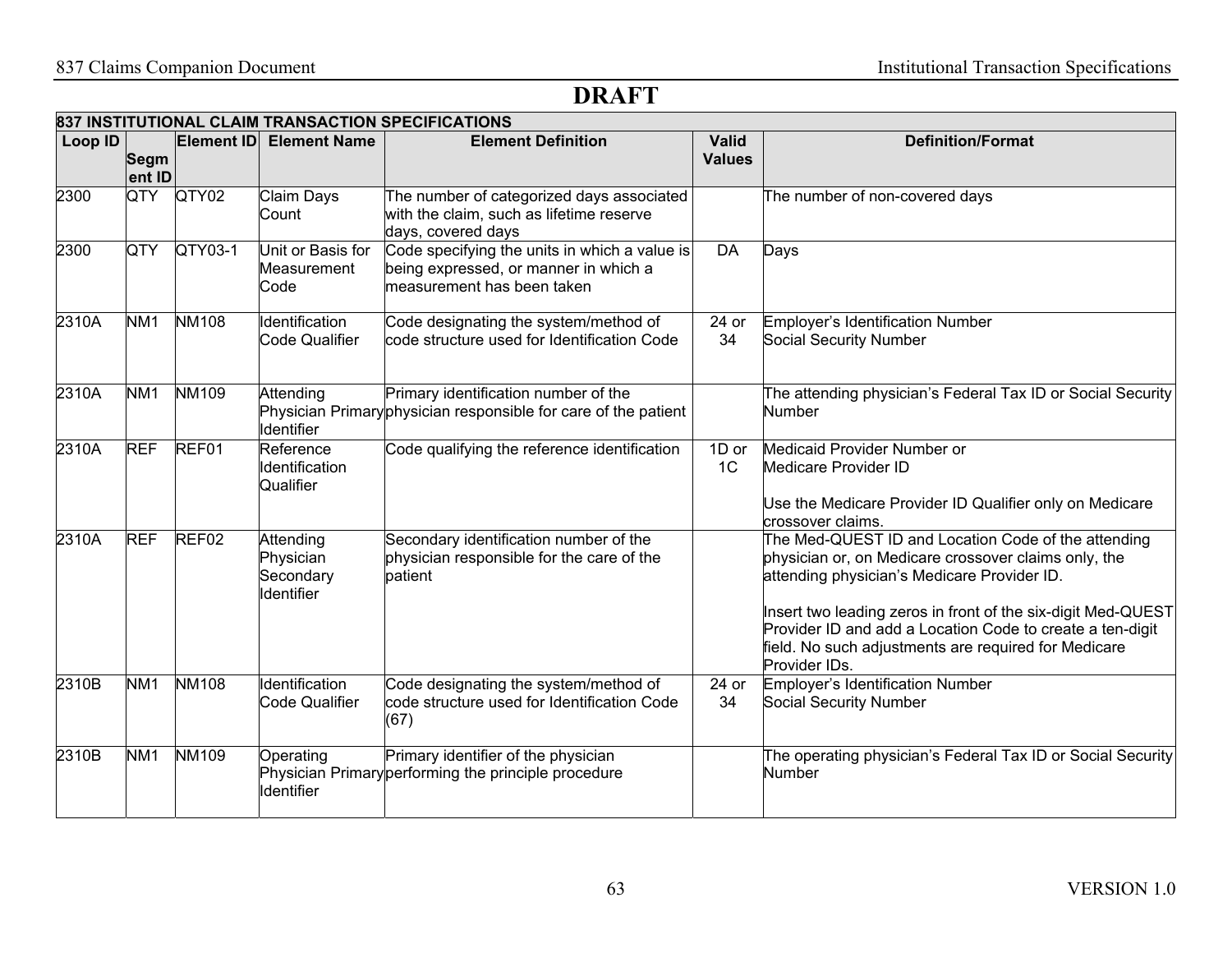| Loop ID |                      | <b>Element ID</b> | <b>Element Name</b>                                     | <b>Element Definition</b>                                                                                                      | <b>Valid</b>            | <b>Definition/Format</b>                                                                                                                                                                           |
|---------|----------------------|-------------------|---------------------------------------------------------|--------------------------------------------------------------------------------------------------------------------------------|-------------------------|----------------------------------------------------------------------------------------------------------------------------------------------------------------------------------------------------|
|         | Segm                 |                   |                                                         |                                                                                                                                | <b>Values</b>           |                                                                                                                                                                                                    |
|         | ent ID<br><b>REF</b> | REF01             | Reference                                               |                                                                                                                                |                         |                                                                                                                                                                                                    |
| 2310B   |                      |                   | Identification<br>Qualifier                             | Code qualifying the reference identification                                                                                   | 1D or<br>1 <sup>C</sup> | Medicaid Provider Number or<br>Medicare Provider ID                                                                                                                                                |
|         |                      |                   |                                                         |                                                                                                                                |                         | Use the Medicare Provider ID Qualifier only on Medicare<br>crossover claims.                                                                                                                       |
| 2310B   | <b>REF</b>           | REF <sub>02</sub> | Operating<br>Physician<br>Secondary<br>Identifier       | Additional identifier for the physician<br>performing the principal procedure                                                  |                         | The Med-QUEST ID and Location Code of the operating<br>physician or, on Medicare crossover claims only, the<br>operating physician's Medicare Provider ID.                                         |
|         |                      |                   |                                                         |                                                                                                                                |                         | Insert two leading zeros in front of the six-digit Med-QUEST<br>Provider ID and add a Location Code to create a ten-digit<br>field. No such adjustments are required for Medicare<br>Provider IDs. |
| 2310C   | NM <sub>1</sub>      | <b>NM108</b>      | Identification<br>Code Qualifier                        | Code designating the system/method of<br>code structure used for Identification Code<br>(67)                                   | 24 or<br>34             | Employer's Identification Number<br><b>Social Security Number</b>                                                                                                                                  |
| 2310C   | NM <sub>1</sub>      | <b>NM109</b>      | Other Physician<br><b>Identifier</b>                    | The name and/or number of the licensed<br>physician other than the attending physician<br>as defined by the payer organization |                         | The other physician's Federal Tax ID or Social Security<br>Number                                                                                                                                  |
| 2310C   | <b>REF</b>           | REF01             | Reference<br>Identification<br>Qualifier                | Code qualifying the reference identification                                                                                   | 1D or<br>1C             | Medicaid Provider Number or<br>Medicare Provider ID                                                                                                                                                |
|         |                      |                   |                                                         |                                                                                                                                |                         | Use the Medicare Provider ID Qualifier only on Medicare<br>crossover claims.                                                                                                                       |
| 2310C   | <b>REF</b>           | REF <sub>02</sub> | <b>Other Provider</b><br>Secondary<br><b>Identifier</b> | Additional identification number of the other<br>provider as defined by the payer<br>organization                              |                         | The Med-QUEST ID and Location Code of the other<br>physician or, on Medicare crossover claims only, the other<br>physician's Medicare Provider ID.                                                 |
|         |                      |                   |                                                         |                                                                                                                                |                         | Insert two leading zeros in front of the six-digit Med-QUEST<br>Provider ID and add a Location Code to create a ten-digit<br>field. No such adjustments are required for Medicare<br>Provider IDs. |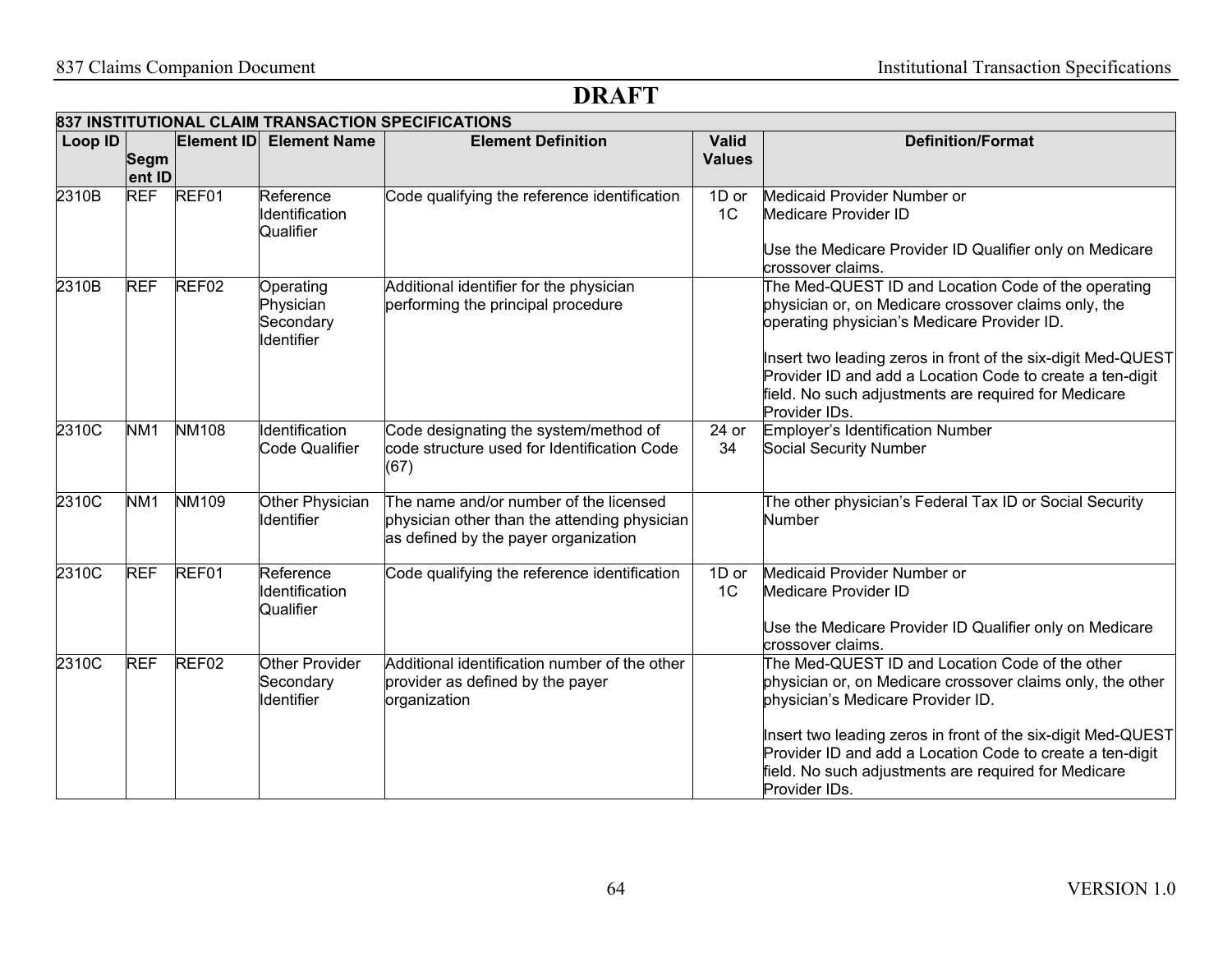|         |                       |                   |                                                             | 837 INSTITUTIONAL CLAIM TRANSACTION SPECIFICATIONS                                                                                                             |                               |                                                                                                                                                                                                                                                                                                                                                                 |
|---------|-----------------------|-------------------|-------------------------------------------------------------|----------------------------------------------------------------------------------------------------------------------------------------------------------------|-------------------------------|-----------------------------------------------------------------------------------------------------------------------------------------------------------------------------------------------------------------------------------------------------------------------------------------------------------------------------------------------------------------|
| Loop ID | <b>Segm</b><br>ent ID | <b>Element ID</b> | <b>Element Name</b>                                         | <b>Element Definition</b>                                                                                                                                      | <b>Valid</b><br><b>Values</b> | <b>Definition/Format</b>                                                                                                                                                                                                                                                                                                                                        |
| 2310E   | NM <sub>1</sub>       | <b>NM108</b>      | Identification<br>Code Qualifier                            | Code designating the system/method of<br>code structure used for Identification Code                                                                           | $\overline{24}$               | <b>Employer's Identification Number</b>                                                                                                                                                                                                                                                                                                                         |
| 2310E   | NM <sub>1</sub>       | NM109             | Laboratory or<br><b>Facility Primary</b><br>Identifier      | Identification number of laboratory or other<br>facility performing laboratory testing on the<br>claim where the health care service was<br>performed/rendered |                               | The facility's Federal Tax ID                                                                                                                                                                                                                                                                                                                                   |
| 2310E   | <b>REF</b>            | REF01             | Reference<br>Identification<br>Qualifier                    | Code qualifying the reference identification                                                                                                                   | 1D or<br>1 <sup>C</sup>       | Medicaid Provider Number or<br>Medicare Provider ID<br>Use the Medicare Provider ID Qualifier only on Medicare<br>crossover claims.                                                                                                                                                                                                                             |
| 2310E   | <b>REF</b>            | REF <sub>02</sub> | Laboratory or<br>Facility<br>Secondary<br><b>Identifier</b> | Additional identifier for the laboratory or<br>facility performing tests billed on the claim<br>where the health care service was<br>performed/rendered        |                               | The Med-QUEST ID and Location Code of the laboratory or<br>facility or, on Medicare crossover claims only, the lab or<br>facility's Medicare Provider ID.<br>Insert two leading zeros in front of the six-digit Med-QUEST<br>Provider ID and add a Location Code to create a ten-digit<br>field. No such adjustments are required for Medicare<br>Provider IDs. |
| 2320    | <b>SBR</b>            | SBR01             | Payer<br>Responsibility<br>Sequence<br>Number Code          | Code identifying the insurance carrier's level<br>of responsibility for a payment of a claim                                                                   | P or<br>S or<br>T             | Primary or<br>Secondary or<br>Tertiary<br>The 2320 Other Subscriber Information Loop is for<br>information on payers other than MED-QUEST that have<br>adjudicated the claim. Element SBR01 can have any of the<br>above values.<br>Loop 2320 can occur up to ten times for up to ten payers<br>other than MED-QUEST. 2320 is an "umbrella loop" that           |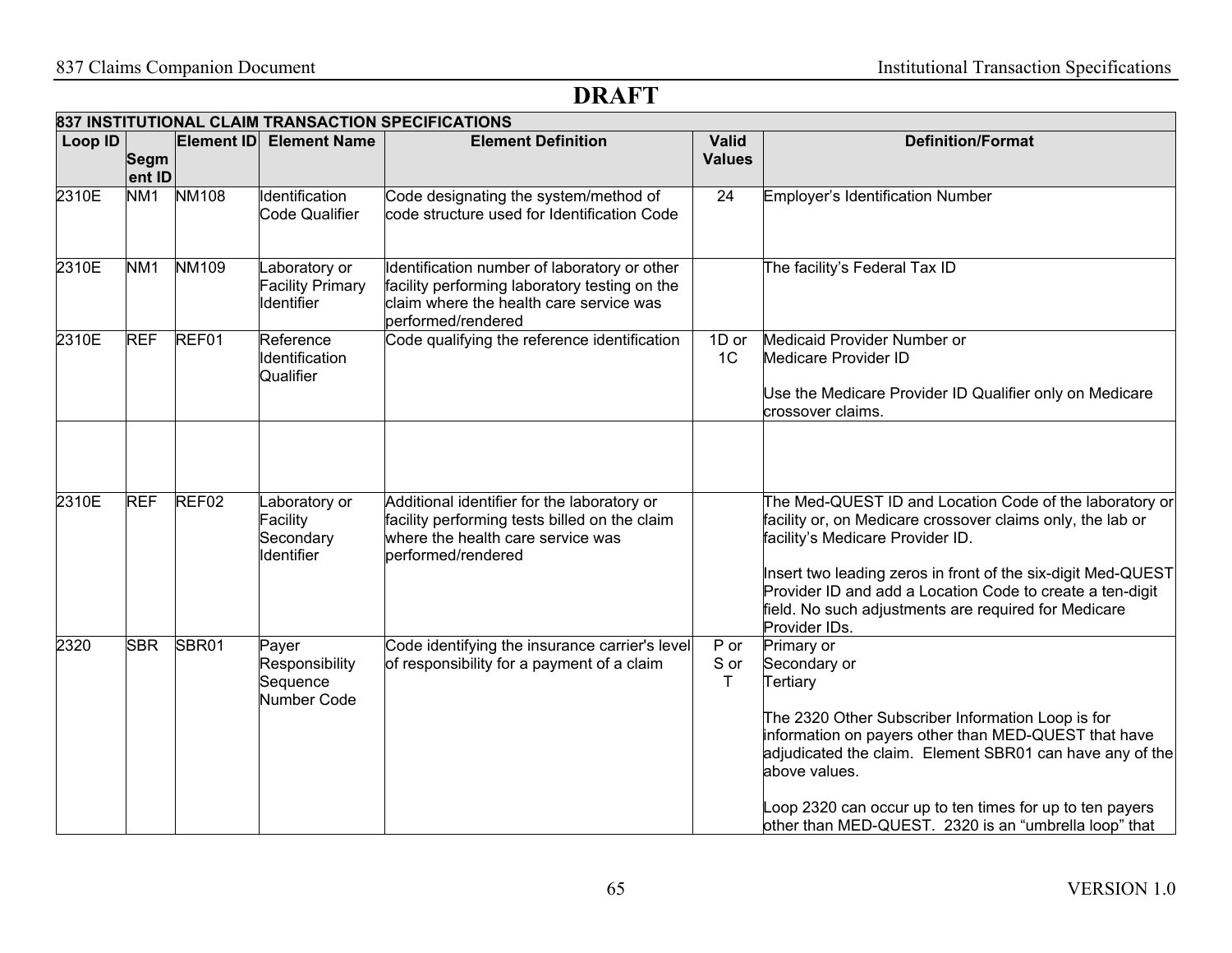|         |                       |            |                                    | 837 INSTITUTIONAL CLAIM TRANSACTION SPECIFICATIONS                                                                                                               |                               |                                                                                                                                                                                                                                              |
|---------|-----------------------|------------|------------------------------------|------------------------------------------------------------------------------------------------------------------------------------------------------------------|-------------------------------|----------------------------------------------------------------------------------------------------------------------------------------------------------------------------------------------------------------------------------------------|
| Loop ID | <b>Segm</b><br>ent ID | Element ID | <b>Element Name</b>                | <b>Element Definition</b>                                                                                                                                        | <b>Valid</b><br><b>Values</b> | <b>Definition/Format</b>                                                                                                                                                                                                                     |
|         |                       |            |                                    |                                                                                                                                                                  |                               | contains within it Loops 2330A through 2330E. All of these<br>loops can be repeated as needed for each payer. Other<br>payer loops occur at the service line level as well.                                                                  |
| 2320    | <b>SBR</b>            | SBR02      | Individual<br>Relationship<br>Code | Code indicating the relationship between<br>two individuals or entities                                                                                          |                               | Coverage in the initial 2320 Loop is always for an individual<br>(code "18" - Self). Any of the values listed in the<br>Implementation Guide can be used, depending on the<br>patient's relationship to the primary subscriber.              |
| 2320    | <b>SBR</b>            | SBR03      | Insured Group or<br>Policy Number  | The identification number, control number,<br>or code assigned by the carrier or<br>administrator to identify the group under<br>which the individual is covered |                               | A Group or Policy Number associated with the coverage.                                                                                                                                                                                       |
| 2320    | <b>SBR</b>            | SBR04      | Other Insured<br>Group Name        | Name of the group or plan through which<br>the insurance is provided to the other<br>insured                                                                     |                               | A Group or Policy Name associated with SBR03.                                                                                                                                                                                                |
| 2320    | <b>CAS</b>            | CAS01      | Group Code                         | Claim Adjustment Code identifying the general category of<br>payment adjustment                                                                                  |                               | On 837 Transactions, "adjustments" are changes from<br>Billed to Paid Amounts at the claim or service line level. A<br>CAS Segment is needed if the amount that the other carrier<br>pays the provider is different from the amount charged. |
|         |                       |            |                                    |                                                                                                                                                                  |                               | If the change from Charged to Paid Amount is at the<br>service line level, use the CAS Segment in Loop 2430<br>rather than this one. The service line adjustment does not<br>heed to be accommodated at the claim level                      |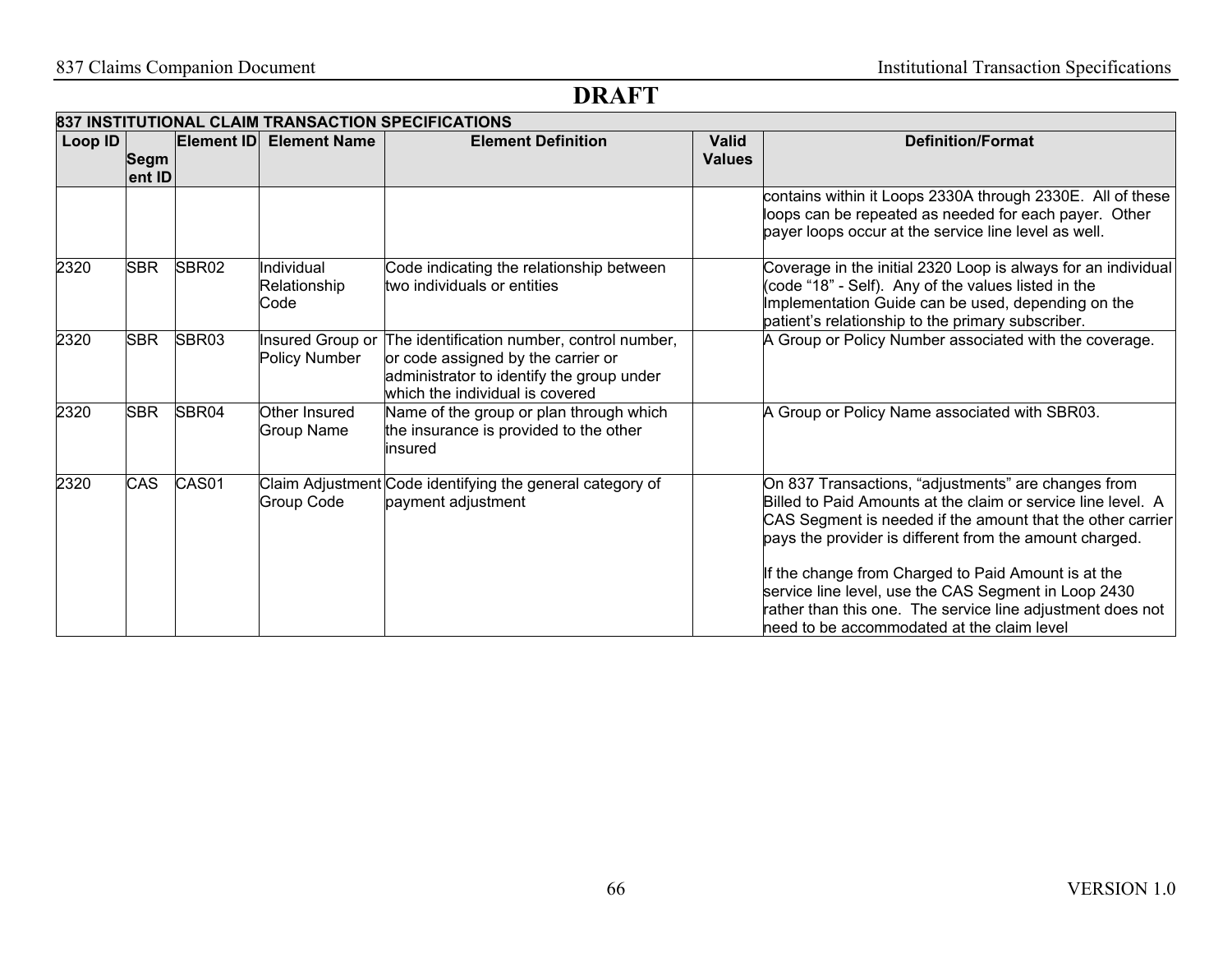|         | 837 INSTITUTIONAL CLAIM TRANSACTION SPECIFICATIONS |                   |                           |                                                                                          |                               |                                                                                                                                                                                                                                                                                                                                                                                                                                                                                                                                                                                                                                                                                                                                                                                                                                                             |  |  |  |  |
|---------|----------------------------------------------------|-------------------|---------------------------|------------------------------------------------------------------------------------------|-------------------------------|-------------------------------------------------------------------------------------------------------------------------------------------------------------------------------------------------------------------------------------------------------------------------------------------------------------------------------------------------------------------------------------------------------------------------------------------------------------------------------------------------------------------------------------------------------------------------------------------------------------------------------------------------------------------------------------------------------------------------------------------------------------------------------------------------------------------------------------------------------------|--|--|--|--|
| Loop ID | Segm<br>ent ID                                     | Element ID        | <b>Element Name</b>       | <b>Element Definition</b>                                                                | <b>Valid</b><br><b>Values</b> | <b>Definition/Format</b>                                                                                                                                                                                                                                                                                                                                                                                                                                                                                                                                                                                                                                                                                                                                                                                                                                    |  |  |  |  |
| 2320    | <b>CAS</b>                                         | CAS <sub>02</sub> | Adjustment<br>Reason Code | Code that indicates the reason for the<br>adjustment                                     | Many                          | Hundreds of Adjustment Reason Code values are<br>Code Set maintained on the Washington Publishing Company's Web<br>Values Site (www.wpc-edi.com). Submit the code value or values<br>that best describe the reason for the difference between the<br>Charged Amount and the Paid Amount.<br>These are the same Adjustment Reason Codes that appear<br>on the 835 Claim Remittance Advice Transaction. The 837<br>Transaction is designed to pick them up from the other<br>payer's 835. If other carriers transmit 835 Remittance<br>Advice Transactions to submitting providers, data from<br>these transactions can be the source of the Adjustment<br>Reason Code(s) on the 2320 Loop.<br>The "adjustment trio", consisting of Adjustment Reason<br>Code, Adjustment Amount, and Adjustment Quantity,<br>occurs up to six times within each CAS Segment. |  |  |  |  |
| 2320    | <b>CAS</b>                                         | CAS03             | Adjustment<br>Amount      | Adjustment amount for the associated<br>reason code                                      |                               | The difference between the claim level Charged Amount<br>and Paid Amount associated with the Adjustment Reason<br>Code in CAS02. A negative number when the Paid Amount<br>is less than the Charged Amount.                                                                                                                                                                                                                                                                                                                                                                                                                                                                                                                                                                                                                                                 |  |  |  |  |
| 2320    | <b>CAS</b>                                         | CAS04             | Adjustment<br>Quantity    | Numeric quantity associated with the related<br>reason code for coordination of benefits |                               | The difference between the billed and paid units of service<br>for all service lines when the difference is the result of claim<br>level adjudication and is associated with the Adjustment<br>Reason Code in CAS02. A negative number when the<br>Paid Quantity is less than the Charged Quantity.                                                                                                                                                                                                                                                                                                                                                                                                                                                                                                                                                         |  |  |  |  |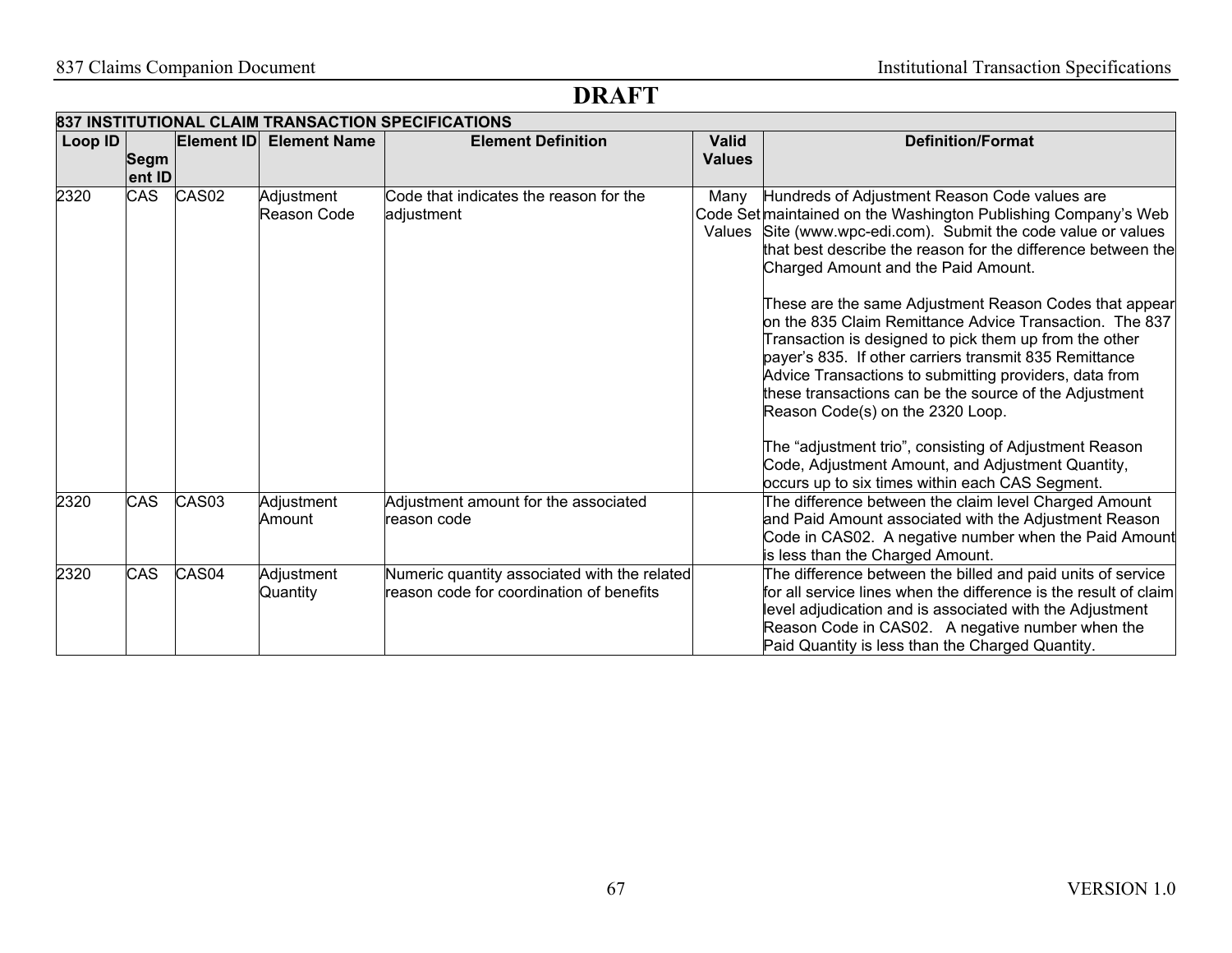|         | 837 INSTITUTIONAL CLAIM TRANSACTION SPECIFICATIONS |              |                                         |                                                                                              |                               |                                                                                                                                                                                                                                                                                                                                                                                                                                                                                                                                                                                                                                                                                                                 |  |  |  |  |
|---------|----------------------------------------------------|--------------|-----------------------------------------|----------------------------------------------------------------------------------------------|-------------------------------|-----------------------------------------------------------------------------------------------------------------------------------------------------------------------------------------------------------------------------------------------------------------------------------------------------------------------------------------------------------------------------------------------------------------------------------------------------------------------------------------------------------------------------------------------------------------------------------------------------------------------------------------------------------------------------------------------------------------|--|--|--|--|
| Loop ID | <b>Segm</b><br>ent ID                              | Element ID   | <b>Element Name</b>                     | <b>Element Definition</b>                                                                    | <b>Valid</b><br><b>Values</b> | <b>Definition/Format</b>                                                                                                                                                                                                                                                                                                                                                                                                                                                                                                                                                                                                                                                                                        |  |  |  |  |
| 2320    | <b>MIA</b>                                         | MIA01        | <b>Visits Count</b>                     | Covered Days or The quantity of covered days or visits                                       |                               | The Medicare Inpatient Adjudication MIA Segment is<br>required if data for it is available from an electronic<br>remittance advice (835 Transaction).<br>This segment is used for inpatient adjudication Information,<br>including standard HIPAA Remark Codes, generated by<br>Medicare or another carrier. Institutional 837s have both<br>MIA and MOA (Medicare Outpatient Adjudication)<br>Segments.<br>With the exception of Element MIA01 which is required if<br>the MIA Segment is present, data elements within the MIA<br>Segment are situational. They reflect adjudication by<br>Medicare or another payer and should be included if<br>available to the health plan.                               |  |  |  |  |
| 2320    | MOA                                                | MOA01        | Reimbursement<br>Rate                   | Rate used when payment is based upon a<br>percentage of applicable charges                   |                               | The Medicare Outpatient Adjudication MOA Segment is<br>required if data for it is available from an electronic<br>remittance advice (835 Transaction).<br>This segment is used for outpatient adjudication<br>Information, including standard HIPAA Remark Codes<br>generated by Medicare or another carrier. The MIA<br>Segment carries similar data, including Remark Codes, for<br>inpatient claims.<br>All data elements within both MIA and MOA Segments are<br>situational. They will reflect adjudication by Medicare or<br>another payer and should be included if available to the<br>health plan.<br>The MOA01 element carries the payer's Reimbursement<br>Rate if payment is based on a percentage. |  |  |  |  |
| 2330A   | NM <sub>1</sub>                                    | <b>NM108</b> | Identification<br><b>Code Qualifier</b> | Code designating the system/method of<br>code structure used for Identification Code<br>(67) | MI                            | <b>Member Identification Number</b>                                                                                                                                                                                                                                                                                                                                                                                                                                                                                                                                                                                                                                                                             |  |  |  |  |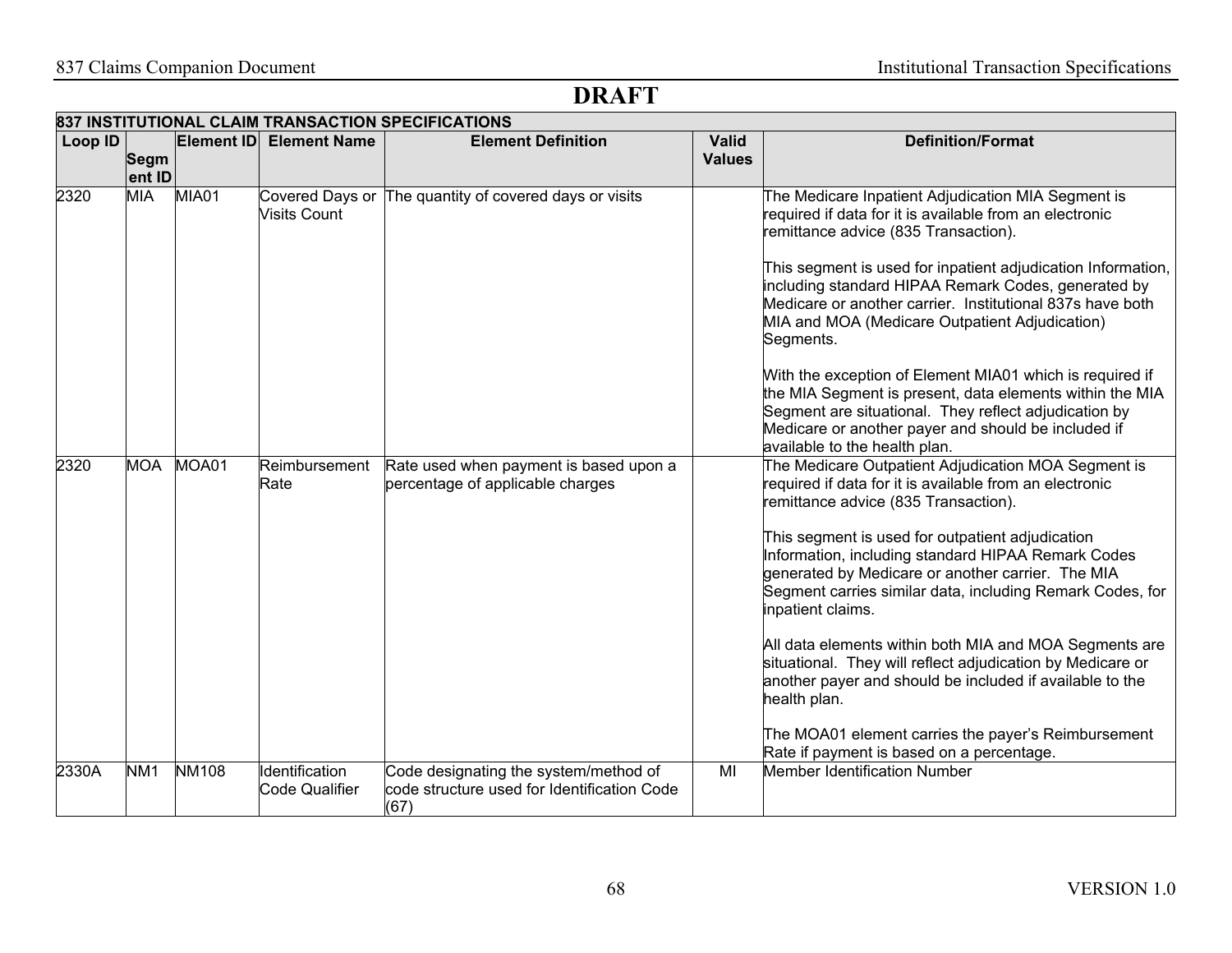|         |                       |              |                                          | 837 INSTITUTIONAL CLAIM TRANSACTION SPECIFICATIONS                                                               |                               |                                                                                                                                                                                                                                                                                                                          |
|---------|-----------------------|--------------|------------------------------------------|------------------------------------------------------------------------------------------------------------------|-------------------------------|--------------------------------------------------------------------------------------------------------------------------------------------------------------------------------------------------------------------------------------------------------------------------------------------------------------------------|
| Loop ID | <b>Segm</b><br>ent ID | Element ID   | <b>Element Name</b>                      | <b>Element Definition</b>                                                                                        | <b>Valid</b><br><b>Values</b> | <b>Definition/Format</b>                                                                                                                                                                                                                                                                                                 |
| 2330A   | NM <sub>1</sub>       | <b>NM109</b> | Other Insured<br>Identifier              | An identification number, assigned by the<br>third party payer, to identify the additional<br>insured individual |                               | The Subscriber ID assigned by the other payer.                                                                                                                                                                                                                                                                           |
| 2330B   | NM <sub>1</sub>       | <b>NM108</b> | Identification<br>Code Qualifier         | Code designating the system/method of<br>code structure used for Identification Code                             | PI                            | Payer identification                                                                                                                                                                                                                                                                                                     |
| 2330B   | NM <sub>1</sub>       | <b>NM109</b> | Other Payer<br>Primary Identifier        | An identification number for the other payer                                                                     |                               | Any identification number assigned to the other payer.                                                                                                                                                                                                                                                                   |
| 2330B   | <b>REF</b>            | REF01        | Reference<br>Identification<br>Qualifier | Code qualifying the reference identification                                                                     | F <sub>8</sub>                | Original Reference Number<br>Use code F8 to indicate the payer's claim number assigned<br>to this claim by the other payer referenced in this iteration<br>of Loop 2330B.                                                                                                                                                |
| 2330B   | <b>REF</b>            | REF02        | Other Payer<br>Secondary<br>Identifier   | Additional identifier for the other payer<br>organization                                                        |                               | The other payer's claim control number for the claim. This<br>is not the CRN that MED-QUEST assigns to the claim.                                                                                                                                                                                                        |
| 2400    | LX                    | LX01         |                                          | Assigned NumberNumber assigned for differentiation within a<br>transaction set                                   |                               | The other carrier's Claim Line Number, not the Claim Line<br>Number assigned by MED-QUEST. The Institutional 837<br>Transaction supports up to 999 lines.                                                                                                                                                                |
| 2400    | SV <sub>2</sub>       | SV201        | Service Line<br>Revenue Code             | The Revenue Code maintained by the<br><b>National Uniform Billing Committee (NUBC)</b>                           |                               | This is the Revenue Code used to bill inpatient services.<br>Not expected for outpatient.                                                                                                                                                                                                                                |
| 2400    | SV2                   | SV202-1      | Product or<br>Service ID<br>Qualifier    | Code identifying the type/source of the<br>descriptive number used in Product/Service<br>ID                      |                               | Claim submitters use HCPCS Procedure Codes (Qualifier<br>"HC") in this segment for outpatient institutional services.<br>At this time, "HC" is the only Qualifier value used by MED-<br>QUEST.<br>One or more HCPCS Procedure Code are required for all<br>outpatient institutional claims. A service line procedure can |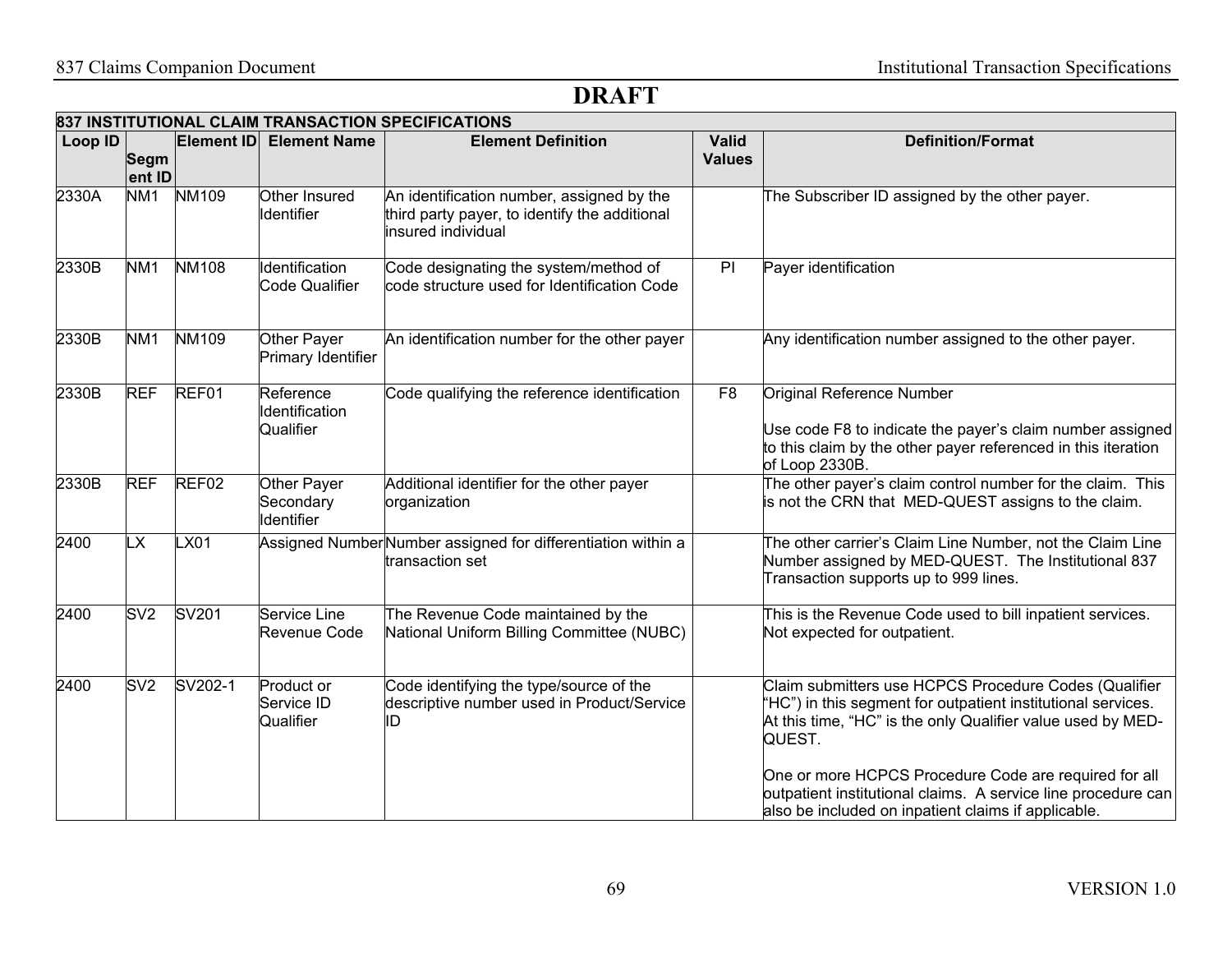|         |                 | Element ID        | <b>Element Name</b>                                      | 837 INSTITUTIONAL CLAIM TRANSACTION SPECIFICATIONS<br><b>Element Definition</b>                         | <b>Valid</b>            | <b>Definition/Format</b>                                                                                                                                                                                                                                                                                                                                                      |
|---------|-----------------|-------------------|----------------------------------------------------------|---------------------------------------------------------------------------------------------------------|-------------------------|-------------------------------------------------------------------------------------------------------------------------------------------------------------------------------------------------------------------------------------------------------------------------------------------------------------------------------------------------------------------------------|
| Loop ID | Segm<br>ent ID  |                   |                                                          |                                                                                                         | <b>Values</b>           |                                                                                                                                                                                                                                                                                                                                                                               |
| 2420A   | NM <sub>1</sub> | <b>NM108</b>      | Identification<br>Code Qualifier                         | Code designating the system/method of<br>code structure used for Identification Code<br>(67)            | $24$ or<br>34           | Employer's Identification Number or<br>Social Security Number                                                                                                                                                                                                                                                                                                                 |
| 2420A   | NM <sub>1</sub> | <b>NM109</b>      | Attending<br><b>Identifier</b>                           | Primary identification number of the<br>Physician Primary physician responsible for care of the patient |                         | The attending physician's Federal Tax ID or Social Security<br>Number                                                                                                                                                                                                                                                                                                         |
| 2420A   | <b>REF</b>      | REF01             | Reference<br>Identification<br>Qualifier                 | Code qualifying the reference identification                                                            | 1D or<br>1 <sup>C</sup> | Medicaid Provider Number or<br>Medicare Provider ID<br>Use the Medicare Provider ID Qualifier only on Medicare<br>crossover claims.                                                                                                                                                                                                                                           |
| 2420A   | <b>REF</b>      | REF <sub>02</sub> | Attending<br>Physician<br>Secondary<br><b>Identifier</b> | Secondary identification number of the<br>physician responsible for the care of the<br>patient          |                         | The Med-QUEST ID and Location Code of the service line<br>attending physician or, on Medicare crossover claims only,<br>the attending physician's Medicare Provider ID.<br>Insert two leading zeros in front of the six-digit Med-QUEST<br>Provider ID and add a Location Code to create a ten-digit<br>field. No such adjustments are required for Medicare<br>Provider IDs. |
| 2420B   | NM <sub>1</sub> | <b>NM108</b>      | Identification<br>Code Qualifier                         | Code designating the system/method of<br>code structure used for Identification Code                    | 24 or<br>34             | Employer's Identification Number<br>Social Security Number                                                                                                                                                                                                                                                                                                                    |
| 2420B   | NM <sub>1</sub> | <b>NM109</b>      | Operating<br>Identifier                                  | Primary identifier of the physician<br>Physician Primary performing the principal procedure             |                         | The operating physician's Federal Tax ID or Social Security<br>Number                                                                                                                                                                                                                                                                                                         |
| 2420B   | <b>REF</b>      | REF01             | Reference<br>Identification<br>Qualifier                 | Code qualifying the reference identification                                                            | 1D or<br>1 <sup>C</sup> | Medicaid Provider Number or<br>Medicare Provider ID<br>Use the Medicare Provider ID Qualifier only on Medicare<br>crossover claims.                                                                                                                                                                                                                                           |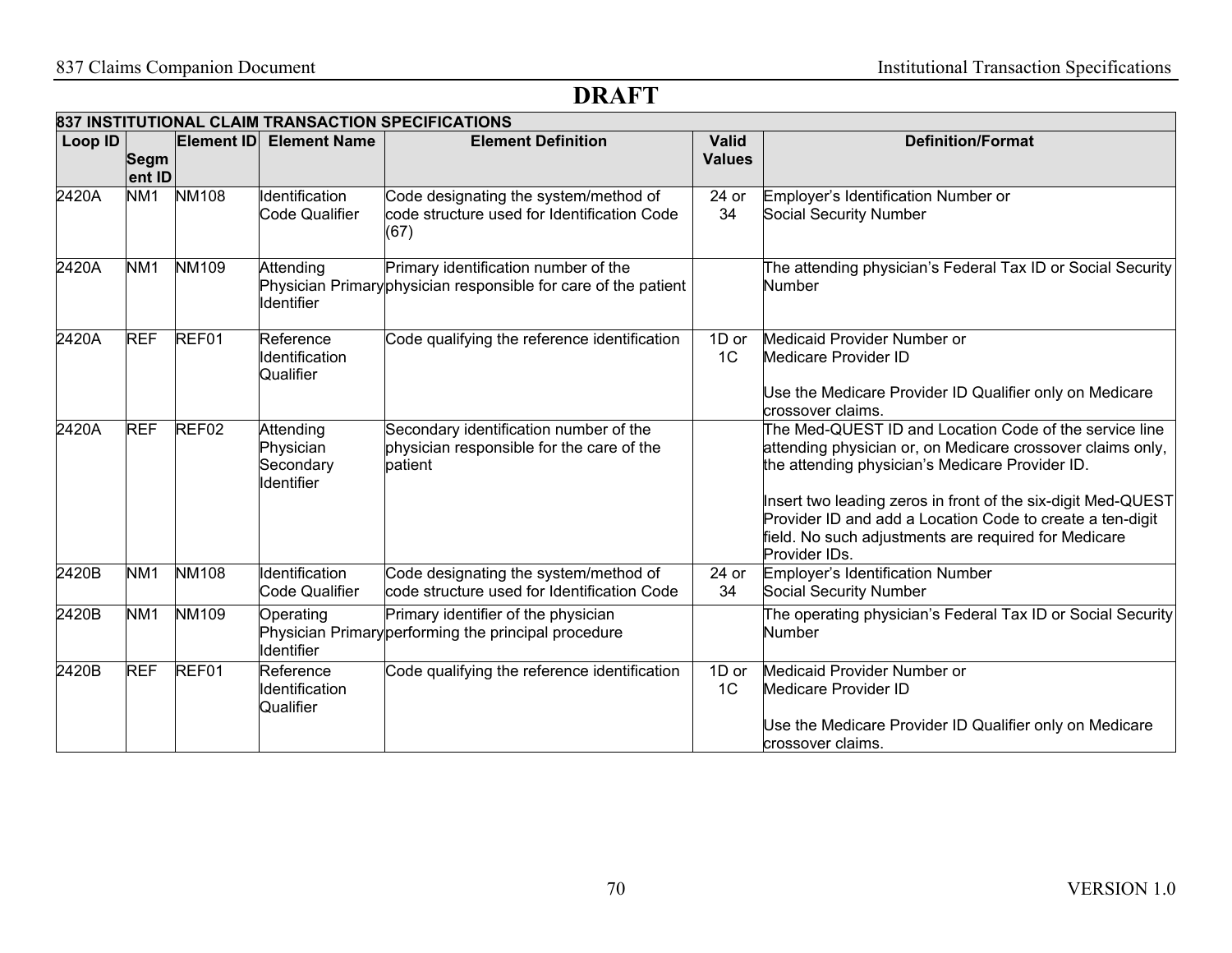|         | 837 INSTITUTIONAL CLAIM TRANSACTION SPECIFICATIONS |                   |                                                          |                                                                                                   |                               |                                                                                                                                                                                                                                                                                                                                                                               |  |  |
|---------|----------------------------------------------------|-------------------|----------------------------------------------------------|---------------------------------------------------------------------------------------------------|-------------------------------|-------------------------------------------------------------------------------------------------------------------------------------------------------------------------------------------------------------------------------------------------------------------------------------------------------------------------------------------------------------------------------|--|--|
| Loop ID | <b>Segm</b><br>ent ID                              | Element ID        | <b>Element Name</b>                                      | <b>Element Definition</b>                                                                         | <b>Valid</b><br><b>Values</b> | <b>Definition/Format</b>                                                                                                                                                                                                                                                                                                                                                      |  |  |
| 2420B   | <b>REF</b>                                         | REF <sub>02</sub> | Operating<br>Physician<br>Secondary<br><b>Identifier</b> | Additional identifier for the physician<br>performing the principal procedure                     |                               | The Med-QUEST ID and Location Code of the service line<br>operating physician or, on Medicare crossover claims only,<br>the operating physician's Medicare Provider ID.<br>Insert two leading zeros in front of the six-digit Med-QUEST<br>Provider ID and add a Location Code to create a ten-digit<br>field. No such adjustments are required for Medicare<br>Provider IDs. |  |  |
| 2420C   | NM <sub>1</sub>                                    | <b>NM108</b>      | Identification<br><b>Code Qualifier</b>                  | Code designating the system/method of<br>code structure used for Identification Code              | 24 or<br>34                   | Employer's Identification Number<br><b>Social Security Number</b>                                                                                                                                                                                                                                                                                                             |  |  |
| 2420C   | NM <sub>1</sub>                                    | NM109             | Other Provider<br>Identifier                             | The number of the other licensed provider                                                         |                               | The other physician's Federal Tax ID or Social Security<br>Number                                                                                                                                                                                                                                                                                                             |  |  |
| 2420C   | <b>REF</b>                                         | REF01             | Reference<br>Identification<br>Qualifier                 | Code qualifying the reference identification                                                      | 1D or<br>1 <sup>C</sup>       | Medicaid Provider Number or<br>Medicare Provider ID<br>Use the Medicare Provider ID Qualifier only on Medicare<br>crossover claims.                                                                                                                                                                                                                                           |  |  |
| 2420C   | <b>REF</b>                                         | REF <sub>02</sub> | <b>Other Provider</b><br>Secondary<br>Identifier         | Additional identification number of the other<br>provider as defined by the payer<br>organization |                               | The Med-QUEST ID and Location Code of the service line<br>other physician or, on Medicare crossover claims only, the<br>other physician's Medicare Provider ID.<br>Insert two leading zeros in front of the six-digit Med-QUEST<br>Provider ID and add a Location Code to create a ten-digit<br>field. No such adjustments are required for Medicare<br>Provider IDs.         |  |  |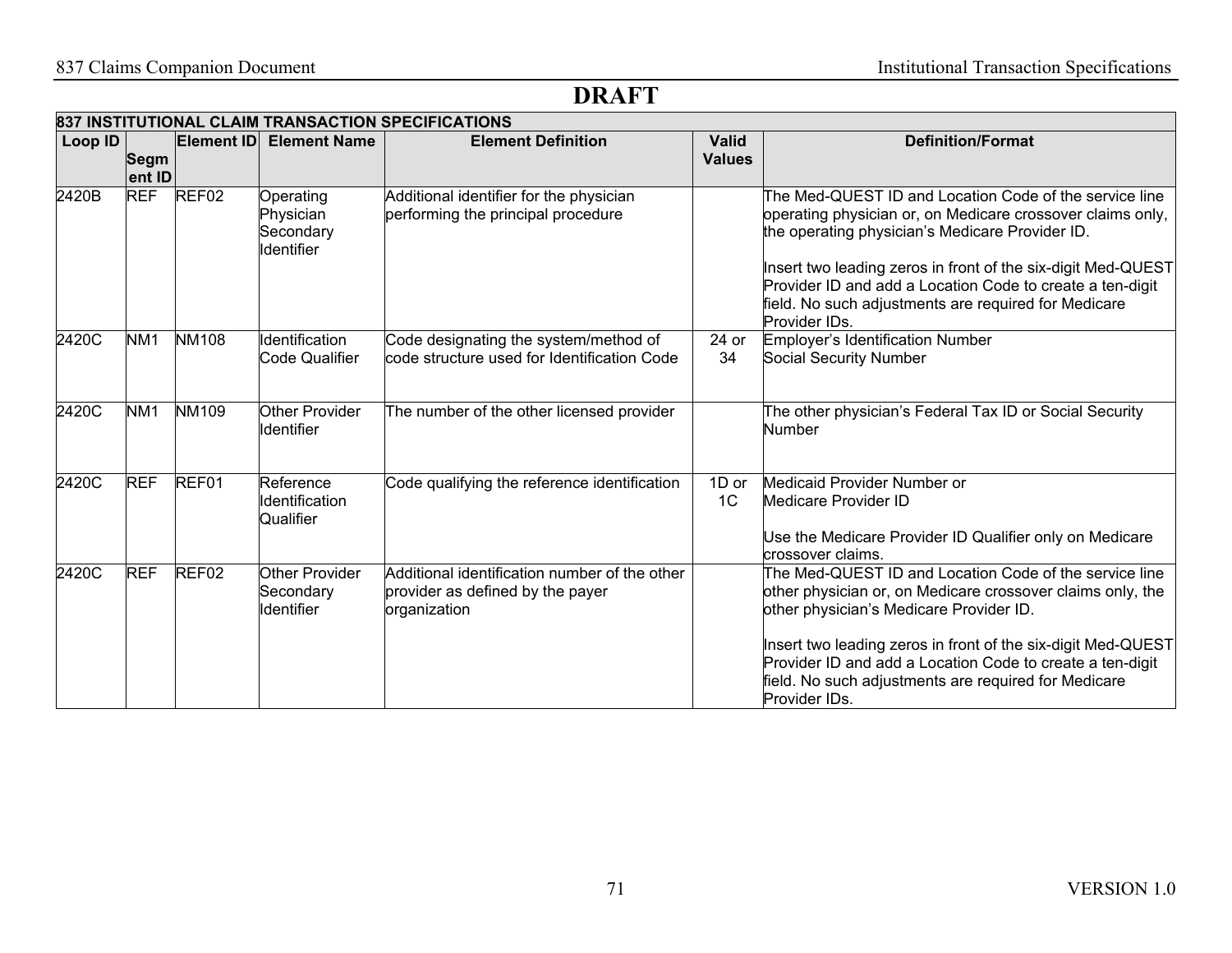| Loop ID |                       | Element ID        | <b>Element Name</b>                   | 837 INSTITUTIONAL CLAIM TRANSACTION SPECIFICATIONS<br><b>Element Definition</b>             | <b>Valid</b>                                    | <b>Definition/Format</b>                                                                                                                                                                                                                                                                                                                                                                                                                                                                                                                                                                   |
|---------|-----------------------|-------------------|---------------------------------------|---------------------------------------------------------------------------------------------|-------------------------------------------------|--------------------------------------------------------------------------------------------------------------------------------------------------------------------------------------------------------------------------------------------------------------------------------------------------------------------------------------------------------------------------------------------------------------------------------------------------------------------------------------------------------------------------------------------------------------------------------------------|
|         | <b>Segm</b><br>ent ID |                   |                                       |                                                                                             | <b>Values</b>                                   |                                                                                                                                                                                                                                                                                                                                                                                                                                                                                                                                                                                            |
| 2430    | <b>SVD</b>            | SVD <sub>01</sub> | Payer Identifier                      | Number identifying the payer organization                                                   |                                                 | The 2430 Service Line Adjudication Information Loop is<br>required if this claim had been previously adjudicated by a<br>payer identified in Other Payer Name Loop 2330B and this<br>service line has adjustments (differences between charged<br>and paid amounts) applied to it.<br>There is no HIPAA standard for the payer identifier. For<br>MED-QUEST claims, it must match a payer identifier in an<br>Other Payer Name 2330B Loop.                                                                                                                                                 |
| 2430    | <b>SVD</b>            | <b>SVD03-1</b>    | Product or<br>Service ID<br>Qualifier | Code identifying the type/source of the<br>descriptive number used in Product/Service<br>ID |                                                 | Although additional code sets and formats are valid on<br>outpatient institutional service lines of 837 Transactions,<br>only HCPCS Procedure Codes (Qualifier "HC") are<br>currently used by MED-QUEST.                                                                                                                                                                                                                                                                                                                                                                                   |
| 2430    | CAS                   | CAS01             | <b>Group Code</b>                     | Claim Adjustment Code identifying the general category of<br>payment adjustment             | CO<br><b>CR</b><br><b>OA</b><br>PI<br><b>PR</b> | Contractual Obligations<br>Correction and Reversals<br>Other Adjustments<br>Payer Initiated Reductions<br><b>Patient Responsibility</b><br>Enter the code value that best describes the reason for the<br>different between the Charged Amount and the Paid<br>Amount for this service line. This CAS Segment is used<br>only when there is an adjustment is for payment by another<br>payer at the service line level.<br>The trio of Adjustment Reason, Amount, and Quantity can<br>occur up to six times per CAS Segment and CAS<br>Segments have up to 99 iterations per service line. |
| 2430    | CAS                   | CAS <sub>02</sub> | Adjustment<br>Reason Code             | Code that indicates the reason for the<br>adjustment                                        | Many                                            | Hundreds of Adjustment Reason Code values are<br>Code Set maintained on the Washington Publishing Company's Web<br>Values Site (www.wpc-edi.com). Enter the code value that best<br>describes the reason for the difference between the<br>Charged Amount and the Paid Amount.                                                                                                                                                                                                                                                                                                             |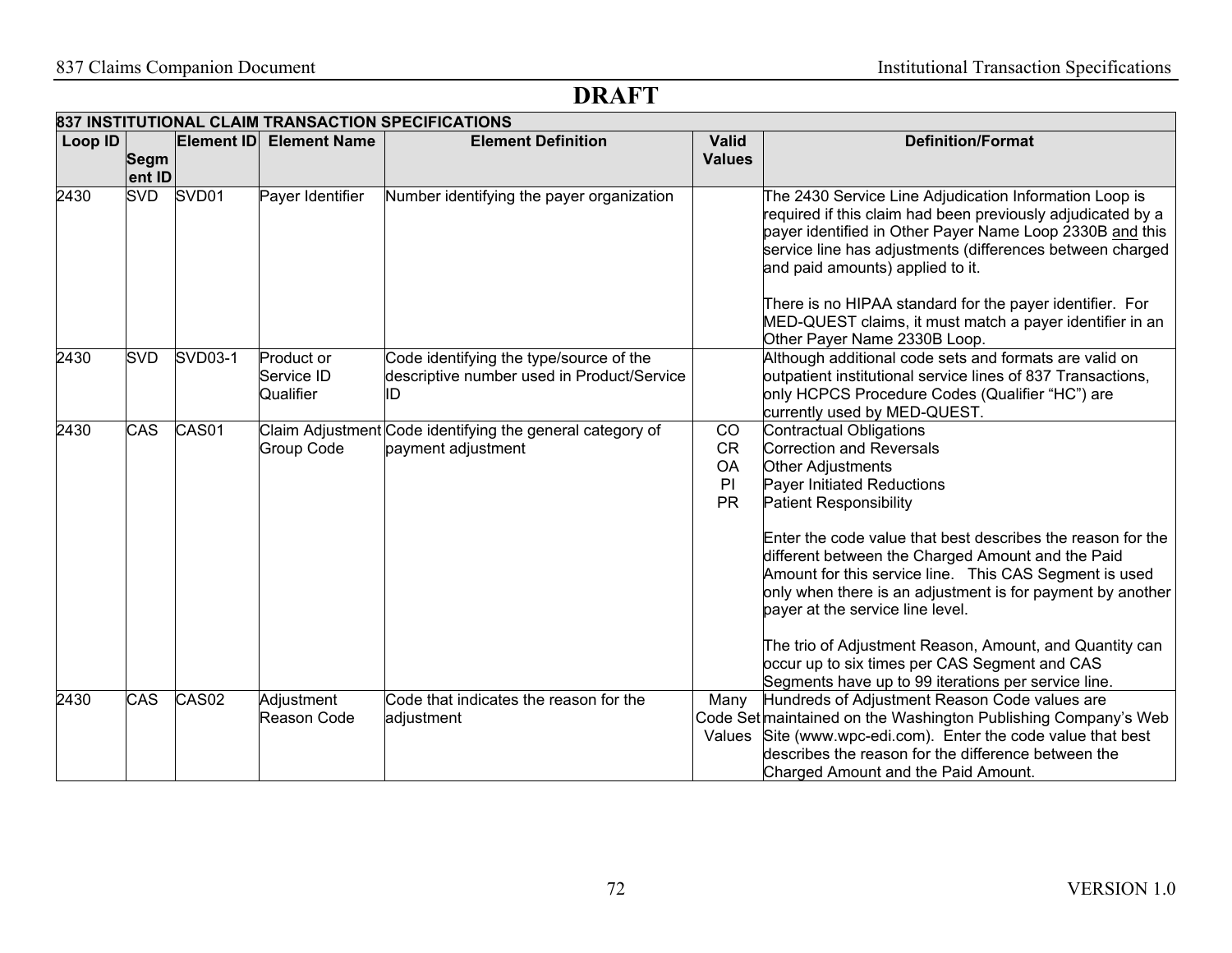| 837 INSTITUTIONAL CLAIM TRANSACTION SPECIFICATIONS |            |                   |                             |                                                                                          |               |                                                                                                                                                                                                                                                                              |
|----------------------------------------------------|------------|-------------------|-----------------------------|------------------------------------------------------------------------------------------|---------------|------------------------------------------------------------------------------------------------------------------------------------------------------------------------------------------------------------------------------------------------------------------------------|
| Loop ID                                            |            | Element ID        | <b>Element Name</b>         | <b>Element Definition</b>                                                                | <b>Valid</b>  | <b>Definition/Format</b>                                                                                                                                                                                                                                                     |
|                                                    | Segm       |                   |                             |                                                                                          | <b>Values</b> |                                                                                                                                                                                                                                                                              |
|                                                    | ent ID     |                   |                             |                                                                                          |               |                                                                                                                                                                                                                                                                              |
| 2430                                               | <b>CAS</b> | CAS <sub>03</sub> | Adjustment<br><b>Amount</b> | Adjustment amount for the associated<br>reason code                                      |               | The difference between the service line level Charged<br>Amount and Paid Amount associated with the Adjustment<br>Reason Code in CAS02. A negative number when the Paid<br>Amount is less than the Charged Amount.                                                           |
| 2430                                               | CAS        | CAS <sub>04</sub> | Adjustment<br>Quantity      | Numeric quantity associated with the related<br>reason code for coordination of benefits |               | The difference between the billed and paid units of service<br>when the difference is the result of line level adjudication<br>and is associated with the Adjustment Reason Code in<br>CAS02. A negative number when the Paid Quantity is less<br>than the Charged Quantity. |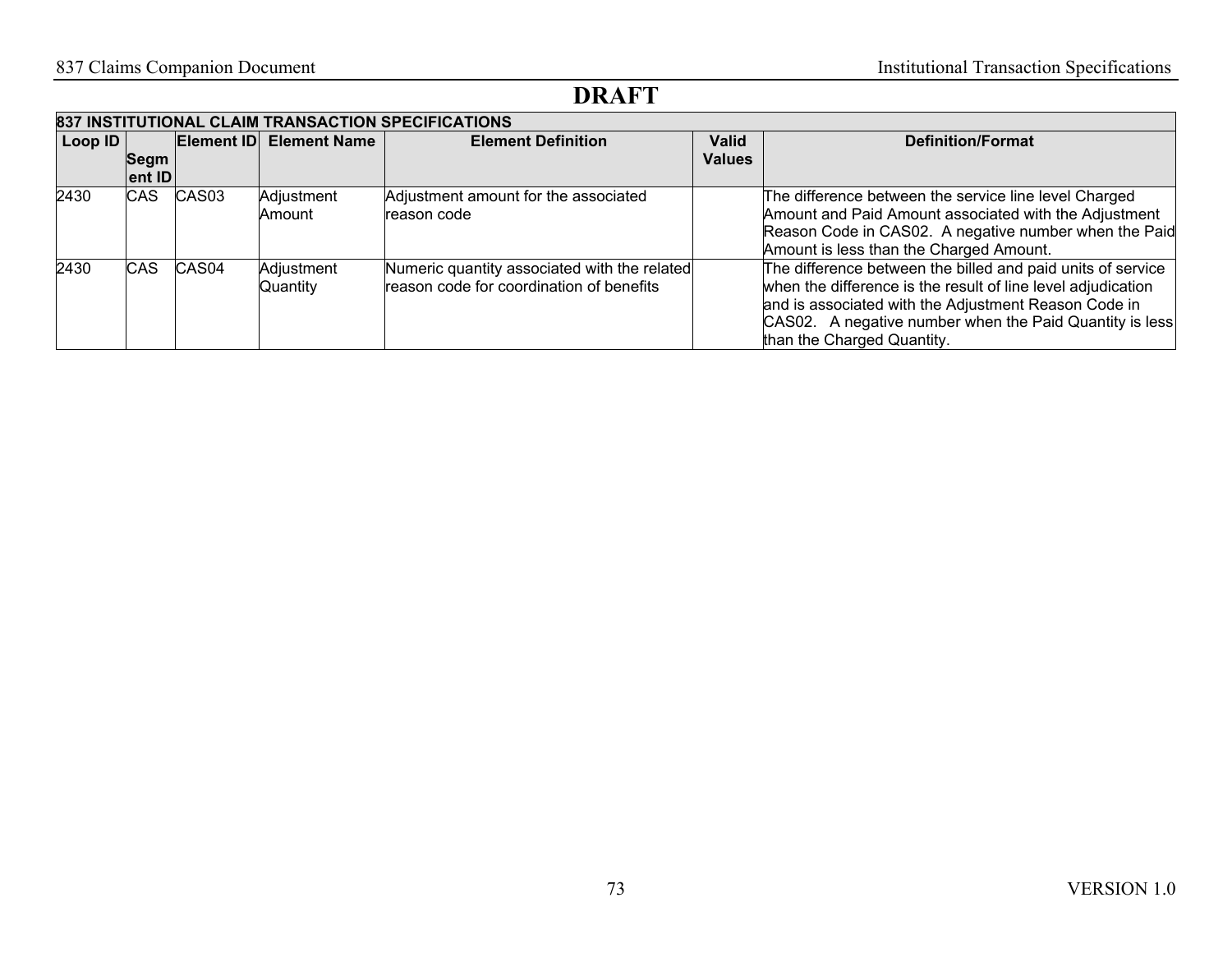# **Appendix A - Data Communications Interface Forms**

**A.1 Electronic Data Exchange Request Form**

**This form is not yet final.**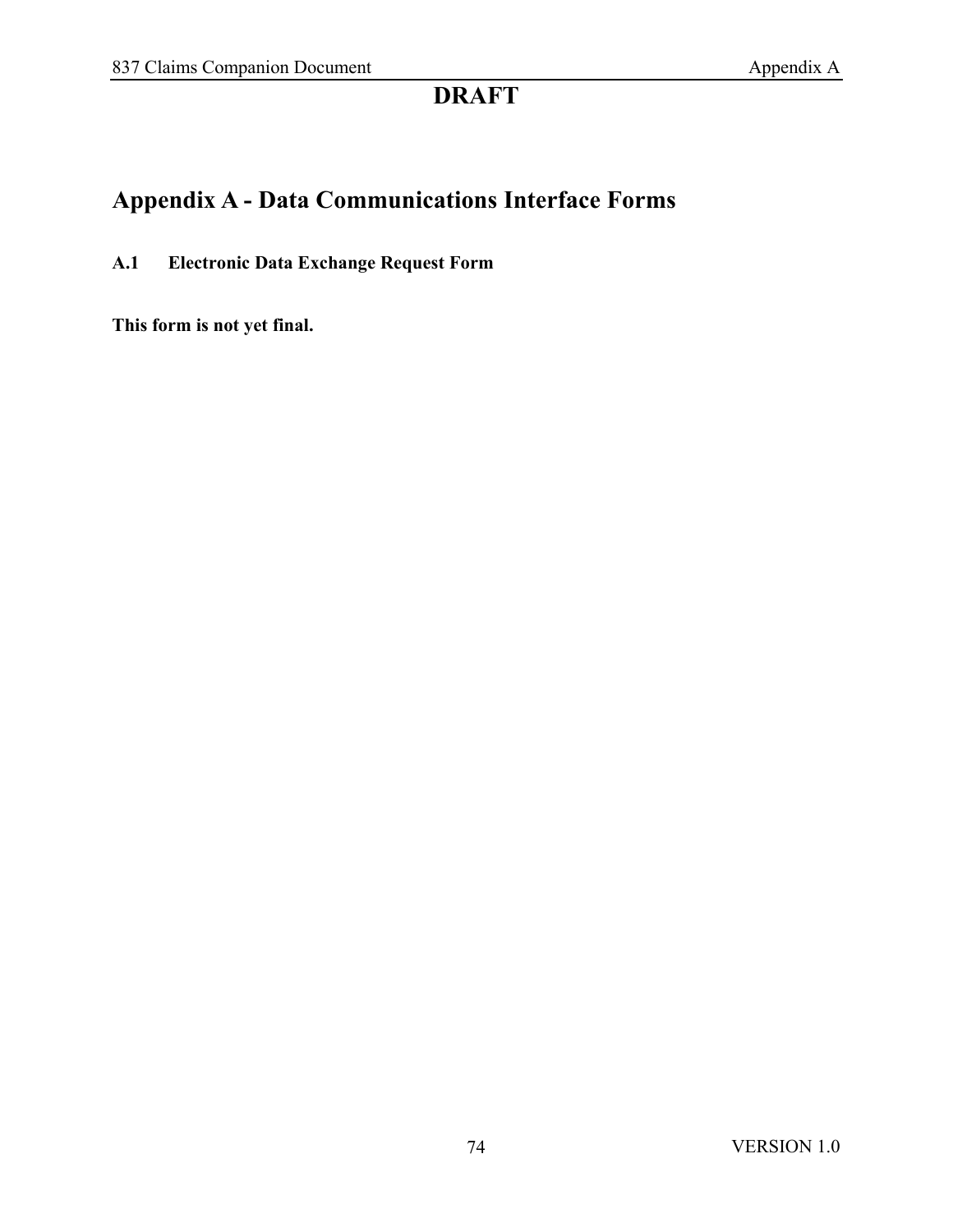#### **A.2 User Affirmation Statement**

**This form is not yet final.**